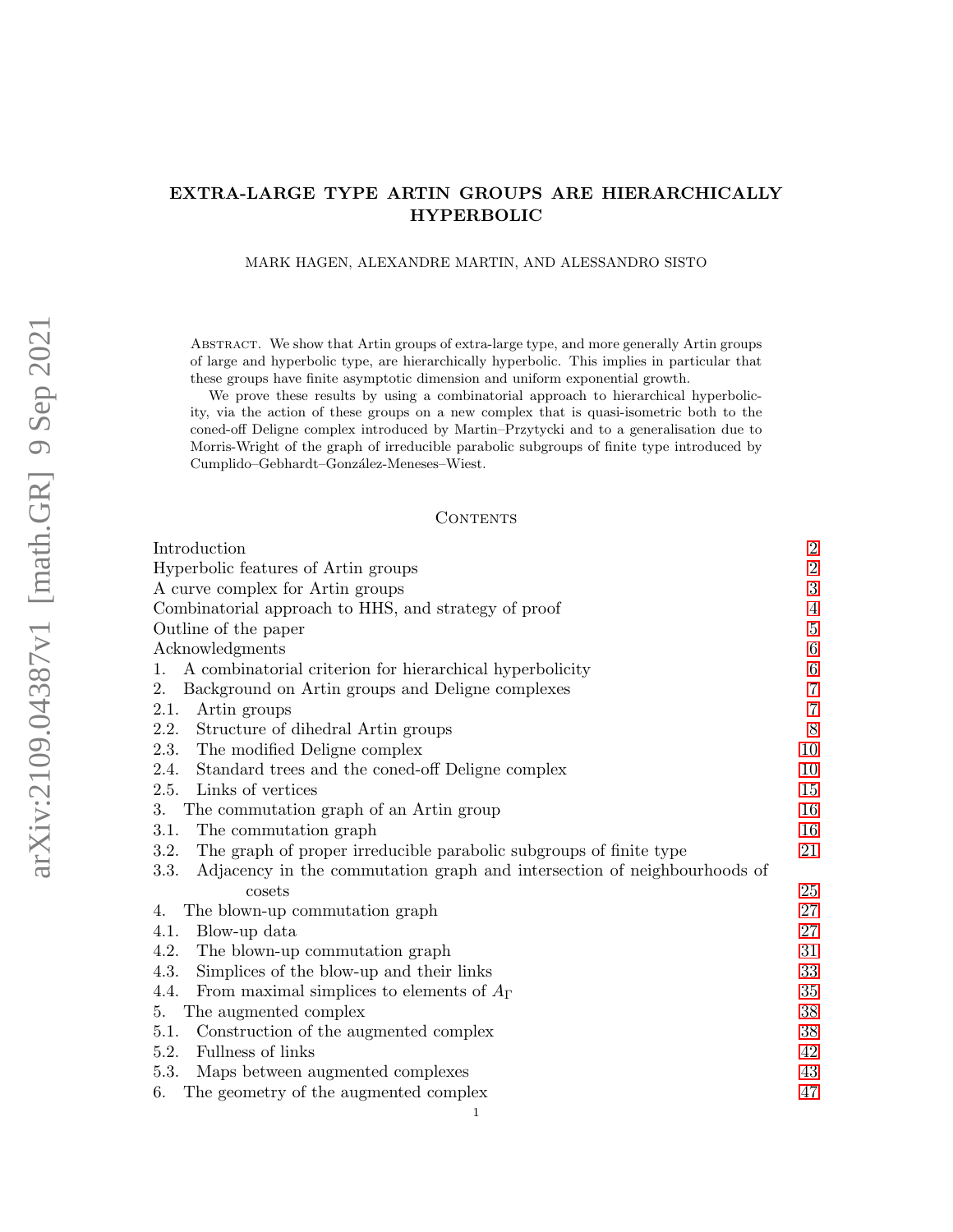|            | EXTRA-LARGE TYPE ARTIN GROUPS ARE HIERARCHICALLY HYPERBOLIC | $\mathcal{D}$ |
|------------|-------------------------------------------------------------|---------------|
|            | 6.1. Hyperbolicity of the augmented links                   | 47            |
|            | 6.2. Quasi-isometric embeddings of augmented links          | 49            |
|            | 6.3. Obtaining hierarchical hyperbolicity                   | 57            |
| References |                                                             | 60            |

#### <span id="page-1-0"></span>**INTRODUCTION**

<span id="page-1-1"></span>Hyperbolic features of Artin groups. The geometry of Artin groups has seen an explosion of results in the last decade. While Artin groups remain in general much less understood than their Coxeter relatives, a driving theme behind current research has been to show that these groups are as well-behaved as Coxeter groups, and this has indeed been verified for several classes of Artin groups. On the geometric side, a popular theme has been to understand the "hyperbolic features" of groups, and Artin groups are conjectured to display such hyperbolic features. This rather vague notion comes in many flavours, a first one being the notion of acylindrically hyperbolic group. Loosely speaking, such groups can be described as having "hyperbolic directions" (see [\[Osi16\]](#page-61-0) for the precise definition and its many consequences). It is conjectured that for an irreducible Artin group  $A_{\Gamma}$ , its central quotient  $A_{\Gamma}/Z(A_{\Gamma})$  is acylindrically hyperbolic.

This question has been answered positively for most standard classes of Artin groups, such as right-angled Artin groups [\[CS11\]](#page-60-0), Artin groups of finite type [\[CW:\]](#page-60-1), Artin groups of Euclidean type [\[Cal20\]](#page-60-2), Artin groups whose underlying presentation graph is not a join [\[RMW19\]](#page-61-1), and two-dimensional Artin groups [\[Vas20\]](#page-61-2).

While acylindrical hyperbolicity guarantees the existence of some hyperbolic directions, it does not provide much control on the overall geometry of the group. For instance, the free product  $A * B$ , where  $A, B$  are the worst infinite groups you can think of, is acylindrically hyperbolic.

A notion of non-positive curvature that provides a much stronger control over the coarse geometry of the group is the notion of hierarchically hyperbolic group (or HHG). This notion was introduced by Behrstock–Hagen–Sisto [\[BHS17b,](#page-60-3) [BHS19\]](#page-60-4) and inspired by work of Masur-Minsky [\[MM99,](#page-61-3) [MM00\]](#page-61-4) as a framework that unifies and generalises the geometry of mapping class groups of hyperbolic surfaces and that of (all known) cocompactly cubulated groups [\[HS20\]](#page-61-5). The idea of hierarchical hyperbolicity is to describe the coarse geometry of a group/space using a "coordinate system" where the coordinates take values in various hyperbolic spaces.

Since this notion gives much better control than acylindrical hyperbolicity, it implies many results expected of non-positively curved groups that are not true for more general notions of non-positive curvature; for example, it gives quadratic isoperimetric inequality [\[Bow13,](#page-60-5) [BHS19\]](#page-60-4), solubility of the word and conjugacy problem [\[BHS19,](#page-60-4) [HHP20\]](#page-60-6), the Tits alternative [\[DHS17,](#page-60-7) [DHS20\]](#page-60-8), finite asymptotic dimension [\[BHS17a\]](#page-60-9), semi-hyperbolicity [\[HHP20,](#page-60-6) [DMS20\]](#page-60-10), etc. In particular, since both braid groups and right-angled Artin groups belong to this family [\[BHS17b,](#page-60-3) [BHS19\]](#page-60-4), the following is a natural question that was for instance raised by Calvez–Wiest [\[CW19\]](#page-60-11):

### Question. Which Artin groups are hierarchically hyperbolic?

Building new examples of hierarchically hyperbolic groups is nontrivial; there are combination theorems [\[BHS19,](#page-60-4) [BR20\]](#page-60-12), and theorems about persistence of hierarchical hyperbolicity under various quotients [\[BHS17a,](#page-60-9) [BHMS20\]](#page-60-13), but the examples coming from "nature" are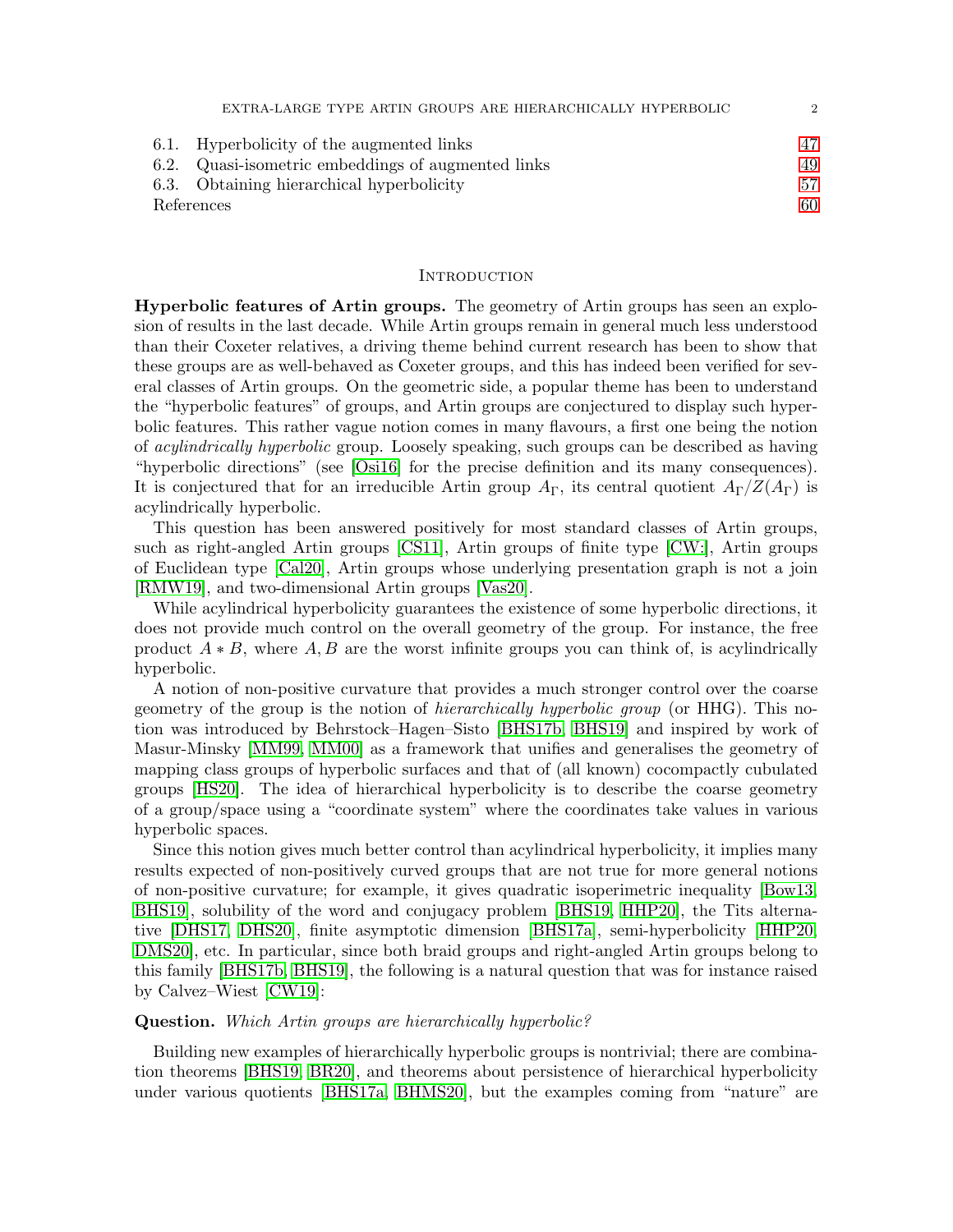dominated by compact special groups, mapping class groups, and fundamental groups of certain 3–manifolds. The preceding question has only been previously answered positively for right-angled Artin groups and braid groups.

In this article, we add a large class of Artin groups to the "naturally occurring" hierarchically hyperbolic groups:

### <span id="page-2-3"></span>Theorem A. Artin groups of large and hyperbolic type are hierarchically hyperbolic.

Note that Artin groups of large and hyperbolic type contain in particular all Artin groups of extra-large type (see Section [2.1](#page-6-1) for precise definitions of these classes). We refer to Theorem [6.15](#page-57-0) for a description of the HH structure.

The following results are new for Artin groups of large and hyperbolic type, and follow from the cited results about hierarchically hyperbolic groups:

<span id="page-2-4"></span>**Corollary B.** Let  $A_{\Gamma}$  be an Artin group of large and hyperbolic type, with  $\Gamma$  connected and not a single vertex. Then:

- <span id="page-2-5"></span>(1)  $A_{\Gamma}$  has finite asymptotic dimension [\[BHS17a,](#page-60-9) Thm. A],
- <span id="page-2-1"></span>(2)  $A_{\Gamma}$  has uniform exponential growth [\[ANS19,](#page-59-1) Cor. 1.3],
- <span id="page-2-2"></span>(3) A finitely generated subgroup of  $A_{\Gamma}$  is stable if and only if the orbit maps to the coned-off Deligne complex are quasi-isometric embeddings. [\[ABD21,](#page-59-2) Thm. B]

Items [2](#page-2-1) and [3](#page-2-2) require a short argument to link the cited results to Theorem [A;](#page-2-3) this appears at the end of Section [6.3.](#page-56-0) The coned-off Deligne complex - which is one of our most important tools - was defined and extensively studied in [\[MP21\]](#page-61-6). As a consequence of our construction, this complex is (equivariantly quasi-isometric to) the maximal hyperbolic space in our HHG structure, see Theorem [6.15.](#page-57-0)

Regarding asymptotic dimension, it follows from Theorem [6.15](#page-57-0) and [\[BHS17a,](#page-60-9) Theorem 5.2, Corollary 3.3] that the asymptotic dimension of the coned-off Deligne complex  $\hat{D}_{\Gamma}$  is finite (with no explicit bound) and that the asymptotic dimension of  $A_{\Gamma}$  is at most  $asdim(\hat{D}_{\Gamma})+3$ . In view of this, it is natural to ask:

# **Question.** Given  $\Gamma$ , what is (a good bound on) the asymptotic dimension of the coned-off Deligne complex?

Note that our main Theorem also allows us to recover from a unified perspective several other known results for these groups, such as the above-mentioned Tits alternative (see [\[MP21,](#page-61-6) Corollary B]; this was proved in the extra-large case in [\[OP19\]](#page-61-7)), the solubility of the conjugacy problem (also proved in [\[HO19,](#page-61-8) Corollary 1.3] for any two-dimensional Artin group), and control over their quasi-flats (see [\[HO17,](#page-61-9) Theorem 1.1] for the statement about two-dimensional Artin groups, and the closely-related [\[BHS21,](#page-60-14) Theorem A] about HHGs). Moreover, we recover the fact that these groups are semi-hyperbolic, as they are coarsely Helly by [\[HHP20,](#page-60-6) Thm. A, Cor. F], see also [\[DMS20\]](#page-60-10). (The semi-hyperbolicity also follows from the fact that these groups are systolic  $[HO20]$ , hence biautomatic  $[JS06, Swi06]$  $[JS06, Swi06]$ , hence semi-hyperbolic [\[AB95\]](#page-59-3).)

<span id="page-2-0"></span>A curve complex for Artin groups. There are earlier results in the direction of hierarchical hyperbolicity for Artin groups, see e.g. [\[CW19\]](#page-60-11) for a detailed discussion. The first step in such a result is to introduce an analogue of the curve graph, to play the role of the "maximal" hyperbolic space in the HHS structure, i.e. a space quasi-isometric to the space obtained from the group by coning off the standard product regions. There are various significant results about actions of Artin groups on hyperbolic complexes, notably those of Calvez-Wiest for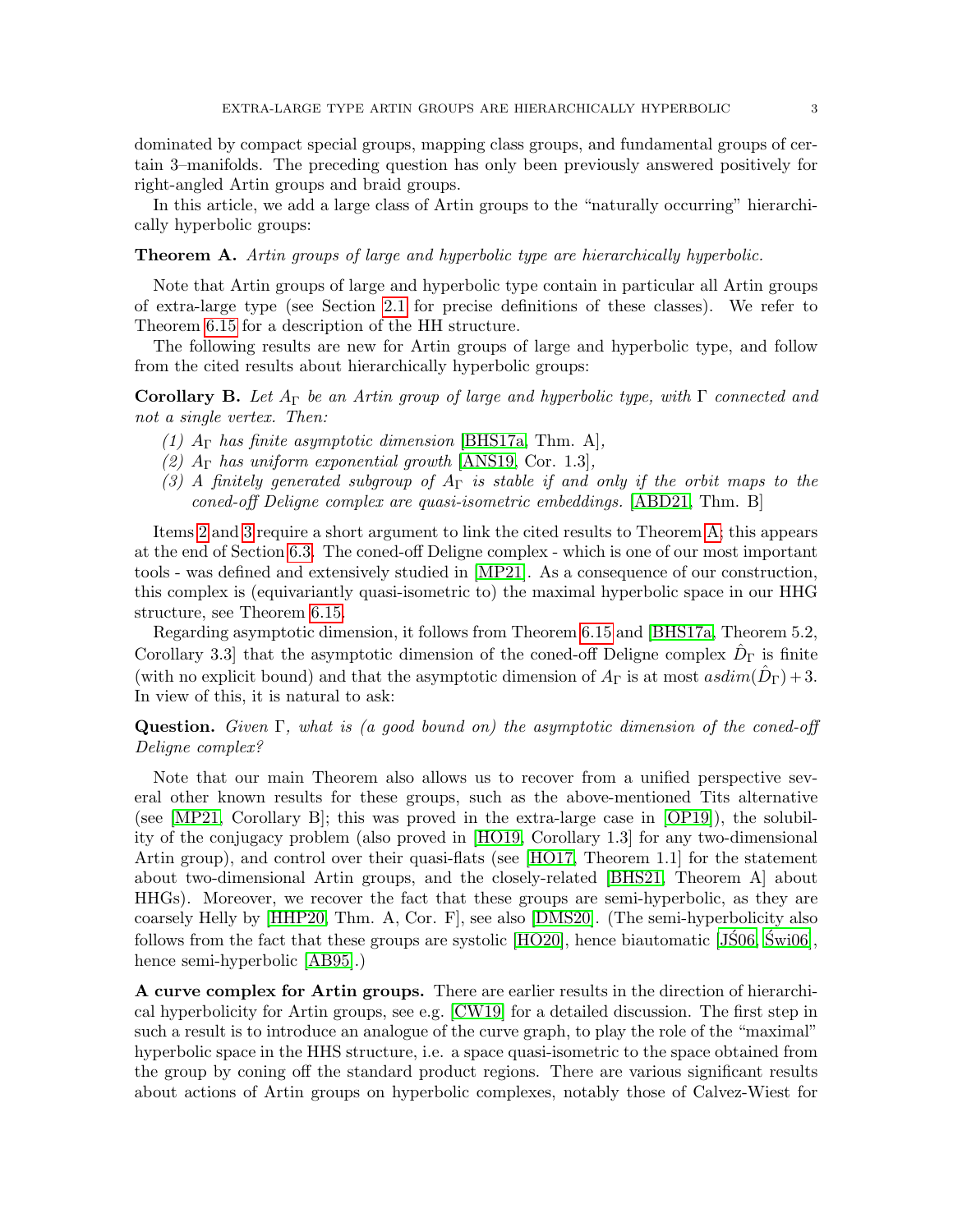spherical type Artin groups [\[CW:\]](#page-60-1), Calvez in the Euclidean-type case [\[Cal20\]](#page-60-2), and Martin– Przytycki in the two-dimensional case [\[MP21\]](#page-61-6).

A candidate for such a curve complex for Artin groups of finite type has been proposed recently by Cumplido-Gebhardt–Gonzales-Meneses–Wiest [\[CGGMW19\]](#page-60-15), and generalised to all Artin groups by Morris-Wright [\[MW21\]](#page-61-13) who studied this complex extensively for Artin groups of type FC. This is the notion of graph of irreducible proper parabolic subgroups of finite type of an Artin group.

It is conjectured that this complex is an infinite-diameter hyperbolic space (except in degenerate cases) for Artin groups of finite type [\[CGGMW19,](#page-60-15) Conjecture 2.4] and type FC [\[MW21,](#page-61-13) Conjecture 5.6]. We prove the analogous result for Artin groups of large and hyperbolic type as a corollary of Proposition [3.16](#page-21-0) and Theorem [A:](#page-2-3)

**Corollary C.** Let  $A_{\Gamma}$  an Artin group of large and hyperbolic type on at least three generators. Then  $A_{\Gamma}$  admits an HHG structure whose maximal hyperbolic space is the graph of irreducible proper parabolic subgroups of finite type.

Note that the action of  $A_{\Gamma}$  on this graph is acylindrical. This can be seen by combining the above corollary with [\[BHS17b,](#page-60-3) Theorem K], or by combining Proposition [3.16](#page-21-0) with [\[MP21,](#page-61-6) Theorem A]. This corollary gives hope that this complex not only is hyperbolic for larger classes of Artin groups but also is the maximal hyperbolic space in an HHG structure.

<span id="page-3-0"></span>Combinatorial approach to HHS, and strategy of proof. We will not strictly need the full definition of hierarchical hyperbolicity but, roughly, a hierarchically hyperbolic space (HHS) is a space  $\mathcal X$  that comes with a family of hyperbolic spaces and projections from  $\mathcal X$  to the various hyperbolic spaces satisfying various conditions [\[BHS19,](#page-60-4) Definition 1.1]. Additionally, a group is hierarchically hyperbolic if it acts geometrically on an HHS preserving the HHS structure, in a way expressed most simply in [\[PS20,](#page-61-14) p.4].

We will not need the full definition because we will verify a more combinatorial criterion from  $[BHMS20]$  for a group G to be hierarchically hyperbolic. We state this as Theorem [1.4,](#page-6-2) but for this discussion it suffices to know that criterion involves a hyperbolic simplicial complex X on which G acts, and maximal simplices of X are in bijection with the vertices of a graph quasi-isometric to  $G$ . The links of simplices in X give the hyperbolic spaces in the HHS structure, so the fine geometry of  $X$  is relevant for this purpose.

We now explain how to come up with a candidate X for a large-type Artin group  $A_{\Gamma}$  of hyperbolic type. The strategy makes sense more generally and potentially could be applied to other classes of groups as well. First, we need a little more discussion on hierarchical hyperbolicity. An HHS contains a family of so-called *standard product regions*, which are HHS themselves and (coarsely) split as a product of HHS. Moreover, the standard product regions are "arranged hyperbolically" meaning that coning them off yields a hyperbolic space. (This is the "hierarchical structure" that gives the name.) In the context of the combinatorial criterion, said coned-off space is quasi-isometric to the hyperbolic simplicial complex X.

In view of this, a natural candidate for an action of a given group on a simplicial complex to which Theorem [1.4](#page-6-2) can be applied is constructed as follows.

Step 1: Consider the family of subgroups that are maximal virtual products (these should give the standard product regions if the group is hierarchically hyperbolic). For our Artin groups, the tools to identify these subgroups come from the acylindricity of the action of  $A_{\Gamma}$ on its coned-off Deligne complex and  $CAT(-1)$  geometry [\[MP21\]](#page-61-6), see Section [2.4.](#page-9-1)

Step 2: Isolate the subgroups arising as minimal infinite intersections between such virtual product subgroups. Coarse intersections of standard product regions in an HHS are again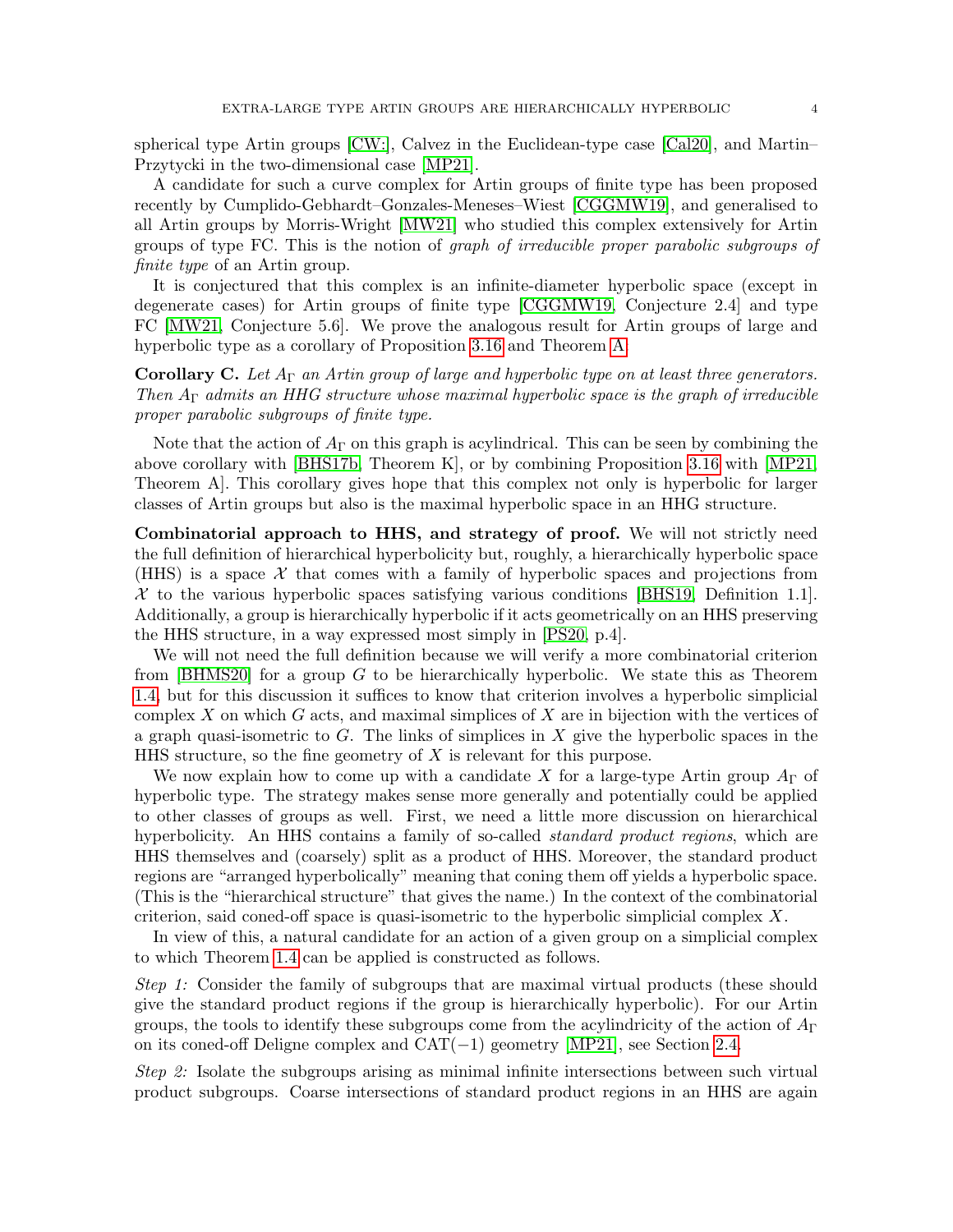coarse products of HHS, which are "smaller" than the original product subgroups. This should identify the simplest sub-HHS, if the group is to be hierarchically hyperbolic. For our Artin groups, here we have the cyclic subgroups conjugate to either the subgroup generated by a standard generators or centres of dihedral parabolic subgroups. See Section [3.1](#page-15-1) for more discussion.

Step 3: To construct a hyperbolic space that the group acts on, it is natural to consider the graph encoding the intersections of candidates for the standard product regions. This graph is quasi-isometric to the commutation graph of the minimal subgroups above, see Section [3.1.](#page-15-1) This graph has a vertex for each such minimal subgroup and we put an edge when two such subgroups commute. In the case of right-angled Artin groups, we recover the extension graph, which is indeed hyperbolic [\[KK14\]](#page-61-15). In our case, there is a natural map between the commutation graph and the coned-off Deligne complex. This map is a quasi-isometry with very nice local properties, and this is crucial for our arguments in Section [5.](#page-37-0)

Step 4: The commutation graph as above is expected to have the right coarse geometry, but not the right local geometry, because stabilisers of maximal simplices are usually infinite. We remedy this by a *blow-up* construction, where we replace each vertex of the commutation graph by a quasi-isometric copy of the corresponding subgroup, preserving the  $A_{\Gamma}$ -action. In our situation, the vertices of the commutation graph need to be blown up to quasi-lines. This creates a somewhat delicate situation where, for a certain cyclic subgroup  $H$ , we need to construct an action of  $N(H)$  on a quasiline with certain properties. Remarkably, this difficulty is circumvented using quasimorphisms (which are related to actions on quasilines by [\[ABO19\]](#page-59-4)), in a similar way as in [\[HRSS21\]](#page-61-16).

Once we have our hyperbolic complex  $X$ , we can build our quasi-isometry model  $W$  of  $A_{\Gamma}$ . As mentioned above, the vertex set of W is the set of maximal simplices of X. The adjacency relation is defined in such a way as to guarantee that orbit maps  $A_{\Gamma} \to W$  are quasi-isometries (Section [5.1\)](#page-37-1). The remaining work is to verify the technical conditions of Theorem [1.4,](#page-6-2) and here we once again rely on the  $CAT(-1)$  geometry of the coned-off Deligne complex.

In the end, we get an HHS structure on  $A_{\Gamma}$  where the maximal hyperbolic space — the HHS analogue of the curve graph in the mapping class group setting  $-$  is quasi-isometric to X and hence to the commutation graph.

As a final remark, our results do not cover the more general case of 2-dimensional Artin groups of hyperbolic type (that is, the case where edges with label 2 are allowed). In this case, the combinatorics of the commutation graph and associated spaces are more complex, with several statements in Section [3](#page-15-0) and beyond needing more nuance since more cases have to be considered. However, we still believe that with more sophisticated arguments one can deal with the more general case using the same combinatorial HHS approach.

<span id="page-4-0"></span>Outline of the paper. Section [1](#page-5-1) contains the definitions and results from [\[BHMS20\]](#page-60-13) that we will need. Section [2](#page-6-0) contains background on Artin groups, and in particular the subclass of Artin groups considered in this paper, along with the coned-off Deligne complex. Section [3](#page-15-0) is about the commutation graph, and also contains the discussion relating the commutation graph and the graph of irreducible parabolics. Section [4](#page-26-0) contains the construction of the simplicial complex  $X$  — the blow-up of the commutation graph — along with some purely combinatorial facts about  $X$ , and the relationship between maximal simplices in  $X$  and coarse points in  $A_{\Gamma}$ . In Section [5,](#page-37-0) we define the graph of maximal simplices of X, prove that it is quasi-isometric to  $A_{\Gamma}$ , and study its combinatorial structure. Finally, in Section [6,](#page-46-0) we verify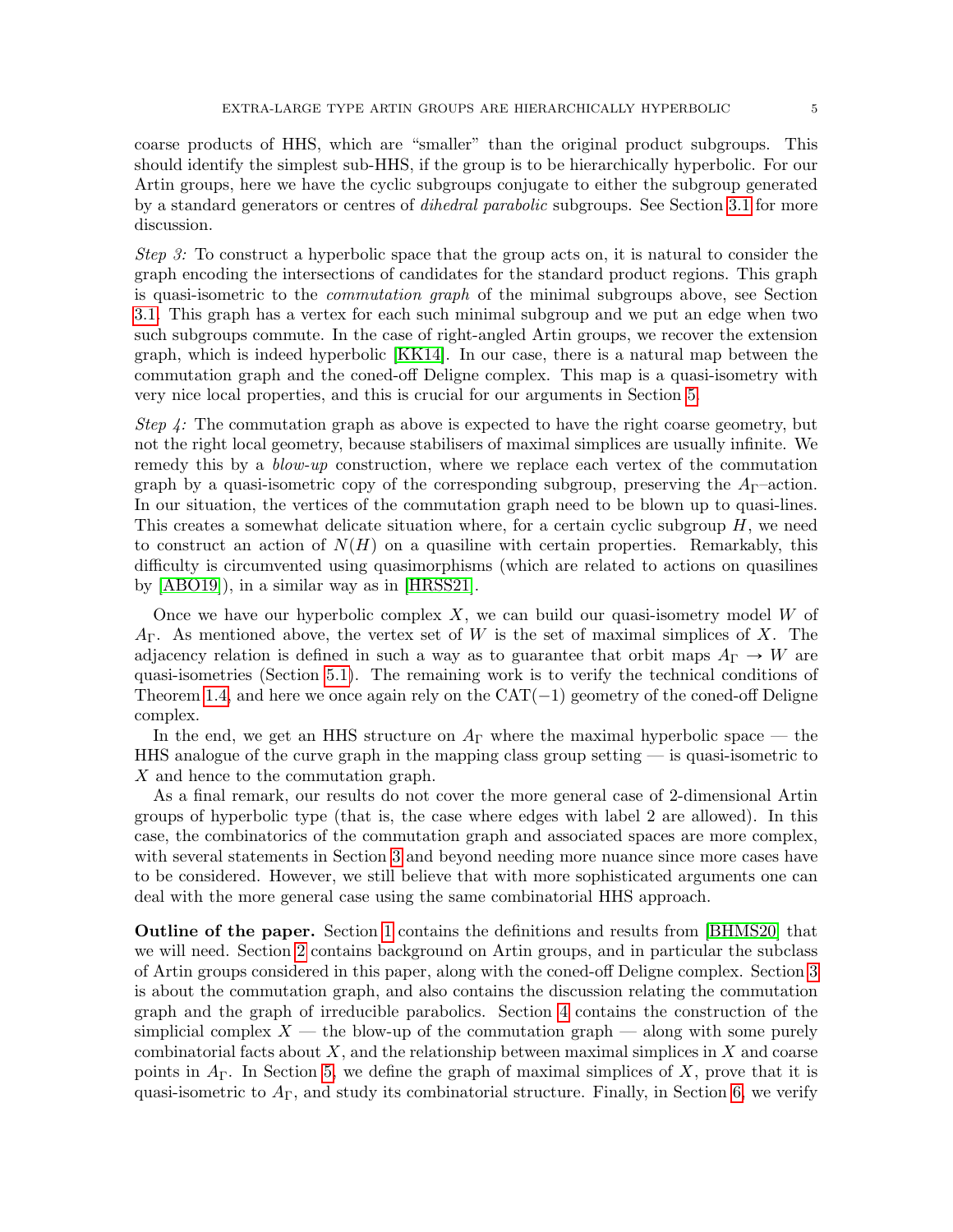the remaining hypotheses of Theorem [1.4.](#page-6-2) The final subsection of Section [6](#page-46-0) assembles the pieces into a proof of Theorem [A](#page-2-3) and Corollary [B.](#page-2-4)

<span id="page-5-0"></span>Acknowledgments. We are grateful for the support of the International Centre for Mathematical Sciences, Edinburgh, which hosted the authors for a week in February 2020 during a Research in Groups where much of the work on this project was done. Hagen was partially supported by EPSRC New Investigator Award EP/R042187/1. Martin was partially supported by the EPSRC New Investigator Award EP/S010963/1.

### 1. A combinatorial criterion for hierarchical hyperbolicity

<span id="page-5-1"></span>In this section, we recall the main combinatorial criterion introduced in [\[BHMS20\]](#page-60-13) to show that a group is hierarchically hyperbolic by means of a map to a hyperbolic simplicial complex. We will not require these notions until Section [4,](#page-26-0) but we introduce them now to motivate the constructions in earlier sections. We refer the reader to [\[BHMS20,](#page-60-13) Section 1.2,1.5] for a more informal discussion of the various hypotheses in the definition of a combinatorial HHS.

<span id="page-5-3"></span>**Definition 1.1** (X–graph, augmented complex). Let X be a flag simplicial complex. An X-graph is a graph W whose vertex set is the set of maximal simplices of X. We say that two maximal simplices  $\Delta, \Delta'$  of X are W-adjacent if the corresponding vertices of W are adjacent in W.

We denote by  $X^{+W}$  the complex obtained from the 1-skeleton of X by adding edges between vertices that belong to W-adjacent maximal simplices. For a subcomplex  $X_0$  of X, we denote by  $X_0^{\dagger W}$  the full subcomplex of  $X^{\dagger W}$  induced by  $X_0$ . We refer to these various objects  $X^{+W}, X_0^{+W}$ , etc. as being **augmented complexes**.

**Definition 1.2** (Link, star, saturation of a simplex). Let X be a flag simplicial complex, and let  $\Delta$  be a simplex of X.

The star of  $\Delta$ , denoted  $\text{St}_X(\Delta)$ , is the union of all the simplices of X containing  $\Delta$ . The link of  $\Delta$ , denoted Lk<sub>X</sub>( $\Delta$ ), is the full subcomplex of St<sub>X</sub>( $\Delta$ ) induced by St<sub>X</sub>( $\Delta$ ) –  $\Delta$ . The **saturation** of  $\Delta$  is

.

$$
Sat_X(\Delta) = \bigcup_{\{\Sigma: Lk_X(\Delta) = Lk_X(\Sigma)\}} \Sigma^{(0)}
$$

The following is Definition 1.8 in [\[BHMS20\]](#page-60-13):

<span id="page-5-2"></span>**Definition 1.3** (Combinatorial HHS). A *combinatorial HHS* is a pair  $(X, W)$ , where X is a simplicial complex and  $W$  is an  $X$ –graph, such that all of the following hold for some  $\delta < \infty, n \in \mathbb{N}$ :

- (I) If  $\Delta_0, \ldots, \Delta_m$  are simplices of X and  $\text{Lk}_X(\Delta_i) \subsetneq \text{Lk}_X(\Delta_{i+1})$  for  $0 \leq i \leq m-1$ , then  $m \leq n$ . This condition will be called *finite complexity*.
- <span id="page-5-5"></span>(II) Let  $\Delta$  be a non-maximal simplex of X. Let  $\mathcal{C}(\Delta) = Lk_X(\Delta)^{+W}$  and let  $Y_{\Delta} = (X^{(0)} \text{Sat}(\Delta)$ <sup>+W</sup>. Then  $\mathcal{C}(\Delta)$  is δ–hyperbolic and the inclusion  $\mathcal{C}(\Delta) \hookrightarrow Y_\Delta$  is a  $(\delta, \delta)$ –quasiisometric embedding. We will call this condition hyperbolic links.
- <span id="page-5-4"></span>(III) Let  $\Delta$  be a non-maximal simplex of X and let  $v, w \in Lk_X(\Delta)$  be distinct non-adjacent vertices. Suppose that  $v, w$  are contained in W-adjacent maximal simplices of X. Then there exist maximal simplices  $\Sigma_v, \Sigma_w$  of  $Lk_X(\Delta)$ , respectively containing v, w, such that  $\Sigma_v \star \Delta$  and  $\Sigma_w \star \Delta$  are W–adjacent. We will call this condition fullness of links.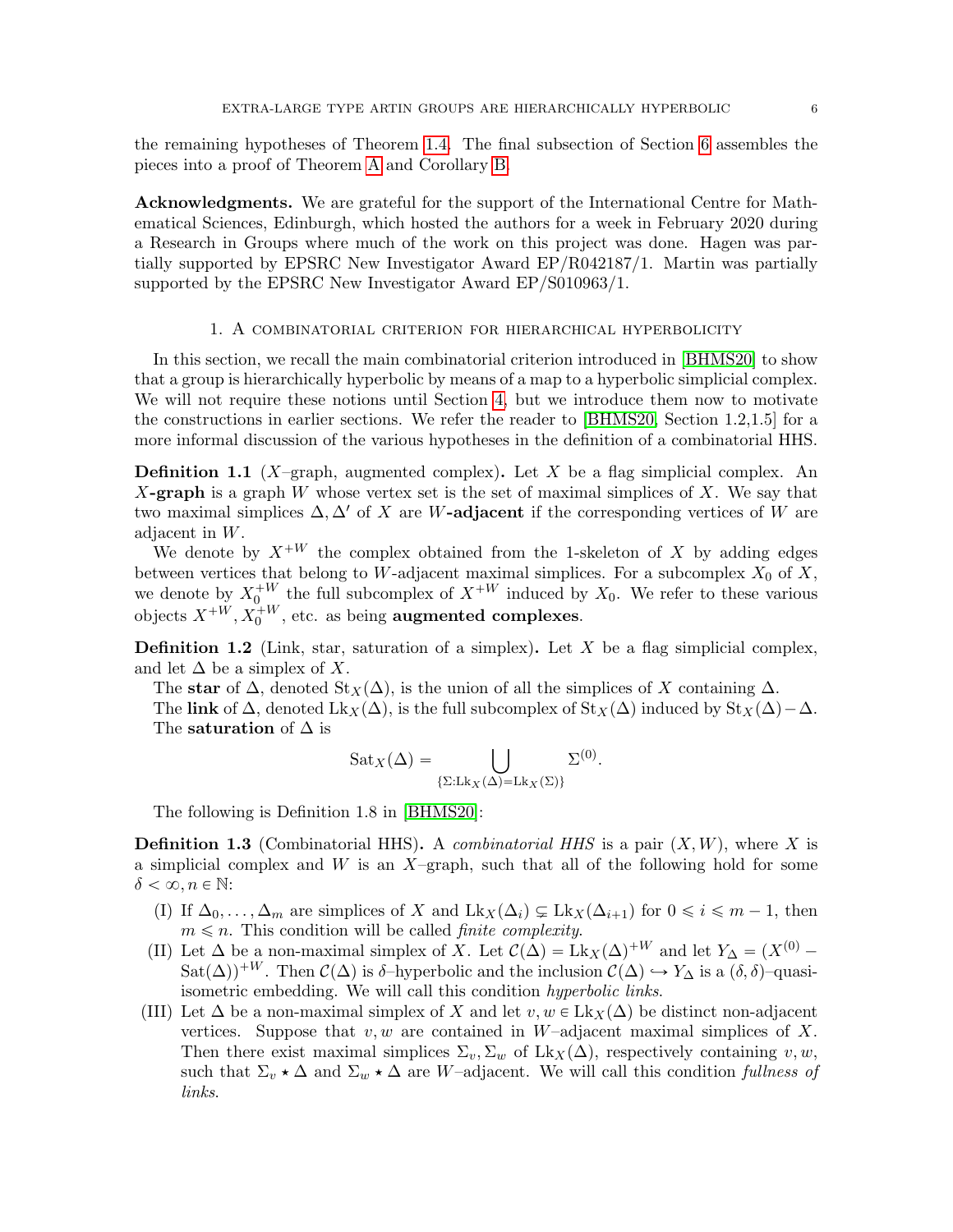(IV) Let  $\Sigma$ ,  $\Delta$  be non-maximal simplices of X such that there exists a non-maximal simplex Γ with Lk<sub>X</sub>(Γ)  $\subseteq$  Lk<sub>X</sub>(Σ) ∩ Lk<sub>X</sub>(Δ) and diam( $\mathcal{C}(\Gamma)$ ) > δ. Then there exists a nonmaximal simplex  $\Pi \subset Lk_X(\Sigma)$  such that  $Lk_X(\Sigma \star \Pi) \subseteq Lk_X(\Delta)$  and all  $\Gamma$  as above satisfy  $Lk_X(\Gamma) \subset Lk_X(\Sigma \star \Pi)$ . We call this condition the *intersection condition*.

The following criterion is immediate from [\[BHMS20,](#page-60-13) Theorem 1.18, Remark 1.19] and the fact that hierarchical hyperbolicity is a quasi-isometry invariant property [\[BHS19,](#page-60-4) Proposition 1.10]:

<span id="page-6-2"></span>**Theorem 1.4.** Let  $(X, W)$  be a combinatorial HHS. Then any quasigeodesic space quasiisometric to W is a hierarchically hyperbolic space. Moreover, suppose that the group  $G$  acts by simplicial automorphisms on  $X$ , and that the resulting  $G$ -action on the set of maximal simplices of  $X$  extends to a proper cobounded action of  $G$  on  $W$ . Suppose moreover that  $X$ contains finitely many G–orbits of subcomplexes of the form  $Lk_{X}(\Delta)$ , for  $\Delta$  a simplex. Then G is a hierarchically hyperbolic group.

(In the statement, the notion of properness used is sometimes called metric properness, and what we mean is that given a ball in  $X$  there are only finitely many elements of  $G$  that do not map the ball to a disjoint ball.)

Note that in addition to the properties of combinatorial HHS, Theorem [1.4](#page-6-2) requires another condition, namely that there are finitely many orbits of links of simplices. For readers familiar with HHS terminology, we mention that this is so that the action of  $A_{\Gamma}$  on the index set of the eventual HHG structure is cofinite, as the elements of the index set correspond to the links of the non-maximal simplices.

We will apply the above theorem to an Artin group of large and hyperbolic type  $A_{\Gamma}$  by explicitly constructing  $(X, W)$  with W quasi-isometric to  $A_{\Gamma}$ , and then verifying each of the properties from Definition [1.3.](#page-5-2)

### 2. Background on Artin groups and Deligne complexes

<span id="page-6-1"></span><span id="page-6-0"></span>2.1. Artin groups. A presentation graph is a finite simplicial graph  $\Gamma$  such that every edge between vertices  $a, b \in V(\Gamma)$  is labelled by an integer  $m_{ab} \geq 2$ . The **Artin group** associated to  $\Gamma$  is the group  $A_{\Gamma}$  given by the following presentation:

$$
A_{\Gamma} := \langle a \in V(\Gamma) \mid \underbrace{aba \cdots}_{m_{ab}} = \underbrace{bab \cdots}_{m_{ab}} \text{ whenever } a, b \text{ are connected by an edge of } \Gamma \rangle.
$$

An Artin group is of large type if all coefficients  $m_{ab}$  are at least 3, and of extra-large type if they all are at least 4. An Artin group on two generators  $a, b$  with  $m_{ab} < \infty$  is a dihedral Artin group.

Given an Artin group  $A_{\Gamma}$ , the **associated Coxeter group**  $W_{\Gamma}$  is obtained by further requiring that each generator  $a \in V(\Gamma)$  satisfies the relation  $a^2 = 1$ . An Artin group is said to be of hyperbolic type if the associated Coxeter group is hyperbolic, and of finite type if the associated Coxeter group is finite.

For a (possibly empty) full subgraph  $\Gamma' \subset \Gamma$ , the subgroup of  $A_{\Gamma}$  generated by the vertices of Γ' is called a **standard parabolic subgroup**. Such a subgroup is isomorphic to the Artin group  $A_{\Gamma'}$  by a result of Van der Lek [\[vdL83\]](#page-61-17), and moreover we have  $A_{\Gamma_1} \cap A_{\Gamma_2} = A_{\Gamma_1 \cap \Gamma_2}$  for full subgraphs  $\Gamma_1, \Gamma_2$  of  $\Gamma$ . Conjugates of standard parabolic subgroups are called **parabolic** subgroups.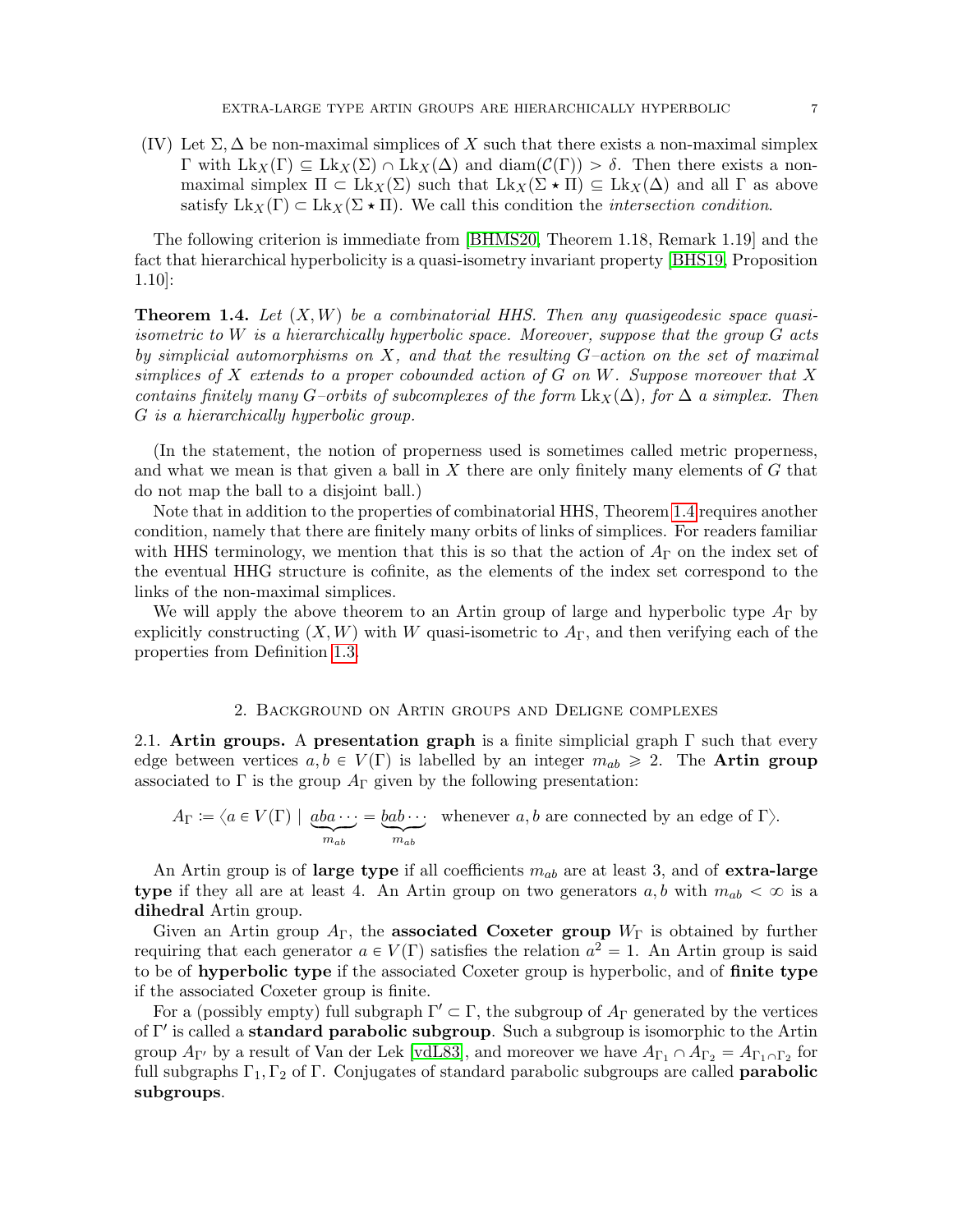<span id="page-7-0"></span>2.2. Structure of dihedral Artin groups. Since dihedral Artin groups appear as stabilisers of vertices of dihedral type in the modified Deligne complex and its cone-off, we mention some structural results that will be needed in this article.

A dihedral Artin group on two standard generators  $a, b$  will be denoted  $A_{ab}$  for simplicity, even though the group depends on the coefficient  $m_{ab}$ . Dihedral Artin groups come into two types: If  $m_{ab} = 2$ , the group is a copy of  $\mathbb{Z}^2$ . The rest of this subsection focuses on the structure of dihedral Artin groups with  $m_{ab} \geq 3$ . We start by recalling the following definition:

**Definition 2.1.** For a dihedral Artin group with  $m_{ab} \geq 3$ , the Garside element  $\Delta_{ab} \in A_{ab}$ is defined as follows:

$$
\Delta_{ab} := \underbrace{aba \cdots}_{m_{ab}} = \underbrace{bab \cdots}_{m_{ab}}.
$$

<span id="page-7-2"></span>**Lemma 2.2** ([\[BS72\]](#page-60-16)). The centre of a dihedral Artin group  $A_{ab}$  with  $m_{ab} \geq 3$  is infinite cyclic and generated by the element

$$
z_{ab} := \Delta_{ab} \quad \text{if} \quad m_{ab} \quad \text{is even, and} \quad z_{ab} := \Delta_{ab}^2 \quad \text{if} \quad m_{ab} \quad \text{is odd.}
$$

<span id="page-7-1"></span>**Lemma 2.3.** Let  $A_{ab}$  be a dihedral Artin group with  $m_{ab} \geq 3$ . The central quotient  $A_{ab}/\langle z_{ab} \rangle$ is virtually a finitely generated non-trivial free group. In particular,  $A_{ab}$  contains a finiteindex subgroup that splits as a direct product of the form  $\langle z_{ab} \rangle \times K$ , where K is a finitely generated free subgroup of  $A_{ab}$ .

This virtual splitting is well-known to experts, see for instance [\[Cri05\]](#page-60-17). We give here a geometric proof of this result that uses objects that will be needed in Section [5.](#page-37-0)

**Definition 2.4** (Atoms, left-weighted form). An **atom** of  $A_{ab}$  is a strict subword of  $aba \cdot \cdot$ ;  $m_{ab}$ 

or  $bab \cdots$ , that is, an alternating product of a and b with strictly fewer than  $m_{ab}$  letters. We  $m_{ab}$ 

denote by M the set of all atoms of  $A_{ab}$ . A product of the form  $m_1 \cdots m_k$ , with each  $m_i \in M$ , is said to be **left-weighted** if for each i the last letter of  $m_i$  coincides with the first letter of  $m_{i+1}.$ 

It follows from the existence and uniqueness of Garside normal forms (see for instance[\[JF06\]](#page-61-18)) that elements of the quotient  $A_{ab}/\langle\Delta_{ab}\rangle$  are in bijection with left-weighted elements of the free monoid  $M^{\bullet}$  on M, where  $\langle \Delta_{ab} \rangle$  acts on  $A_{ab}$  by right multiplication.

**Definition 2.5.** We denote by  $\mathcal{T}_{ab}$  the full subgraph of the Cayley graph Cayley $(M^{\bullet}, M)$ spanned by left-weighted elements. The action of  $A_{ab}$  on  $A_{ab}/\langle\Delta_{ab}\rangle$  by left multiplication induces an action of  $A_{ab}$  on  $\mathcal{T}_{ab}$  (seen as an unlabelled graph).

Since  $M^{\bullet}$  is a free monoid, the graph  $\mathcal{T}_{ab}$  is a quasi-tree, as already explained in [\[Bes99\]](#page-60-18). More precisely, the flag completion of  $\mathcal{T}_{ab}$  has a structure of tree of simplices of dimension  $m_{ab} - 1$  glued along vertices (see Figure [1\)](#page-8-0), where the simplices are either in the  $A_{ab}$ -orbit of the simplex spanned by

$$
e, a, ab, \ldots, \underbrace{aba \cdots}_{m_{ab}-1},
$$

or in the  $A_{ab}$ -orbit of the simplex spanned by

$$
e, b, ba, \ldots, \underbrace{bab\cdots}_{m_{ab}-1}.
$$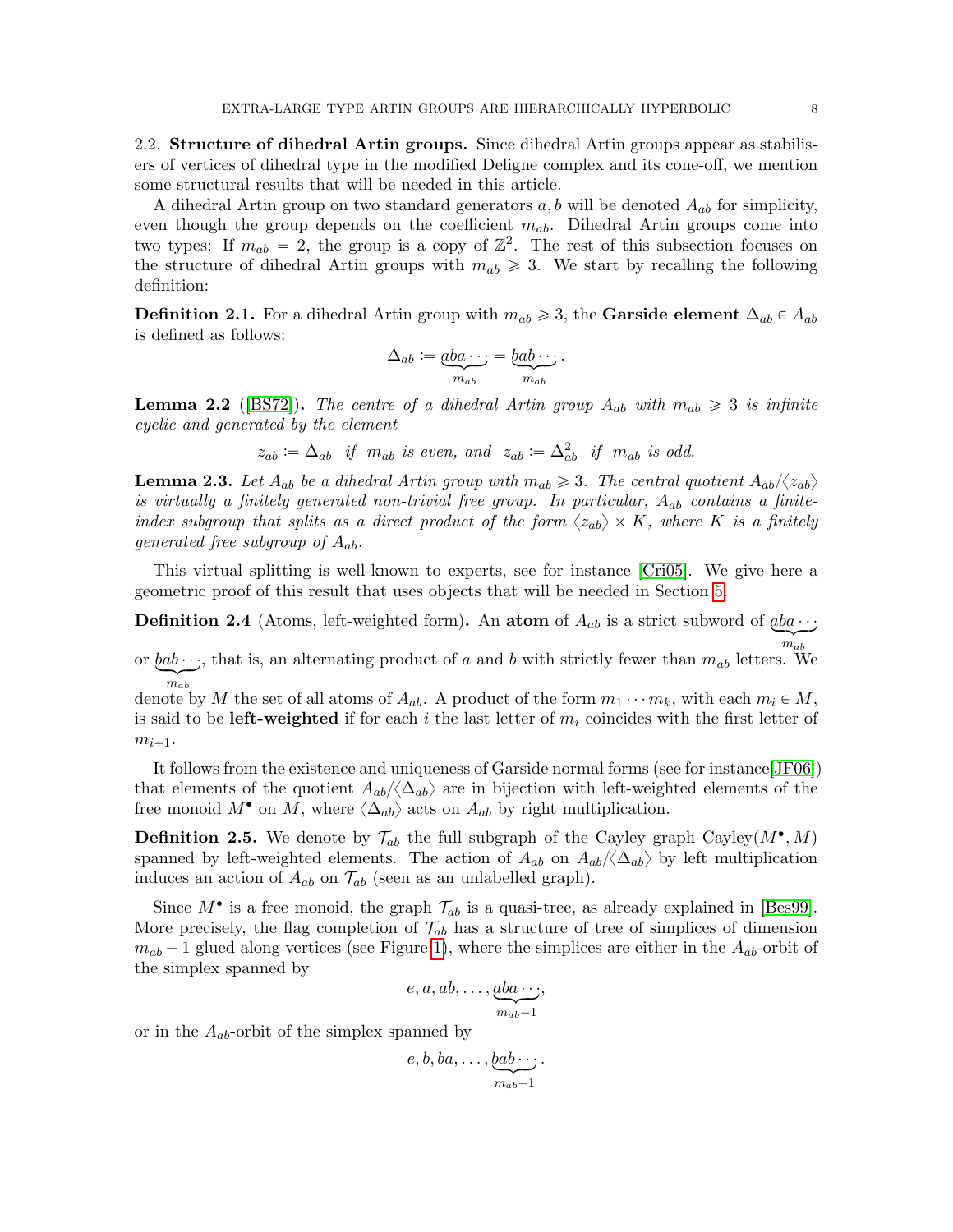<span id="page-8-0"></span>

**Figure 1.** A portion of the quasi-tree  $\mathcal{T}_{ab}$  for  $m_{ab} = 3$ . In red, the full subgraph spanned by the  $\langle a \rangle$ -orbit of e. In blue, the full subgraph spanned by the  $\langle b \rangle$ -orbit of e.

*Proof of Lemma [2.3.](#page-7-1)* The group  $A_{ab}$  acts by left multiplication on  $\mathcal{T}_{ab}$ . Since the element  $z_{ab}$ is central and is a power of  $\Delta_{ab}$ , it follows that  $\langle z_{ab} \rangle$  acts trivially on that graph, hence the quotient  $A_{ab}/\langle z_{ab}\rangle$  acts by left multiplication on  $\mathcal{T}_{ab}$ . The action is cocompact and proper, thus  $A_{ab}/\langle z_{ab}\rangle$  is virtually free, and hence  $A_{ab}$  is virtually a direct product of the form  $\langle z_{ab} \rangle \times K$ , where K is a finitely-generated free group. Note that a and b define elements of infinite order in  $A_{ab}/\langle z_{ab}\rangle$  since their orbits in  $\mathcal{T}_{ab}$  span embedded lines (see Figure [1\)](#page-8-0).

We recall that the **syllabic length** of an element  $g \in A_{ab}$  is the smallest non-negative integer *n* such that *g* can be written as a product of the form  $g = x_1^{k_1} \cdots x_n^{k_n}$  with  $k_i \in \mathbb{Z}$  and  $x_i \in \{a, b\}$  for all  $1 \leq i \leq n$ .

<span id="page-8-1"></span>**Lemma 2.6** ([\[Vas20,](#page-61-2) Proposition 4.6]). Let g be an element of  $A_{ab}$  that can be written only with positive letters and that has syllabic length greater than 1. If  $m_{ab} \geq 3$ , then the syllabic length of  $g^n$  goes to infinity as n goes to infinity.

<span id="page-8-2"></span>**Corollary 2.7.** In a dihedral Artin group  $A_{ab}$  with  $m_{ab} \geq 3$ , no non-trivial power of  $z_{ab}$  is equal to a power of a standard generator.

*Proof.* By Lemma [2.6,](#page-8-1) the syllabic length of  $z_{ab}^n$  explodes as n grows, while the syllabic length of  $a^n$  and  $b^n$  is always equal to one.

<span id="page-8-3"></span>**Lemma 2.8.** In a dihedral Artin group  $A_{ab}$  with  $m_{ab} \geq 3$ , two distinct conjugates of standard generators never generate a subgroup isomorphic to  $\mathbb{Z}^2$ .

*Proof.* Let us consider a dihedral Artin group  $A_{ab}$  with  $m_{ab} \geq 3$ . Up to conjugation, we can assume that the element a and a conjugate  $x := gcg^{-1}$ , with  $c \in \{a, b\}$ , commute. Since the centraliser of a in  $A_{ab}$  is  $\langle a, z_{ab} \rangle$  by [\[Cri05,](#page-60-17) Lemma 7], it follows that there exist integers  $\ell, k$ such that  $x = a^k z_{ab}^{\ell}$ . We claim that necessarily  $\ell = 0$ . Indeed, if that were not the case, then the syllabic length of the powers of  $z_{ab}^{\ell}$  would go to infinity by Lemma [2.6,](#page-8-1) and since  $a^k$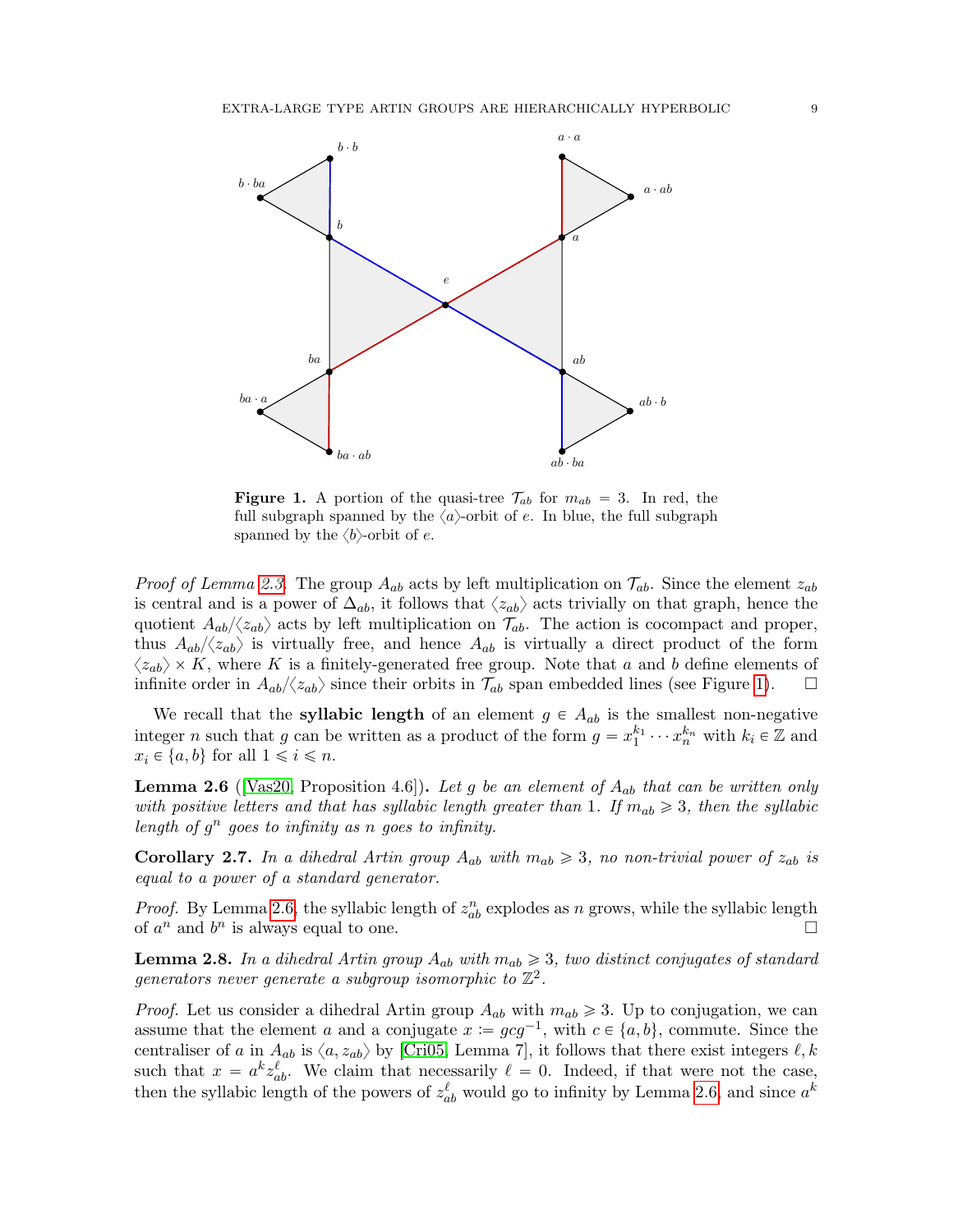and  $z_{ab}^{\ell}$  commute, so would the syllabic length of the powers of x (since the powers of a all have syllabic length 1). But since  $x$  is conjugate to a power of a generator, its powers have a uniformly bounded syllabic length, a contradiction. We thus have  $x = a^k$ . By using the homomorphism  $A_{ab} \to \mathbb{Z}$  sending both generators to 1, we get that  $k = 1$ , hence  $x = a$ .

By taking the contrapositive, distinct conjugates of standard generators of  $A_{ab}$  do not commute.

<span id="page-9-0"></span>2.3. The modified Deligne complex. Parabolic subgroups of finite type of an Artin group are used to define a simplicial complex as follows:

**Definition 2.9** (Modified Deligne complex [\[CD95\]](#page-60-19)). The cosets  $gA_{\Gamma}$  of standard parabolic subgroups of finite type of  $A_{\Gamma}$  form a partially ordered set, for the partial order given by

$$
gA_{\Gamma'} < gA_{\Gamma''}
$$
 if  $g \in A_{\Gamma}$  and  $\Gamma' \subsetneq \Gamma''$  are full subgraphs of  $\Gamma$ .

The **modified Deligne complex** (or Charney–Davis complex)  $D_{\Gamma}$  of an Artin group  $A_{\Gamma}$  is the geometric realisation of this poset. That is, vertices of  $D_{\Gamma}$  correspond to cosets  $gA_{\Gamma}$  of standard parabolic subgroups of finite type, and for every chain of the form

$$
gA_{\Gamma_0} < gA_{\Gamma_1} < \cdots < gA_{\Gamma_n},
$$

we add an *n*-simplex spanned by the vertices  $gA_{\Gamma_0}, gA_{\Gamma_1}, \ldots, gA_{\Gamma_n}$ . The group  $A_{\Gamma}$  acts on its modified Deligne complex by left multiplication on left cosets.

**Convention 2.10.** From now on, we fix a large-type Artin group  $A_{\Gamma}$  of hyperbolic type.

Since  $A_{\Gamma}$  is assumed to be of large-type and of hyperbolic type here, its only parabolic subgroups of finite type are its parabolic subgroups on at most two generators. In particular, the Deligne complex of  $A_{\Gamma}$  is a 2-dimensional simplicial complex.

It was shown in [\[CD95\]](#page-60-19) that for an Artin group of large and hyperbolic type, there exists an  $A_{\Gamma}$ –invariant piecewise hyperbolic metric that turns  $D_{\Gamma}$  into a CAT(-1) space. From now on, we will assume that  $D_{\Gamma}$  is endowed with such a metric.

**Notation 2.11.** For simplicity, we will often omit the 'modified' from the name and call  $D_{\Gamma}$ the Deligne complex.

The vertex of  $D_{\Gamma}$  corresponding to the standard dihedral parabolic subgroup  $A_{ab}$  will be denoted  $v_{ab}$ . Vertices of  $D_{\Gamma}$  corresponding to cosets of dihedral parabolic subgroups are said to be of dihedral type.

Remark 2.12. We describe the stabilisers of vertices of the Deligne complex. Since a vertex of  $D_{\Gamma}$  is a left coset of the form  $gA_{\Gamma'}$  (with  $\Gamma' \subset \Gamma$ ), its stabiliser is the conjugate  $gA_{\Gamma'}g^{-1}$ . In particular, we get the following description, for each type of vertices of  $D_{\Gamma}$ :

- ' A vertex that corresponds to a left coset of the trivial subgroup has trivial stabiliser.
- A vertex that corresponds to a left coset of the form  $q\langle a \rangle$ , with  $a \in V(\Gamma)$ , has a stabiliser that is infinite cyclic.
- ' A vertex of dihedral type has a stabiliser that is isomorphic to a dihedral Artin group.

<span id="page-9-1"></span>2.4. Standard trees and the coned-off Deligne complex. The structure of fixed-point sets of parabolic subgroups of  $A_{\Gamma}$  play a crucial role. We start by a useful result:

<span id="page-9-2"></span>**Lemma 2.13.** The fixed-point set in  $D_{\Gamma}$  of a parabolic subgroup on two generators of  $A_{\Gamma}$  is a single vertex. In particular, such parabolic subgroups are self-normalising.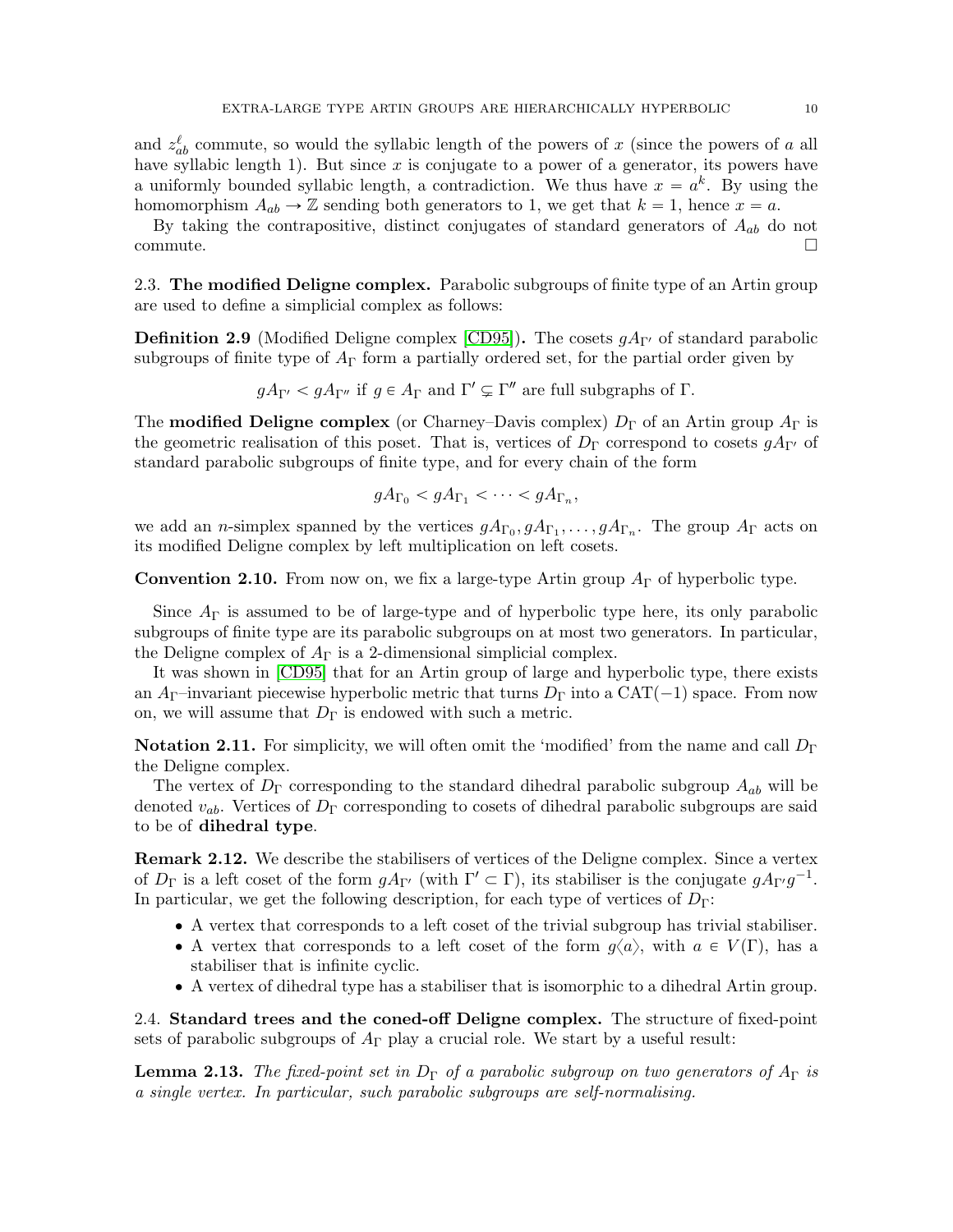*Proof.* If a parabolic subgroup  $gA_{ab}g^{-1}$  were to fix two distinct points of  $D_{\Gamma}$ , then it would fix the unique CAT(0) geodesic of  $D_{\Gamma}$  between them. Since stabilisers of edges and triangles of D are either trivial or  $\mathbb{Z}$ ,  $g A_{ab} g^{-1}$  would embed in an infinite cyclic group, which is impossible as  $A_{ab}$  is either  $\mathbb{Z}^2$  or contains a copy of  $\mathbb{Z}^2$  by Lemma [2.3.](#page-7-1)

Since an element of the normaliser of  $gA_{ab}g^{-1}$  stabilises  $Fix(gA_{ab}g^{-1})$ , hence fixes the vertex  $gv_{ab}$ , it follows that  $gA_{ab}g^{-1}$  is self-normalising.

The fixed-point sets of infinite cyclic parabolic subgroup are much more interesting:

**Definition 2.14** (Standard trees [\[MP21,](#page-61-6) Definition 4.1]). For an element  $g \in A_{\Gamma}$  that is a conjugate of a standard generator, the fixed-point set  $Fix(g)$  is a convex subtree of  $D_{\Gamma}$  that is contained in the 1-skeleton of  $D_{\Gamma}$ .

Such subtrees are called **standard trees** of  $D_{\Gamma}$ .

Note in particular that all edges of a standard tree have the same infinite cyclic stabiliser.

We list here a few immediate results:

<span id="page-10-0"></span>**Lemma 2.15.** Two edges of  $D_{\Gamma}$  have stabilisers that either intersect trivially or are equal. Moreover, if two edges of  $D_{\Gamma}$  have the same non-trivial stabiliser, then they belong to the same standard tree.

*Proof.* Since a non-trivial element of  $A<sub>\Gamma</sub>$  stabilising two points fixes pointwise the unique CAT(0) geodesic between them, this result is a direct consequence of [\[MP21,](#page-61-6) Lemma 4.3].  $\square$ 

**Corollary 2.16.** For every standard generator a and non-zero integer  $k \in \mathbb{Z} - \{0\}$ , the trees  $Fix(a)$  and  $Fix(a^k)$  coincide.

*Proof.* The inclusion  $Fix(a) \subseteq Fix(a^k)$  is clear, so let us show the other inclusion. Consider any point x in  $Fix(a^k)$ , and any edge e of the tree  $Fix(a)$ . If x lies in e, we are done, otherwise we can consider a minimal length geodesic from x to e, which is  $a<sup>k</sup>$ -invariant. Since triangles of  $D_{\Gamma}$  have trivial stabilisers, this geodesic is contained in the 1-skeleton and it intersects an edge  $e'$  in a non-trivial subpath containing x (if x is not a vertex we cannot say that the geodesic contains the edge). We have that e' is also  $a^k$ -invariant, and since  $k \neq 0$  we have that the stabilisers of e and  $e'$  intersect non-trivially, and therefore by Lemma [2.15](#page-10-0)  $e'$ , whence x, belongs to Fix(a).

<span id="page-10-2"></span>**Corollary 2.17.** Two points of  $D_{\Gamma}$  have stabilisers that intersect non-trivially if and only if they are contained in a common standard tree.

*Proof.* If two points x, y of  $D_{\Gamma}$  have a nontrivial common stabiliser H, then H fixes pointwise the unique CAT(0) geodesic  $\gamma$  between them. The geodesic  $\gamma$  cannot pass through the interior of a triangle because H is non-trivial, so  $\gamma$  is contained in the 1-skeleton and is contained in a minimal path of edges of the form  $e_1, \ldots, e_n$ . So H fixes edges  $e_1, \ldots, e_n$ , and by Lemma [2.15,](#page-10-0) it follows that  $e_1, \ldots, e_n$ , hence x and y, are contained in the same standard tree. (If  $n = 1$ , note that an edge with non-trivial stabiliser belongs to a standard tree.)  $\Box$ 

<span id="page-10-1"></span>Corollary 2.18. Two distinct standard trees intersect in at most one vertex.

*Proof.* This follows directly from Lemma [2.15](#page-10-0) and the convexity of standard trees.  $\Box$ 

Definition 2.19 (Coned-off Deligne complex [\[MP21,](#page-61-6) Definition 4.8]). The coned-off Deligne complex, denoted  $\hat{D}_{\Gamma}$ , is obtained from  $D_{\Gamma}$  by coning-off each standard tree of  $D_{\Gamma}$ . That is, for every standard tree T of  $D_{\Gamma}$  we add a new vertex  $v_T$ , which we connect by an edge to every vertex of T. The complex  $\hat{D}_{\Gamma}$  is then the flag completion of the resulting complex. The action of  $A_{\Gamma}$  on  $D_{\Gamma}$  extends to an action on  $D_{\Gamma}$ .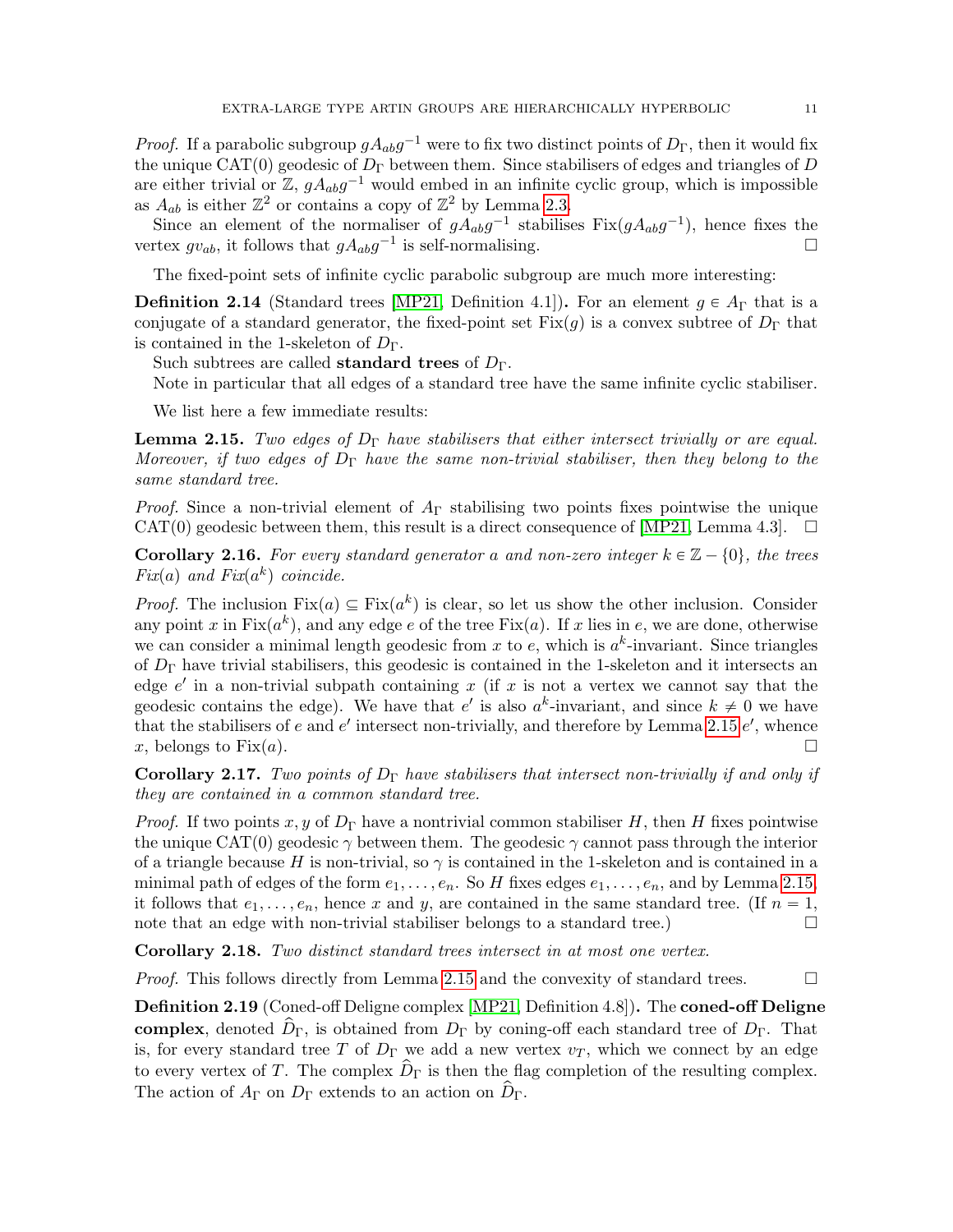**Notation 2.20.** For a standard generator  $a \in \Gamma$ , the standard tree Fix(a) (i.e. the standard tree containing the vertex  $\langle a \rangle$  of  $D_{\Gamma}$ ) will be denoted  $T_a$ , and the apex of the cone  $T_a$  over that tree will be denoted  $v_a$ , see Figure [2.](#page-11-0) With this notation, the vertex  $gv_a$  corresponds to the apex of the cone over the standard tree  $Fix(gag^{-1})$  containing  $g\langle a \rangle$ . The apex of a cone over a standard tree will be called a vertex of tree type.

<span id="page-11-0"></span>

**Figure 2.** A portion of the coned-off Deligne complex  $\hat{D}_{\Gamma}$  for an Artin group on three generators  $a, b, c$ . A fundamental domain for the action of  $A_{\Gamma}$  on  $D_{\Gamma}$  is represented in grey, and is a subdivided triangle with vertices  $v_{ab}, v_{bc}, v_{ac}$ . A portion of the standard tree  $T_a$  is represented in green. In the coned-off Deligne complex  $D_{\Gamma}$ , this tree is the basis of a cone with apex the vertex  $v_a$ .

Remark 2.21. By work of Paris [\[Par97,](#page-61-19) Corollary 4.2], two standard generators are conjugated if and only if there is a path in the presentation graph  $\Gamma$  consisting of edges with odd labels connecting the corresponding vertices. Since distinct generators may be conjugated, it may happen that we have an equality of the form  $gv_a = hv_b$  for distinct standard generators a, b. The following result shows that this is the only case where such an equality happens.

<span id="page-11-1"></span>**Lemma 2.22.** Let T be a standard tree of  $D_{\Gamma}$ , let a, b be two standard generators, and let  $g, h \in A_{\Gamma}$ . If the two vertices  $g\langle a \rangle$  and  $h\langle b \rangle$  of  $D_{\Gamma}$  are contained in T, then a and b are connected in  $\Gamma$  by a path with odd labels. (In particular, a and b are conjugated.)

*Proof.* Since T is a connected tree, we consider a geodesic path  $e_1, \ldots, e_k$  of T from  $g\langle a \rangle$ to  $h\langle b\rangle$ . Each edge  $e_i$  joins a coset of a cyclic standard parabolic subgroup and a coset of parabolic subgroup of dihedral type. For each  $i$ , let  $a_i$  be the unique standard generator such that  $e_i$  contains a vertex that is a coset of  $\langle a_i \rangle$ . It is enough to show that for every  $1 \leq i \leq k$ ,  $a_i$  and  $a_{i+1}$  are either equal or connected by an edge of Γ with odd label. Consider the vertex v of  $D_{\Gamma}$  where  $e_i$  and  $e_{i+1}$  meet. If v corresponds to a coset of cyclic standard parabolic subgroup, then  $a_i = a_{i+1}$ . If v is a vertex of dihedral type, then it follows from [\[MP21,](#page-61-6) Lemma 4.3] that either  $a_i = a_{i+1}$ , or  $a_i$  and  $a_{i+1}$  are adjacent in Γ (since  $e_i$  and  $e_{i+1}$ meet along a vertex that is a coset of  $A_{a_i, a_{i+1}}$ , which must be an Artin group of finite type by construction of  $D_{\Gamma}$ ) and the label of that edge is odd. This concludes the proof.  $\square$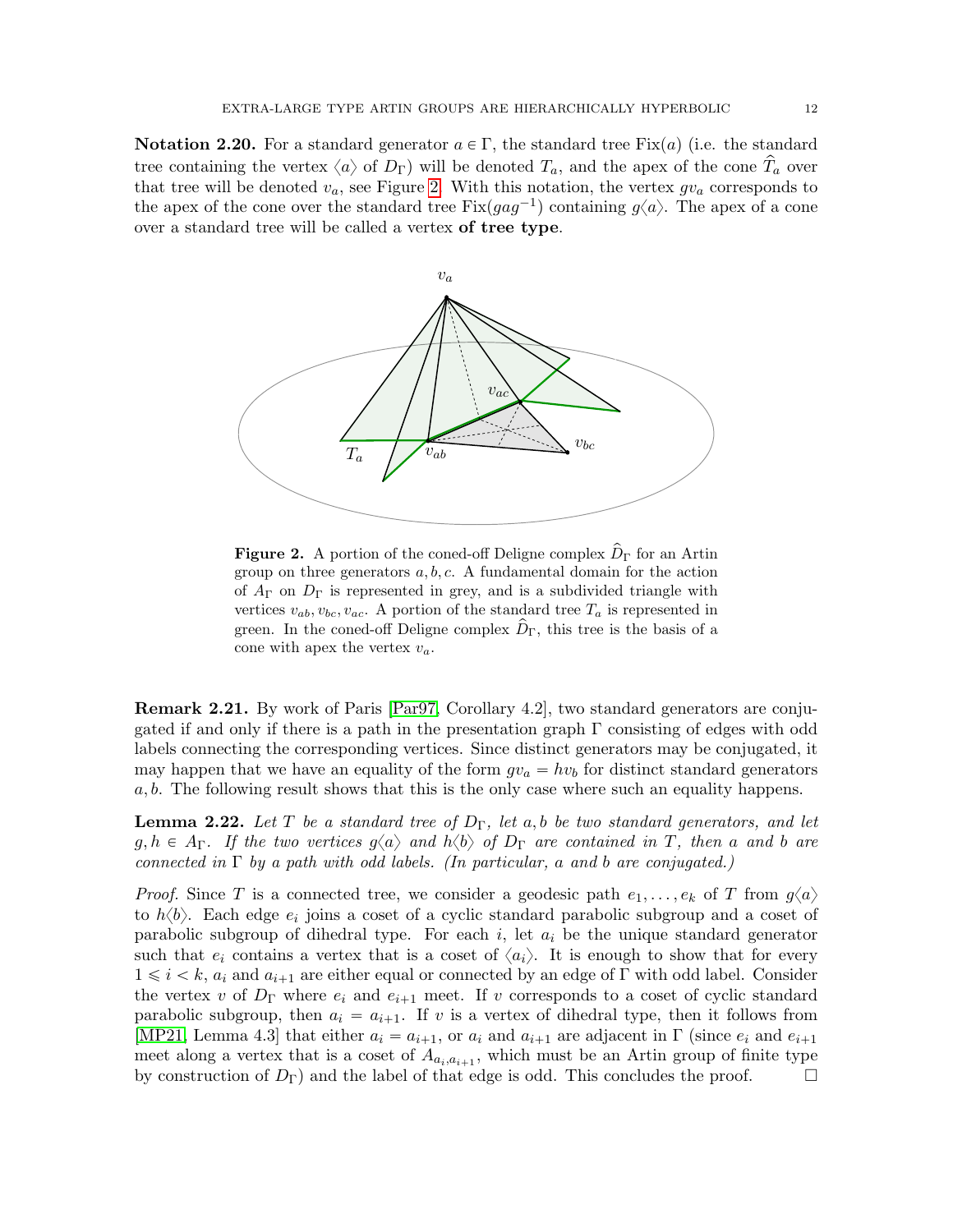<span id="page-12-1"></span>**Remark 2.23.** It was shown in [\[MP21,](#page-61-6) Proposition 4.8] that there exists an  $A_{\Gamma}$ -invariant piecewise hyperbolic metric that turns  $\hat{D}_{\Gamma}$  into a CAT(-1) space. From now on, we will assume that  $\hat{D}_{\Gamma}$  is endowed such a metric from [\[MP21\]](#page-61-6).

It should be noted that this metric depends on a constant  $\varepsilon > 0$  that can be chosen arbitrary small, see [\[MP21,](#page-61-6) Definition 4.7]. This constant is such that for an edge e of  $D_{\Gamma}$ contained in a standard tree, the triangle of  $D_{\Gamma}$  over e has angles at least  $\pi/2 - \varepsilon$  at the two vertices of e. In this article, the choice of  $\varepsilon$  will be mostly irrelevant. We will only need to consider this constant in Lemma [2.25](#page-12-0) below, where  $\varepsilon$  needs to be smaller than a certain constant depending only on the group  $A_{\Gamma}$ .

We mention here a slight generalisation of the CAT( $-1$ )-ness of  $\hat{D}_{\Gamma}$ , which will be used in Section [5.](#page-37-0)

<span id="page-12-2"></span>**Lemma 2.24.** Let Z be the full subcomplex of  $\hat{D}_{\Gamma}$  whose vertex set is obtained from  $\hat{D}_{\Gamma}$  by removing some vertices of tree type. Then Z is also  $CAT(-1)$  for the induced metric.

*Proof.* The complex  $Z$  can be thought of as being obtained from the simply connected complex  $D_{\Gamma}$  by coning-off only certain (contractible) standard trees of  $D_{\Gamma}$ , so Z is also simply connected. Moreover, for a point  $x \in Z$ , the link  $Lk_Z(x)$  is a subgraph of  $Lk_{\hat{D}_{\Gamma}}(x)$ , since  $\hat{D}_{\Gamma}$ is a two-dimensional complex. Since  $\hat{D}_{\Gamma}$  is CAT(-1), links of points are graphs with a systole of at least  $2\pi$ , so the same is true for the subgraph  $Lk_Z(x)$ . Thus, Z is locally CAT(-1). Since Z is simply-connected and locally  $CAT(-1)$ , it is  $CAT(-1)$ .

The standard trees of  $D_{\Gamma}$  are convex in  $D_{\Gamma}$  but become bounded in  $\widehat{D}_{\Gamma}$ . We mention the following intermediate result, which will be used in Section [5.1:](#page-37-1)

<span id="page-12-0"></span>**Lemma 2.25.** We can choose the constant  $\varepsilon > 0$  from Remark [2.23](#page-12-1) small enough so that the following holds: Let T be a standard tree of  $D_{\Gamma}$ , and let Z be the full subcomplex of  $D_{\Gamma}$ obtained by removing the vertex of tree type associated to  $T$ . Then  $T$  is convex in  $Z$  for the induced metric.

*Proof.* It follows from Lemma [2.25](#page-12-0) that Z is  $CAT(-1)$  for the induced metric. Since T is a subtree of the CAT( $-1$ ) complex Z, it is enough to show that two edges of T that share a vertex v make an angle of at least  $\pi$  at v. (This follows from the local characterisation of geodesics in a CAT(0) space) This amounts to showing that for distinct vertices  $w, w'$  of  $T \n\cap \mathrm{Lk}_Z(v)$ , their distance in  $\mathrm{Lk}_Z(v)$  is at least  $\pi$ . By construction, the simplicial graph  $\text{Lk}_Z(v)$  is obtained from  $\text{Lk}_{D_\Gamma}(v)$  by coning-off the sets  $T' \cap \text{Lk}_{D_\Gamma}(v)$  for each standard tree T' other than T, i.e. by constructing a simplicial cone over every such sets  $T' \cap \text{Lk}_{D_{\Gamma}}(v)$ . Moreover, each of these new edges has length at least  $\pi/2-\varepsilon$  by construction, see Remark [2.23.](#page-12-1) Since the action of  $A_{\Gamma}$  on  $D_{\Gamma}$  is cocompact, there is a uniform lower bound on the length of edges in the link of an arbitrary vertex of  $D_{\Gamma}$ , and we can choose the constant  $\varepsilon < \pi/10$ smaller than half this uniform lower bound, which we now assume. We now claim that the distance in  $Lk_Z(v)$  between w and w' is at least  $\pi$ . Indeed, assume that this were not the case. Since T is a convex subtree of  $D_{\Gamma}$  by construction, two distinct points  $w, w'$  of  $\mathrm{Lk}_{D_{\Gamma}}(v)$ that belong to T are at distance at least  $\pi$  in  $\mathrm{Lk}_{D_{\Gamma}}(v)$ .

Therefore, if there was a geodesic of length less than  $\pi$  between w and w' in  $Lk_Z(v)$ , it would have to go through at least two of the additional edges of length  $\geq \pi/2 - \varepsilon$  coming from the cone-off procedure. Moreover, since  $w$  and  $w'$  are not in the same standard tree (Corollary [2.18\)](#page-10-1), said geodesic should also contain another edge, which has length at least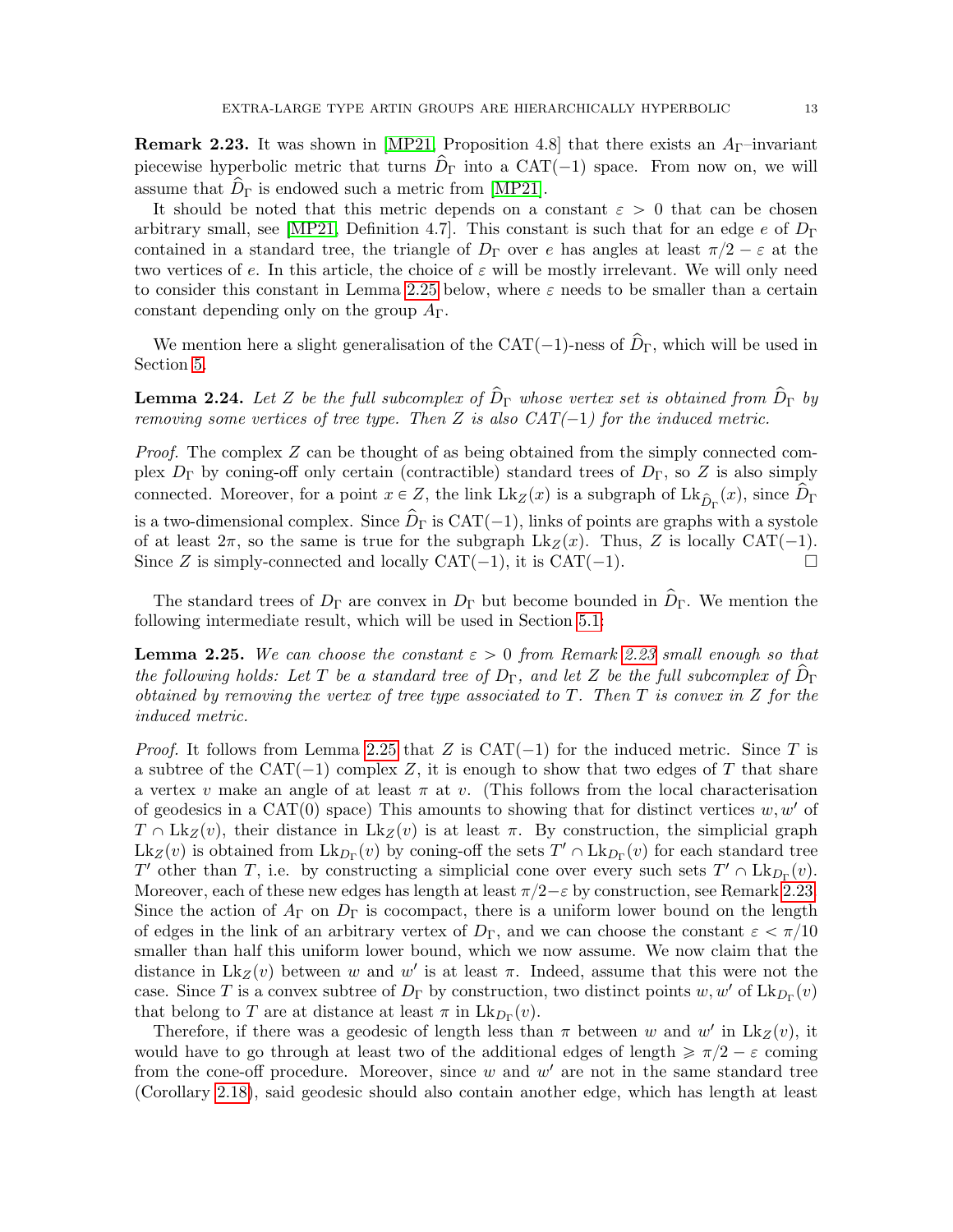2ε. Therefore, the geodesic would have length at least

$$
2\varepsilon + 2(\pi/2 - \varepsilon) \geqslant \pi,
$$

a contradiction. Thus, T is convex in Z.

**Convention 2.26.** From now on, we will assume that  $\hat{D}_{\Gamma}$  is endowed with a CAT( $-1$ ) metric from [\[MP21\]](#page-61-6) such that Lemma [2.25](#page-12-0) holds.

Moreover, since we are considering a fixed Artin group  $A_{\Gamma}$ , we will from now on simply denote by D and  $\hat{D}$  the complexes  $D_{\Gamma}$  and  $\hat{D}_{\Gamma}$ .

We now describe the stabiliser of the vertices of  $\hat{D}$  of tree type:

<span id="page-13-1"></span>**Lemma 2.27.** The stabiliser of the vertex of tree type  $v_a$  is exactly the centraliser (and normaliser) of the cyclic subgroup  $\langle a \rangle$ . Moreover, this centraliser splits as a direct product of the form

 $\langle a \rangle \times K$ ,

where K is a finitely-generated free group. More precisely, the subgroup  $\langle a \rangle$  acts trivially on  $T_a$ , while K acts cocompactly on it with trivial edge stabilisers.

*Proof.* Let us first note that the normaliser and centraliser of  $\langle a \rangle$  coincide. Indeed, if  $g \in A_{\Gamma}$ is such that  $g^{-1}ag \in \langle a \rangle$ , we apply the homomorphism  $A_{\Gamma} \to \mathbb{Z}$  sending every generator to 1 and deduce that  $g^{-1}ag = a$ , hence g centralises  $\langle a \rangle$ .

The stabiliser of  $v_a$  coincides with the global stabiliser of the standard tree  $T_a$ . Let us show that an element  $g \in A_{\Gamma}$  stabilises  $T_a$  if and only if it normalises  $\langle a \rangle$ .

If g stabilises  $T_a$ , then it sends the vertex  $\langle a \rangle \in T_a$  to the vertex  $g\langle a \rangle \in T_a$ , so in particular we have

$$
a\cdot g\langle a\rangle=g\langle a\rangle,
$$

or in other words  $g^{-1}ag \in \langle a \rangle$ , hence g normalises  $\langle a \rangle$ . Conversely, let us assume that g normalises  $\langle a \rangle$ , and let x be a point of  $T_a$ . Let us show that  $gx \in T_a$ . We have

$$
a \cdot gx = g(g^{-1}ag)x = gx,
$$

the last equality following from the fact that x is fixed by  $\langle a \rangle$  by definition of  $T_a$ . Thus, gx is fixed by a, and it follows that g stabilises  $T_a$ .

The decomposition of the stabiliser of  $T_a$  as a direct product as in the statement is a consequence of [\[MP21,](#page-61-6) Lemma 4.5]. Observe that  $Stab(v_a)$  acts cocompactly on  $T_a$ . Indeed, D contains finitely many  $A_{\Gamma}$  orbits of edges, and no edge is contained in distinct translates of a standard tree by Corollary [2.18.](#page-10-1)

The quotient K was defined in the proof of  $[MP21, Lemma 4.5]$  as the fundamental group of a graph of groups over the graph  $T_a$ /Stab $(v_a)$ , with trivial edge stabilisers and vertex stabilisers that are trivial or infinite cyclic. Since  $T_a/\text{Stab}(v_a)$  is a finite graph by the above, it follows that K is finitely generated.

Regarding vertices of dihedral type, we have the following similar result:

<span id="page-13-0"></span>**Lemma 2.28.** The stabiliser  $A_{ab}$  of the vertex of dihedral type  $v_{ab}$  is exactly the centraliser of the cyclic subgroup  $\langle z_{ab}^p \rangle$  for all  $p \neq 0$ , which further coincides with the normaliser.

*Proof.* Since the stabiliser of  $v_{ab}$  is equal to  $A_{ab}$  by construction, and  $z_{ab}^p$  is central in  $A_{ab}$ , it is enough to show that an element in the normaliser of  $z_{ab}^p$  fixes  $v_{ab}$ . Suppose that we have an element h such that  $h \in N(z_{ab}^p)$ . Then  $z_{ab}^q = h z_{ab}^p h^{-1}$  (for some  $q \neq 0$ ) also fixes the vertex  $hv_{ab}$ , so  $z_{ab}^q$  fixes pointwise the unique CAT(0) geodesic of D joining  $v_{ab}$  to  $hv_{ab}$ . If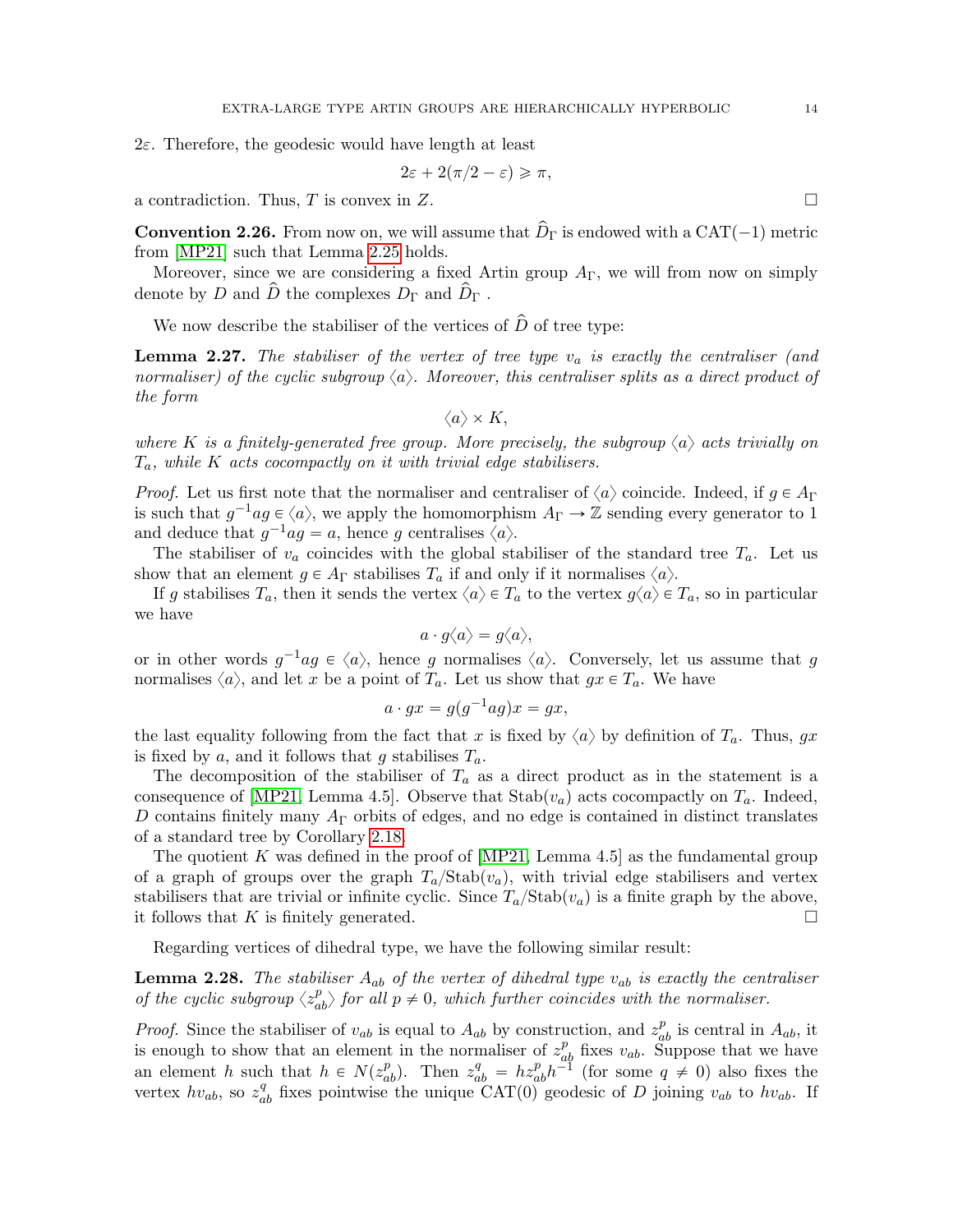this geodesic is nontrivial, then  $z_{ab}^q$  fixes an edge of D containing  $v_{ab}$ , since triangles in D have trivial stabilisers. This is impossible, as otherwise  $z_{ab}^q$  would be contained in an edge stabiliser, hence would be conjugate in  $A_{ab}$  to a power of a or b (since the edge in question contains  $v_{ab}$ ). Hence  $z_{ab}^q$  would be equal to a power of a or b since  $z_{ab}$  is central in  $A_{ab}$ , contradicting Corollary [2.7.](#page-8-2) So,  $hv_{ab} = v_{ab}$ , as required.

We will also mention the following lemma about centralisers, which will be used later in this article (see Lemma [4.5\)](#page-30-1):

<span id="page-14-3"></span>**Lemma 2.29.** Let  $c \in A_{\Gamma}$  and suppose that either c is a standard generator, or  $c = z_{ab}$  for some standard generators a and b generating a dihedral Artin group. Then the centraliser  $C(c)$  satisfies  $C(c) = C(c^p)$  for all  $p \in \mathbb{Z} - \{0\}.$ 

*Proof.* There are two cases, according to whether c is a standard generator or  $c = z_{ab}$  for standard generators a, b.

First consider the case where  $c = z_{ab}$ , where a, b are standard generators generating a dihedral type Artin subgroup  $A_{ab}$ . Recall that  $\langle z_{ab} \rangle$  fixes a point in D, namely the vertex  $v_{ab}$ . Suppose that, for some  $p \in \mathbb{Z} - \{0\}$ , we have an element h such that  $h \in C(z_{ab}^p)$ . By Lemma [2.28,](#page-13-0) we have that  $hv_{ab} = v_{ab}$ , whence  $h \in A_{ab}$ , and this subgroup is equal to  $C(z_{ab})$ by Lemma [2.28.](#page-13-0)

Next consider the case where c is a standard generator  $c = a$ , and let e be an edge of the corresponding standard tree  $T_a$ , which has  $\langle a \rangle$  as stabiliser. Suppose that, for some  $p \in \mathbb{Z} - \{0\}$ , we have an element h such that  $h \in C(a^p)$ . Then the stabiliser of the edge he is Stab $(he) = h\langle a\rangle h^{-1} \supset \langle a^p \rangle$ . In particular, the stabilisers of e and he intersect non-trivially, and it follows from Lemma [2.15](#page-10-0) that they are in the same standard tree  $T_a$ . From Corollary [2.18,](#page-10-1) we get that  $hT_a = T_a$ , so  $h \in C(a)$ .

<span id="page-14-0"></span>2.5. Links of vertices. The local structure of Deligne complexes will play an important role in this article, so we now describe it in further detail.

<span id="page-14-2"></span>**Lemma 2.30.** Let  $v_a$  be a vertex of tree type. The link  $\text{Lk}_{\hat{D}}(v_a)$  is the standard tree  $T_a$ , and the action of  $\text{Stab}(v_a)$  on it is cocompact.

Proof. The description of the link follows from the construction of the cone-off, and the cocompactness follows from Lemma [2.27.](#page-13-1)

Throughout the rest of this subsection, we fix a vertex of D of dihedral type of the form  $v_{ab}$ . Before describing the link in the cone-off  $\hat{D}$ , we start by describing the link in the original Deligne complex D. The link  $Lk_D(v_{ab})$  of that vertex has a simple description, which is a direct consequence of the construction of D:

<span id="page-14-1"></span>**Lemma 2.31.** The link  $\text{Lk}_D(v_{ab})$  is  $A_{ab}$ -equivariantly isomorphic to the the geometric realisation of the poset of cosets of strict standard parabolic subgroups of  $A_{ab}$ . That is, vertices of  $Lk_D(v_{ab})$  correspond to cosets of the form  $g\langle a \rangle, g\langle b \rangle$ , or  $g\{1\}$ , and for every  $g \in A_{ab}$ , we add an edge between  $g\{1\}$  and  $g\langle a \rangle$ , as well as an edge between  $g\{1\}$  and  $g\langle b \rangle$ .

In particular, the action of  $\text{Stab}(v_{ab})$  on  $\text{Lk}_D(v_{ab})$  is cocompact.

This link is a particular case of a general construction that we will use again in Section [5:](#page-37-0)

<span id="page-14-4"></span>**Definition 2.32** (Graph of orbits). Let G be a graph with an  $A_{ab}$ -action, such that the subgroups  $\langle a \rangle$  and  $\langle b \rangle$  act freely on it. We define a new graph encoding the pattern of intersections of orbits of  $\langle a \rangle$  and  $\langle b \rangle$  as follows: We put a vertex for every  $\langle a \rangle$ -orbit and one vertex for every  $\langle b \rangle$ -orbit. If two such orbits have a non-empty intersection, we put an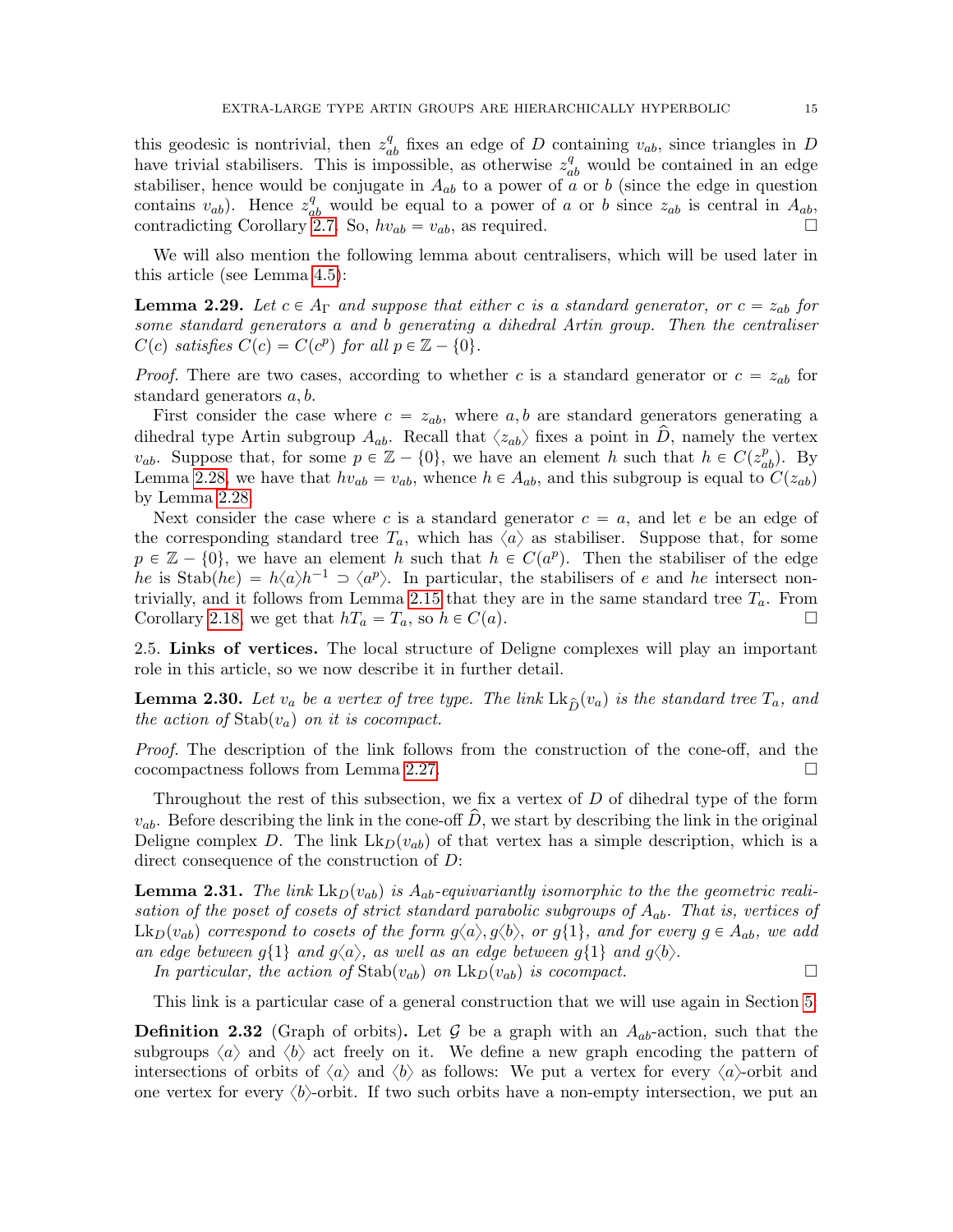edge between them. The **graph of orbits**  $Orbit_{a,b}(\mathcal{G})$  is defined as the first barycentric subdivision of the graph obtained in this way.

<span id="page-15-4"></span>**Remark 2.33.** With that terminology, the link  $Lk_D(v_{ab})$  is  $A_{ab}$ -equivariantly isomorphic to **Remark 2.33.** With that terminology, the link  $\text{Lk}_D(v_{ab})$  is  $A_{ab}$ -equivariantly isomorphic to the graph of orbits  $\text{Orbit}_{a,b}(\text{Cayley}_{a,b}(A_{ab}))$ , where  $\text{Cayley}_{a,b}(A_{ab})$  denotes the Cayley graph of  $A_{ab}$  for the standard generators  $a, b$ .

The action of  $A_{ab}$  on  $\mathrm{Lk}_D(v_{ab})$  has been studied by Vaskou in [\[Vas20\]](#page-61-2). In particular, the following result, which is a geometric counterpart of Lemma [2.6](#page-8-1) will be useful in Section [5:](#page-37-0)

<span id="page-15-5"></span>**Lemma 2.34** ([\[Vas20,](#page-61-2) Proposition 4.7]). Let g be an element of  $A_{ab}$  that can be written only with positive letters and that has syllabic length greater than 1. If  $m_{ab} \geq 3$ , then the  $\langle g \rangle$ -orbit maps to  $\mathrm{Lk}_D(v_{ab})$  are quasi-isometric embeddings.

Since the Garside element  $\Delta_{ab}$  either conjugates the generators  $a, b$  (when  $m_{ab}$  is odd) or centralises each of them (when  $m_{ab}$  is even), the action of  $\langle \Delta_{ab} \rangle$  by right multiplication induces an action on the left cosets. Indeed, we have

$$
g\langle a \rangle \Delta_{ab} = g\Delta_{ab}\langle b \rangle
$$
 and  $g\langle b \rangle \Delta_{ab} = g\Delta_{ab}\langle a \rangle$  if  $m_{ab}$  is odd,  
 $g\langle a \rangle \Delta_{ab} = g\Delta_{ab}\langle a \rangle$  and  $g\langle b \rangle \Delta_{ab} = g\Delta_{ab}\langle b \rangle$  if  $m_{ab}$  is even.

We now describe the link of  $v_{ab}$  in the coned-off Deligne complex. There is a simple characterisation of the trace of a standard tree on the link of a vertex of dihedral type. The following is a reformulation of [\[MP21,](#page-61-6) Lemma 4.3]:

<span id="page-15-2"></span>**Lemma 2.35.** Two vertices of the link  $\text{Lk}_D(v_{ab})$  correspond to edges in the same standard tree of D if and only if the corresponding cosets are in the same  $\langle \Delta_{ab} \rangle$ -orbit (for the multiplication on the right).

Moreover, two vertices of the link  $Lk_D(v_{ab})$  that are in the same  $A_{ab}$ -orbit correspond to edges in the same standard tree of  $D$  if and only if the corresponding cosets are in the same  $\langle z_{ab}\rangle$ -orbit (for the multiplication on the right).

This local characterization of standard trees allows us to simply describe the links of vertices in the coned-off space  $D$ :

<span id="page-15-3"></span>**Corollary 2.36.** The link Lk<sub>D</sub> $(v_{ab})$  is obtained from Lk<sub>D</sub> $(v_{ab})$  by coning-off every  $\langle \Delta_{ab} \rangle$ -orbit of vertices corresponding to cosets of the form  $g\langle a \rangle$  or  $g\langle b \rangle$ .

In particular, the action of  $\text{Stab}(v_{ab})$  on  $\text{Lk}_{\hat{D}}(v_{ab})$  is cocompact.

Proof. The description of the link is a consequence of Lemma [2.35.](#page-15-2) The cocompactness of the action of  $\text{Stab}(v_{ab})$  on  $\text{Lk}_D(v_{ab})$  follows from Lemma [2.31.](#page-14-1) Moreover, since there are finitely many Stab $(v_{ab})$ -orbits of edges of D containing  $v_{ab}$ , there are in particular finitely many orbits of standard trees containing  $v_{ab}$ , and hence finitely many orbits of apices of standard trees containing  $v_{ab}$ . The cocompactness of the action of  $\text{Stab}(v_{ab})$  on  $\text{Lk}_{\hat{D}}(v_{ab})$  now follows.  $\square$ 

### 3. The commutation graph of an Artin group

<span id="page-15-1"></span><span id="page-15-0"></span>3.1. The commutation graph. We now construct a complex to which Theorem [1.4](#page-6-2) will be applied, and which turns out to be quasi-isometric to the coned-off Deligne complex  $D$ . This complex is obtained via a general construction that encodes the commutation of certain chosen subgroups of a given group that we now describe.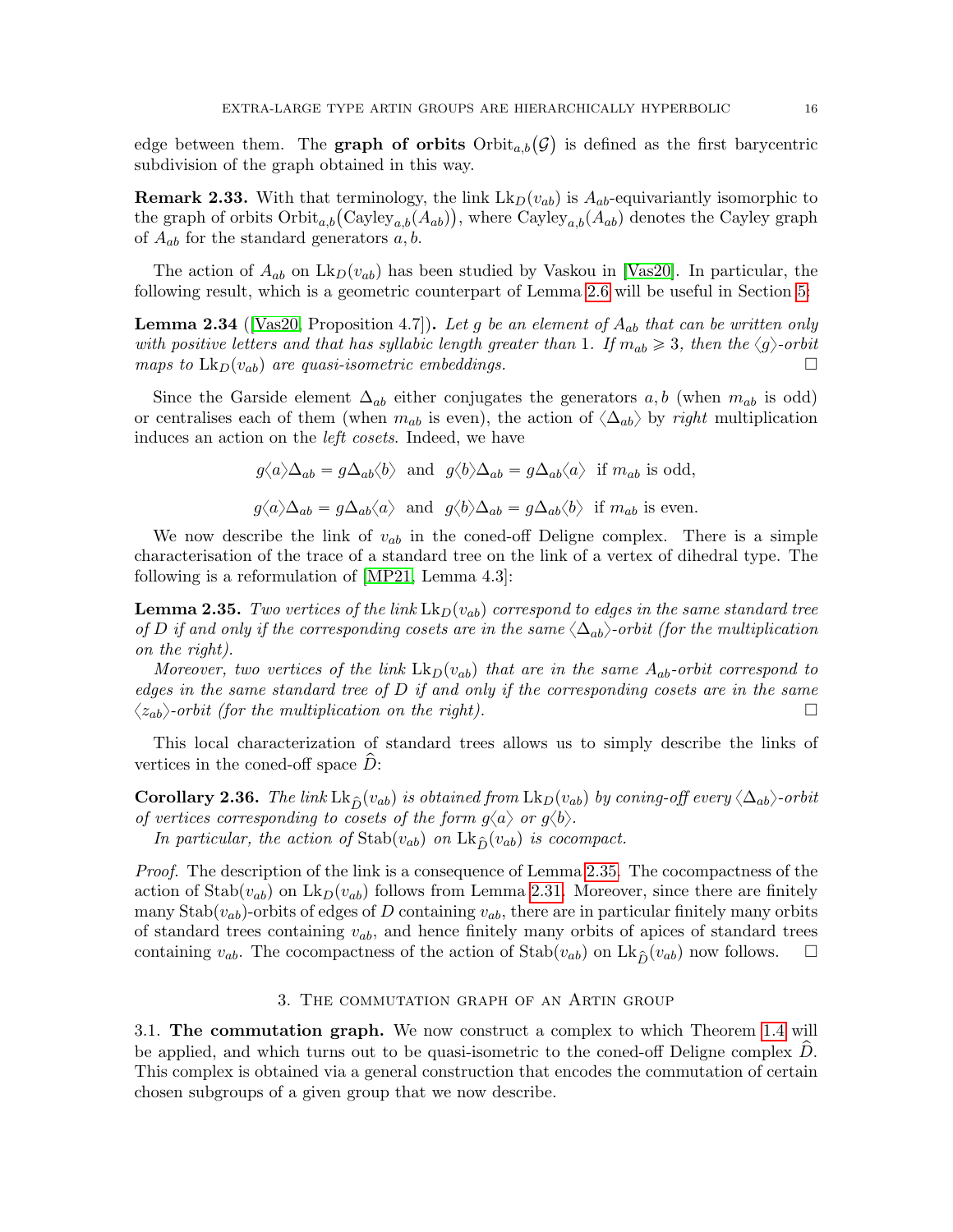**Definition 3.1** (Commutation graph). Let G be a group, and let  $\mathcal{H}$  be a set of subgroups of G. We define a simplicial graph, called the **commutation graph** of H and denoted  $Y_{\mathcal{H}}$ , as follows. The vertex set of  $Y_{\mathcal{H}}$  is

$$
\bigsqcup_{H \in \mathcal{H}} G/N(H),
$$

and we put an edge between  $gN(H)$  and  $hN(H')$  if  $gHg^{-1}$  and  $hH'h^{-1}$  commute, that is, every element of one subgroup commutes with every element of the other subgroup. Note that this is independent of the choice of coset representatives g and h. The group  $G$  acts on this graph by left multiplication.

Remark 3.2. Commutation graphs have already been considered in the work of Kim– Koberda on right-angled Artin groups under the name of *extension graphs* [\[KK14\]](#page-61-15). Indeed, for a right-angled Artin group G on generators  $g_1, \ldots, g_n$ , the extension graph they study is exactly the commutation graph for the family  $\mathcal{H} = \{\langle g_1 \rangle, \cdots, \langle g_n \rangle\}.$ 

We now discuss the family of subgroups of  $A_{\Gamma}$  that yield the correct commutation graph for our purposes.

First, the motivation. The acylindricity of the action of  $A_{\Gamma}$  on its coned-off Deligne complex and the  $CAT(0)$  geometry of this complex can be shown to imply that the maximal subgroups of  $A_{\Gamma}$  that virtually split as products are the dihedral parabolic subgroups (stabilisers of vertices of dihedral type), which are virtual products by Lemma [2.2,](#page-7-2) and the normalisers of standard generators, which are products by Lemma [2.27.](#page-13-1) It is an exercise, left to the reader as it is not needed in this article, to identify the minimal infinite subgroups obtained by taking arbitrary intersections of such maximal virtual products. They come in two families:

- ' The cyclic subgroups generated by a conjugate of a standard generator: These subgroups are obtained by taking the intersection of stabilisers of vertices of dihedral type contained in a common standard tree.
- The centres of dihedral parabolic subgroups with  $m_{ab} \geqslant 3$ : These subgroups are obtained by taking the intersection of the stabilisers of two standard trees that share a vertex.

Remark 3.3. We know from the work of Paris [\[Par97,](#page-61-19) Corollary 4.2] that two standard generators are conjugate if and only if there is a path in the presentation graph  $\Gamma$  consisting of edges with odd labels connecting the corresponding vertices. We can thus choose a set of representatives of conjugacy classes of elements of  $V(\Gamma)$ , which defines a subset  $V_{odd}(\Gamma)$  of  $V(\Gamma)$ .

This motivates the following definition:

<span id="page-16-1"></span>**Definition 3.4.** We define the following collection of subgroups of the Artin group  $A_{\Gamma}$ :

 $\mathcal{H} \coloneqq \{ \langle a \rangle \, | \ a \text{ a standard generator in } V_{\text{odd}}(\Gamma) \} \cup \{ \langle z_{ab} \rangle \, | \ a,b \text{ span an edge of } \Gamma \text{ with } m_{ab} \geqslant 3 \}$ ( . We will simply denote by  $Y = Y_\Gamma = Y_\mathcal{H}$  the commutation graph of  $\mathcal{H}$ .

<span id="page-16-0"></span>**Lemma 3.5.** Distinct elements of H are in different conjugacy classes. Moreover, if two conjugates of elements of H intersect non-trivially, then they are equal.

*Proof.* We have to show that for two distinct elements  $x, y$  of the form  $z_{ab}$  or  $a \in V_{\text{odd}}(\Gamma)$ , no non-trivial power of x is conjugate to a non-trivial power of y. We treat several different cases.

Let a, b be two standard generators of  $V_{odd}(\Gamma)$ . If non-trivial powers  $a^k$  and  $b^{\ell}$  were conjugate, then using the homomorphism  $A_{\Gamma} \to \mathbb{Z}$  sending every generator to 1 we would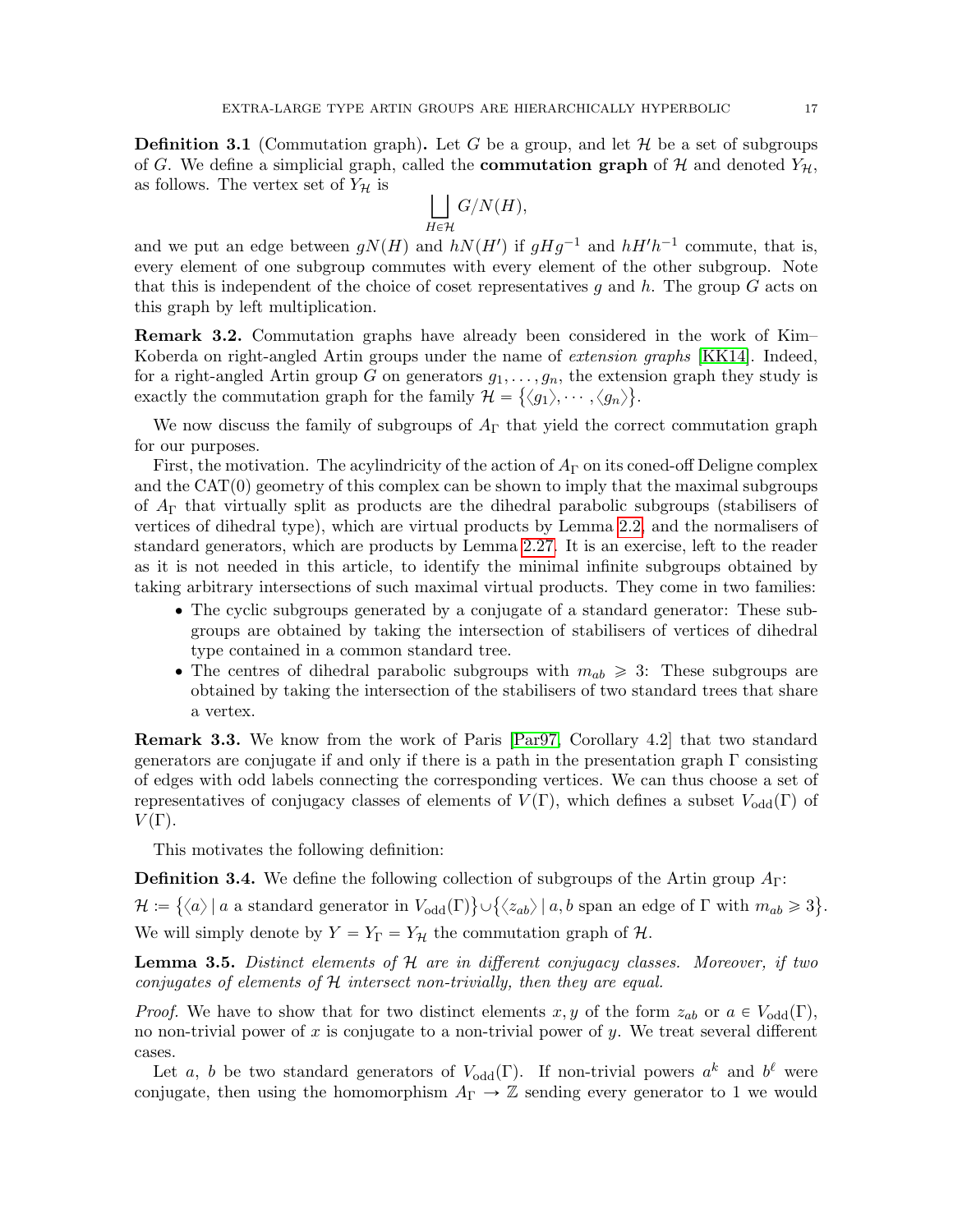obtain that  $k = \ell$ . By [\[Par97,](#page-61-19) Corollary 5.3] (which says that an element conjugates  $a^k$  to  $b^k$ if and only if it conjugates a to b), we get that a and b are conjugate, which is excluded by construction of  $V_{odd}(\Gamma)$ .

The centraliser of a standard generator a has the form  $K \times \langle a \rangle$  for some free group K by Lemma [2.27,](#page-13-1) while the centraliser of an element of the form  $z_{a'b'}$  is the dihedral Artin group  $A_{a'b'}$  by Lemma [2.28.](#page-13-0) These are not isomorphic for example because the abelianisations can be isomorphic only if K is trivial (consider the cases of  $m_{a'b'}$  odd or even), but  $A_{a'b'}$  is not isomorphic to  $\mathbb Z$  by Lemma [2.3.](#page-7-1)

Finally, suppose that non-trivial powers of  $z_{ab}$  and  $z_{a'b'}$  are conjugate. Then their cen-tralisers are also conjugate. By Lemma [2.28,](#page-13-0) these centralisers are  $A_{ab}$  and  $A_{a'b'}$ . In turn, by Lemma [2.13,](#page-9-2) these have fixed-point sets respectively consisting of  $v_{ab}$  and  $v_{a'b'}$  only, so that these fixed point sets are not translates of each other. Therefore, the centralisers cannot be conjugate, and the powers of  $z_{ab}$  and  $z_{a'b'}$  cannot be conjugate.

**Notation 3.6.** For a standard generator  $a \in \Gamma$ , we denote by  $u_a$  the vertex of Y corresponding to  $N(\langle a \rangle)$ . The A<sub>Γ</sub>-translates of such vertices are said to be **of tree type**. Analogously, for standard generators a, b spanning an edge of  $\Gamma$  with  $m_{ab} \geqslant 3$ , we denote by  $u_{ab}$  the vertex of Y corresponding to  $N(\langle z_{ab}\rangle)$ . The A<sub>Γ</sub>-translates of such vertices are said to be of **dihedral** type.

In the rest of this section, we construct an equivariant quasi-isometry between the commutation graph Y and the coned-off Deligne complex  $\hat{D}$ . We start by defining such a map at the level of vertices:

<span id="page-17-0"></span>**Lemma 3.7.** We define a map  $\iota: Y^{(0)} \to \widehat{D}^{(0)}$  as follows:

- For a vertex of Y of dihedral type of the form  $gu_{ab}$ , we set  $\iota(gu_{ab}) := gv_{ab}$ .
- For a vertex of Y of tree type of the form  $qu_a$ , we set  $\iota(qu_a) := qv_a$ .

Then  $\iota$  is well-defined, is injective, and realises bijections between the vertices of Y of dihedral type and the vertices of  $\hat{D}$  of dihedral type, as well as between the vertices of Y of tree type and the vertices of  $\widehat{D}$  of tree type.

Proof. We have to show the following properties:

• if  $gN(\langle z_{ab}\rangle) = hN(\langle z_{ab}\rangle)$ , then  $gv_{ab} = hv_{ab}$ .

• if  $gN(\langle a \rangle) = hN(\langle a \rangle)$ , where  $a \in V_{odd}(\Gamma)$ , then  $gv_a = hv_a$ .

If  $gN(\langle z_{ab}\rangle) = hN(\langle z_{ab}\rangle)$ , then  $g^{-1}h \in N(\langle z_{ab}\rangle) = A_{ab}$ , the latter equality following from Lemma [2.28,](#page-13-0) and we know from Lemma [2.28](#page-13-0) that  $N(\langle z_{ab} \rangle)$  stabilises  $v_{ab}$ . It thus follows that  $hv_{ab} = g(g^{-1}h)v_{ab} = gv_{ab}$ , so *i* is well defined on vertices of dihedral type. Moreover, it in fact realises a bijection on vertices of dihedral type as we just saw that in both Y and  $\hat{D}$ these vertices are cosets of the  $A_{ab}$ .

If  $gN(\langle a \rangle) = hN(\langle a \rangle)$ , then  $g^{-1}h \in N(a)$ , and we know from Lemma [2.27](#page-13-1) that  $N(a)$ stabilises  $v_a$ . It thus follows that  $hv_a = g(g^{-1}h)v_a = gv_a$ , so  $\iota$  is well defined on vertices of tree type.

Let us show that  $\iota$  is surjective on vertices of tree type. Let  $gv_a$  be a vertex of  $\hat{D}$  of tree type. By construction, there exists a standard generator  $b \in V_{odd}(\Gamma)$  and an element  $x \in A_{\Gamma}$ such that  $xbx^{-1} = a$ . It thus follows that  $xv_b = v_a$ , and in particular  $gv_a = g x v_b = \iota(gxu_b)$ .

Let us now show that  $\iota$  is injective on vertices of tree type. Consider  $a, b \in V_{odd}(\Gamma)$  and  $g, h \in A_{\Gamma}$  such that  $gv_a = hv_b$ . We want to show that  $gu_a = hu_b$ . By construction of vertices of tree type, this means that the standard tree of D containing the vertex  $g\langle a \rangle$  and the standard tree of D containing the vertex  $h\langle b \rangle$  coincide. In particular, the vertices  $g\langle a \rangle$  and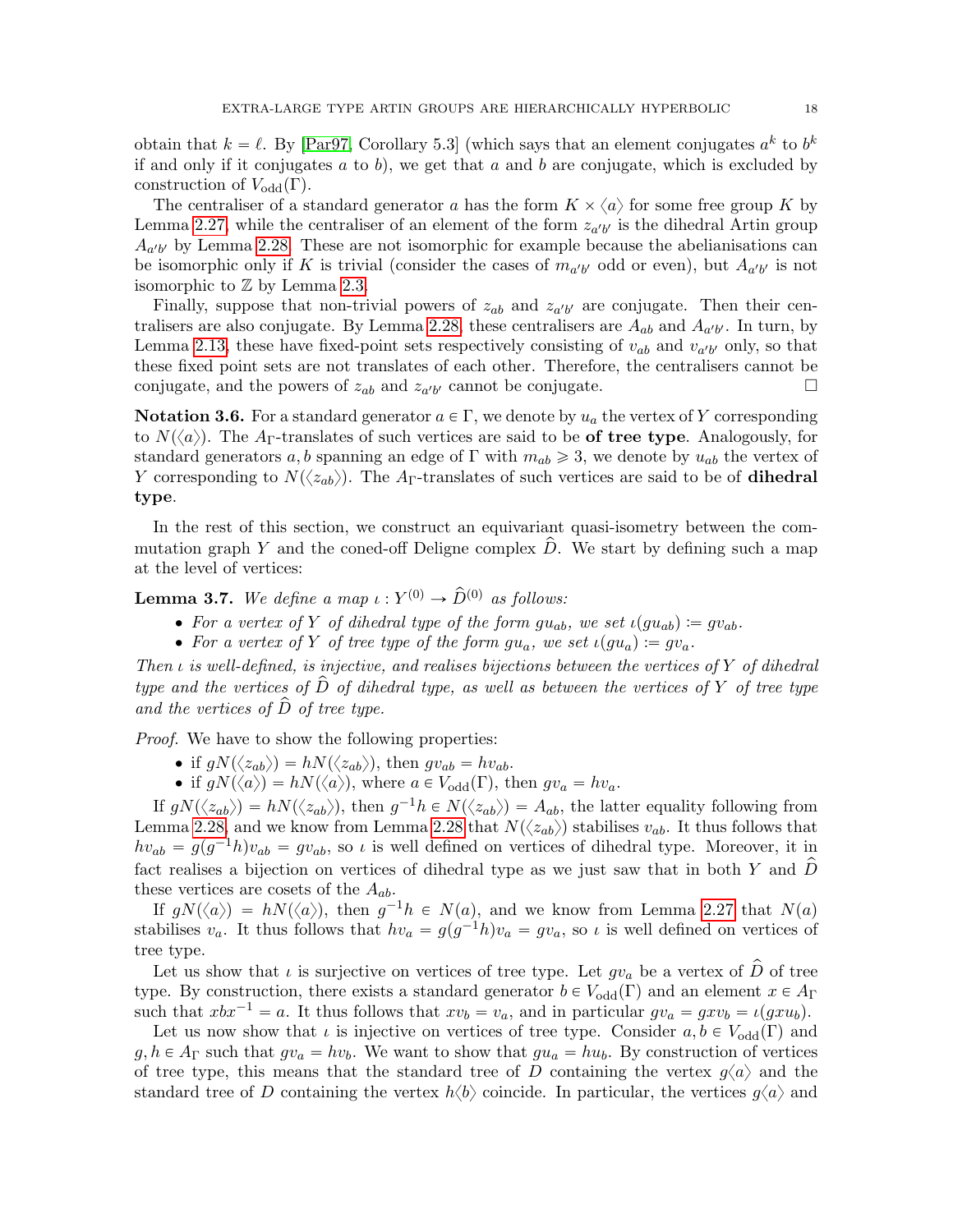$h\langle b\rangle$  of D are in the same standard tree, and it follows from Lemma [2.22](#page-11-1) that a and b are connected by a path of Γ with odd labels. By definition of  $V_{odd}(\Gamma)$ , this implies that  $a = b$ . We thus have  $gv_a = hv_a$ , and so  $g^{-1}h \in Fix(v_a) = N(a)$ , the latter equality following from Lemma [2.27.](#page-13-1) We thus have  $gN(a) = hN(a)$ , hence  $gu_a = hu_a = hu_b$ , which shows injectivity.

Note that the injectivity of  $\iota: Y^{(0)} \to \hat{D}^{(0)}$  is now straightforward, since the sets of vertices of tree type and dihedral type of  $\hat{D}$  are disjoint.

<span id="page-18-0"></span>**Lemma 3.8.** The map  $\iota$  is well-defined, is injective, and realises bijections between the vertices of Y of dihedral type and the vertices of  $\hat{D}$  of dihedral type, as well as between the vertices of Y of tree type and the vertices of  $\hat{D}$  of tree type.

Moreover, two vertices v, v' of Y are adjacent if and only if the following occurs: One of them (say v) is of dihedral type, the other (say v') is of tree type, and  $\iota(v)$  is contained in the standard tree having  $\iota(v')$  as apex.

In particular,  $Y$  is a bipartite graph with respect to the type of vertices.

*Proof.* The first statement is exactly Lemma [3.7.](#page-17-0) Let us now characterise the edges of  $Y$ .

Consider two vertices  $v = gN(H), v' = hN(H')$  of Y that are connected by an edge. The subgroups  $gHg^{-1}$ ,  $hH'h^{-1}$  are infinite cyclic, and we denote by  $z_v, z_{v'}$  the associated generators. The elements  $z_v, z_{v'}$  commute by definition of Y, and they generate a  $\mathbb{Z}^2$  subgroup of  $A_{\Gamma}$  by Lemma [3.5.](#page-16-0) Since the action of  $A_{\Gamma}$  on  $\hat{D}$  is acylindrical and  $\hat{D}$  is CAT(0), this subgroup must fix a point. In particular, the fixed-point sets in  $\hat{D}$  of  $z_v$  and  $z_{v'}$  have a nontrivial intersection. We will need the following standard result from group actions on trees, whose proof we omit, to show that certain configurations are impossible:

**Claim:** Let G be a group acting on a simplicial tree T by isometries, let  $w, w'$  be two distinct vertices of T, and let g, g' be two elements of G such that for all non-zero  $k \in \mathbb{Z}$ , we have  $Fix_T(g^k) = \{w\}$  and  $Fix_T((g')^k) = \{w'\}.$  Then g, g' generate a non-abelian free subgroup.

We now consider several cases, depending on the type (dihedral or tree) of the corresponding vertices.

Case 1: Suppose by contradiction that  $v$  and  $v'$  are adjacent vertices of Y of dihedral type. Recall that for an element of the form  $z_{ab}$ , we have  $Fix_D(z_{ab}) = \{v_{ab}\}\$  by Lemma [2.28.](#page-13-0) Since  $Fix_{\hat{D}}(z_v) \cap Fix_{\hat{D}}(z_{v'})$  is non-empty, these fixed-point sets intersect along at least (at least) one vertex w, which must be of tree type since  $Fix_D(z_v) \cap Fix_D(z_{v'}) = \emptyset$ . This vertex correspond to a standard tree T stabilised by  $\langle z_v, z_{v'} \rangle$ . Moreover, T contains both vertices  $\iota(v)$  and  $\iota(v')$ : Indeed,  $z_v$  stabilises the unique CAT(0) geodesic between  $\iota(v)$  and T, and since  $z_v$  is not conjugate to a power of a standard generator by Lemma [3.5,](#page-16-0)  $z_v$  cannot stabilise an edge of D, and it follows that this geodesic is reduced to a point (and similarly for  $z_{v'}$ ). Thus,  $\langle z_v, z_{v'} \rangle$  acts on T, and since no non-trivial power of  $z_v$  or  $z_{v'}$  is conjugate to a standard generator by Lemma [3.5,](#page-16-0) it follows that for all non-zero  $k \in \mathbb{Z}$ , we have  $\text{Fix}_T(z_v^k) = \{t(v)\}\$ and  $Fix_T((z_{v'})^k) = \{t(v')\}.$  It now follows from the Claim that  $z_v$  and  $z_{v'}$  generate a non-abelian free subgroup, a contradiction.

Case 2: Let us now assume that  $v, v'$  are two adjacent vertices of Y of tree type. By the above argument,  $z_v$  and  $z_{v'}$  fix a vertex w of  $\hat{D}$ .

If w is a vertex of D, then it belongs to  $\text{Fix}_D(z_v) \cap \text{Fix}_D(z_{v'}) = T_{\iota(v)} \cap T_{\iota(v')}$ . Since distinct standard trees of  $D$  meet in at most one vertex by Corollary [2.18,](#page-10-1) we can assume that  $w$ is that common vertex. Up to conjugation, we can thus assume that  $z_v$  and  $z_{v'}$  are two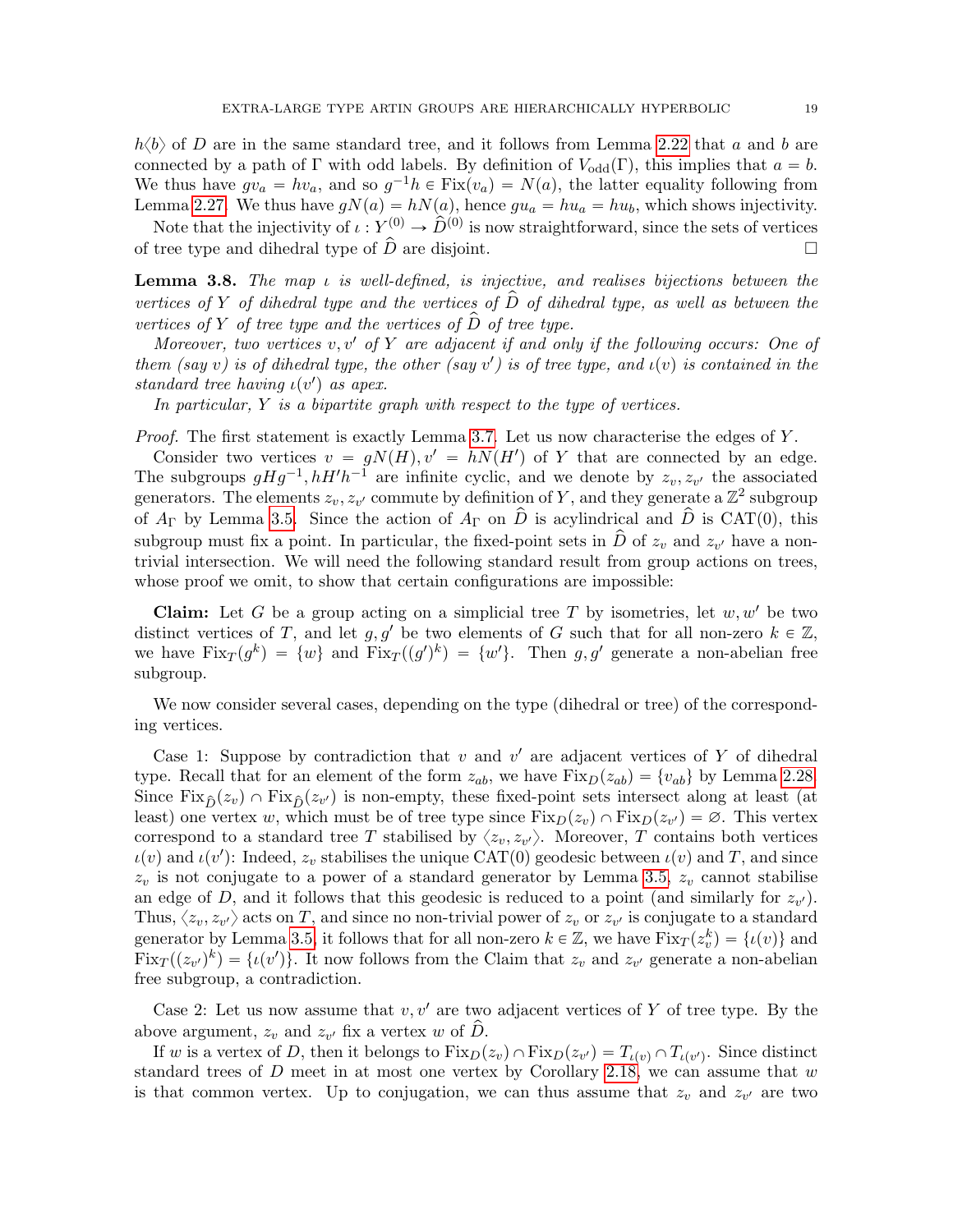distinct commuting conjugates of standard generators of a dihedral Artin group  $A_{ab}$ , which contradicts Lemma [2.8.](#page-8-3)

Case 3: Finally, we assume that v is of dihedral type and v' of tree type. Since  $Fix_{\hat{D}}(z_v) \cap$  $Fix_{\hat{D}}(z_{v'})$  is non-empty, let w be a vertex of  $\hat{D}$  in that intersection. If w belongs to  $D$ , then in particular w belongs to  $Fix_D(z_v) \cap Fix_D(z_{v'}) = \{u(v)\} \cap T_{u(v')}$ , so  $u(v)$  is contained in  $Fix_D(z_{v'}) = T_{\iota(v')}$ , as required.

Let us show that this is the only possibility. By contradiction, if  $Fix_{\hat{D}}(z_v) \cap Fix_{\hat{D}}(z_{v'})$  does not contain any vertex of  $D$ , then these fixed-point sets intersect along (at least) one vertex, which must be of tree type since  $Fix_D(z_v) \cap Fix_D(z_{v'}) = \emptyset$ . This vertex corresponds to a standard tree  $T$ . Moreover, the same reasoning as in the previous cases shows that  $T$  contains  $\iota(v)$  and intersects  $T_{\iota(v')}$ . We thus have that  $\langle z_v, z_{v'} \rangle$  induces an action on  $T, z_v$  fixes the vertex  $w := \iota(v), z_{v'}$  fixes the vertex  $w := T_{\iota(v')} \cap T, w, w'$  are distinct since  $Fix_D(z_v) \cap Fix_D(z_{v'})$  is empty by assumption. Moreover, for every non-zero integer k, we have  $\text{Fix}_T(z_v^k) = \{w\}$  since no non-trivial power of an element of the form  $z_{ab}$  is conjugate to a standard generator by Lemma [3.5,](#page-16-0) and for every non-zero integer k, we have that  $\text{Fix}_T(z_{v'}^k) = \{w'\}\$  by Lemma [2.15](#page-10-0) since T is a standard tree distinct from  $T_{\iota(v')}$ . It now follows from the Claim that  $z_v$  and  $z_{v'}$ generate a non-abelian free subgroup, a contradiction.

The previous lemma is useful in understand the structure of the graph  $Y$ . In particular, we have the following results:

## <span id="page-19-0"></span>**Lemma 3.9.** The graph  $Y$  does not contain any triangle or square.

*Proof.* Since Y is bipartite with respect to the type of vertices by Lemma [3.8,](#page-18-0) it does not contain triangles.

Let us now show by contradiction that  $Y$  does not contain squares. Since  $Y$  is bipartite with respect to the type of vertices by Lemma [3.8,](#page-18-0) such a square would contain exactly two opposite vertices of dihedral type and two opposite vertices of tree type.

In  $D_{\Gamma}$ , this would correspond to two distinct standard trees intersecting in at least two different vertices, which contradicts Corollary [2.18.](#page-10-1)

## <span id="page-19-1"></span>**Lemma 3.10.** If  $\Gamma$  is connected, then the commutation graph Y is connected.

Proof. Let us first show that any two vertices of Y of tree type are connected by a path of Y. Since  $A_{\Gamma}$  is generated by its standard generators, it is enough to show that every pair of vertices of tree type of the form  $u_a$  and  $u_b$  are connected by a path of Y. Let a, b be two vertices of Γ. Since Γ is connected, let  $c_1 = a, \ldots, c_n = b$  be a sequence of vertices of Γ such that  $c_i$  and  $c_{i+1}$  are adjacent for every i. Then the sequence of vertices

 $u_{c_1}, u_{c_1,c_2}, u_{c_2}, \ldots, u_{c_i}, u_{c_i,c_{i+1}}, u_{c_{i+1}}, \ldots, u_{c_n}$ 

defines a combinatorial path of Y between  $u_a$  and  $u_b$ .

Moreover, since every vertex of dihedral type of  $Y$  is connected by an edge to some vertex of Y of tree type, it follows that Y is connected.  $\square$ 

<span id="page-19-2"></span>**Lemma 3.11.** The action of  $A_{\Gamma}$  on Y is cocompact.

*Proof.* There are finitely many orbits of vertices of Y by construction, since the family  $H$  is finite. It follows from Lemma [3.8](#page-18-0) and the characterisation of the edges of Y that the set of edges of Y equivariantly embeds into the set of edges of  $\hat{D}$ . Since the action of  $A_{\Gamma}$  on  $\hat{D}$  is cocompact, it follows that there are only finitely many  $A_{\Gamma}$ -orbits of edges of Y, hence the result.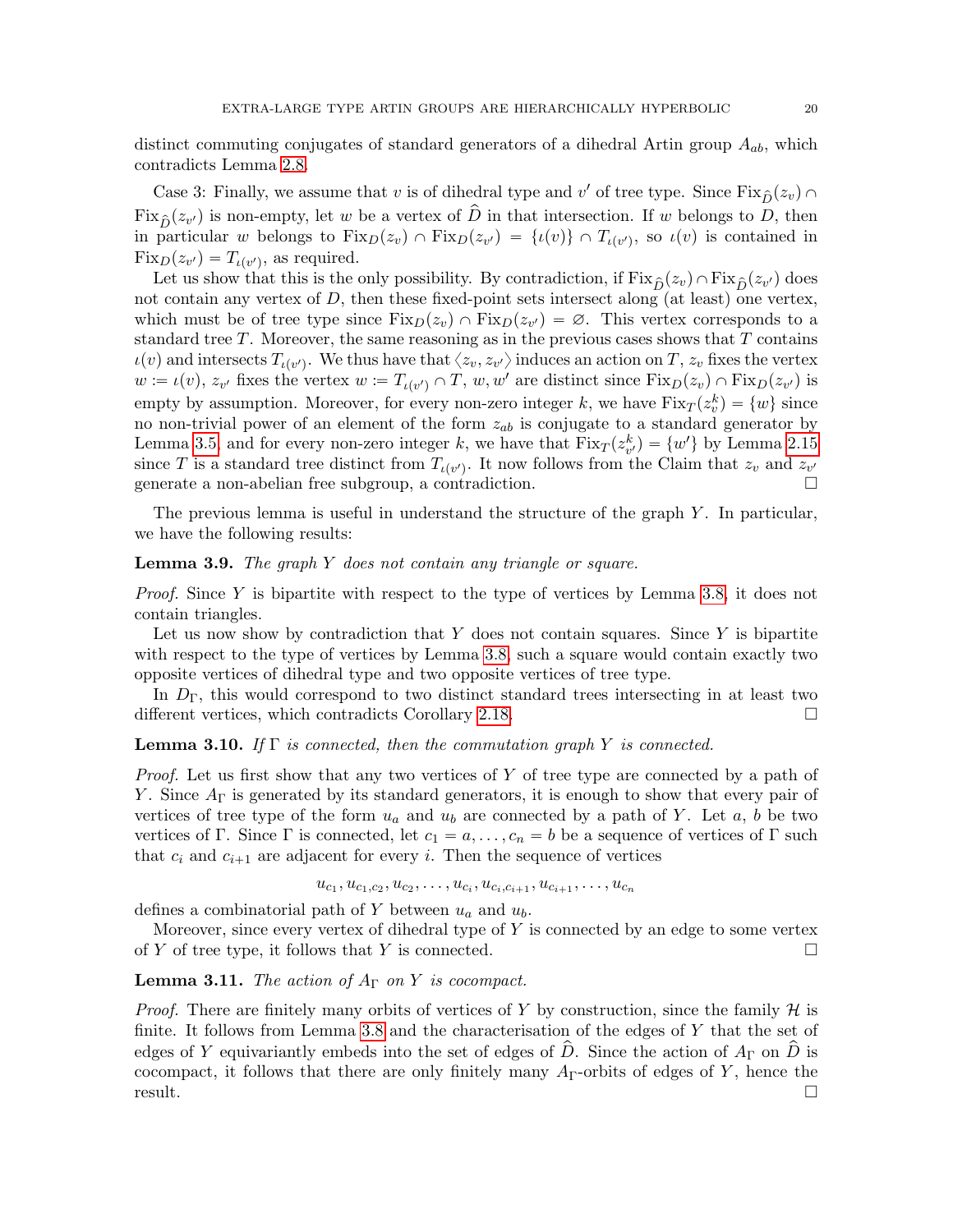Lemma [3.8](#page-18-0) allows us to extend the map  $\iota$  to a map from Y to  $\hat{D}$ :

<span id="page-20-3"></span>**Definition 3.12.** We extend the map  $\iota: Y^{(0)} \to \hat{D}^{(0)}$  into a simplicial and  $A_{\Gamma}$ -equivariant map  $\iota: Y \to \hat{D}$  as follows: An edge between a vertex u of dihedral type and a vertex u' of tree type is sent to the corresponding edge of  $\hat{D}$  between  $\iota(u)$  and  $\iota(u')$ .

<span id="page-20-1"></span>**Lemma 3.13.** Suppose that the graph  $\Gamma$  is connected. Then the map  $\iota: Y \to \hat{D}$  is an A<sub>Γ</sub>equivariant quasi-isometry. More precisely,  $\iota$  embeds Y as a coarsely dense subgraph of  $\hat{D}$ .

*Proof.* We construct a quasi-inverse  $\overline{\iota} : \widehat{D} \to Y$  as follows. First notice that since  $\widehat{D}$  has finitely many isometry types of simplices, it is enough to define  $\bar{\iota}$  at the level of vertices, where the distance between vertices is defined as the length of a minimal path in the 1-skeleton.

By Lemma [3.8,](#page-18-0) for a vertex v of  $\hat{D}$  that is either of dihedral or tree type, we define  $\bar{\iota}(v)$  to be the unique vertex  $u \in Y$  such that  $\iota(u) = v$ . Let us define  $\overline{\iota}$  on the remaining vertices. A vertex v of  $\hat{D}$  corresponding to the coset of a cyclic group generated by a standard generator belongs to a unique standard tree T, and we set  $\bar{\iota}(v) = \bar{\iota}(v')$ , where v' is the vertex of  $\hat{D}$ that is the apex corresponding to  $T$ . For a vertex  $v$  corresponding to a coset of the trivial subgroup, we pick a vertex  $v'$  of dihedral type of D adjacent to it, and we set  $\bar{\iota}(v) = \bar{\iota}(v')$ .

Lemma [3.8](#page-18-0) implies that  $\bar{\iota} \circ \iota$  is the identity on the vertices of Y, and that  $\iota \circ \bar{\iota}$  is the identity on the vertices of  $\hat{D}$  that are either of dihedral type or of tree type. For a vertex v of  $\hat{D}$ corresponding either to the coset of a trivial, cyclic, or  $\mathbb{Z}^2$ -subgroup, the construction implies that  $\iota \circ \bar{\iota}(v)$  and v are at distance 1 in the 1-skeleton of D, which concludes the proof.  $\square$ 

Note that if Γ is disconnected and can be written as the disjoint union of two full subgraphs  $\Gamma_1, \Gamma_2$ , then  $A_{\Gamma}$  splits as the free product  $A_{\Gamma_1} * A_{\Gamma_2}$ . In particular, since a free product of hierarchically hyperbolic groups is itself hierarchically hyperbolic (see [\[BHS19,](#page-60-4) Corollary 8.24] or [\[BHS19,](#page-60-4) Theorem 9.1]), it is enough to consider the case of a connected graph  $\Gamma$ . This motivates the following convention:

<span id="page-20-2"></span>Convention 3.14. In the rest of this article (except the proof of Theorem [A](#page-2-3) in Section [6.3\)](#page-56-0), we will assume that the underlying presentation graph  $\Gamma$  is connected and not a single vertex.

<span id="page-20-0"></span>3.2. The graph of proper irreducible parabolic subgroups of finite type. As an aside, we highlight the connection between the commutation graph  $Y$  and the graph of proper irreducible parabolic subgroups of finite type introduced by Morris-Wright [\[MW21\]](#page-61-13), and generalizing a construction in the spherical type of Cumplido et al. [\[CGGMW19\]](#page-60-15) . This graph was proposed as an analogue of the curve graph for all Artin groups. We show that this indeed the case for Artin groups of large and hyperbolic type. We emphasise that this subsection is not needed in the rest of the paper and can be omitted in a first reading.

Definition 3.15 ([\[MW21\]](#page-61-13)). The graph of irreducible proper parabolic subgroups of finite type P of  $A_{\Gamma}$  is the simplicial graph defined as follows. Vertices correspond to the proper parabolic subgroups of finite type that are irreducible (that is, they do not decompose as a direct product of proper standard parabolic subgroups). Two vertices  $H, H'$ are connected by an edge when either:

- there is a strict inclusion  $H \subsetneq H'$ , or
- we have  $H \cap H' = \{1\}$  and  $H, H'$  commute.

The Artin group  $A_{\Gamma}$  acts on P by conjugation.

While this definition makes sense for all Artin groups, we recall that we are only dealing in this article (and in particular in this section) with the case of Artin groups  $A_{\Gamma}$  that are large-type and of hyperbolic type.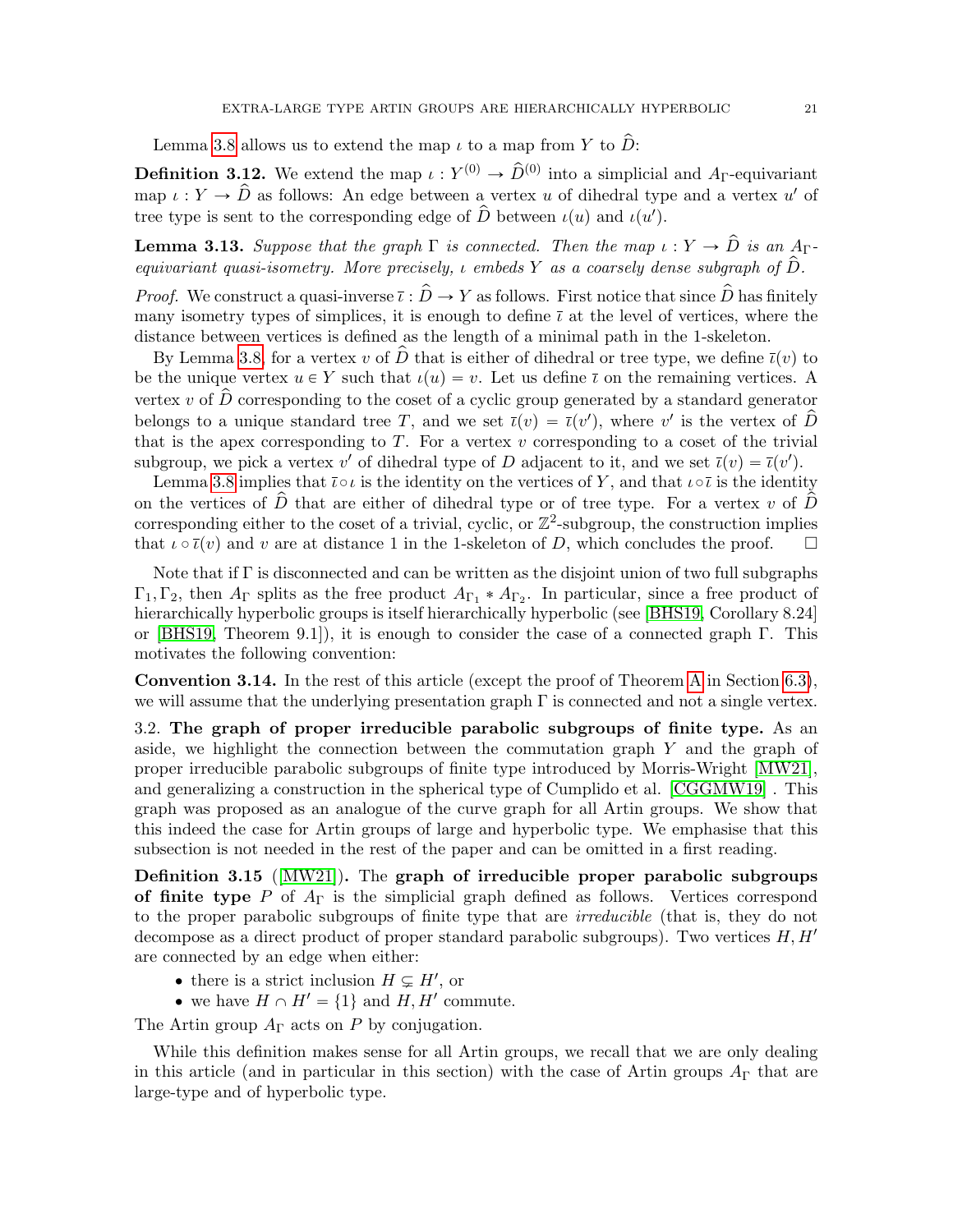<span id="page-21-0"></span>**Proposition 3.16.** Assume that  $\Gamma$  is a connected graph not reduced to a single edge. Then the graph of irreducible parabolic subgroups of finite type of  $A_{\Gamma}$  is equivariantly isomorphic to the commutation graph.

Under such conditions on Γ, the action of  $A_{\Gamma}$  on the coned-off Deligne complex is acylindrical and universal by [\[MP21,](#page-61-6) Theorem A]. The following is thus a direct consequence of Lemma [3.13:](#page-20-1)

**Corollary 3.17.** Assume that  $\Gamma$  is a connected graph not reduced to a single edge. Then the graph of irreducible proper parabolic subgroups of finite type of  $A_{\Gamma}$  is hyperbolic of infinite diameter, and the action of  $A_{\Gamma}$  on it is acylindrical and universal.

In order to prove Proposition [3.16,](#page-21-0) we will need the following result:

<span id="page-21-1"></span>**Lemma 3.18.** Assume that  $\Gamma$  is a connected graph not reduced to a single edge. Then distinct elements of  $H$  have normalisers that are in different conjugacy classes.

*Proof.* The normaliser of a standard generator is of the form  $\mathbb{Z}\times F_k$  for  $F_k$  a finitely-generated free group by Lemma [2.27,](#page-13-1) while the normaliser of an element of the form  $z_{ab}$  is equal to the dihedral Artin group  $A_{ab}$  by Lemma [2.28.](#page-13-0) We show that these groups are non-isomorphic. This is clear if  $k = 1$  as a dihedral Artin group with  $m_{ab} \geq 3$  is not isomorphic to  $\mathbb{Z}^2$  since it virtually contains a non-abelian free group by Lemma [2.3.](#page-7-1) For  $k \geq 2$ , this follows for instance from the description of their abelianisations: The abelianisation of  $\mathbb{Z} \times F_k$  is a free abelian group of rank  $k + 1 \geq 3$ , while the abelianisation of  $A_{ab}$  is generated by two elements since  $A_{ab}$  is. Thus, the normaliser of a standard generator and the normaliser of an element of the form  $z_{ab}$  are not conjugated.

Let  $z_{ab}$ ,  $z_{a'b'}$  be two elements associated to two distinct edges of Γ, and let  $g \in A_{\Gamma}$ . By Lemma [2.28,](#page-13-0) the normalisers of  $z_{ab}$  and  $gz_{a'b'}g^{-1}$  are the dihedral Artin groups  $A_{ab}$  and  $g A_{a'b'} g^{-1}$  and their fixed-point sets in D are  $v_{ab}$  and  $g v_{a'b'}$  respectively. As these points are in different A<sub>Γ</sub>-orbits, it follows that  $N(z_{ab})$  and  $N(z_{a'b'})$  are not conjugate.

Finally, let a, b two distinct standard generators in  $V_{odd}(\Gamma)$ , and suppose by contradiction that  $N(a) = gN(b)g^{-1}$  for some  $g \in A_{\Gamma}$ . By Lemma [2.27,](#page-13-1) the normalisers a and b have the form  $\langle a \rangle \times F_k$  and  $\langle b \rangle \times F_k$  respectively (note that the rank of the free group factors need to coincide since the subgroups are conjugated). If  $k \geq 2$ , then since  $N(a)$  and  $N(b)$  are conjugated, so are their centres  $\langle a \rangle$  and  $\langle b \rangle$ . Using the homomorphism  $A_{\Gamma} \to \mathbb{Z}$  sending each standard generator to 1, it follows that a and b are conjugated. By construction of  $V_{odd}(\Gamma)$ , it follows that  $a = b$ , a contradiction.

Assume now that  $k \leq 1$ . We thus have two standard generators a, b such that  $N(a)$ ,  $N(b)$ are isomorphic to  $\mathbb{Z}$  or  $\mathbb{Z}^2$ . We will use the following general claim:

**Claim:** Let x be a standard generator. If the normaliser  $N(x)$  is isomorphic to Z, then x corresponds to an isolated vertex of  $\Gamma$ . If the normaliser  $N(x)$  is isomorphic to  $\mathbb{Z}^2$ , then x corresponds to a leaf of Γ.

Let us prove the Claim. By Lemma [2.27,](#page-13-1) the normaliser  $N(x)$  is of the form  $\langle x \rangle \times F$  for some finitely-generated group F. An explicit basis  $\mathcal{B}$  of F was given in [\[MP21,](#page-61-6) Remark 4.6]. In particular, the following holds:

- (i) If x is an isolated vertex of Γ, then F is trivial.
- (ii) The basis B contains the element  $z_{xy}$  for every vertex y of  $\Gamma$  adjacent to x.
- (iii) Suppose that y is adjacent to x and the edge of  $\Gamma$  between them has an odd label. If w is a vertex of  $\Gamma$  adjacent to y and distinct from x, then B contains a suitable conjugate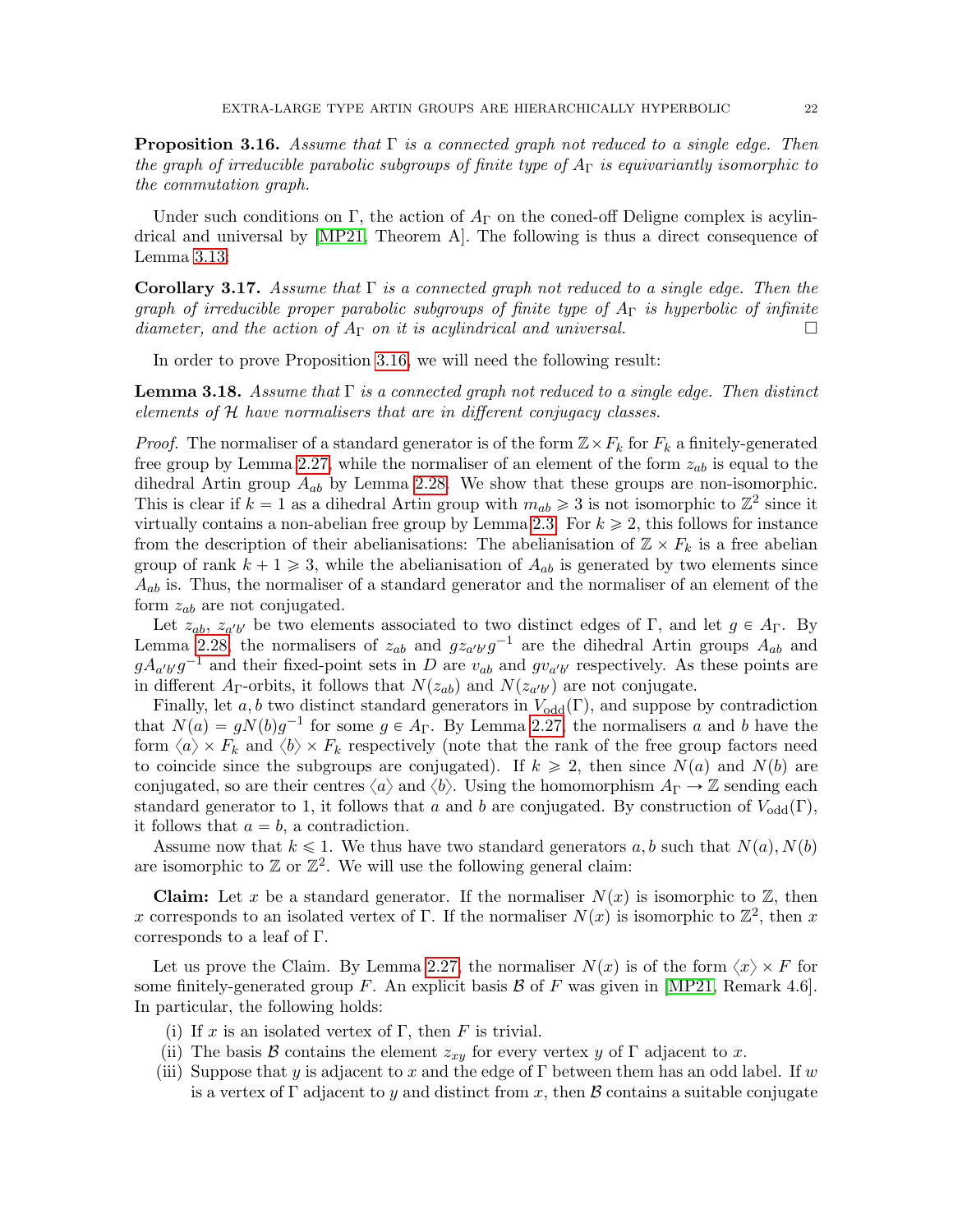of  $z_{yw}$ . We note that such an element cannot be equal to an element described in *(ii)* by Lemma [3.5.](#page-16-0)

If  $N(x)$  is isomorphic to Z, then F is trivial, and by item *(ii)* in the above description of a basis of F, x must be an isolated vertex. If  $N(x)$  is isomorphic to  $\mathbb{Z}^2$ , then F is isomorphic to Z, and by item *(ii)* in the above can have at most one neighbour in Γ. It cannot be an isolated vertex for otherwise F would be trivial by item (i) above. Thus x is a leaf of Γ. This proves the Claim.

Since  $N(a)$ ,  $N(b)$  are isomorphic to Z or  $\mathbb{Z}^2$ , it follows from the above Claim that a and b are leaves of  $\Gamma$  (since  $\Gamma$  is connected by assumption). Moreover, since  $N(a)$ ,  $N(b) \cong \mathbb{Z}^2$  and Γ is not reduced to a single edge, item *(iii)* above implies that the corresponding edges of Γ containing a and b have even labels.

By Lemma [2.27,](#page-13-1)  $N(a) = gN(b)g^{-1}$  stabilises the standard tree containing the vertex  $\langle a \rangle$  and the standard tree containing  $g\langle b \rangle$ . Because a, b are leaves of Γ with corresponding edges having even labels, the corresponding standard trees  $T_a$  and  $gT_b$  have a very simple structure, which is a direct consequence of [\[MP21,](#page-61-6) Lemma 4.3] (see also [\[MP21,](#page-61-6) Example 4.7] for a concrete example): Let  $a'$  be the unique neighbour of a in  $\Gamma$ , and let e be the edge of D between the parabolic subgroups  $\langle a \rangle$  and  $A_{aa'}$ . Then  $T_a$  is the union of the  $\langle z_{aa'} \rangle$ -translates of e (such a description was for instance given in [\[MP21,](#page-61-6) Example 4.7]). In particular,  $T_a$ (and similarly for  $gT_b$ ) is isomorphic to a cone over a countably infinite discrete set.

Let us show that the standard trees  $T_a$  and  $gT_b$  intersect. If these two convex trees were disjoint, then  $N(a) = gN(b)g^{-1}$  would also stabilise the unique CAT(-1) geodesic of D between them, and so both normalisers would be contained in an edge-stabiliser or trianglestabiliser. This is impossible as such stabilisers do not contain  $\mathbb{Z}^2$ , as they are infinite cyclic or trivial respectively.

Thus these two standard trees meet. The vertices in  $T_a$  that are not the central vertex of dihedral type correspond to cosets of  $\langle a \rangle$  (and we have an analogous result for b). Since  $\langle a \rangle \neq \langle b \rangle$  by assumption, the trees  $T_a$  and  $gT_b$  necessarily meet at the central vertex of dihedral type. Let  $a'$  (respectively b') be the unique neighbour of a (respectively b) in  $\Gamma$ . The unique vertex of  $T_a$  of dihedral type corresponds to a coset of  $A_{aa'}$ . Similarly, the unique vertex of  $gT_b$  of dihedral type corresponds to a coset of  $A_{bb'}$ . As these vertices agree, it follows that  $\{a, a'\} = \{b, b'\}$ , and since  $a \neq b$  this implies a and b are adjacent in  $\Gamma$ . Since a and b are leaves of  $\Gamma$  by the above, it follows that  $\Gamma$  is a single edge, contradicting our assumption on  $\Gamma$ .

<span id="page-22-0"></span>**Lemma 3.19.** Assume that  $\Gamma$  is a connected graph not reduced to a single edge. Consider the map  $\varphi: Y^{(0)} \to P^{(0)}$  defined as follows:

- For a vertex  $gA_{ab}$  of Y of dihedral type, we set  $\varphi(gA_{ab}) = gA_{ab}g^{-1}$ .
- For a vertex  $gN(a)$  of Y of tree type, we set  $\varphi(gN(a)) = g\langle a\rangle g^{-1}$ .

Then  $\varphi$  is well-defined and realises an A<sub>Γ</sub>-equivariant bijection between the vertex sets of Y and P.

*Proof.* The map  $\varphi$  is well-defined on vertices of dihedral type, but we need to check that the definition makes sense for vertices of tree type. It is enough to show that if  $a, b$  are standard generators in  $V_{\text{odd}}(\Gamma)$  with  $N(a) = N(b)$ , then  $a = b$ . This is a direct consequence of Lemma [3.18.](#page-21-1)

Let us show that  $\varphi$  is surjective. It is clear from the construction that every conjugate of the form  $gA_{ab}g^{-1} = \varphi(gA_{ab})$  is in the image of  $\varphi$ . Let a be a standard generator of  $A_{\Gamma}$ . By construction of  $V_{odd}(\Gamma)$ , there exists a standard generator  $b \in V_{odd}(\Gamma)$  and an element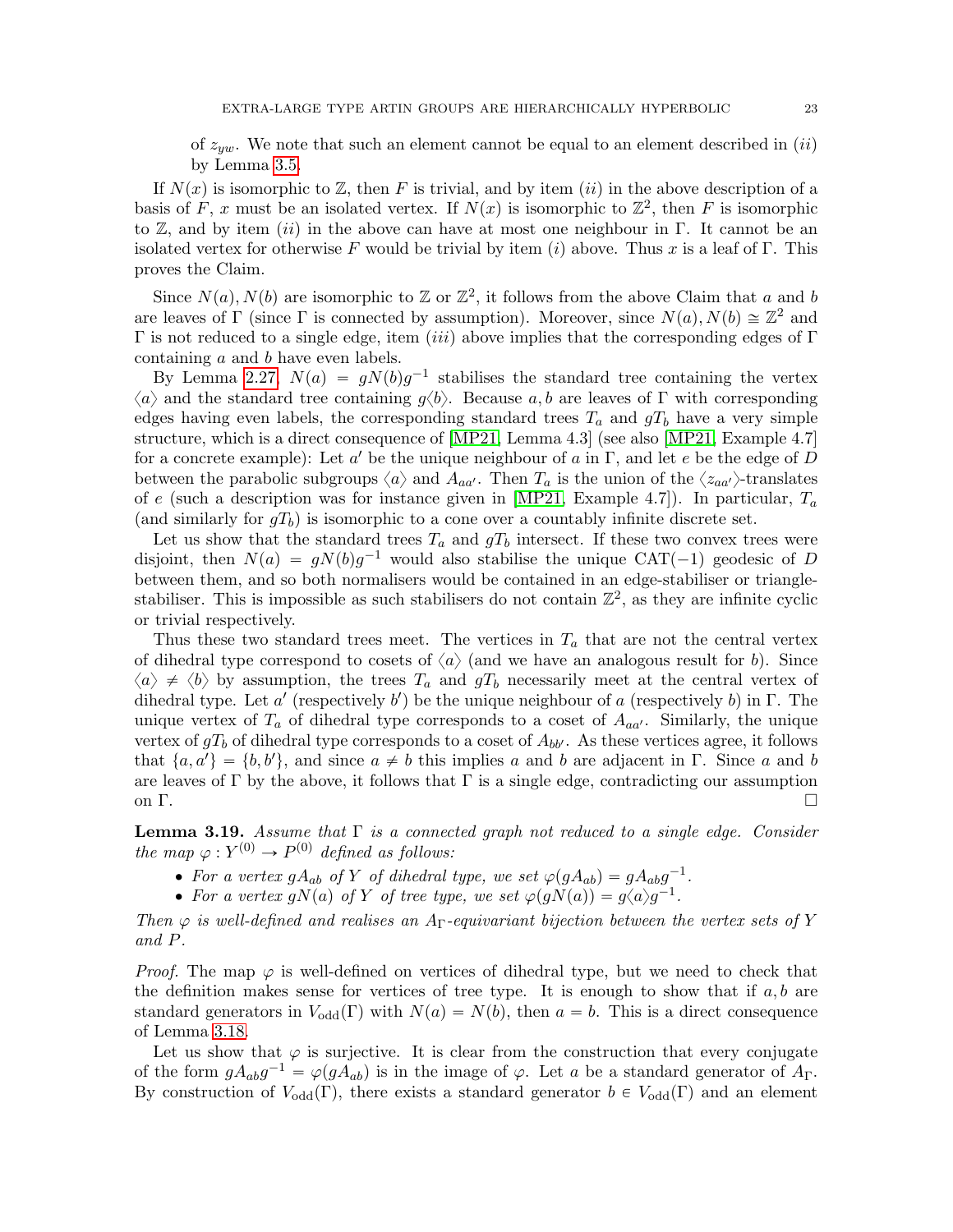$h \in A_{\Gamma}$  such that  $a = h b h^{-1}$ . Thus, any conjugate of the form  $g \langle a \rangle g^{-1}$  can be written as  $g\langle a\rangle g^{-1} = (gh)\langle b\rangle (gh)^{-1} = \varphi(ghN(b)).$  Thus,  $\varphi$  is surjective.

Let us show that  $\varphi$  is injective. For a given standard generator  $a \in V(\Gamma)$ , the map  $\varphi$ induces a bijection between the conjugates of  $\langle a \rangle$  and the cosets of  $N(a)$ . Similarly, since dihedral parabolic subgroups of  $A_{\Gamma}$  are self-normalizing by Lemma [2.13,](#page-9-2) we have that for a given edge a, b of Γ with  $m_{ab} \geq 3$ , the map  $\varphi$  induces a bijection between the conjugates of  $A_{ab}$  and the cosets of  $A_{ab}$ . To show that  $\varphi$  is injective, it remains to show that for H, H' different elements of H, we cannot have an equality of the form  $\varphi(gN(H)) = \varphi(g'N(H'))$ for  $g, g' \in A_{\Gamma}$ . Such an equality would amount to an equality between parabolic subgroups. Note that a conjugate of the form  $g\langle a\rangle g^{-1}$ , which is isomorphic to Z, cannot be isomorphic to a conjugate of a dihedral parabolic subgroup by Lemma [2.3.](#page-7-1) There are thus two cases to consider:

If H, H' correspond to cyclic subgroups of the form  $\langle a \rangle, \langle a' \rangle$  respectively, then the equality  $\varphi(gN(H)) = \varphi(g'N(H'))$  yields the equality  $g\langle a\rangle g^{-1} = g'\langle a'\rangle (g')^{-1}$ . Since  $a \neq a'$ , this equality is impossible by Lemma [3.5.](#page-16-0)

If H, H' correspond to cyclic subgroups of the form  $\langle z_{ab}\rangle$ ,  $\langle z_{a'b'}\rangle$  respectively, then the equality  $\varphi(gN(H)) = \varphi(g'N(H'))$  and the fact that  $A_{ab} = N(z_{ab})$  by Lemma [2.28](#page-13-0) yield the equality  $gN(z_{ab})g^{-1} = g'N(z_{a'b'})(g')^{-1}$ . Since  $H \neq H'$ , this equality is impossible by Lemma [3.18.](#page-21-1)  $\Box$ 

*Proof of Proposition [3.16.](#page-21-0)* We know from Lemma [3.19](#page-22-0) that the map  $\varphi$  realises an A<sub>Γ</sub>-equivariant bijection between the vertex sets of Y and P. Let us show that this bijection extends to an equivariant isomorphism between  $P$  and  $Y$ .

First, it follows from Lemma [3.8](#page-18-0) that two vertices that are adjacent in Y are also adjacent in  $P$ , and we now show the converse.

Let  $Q$  and  $Q'$  be two proper irreducible parabolic subgroups of finite type, i.e. parabolic subgroups on one or two generators with  $m_{ab} \geq 3$ , and assume that Q and Q' are connected in  $P$ . There are two cases to consider, depending on the two types of edges of  $P$ :

Let us first assume that  $Q, Q'$  intersect trivially and commute. Since  $A_{\Gamma}$  is of cohomological dimension 2 by [\[CD95\]](#page-60-19) and dihedral parabolic subgroups contain a copy of  $\mathbb{Z}^2$ , this can only happen if both  $Q$  and  $Q'$  are infinite cyclic, in which case there is a Y-edge between them by construction of Y.

Suppose now that  $Q \subsetneq Q'$ . First notice that Q and Q' cannot be both dihedral parabolic subgroups by Lemma [2.13.](#page-9-2) We can thus assume that  $Q$  is infinite cyclic. Let  $e$  be an edge in the standard tree T associated to Q, and let  $\sigma'$  be a maximal simplex of Fix $(Q')$  (i.e.  $\sigma'$  is a vertex or an edge depending on whether  $Q'$  is of dihedral type or infinite cyclic respectively). Since Q fixes both v and  $\sigma'$  by assumption, Lemma [2.17](#page-10-2) implies that v and  $\sigma'$  are contained in a common standard tree, namely the standard tree T.

Let us show by contradiction that  $Q'$  cannot be infinite cyclic. Let  $T'$  be the standard tree corresponding to  $Q'$ . Then since T and T' both contain e, it follows from Corollary [2.18](#page-10-1) that  $T = T'$ . Since  $Q, Q'$  is the pointwise stabiliser of  $T, T'$  respectively by construction, we get  $Q = Q'$ , contradicting the assumption that  $Q \subsetneq Q'$ .

Thus,  $Q'$  is a parabolic subgroup of dihedral type. We thus have that the vertex of  $D$ corresponding to  $Q'$  is contained in the standard tree associated to  $Q$ . By Lemma [3.8,](#page-18-0) this implies that  $Q$  and  $Q'$  are connected by an edge of Y.

Remark 3.20. We note that the alternative description of P given by Proposition [3.16](#page-21-0) provides an alternative characterisation of the edges of P: Two proper irreducible parabolic subgroups of finite type are joined by an edge of  $P$  if and only if their centres commute. This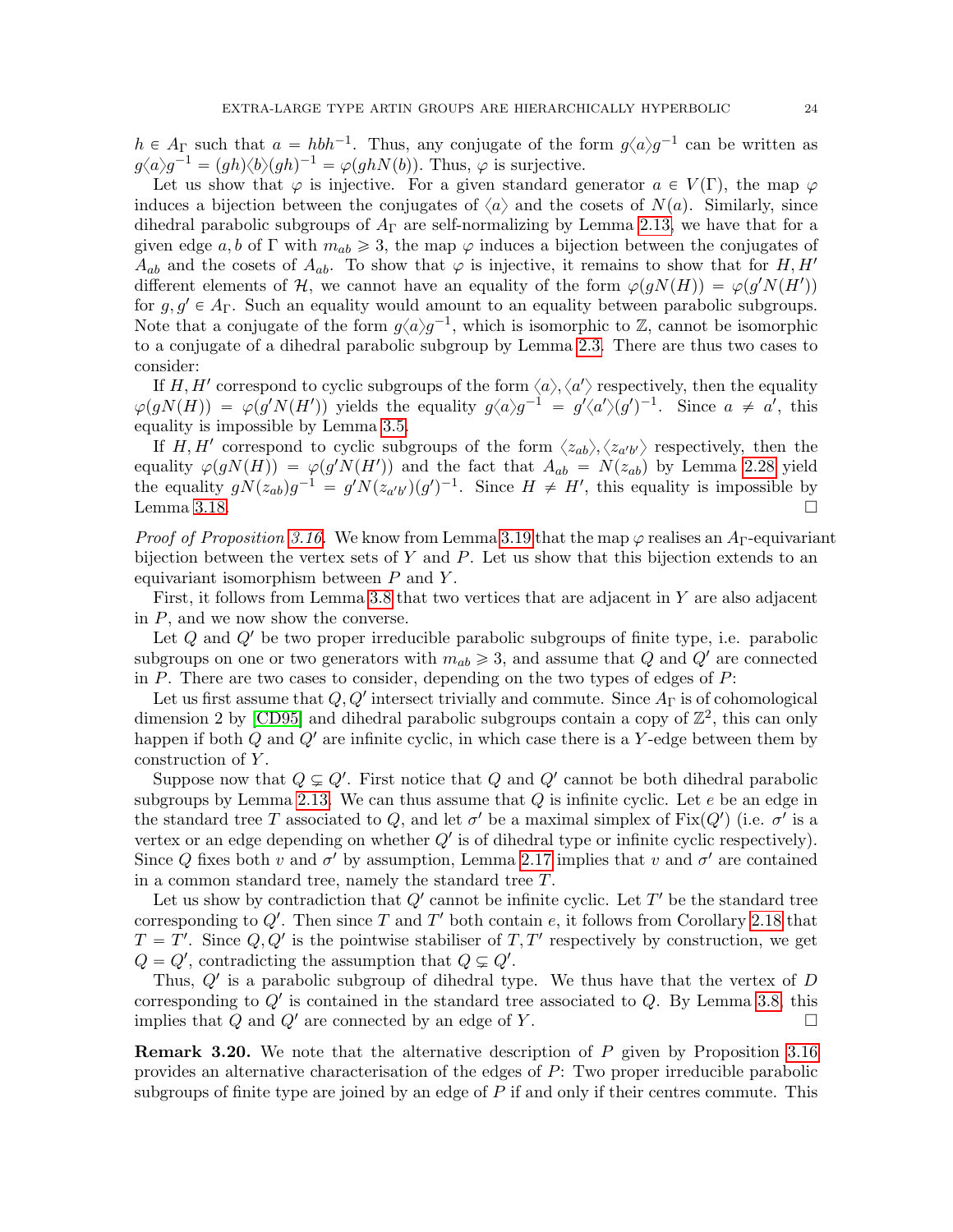generalises results known for Artin groups of finite type [\[CGGMW19,](#page-60-15) Theorem 2.2] and of FC type [\[MW21,](#page-61-13) Lemma 4.2].

<span id="page-24-0"></span>3.3. Adjacency in the commutation graph and intersection of neighbourhoods of cosets. In this section, we study the interactions between cosets associated to adjacent vertices of the commutation graph  $Y$ . Namely, we show that two such adjacent cosets have neighbourhoods that intersect along a quasi-flat (see Lemma [3.23\)](#page-24-1). We start with the following result:

<span id="page-24-2"></span>**Lemma 3.21.** Let  $H_1, H_2 \in \mathcal{H}$  and suppose that  $gN(H_1), hN(H_2)$  are adjacent vertices of Y for some  $g, h \in A_{\Gamma}$ . Then we have

$$
g N(H_1) g^{-1} \cap h N(H_2) h^{-1} = \langle g H_1 g^{-1}, h H_2 h^{-1} \rangle.
$$

Moreover,  $\langle gH_1g^{-1}, hH_2h^{-1} \rangle$  is naturally isomorphic to  $gH_1g^{-1} \times hH_2h^{-1} \cong \mathbb{Z}^2$ .

*Proof.* By Lemma [3.8,](#page-18-0) we can assume that  $gN(H_1)$  is mapped under  $\iota$  to the apex of a standard tree  $T_1$  and  $h(N(H_2))$  is mapped under  $\iota$  to a vertex of dihedral type contained in  $T_1$ . Notice that, up to a conjugation, it is enough to prove the desired equality when h is trivial, so we will assume that this is the case in the rest of the proof. The subgroup  $H_2 \in \mathcal{H}$ is of the form  $\langle z_{ab} \rangle$  for some standard generators a, b, and so the vertex v corresponds to the trivial coset  $A_{ab}$  by construction of  $\iota$ . Since the standard tree  $T_1$  contains the vertex  $A_{ab}$ , it also contains a vertex of the form  $x\langle a \rangle$  or  $x\langle b \rangle$  for some  $x \in A_{ab}$ . Without loss of generality, we can assume that  $T_1$  contains a vertex of the form  $x\langle a \rangle$  for some chosen  $x \in A_{ab}$ .

We have  $h(N(H_2)h^{-1} = N(z_{ab}) = A_{ab}$  by Lemma [2.28.](#page-13-0) Moreover, since two edges of  $T_1$ have the same stabiliser by construction, we have  $gH_1g^{-1} = x \langle a \rangle x^{-1}$ , hence  $gN(H_1)g^{-1} = x \langle a \rangle x^{-1}$  $xN(a)x^{-1} = xC(a)x^{-1}$ , the latter equality following from Lemma [2.27.](#page-13-1) Thus, the intersection  $gN(H_1)g^{-1} \cap hN(H_2)h^{-1}$  can be identified with the centraliser of the element  $xax^{-1}$  in  $A_{ab}$ . By [\[Cri05,](#page-60-17) Lemma 7. $(ii)$ ], this is equal to  $\langle xax^{-1}, z_{ab}\rangle = \langle gH_1g^{-1}, hH_2h^{-1}\rangle$ .

For the "moreover" part, note that the intersection is naturally isomorphic to the product by definition of edges of Y and Lemma [3.5.](#page-16-0)

<span id="page-24-3"></span>**Definition 3.22.** Let  $B(e, r)$  denote the closed ball of radius r in the standard Cayley graph of  $A_{\Gamma}$ .

We fix a constant  $r \geq 0$  so that whenever a, b are conjugate standard generators there exists  $x \in B(e, r)$  so that  $xax^{-1} = b$ . The r-neighbourhood  $N(H)^{+r}$  of  $N(H)$  is defined as

$$
N(H)^{+r} := \bigcup_{c \in B(e,r)} N(H)c.
$$

<span id="page-24-1"></span>**Lemma 3.23.** There exists a constant  $\ell \geq 0$  such that the following holds:

Let  $H_1, H_2 \in \mathcal{H}$  and suppose that  $gN(H_1), hN(H_2)$  are adjacent vertices of Y for some  $q, h \in A_{\Gamma}$ .

Then  $gN(H_1)^{+r} \cap hN(H_2)^{+r}$  is nonempty. Also, the subgroup  $gN(H_1)g^{-1} \cap hN(H_2)h^{-1}$ (which is isomorphic to  $\mathbb{Z}^2$  by Lemma [3.21\)](#page-24-2) acts coboundedly on the intersection  $gN(H_1)^{+r} \cap$  $h(N(H_2)^{+r})$ , and the quotient of this action has diameter at most  $\ell$ .

**Remark 3.24.** We advise the reader to focus on the case of *even* Artin groups (i.e.  $m_{ab}$ ) is even for all standard generators) in a first reading. In that particular case, we have  $V_{\text{odd}}(\Gamma) = V(\Gamma)$  and we can take  $r = \ell = 0$  in the above statement. In particular, we are simply looking at intersections of cosets.

Let us explain briefly the need to consider neighbourhoods of cosets in the general case. If x and y are two standard generators connected by an edge of  $\Gamma$  with an odd label, then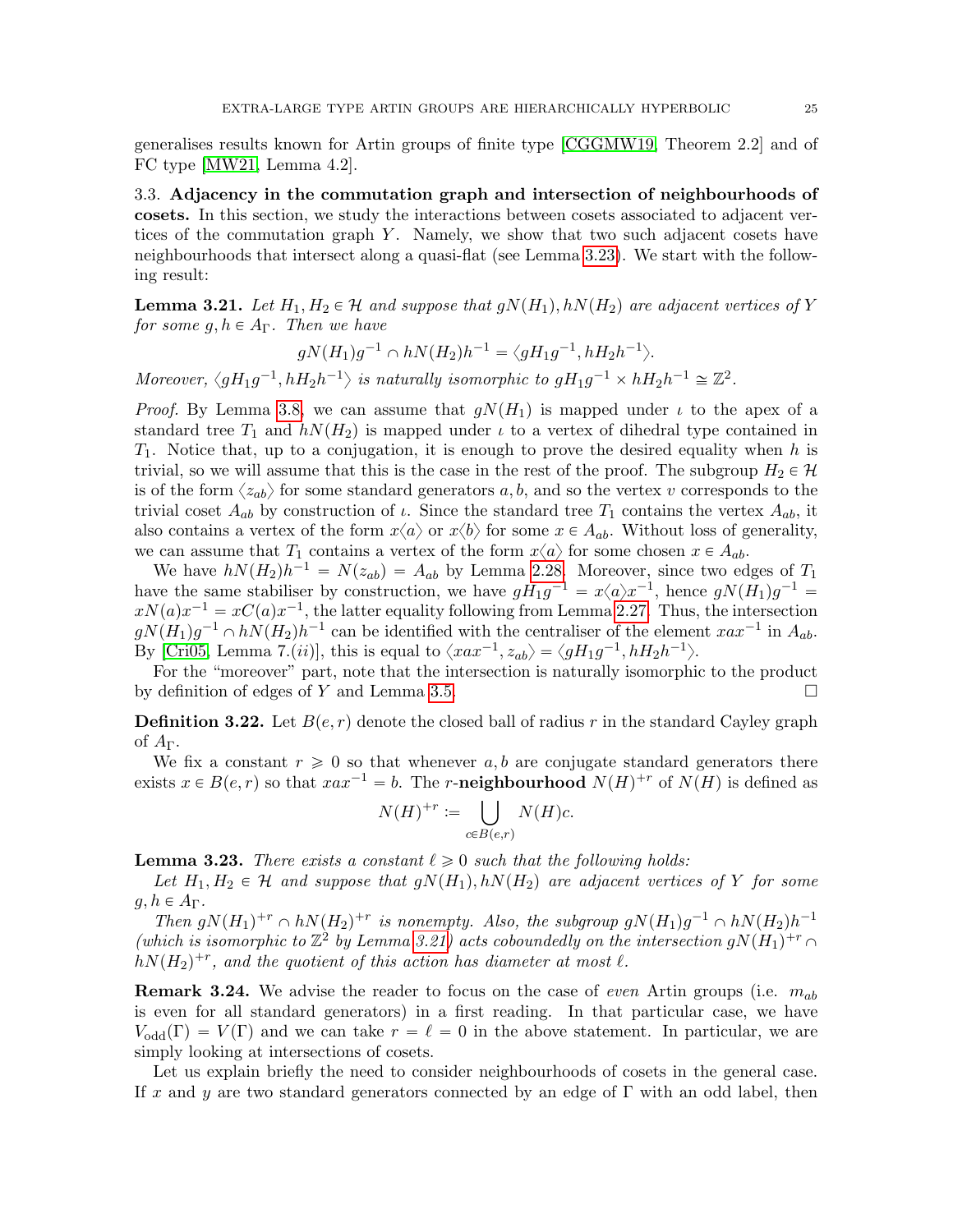we have  $\Delta_{xy} x \Delta_{xy}^{-1} = y$ , where  $\Delta_{xy}$  is the Garside element of  $A_{xy}$ . In particular, we have  $g\Delta_{xy}N(x)\Delta_{xy}^{-1} = gN(y)$ , and so the cosets  $g\Delta_{xy}N(x)$  and  $gN(y)$  are at bounded Hausdorff distance of one another (they are in a sense "parallel"). Let us assume that we are looking at vertices  $g(N(H)$  and  $h(N(H'))$  where  $H, H'$  correspond to standard generators a, b. As we saw in the proof of Lemma [3.21,](#page-24-2) the intersection  $gN(H)g^{-1} \cap hN(H')h^{-1}$  stabilises a vertex of dihedral type. However, while  $H, H'$  correspond to standard generators  $a, b$  in  $V_{odd}(\Gamma)$ , it may happen that this vertex of dihedral type correspond to two different standard generators  $a', b'$  that are conjugated to a, b respectively. Thus, while it may not be clear how to study the intersection  $gN(a) \cap hN(b)$ , it is much simpler to study the corresponding intersection of parallel copies corresponding to cosets of  $N(a')$  and  $N(b')$ . This is why we do not simply consider the cosets  $qN(a)$ ,  $hN(b)$  but consider suitable neighbourhoods that contain those parallel copies corresponding to cosets of  $N(a')$  and  $N(b')$ .

*Proof of Lemma [3.23.](#page-24-1)* Let  $H_1, H_2 \in \mathcal{H}$  and let  $gN(H_1), hN(H_2)$  be cosets corresponding to adjacent vertices of Y .

By Lemma [3.8,](#page-18-0) we can assume that  $H_1$  correspond to a standard generator  $a_1$ ,  $H_2$  corresponds to an element of the form  $z_{b_1b_2}$ , and the standard tree  $T_1$  with apex  $\iota(gN(H_1))$  contains the vertex of dihedral type  $\iota(hN(H_2))$ . This vertex corresponds to a coset of the form  $hA_{b_1b_2}$ . Since the tree  $T_1$  contains the vertex  $hA_{b_1b_2}$ , it also contains a vertex corresponding to a coset of the form  $hx\langle b_1\rangle$  or  $hx\langle b_2\rangle$  for some  $x \in A_{b_1b_2}$ , so without loss of generality we will assume that it contains a vertex corresponding to a coset of the form  $hx\langle b_1 \rangle$ . Since  $N(H_2) = A_{b_1b_2}$  by Lemma [2.28,](#page-13-0) we have that  $h x N(H_2) = h N(H_2)$ , so without loss of generality we will assume, up to replacing the element h by hx, that  $T_1$  contains the vertex  $h\langle b_1\rangle$ . Moreover, since  $T_1$ contains vertices corresponding to cosets of  $\langle a_1 \rangle$  and  $\langle b_1 \rangle$ , it follows from Lemma [2.22](#page-11-1) that  $a_1$  and  $b_1$  are conjugated: By construction of r, we choose an element  $x_1 \in B(e, r)$  so that  $x_1a_1x_1^{-1} = b_1.$ 

By construction of  $x_1$ , we have  $hx_1v_{a_1} = hv_{b_1}$ . Thus, the apex of the standard tree  $T_1$  is the coset  $g(x_1) = hx_1N(a_1)$ , so we can assume without loss of generality that  $g = hx_1$ . We thus have  $gN(H_1) = hx_1N(a_1)$  and  $hN(H_2) = hA_{b_1b_2}$ . Since  $x_1 \in B(e,r)$ , the intersection  $gN(H_1)^{+r} \cap hN(H_2)^{+r} = hx_1N(a_1)^{+r} \cap hN(z_{b_1b_2})^{+r}$  contains the intersection

$$
hx_1N(a_1)x_1^{-1} \cap hN(z_{b_1b_2}) = hN(b_1) \cap hN(z_{b_1b_2}) = h\langle b_1, z_{b_1b_2} \rangle,
$$

the latter equality following from Lemma [3.21.](#page-24-2)

Since  $B(e, r)$  contains only finitely many elements of  $A_{\Gamma}$  and H is finite, it follows from [\[Hru10,](#page-61-20) Proposition 9.4] that there exists a constant  $\ell > 0$  (that does not depend on the choice of standard generators  $a_1, b_1, b_2$  and element  $x_1$ ) such that

$$
x_1N(a_1)^{+r}\cap N(z_{b_1b_2})^{+r}\subset \big(N(x_1a_1x^{-1})\cap N(z_{b_1b_2})\big)^{+l}=\big(N(b_1)\cap N(z_{b_1b_2})\big)^{+l}=\langle b_1,z_{b_1b_2}\rangle^{+l},
$$

and in particular

$$
gN(H_1)^{+r} \cap hN(H_2)^{+r} = hx_1N(a_1)^{+r} \cap hN(z_{b_1b_2})^{+r} \subset h\langle b_1, z_{b_1b_2} \rangle^{+\ell}.
$$

Thus, the intersection  $gN(H_1)^{+r} \cap hN(H_2)^{+r}$  is at Hausdorff distance at most  $\ell$  from  $h \langle b_1, z_{b_1 b_2} \rangle.$ 

The conjugate  $h\langle b_1, z_{b_1b_2}\rangle h^{-1}$  is equal to  $\langle ga_1g^{-1},hz_{b_1b_2}h^{-1}\rangle = gN(H_1)g^{-1} \cap hN(H_2)h^{-1}$ by Lemma [3.21.](#page-24-2) Since  $k\langle b_1, z_{b_1b_2}\rangle k^{-1}$  acts coboundedly on  $k\langle b_1, z_{b_1b_2}\rangle$  and  $gN(H_1)^{+r}$  $h(N(H_2)^{+r}$  is at Hausdorff distance at most  $\ell$  from  $k\langle b_1, z_{b_1b_2}\rangle$ , it follows that  $gN(H_1)g^{-1} \cap$  $h(N(H_2)h^{-1}$  acts coboundedly on  $gN(H_1)^{+r} \cap hN(H_2)^{+r}$  and the quotient space has diameter at most  $\ell$ .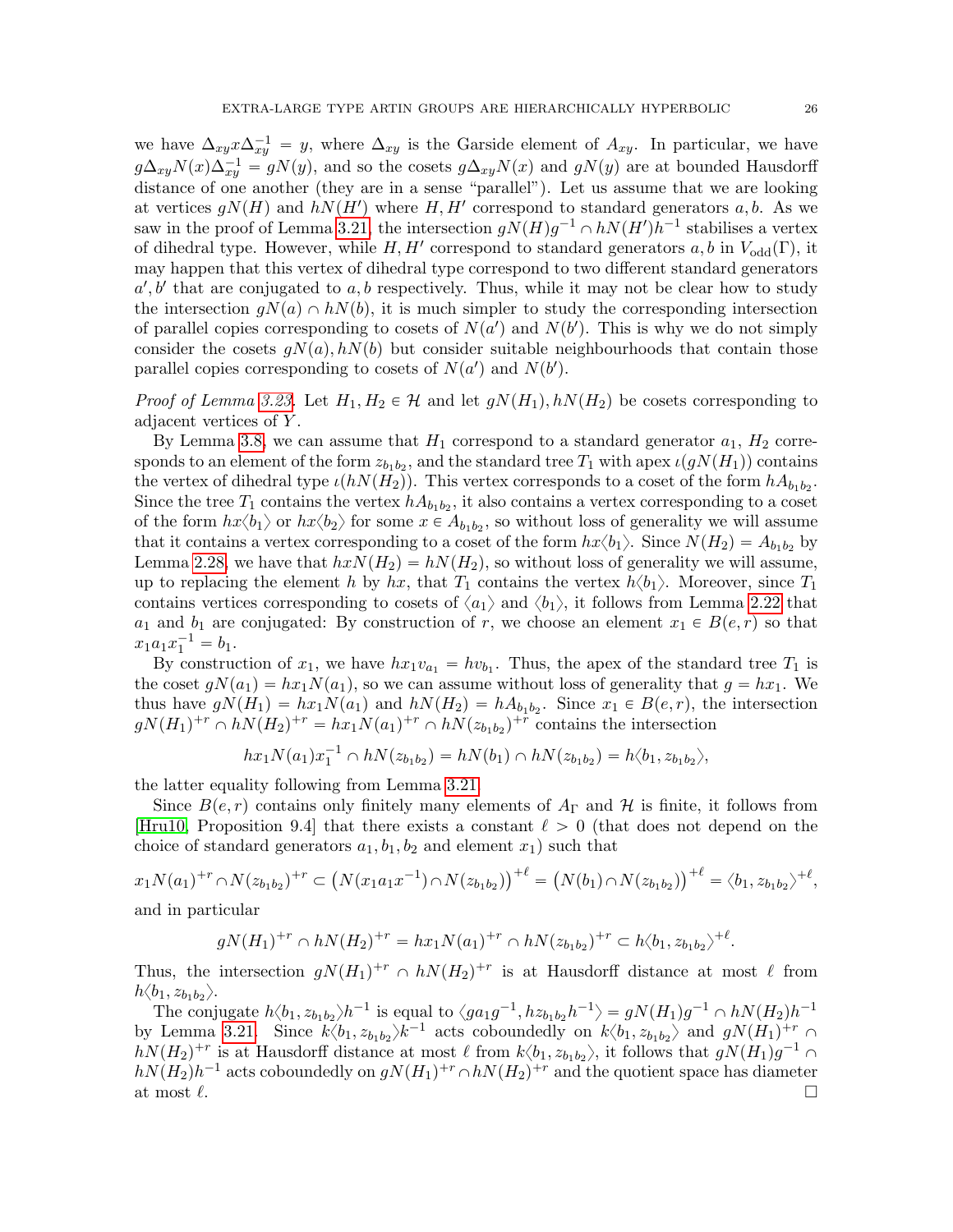<span id="page-26-2"></span>**Definition 3.25.** Let  $qN(H)$  be a vertex of the commutation graph Y. For each Y-adjacent coset  $h(N(H')$ , the  $hH'h^{-1}$ -orbit of a point of  $gN(H)^{+r} \cap hN(H')^{+r}$  is called an **incident** direction at  $qN(H)$ .

Fixing  $gN(H)$  and letting  $hN(H')$  vary over the vertices of Y that are adjacent to  $gN(H)$ , we denote by  $\mathcal{I}(qN(H))$  the set of all such incident directions.

We advise the reader to look at Figure [3](#page-27-0) for an illustration of this notion. For later use, we observe:

<span id="page-26-3"></span>**Lemma 3.26.** For each vertex  $qN(H)$  of the commutation graph Y, there are finitely many  $gN(H)g^{-1}$ -orbits of incident directions at  $gN(H)$ .

*Proof.* By Lemma [2.30](#page-14-2) and Corollary [2.36,](#page-15-3) there are finitely many  $gN(H)g^{-1}$ -orbits of vertices of Y adjacent to the vertex  $gN(H)$ . Thus, it is enough to show that for a fixed vertex  $h(N(H')$  adjacent to  $gN(H)$ , there are only finitely many  $gN(H)g^{-1}$ -orbits of incident directions corresponding to  $hH'h^{-1}$ -orbits. This is indeed the case, since  $gN(H)g^{-1}$  contains  $g(N(H)g^{-1} \cap h(N(H'))h^{-1}$ , which acts coboundedly, hence cofinitely (since the Cayley graph of  $A_{\Gamma}$  is locally finite) on the intersection  $gN(H)^{+r} \cap hN(H')^{+r}$  by Lemma [3.23.](#page-24-1)

For later purposes we also note the following consequence:

<span id="page-26-5"></span>Corollary 3.27. There are finitely many orbits of edges in Y.

### 4. The blown-up commutation graph

<span id="page-26-0"></span>We now introduce a variant of the commutation graph of a group. This is this complex  $X$ to which we apply Theorem [1.4](#page-6-2) for Artin groups of large and hyperbolic type.

As per Convention [3.14,](#page-20-2) we are considering an Artin group of large and hyperbolic type  $A_{\Gamma}$  with  $\Gamma$  connected, and let H be as in Definition [3.4.](#page-16-1) For each  $H \in \mathcal{H}$ , let  $N(H)$  denote its  $A_{\Gamma}$  with  $\Gamma$  connected, and let  $\mathcal H$  be as in Definition 3.4. For each  $H \in \mathcal H$ , let  $N(H)$  denote its normaliser. Recall that  $\bigsqcup_{H \in \mathcal H} A_{\Gamma}/N(H)$  is the vertex set of the commutation graph Y. Our goal is to produce  $X$  by modifying  $Y$ . Roughly speaking, each vertex of  $Y$  will be "blown up" to a cone on a certain discrete space quasi-isometric to  $\mathbb{Z}$ , and each edge of Y will be blown up to the simplicial join of the blow-ups of its vertices. Figure [4](#page-31-0) and the discussion following Definition [4.7](#page-31-1) may help the reader visualise the construction.

In what follows, we equip  $A_{\Gamma}$  with the word metric  $d_{A_{\Gamma}}$  coming from the standard generating set given by the vertices of Γ. When we refer to distances in subspaces of  $A_{\Gamma}$  (e.g. cosets of subgroups), we are using the subspace metric inherited from  $(A_{\Gamma}, d_{A_{\Gamma}})$ .

<span id="page-26-1"></span>4.1. **Blow-up data.** The action of  $A_{\Gamma}$  on the commutation graph Y hides too much information to use it as the underlying simplicial complex in a combinatorial HHS structure. For example, subgroups of the form  $N(H)$ ,  $H \in \mathcal{H}$ , fix vertices in the commutation graph, so by Lemma [3.21,](#page-24-2) edges have  $\mathbb{Z}^2$  stabilisers. By Lemma [3.9,](#page-19-0) edges are maximal simplices. Thus any Y-graph (see Definition [1.1\)](#page-5-3) has  $\mathbb{Z}^2$  vertex stabilisers, and so it is not a quasi-isometry model for  $A_{\Gamma}$ . We remedy this by replacing the commutation graph by a complex X in which the vertices of the commutation graph have been "blown up".

We now describe the geometric data necessary to perform such a blow-up construction and show that it exists in the case of Artin groups of large and hyperbolic type.

<span id="page-26-4"></span>**Definition 4.1** (Blow-up data). Let  $B_0$ ,  $L_0 \in \mathbb{N}$  be fixed constants, and let r be as in Definition [3.22.](#page-24-3) Then blow-up data for  $A_{\Gamma}$  and Y consists of the following: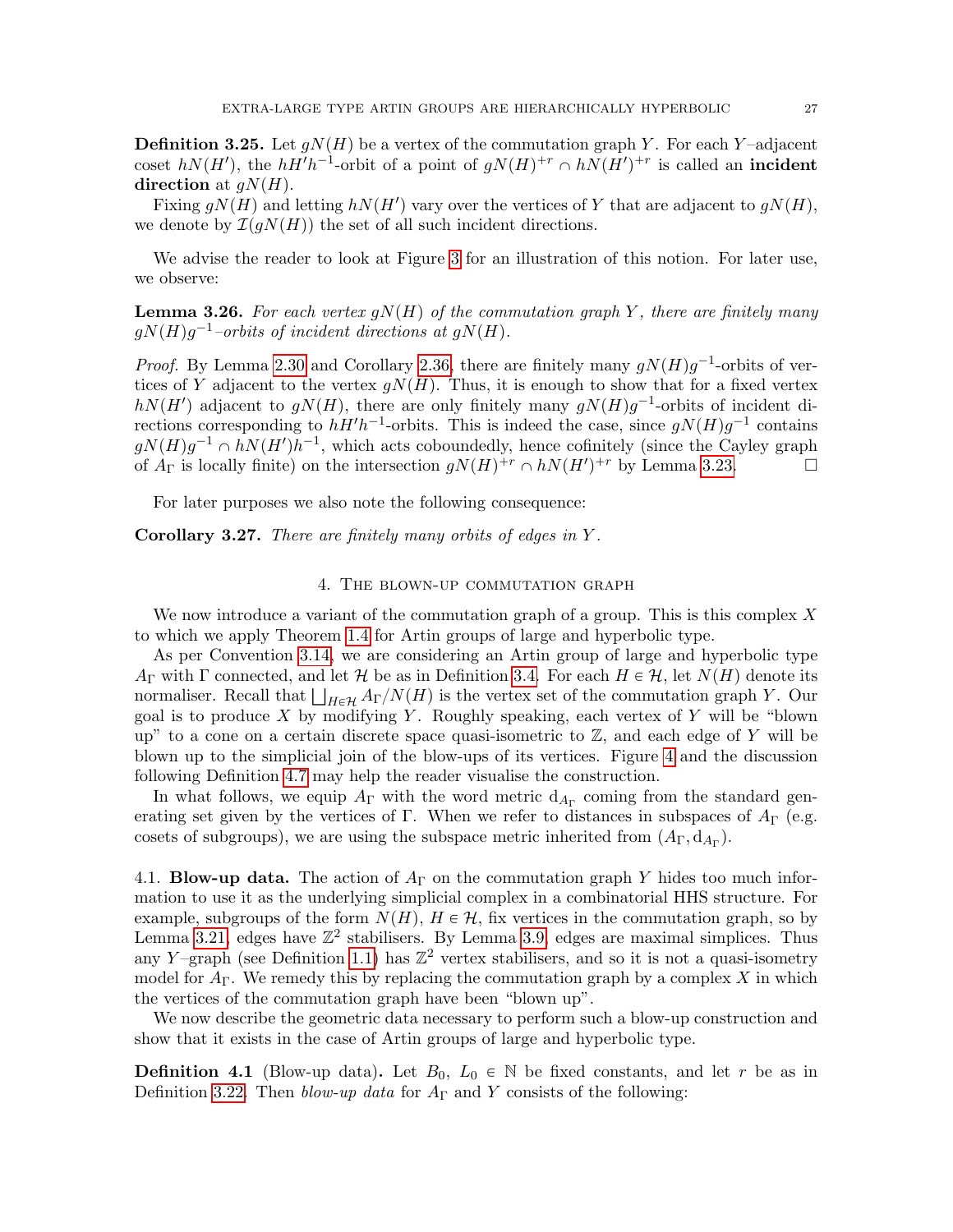- (Quasilines associated to cosets.) For each coset  $gN(H), H \in \mathcal{H}, g \in A_{\Gamma}$ , let  $\Lambda_{qN(H)}$  be a discrete metric space that is  $(B_0, B_0)$ –quasi-isometric to Z. Moreover,  $g(N(H)g^{-1}$  acts by isometries on  $\Lambda_{gN(H)}$  with at most  $B_0$  orbits of points, fixing the Gromov boundary of  $\Lambda_{qN(H)}$  pointwise.
- $\bullet$  (Projections to quasilines.) For each coset  $gN(H), H \in \mathcal{H}, g \in A_{\Gamma}$ , let

$$
\phi_{gN(H)}: gN(H)^{+r} \to \Lambda_{gN(H)}
$$

be a  $gN(H)g^{-1}$ -equivariant,  $(L_0, L_0)$ -coarsely Lipschitz map.

Blow-up data must satisfy the following additional conditions:

- <span id="page-27-2"></span>(A) (Equivariance.) For each  $g \in A_{\Gamma}$  and each coset  $h(N(H))$ , there is an isometry g:  $\Lambda_{hN(H)} \to \Lambda_{ghN(H)}$  such that  $\phi_{ghN(H)}(gx) = g \cdot \phi_{hN(H)}(x)$  for all  $x \in \Lambda_{hN(H)}$ .
- <span id="page-27-3"></span>(B) (Unbounded orbits.) For each coset  $gN(H)$ , the action of  $gHg^{-1}$  on  $\Lambda_{gN(H)}$  has unbounded orbits.
- <span id="page-27-1"></span>(C) (Bounded incident directions.) For each incident direction  $hH'h^{-1} \cdot x \in \mathcal{I}(gN(H))$ , we have  $\text{diam}(\phi_{gN(H)}(hH'h^{-1} \cdot x)) \leq B_0$ . (Incident directions are defined in Definition [3.25.](#page-26-2))

<span id="page-27-0"></span>Some intuition for the definition of blow-up data is provided by Figure [3.](#page-27-0)



Figure 3. A simplified picture illustrating two adjacent edges of Y, with above each vertex a depiction of the corresponding cosets  $N(H), N(H'), N(H'')$ . Each such coset is quasi-isometric to a product of a tree with a line, and the directions  $H, H', H''$  are represented vertically in each coset. Two cosets  $N(H)$  and  $N(H')$  that are adjacent in Y have uniform neighbourhoods that meet along a subset with a cobounded action of the  $\mathbb{Z}^2$ -subgroup  $H \times H'$  (shaded regions in the picture). The  $H'$ - and  $H''$ -orbits in the corresponding shaded regions have a certain "slope" when seen inside  $N(H)$ . The action of  $N(H)$ on the quasiline  $\Lambda_{N(H)}$  from the blow-up data is chosen so that H acts with unbounded orbits on it, but  $H'$  and  $H''$  act with bounded orbits on  $\Lambda_{N(H)}$ .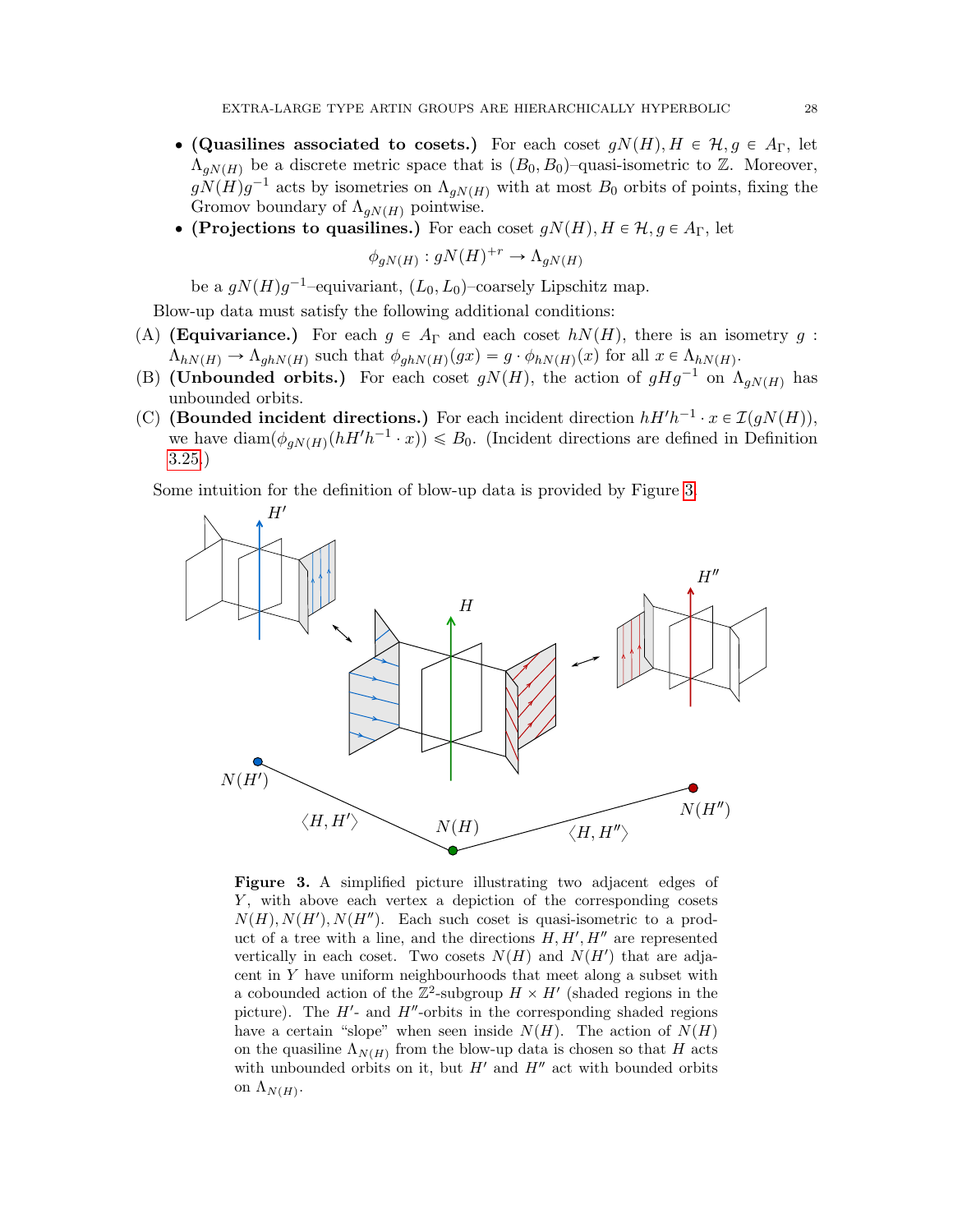The reader may want to read the statement of Lemma [4.19](#page-34-1) already, in order to understand the importance of the previous conditions, especially condition  $(C)$ . While the equivariance condition (A) will be necessary for our constructions, it is slightly redundant in the previous definition, as we can start from a "non-equivariant" blow-up data and extend it equivariantly:

<span id="page-28-0"></span>**Lemma 4.2.** Suppose that for every  $H \in \mathcal{H}$ , we have:

- a discrete metric space  $\Lambda_{N(H)}$  that is  $(B_0, B_0)$ -quasi-isometric to  $\mathbb{Z}$ , with an action of  $N(H)$  on it by isometries with at most  $B_0$  orbits of points and which fixes the Gromov boundary pointwise.
- a  $N(H)$ –equivariant,  $(L_0, L_0)$ –coarsely lipschitz map

$$
\phi_{N(H)}: N(H)^{+r} \to \Lambda_{N(H)}
$$

that satisfy the following additional conditions:

- (B') For each  $H \in \mathcal{H}$ , the action of H on  $\Lambda_{N(H)}$  has unbounded orbits.
- (C') For each coset  $kH'k^{-1} \cdot x \in \mathcal{I}(N(H))$ , we have  $\text{diam}(\phi_{N(H)}(kH'k^{-1} \cdot x)) \leq B_0$ .

Then it is possible to extend equivariantly this data into a blow-up data for  $Y$ .

*Proof.* Fix a favourite representative g of the coset  $gN(H)$ . Let  $\Lambda_{gN(H)}$  be a copy of  $\Lambda_{N(H)}$ . We define  $\phi_{gN(H)}(gx) = \phi(x)$  for  $x \in N(H)^{+r}$ , and the action of  $gN(H)g^{-1}$  on  $\Lambda_{gN(H)}$  is defined as  $gng^{-1} \cdot \lambda = n\lambda$  for  $n \in N(H)$  and  $\lambda \in \Lambda_{gN(H)}$ . (Note that the coset representative g is fixed throughout.)

We have that  $\Lambda_{gN(H)}$  is  $(B_0, B_0)$ -quasi-isometric to Z,  $gN(H)g^{-1}$  acts by isometries, it has at most  $B_0$  orbits, and the orbits of  $gHg^{-1}$  are unbounded. The fact that  $\phi_{gN(H)}$  is coarsely Lipschitz is also straightforward.

Let us check equivariance (which is not immediate as we chose coset representatives to define the  $\phi$  maps). Let  $g \in A_{\Gamma}$ , and consider a coset  $h(N(H))$ . We can assume that h is the favourite representative of its coset, and let ghn be the favourite representative of  $ghN(H)$ , where  $n \in N(H)$ . The isometry  $g: \Lambda_{hN(H)} \to \Lambda_{ghN(H)}$  is defined as  $g(x) = n^{-1}x$  (so that we are using the action of  $N(H)$  on  $\Lambda_{N(H)}$ ). For  $x \in \Lambda_{hN(H)}$  we have

$$
\begin{array}{rcl}\n\phi_{ghN(H)}(gx) & = & \phi_{ghN(H)}(ghn \ n^{-1}h^{-1}x) \\
& = & \phi_{N(H)}(n^{-1}h^{-1}x) \\
& = & n^{-1}\phi_{N(H)}(h^{-1}x) \\
& = & n^{-1}\phi_{hN(H)}(hh^{-1}x) \\
& = & n^{-1}\phi_{hN(H)}(x),\n\end{array}
$$

as required.

To show [C,](#page-27-1) we note that by equivariance, for  $x \in gN(H)^{+r}$  and  $hN(H')$  adjacent to  $gN(H)$ in Y, we have  $\phi_{gN(H)}(hH'h^{-1} \cdot x) = g\phi_{N(H)}(g^{-1}(hH'h^{-1} \cdot x)).$ 

Note that  $g^{-1}(hH'h^{-1} \cdot x) = g^{-1}hH'h^{-1}g \cdot (g^{-1}x) \in N(H)^{+r}$  and  $g^{-1}hH'h^{-1}g$  commutes with H, so that  $N(H)$  is adjacent to  $g^{-1}hN(H')$ . In particular  $g^{-1}hH'h^{-1} \cdot x$  is in  $\mathcal{I}(N(H))$ , so that  $\phi_{N(H)}(g^{-1}(hH'h^{-1} \cdot x))$  has diameter at most  $B_0$ . Since g is an isometry, the same holds for  $\phi_{gN(H)}(hH'h^{-1} \cdot x)$ , as required.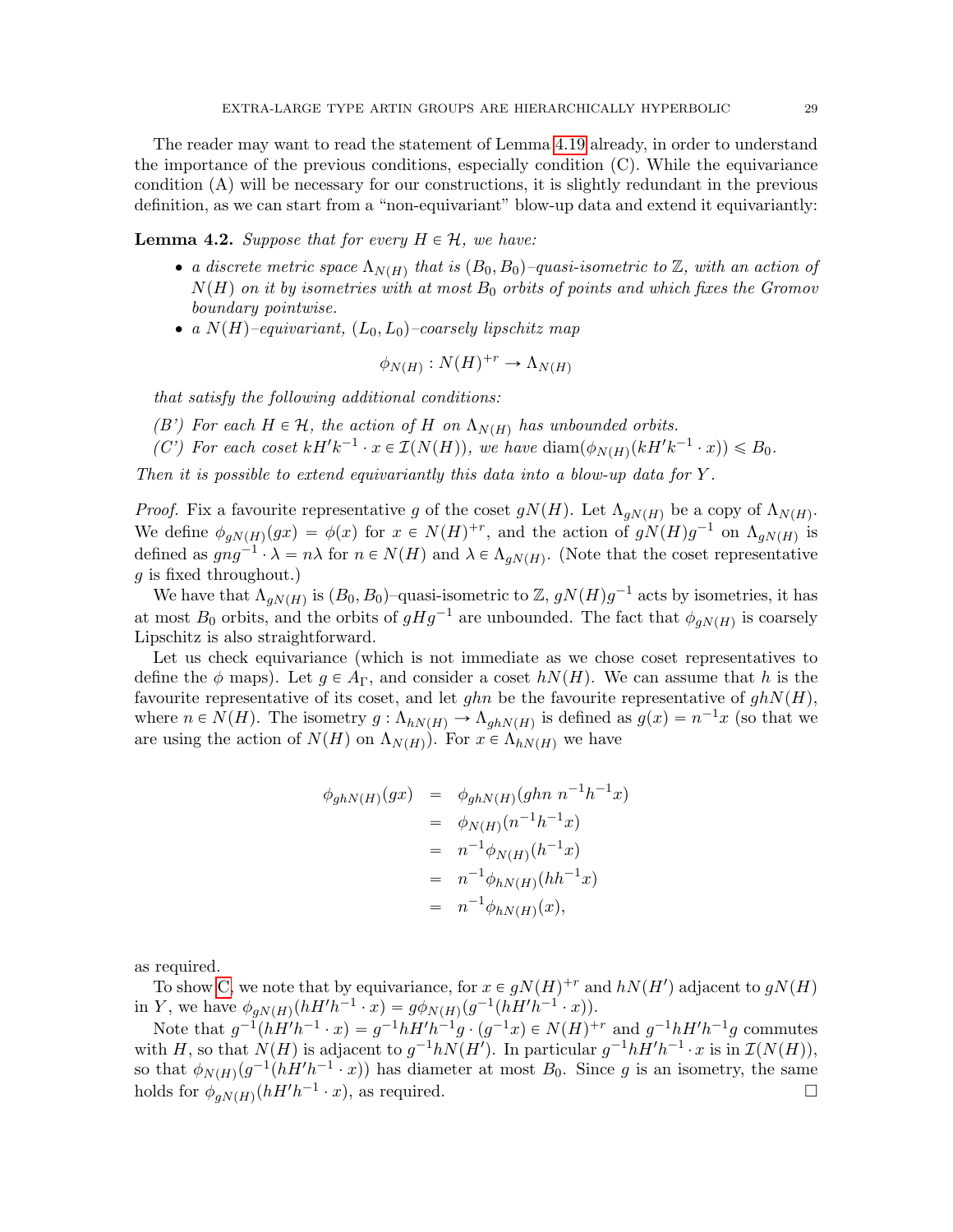Existence of blow-up data. We now verify that blow-up data exists for  $A_{\Gamma}$  and Y. The rest of this subsection is independent of the rest of the article, as the arguments in the next sections rely on the existence of blow-up data, but not on the specific choice of blow-up data. The reader may thus want to skip the rest of this subsection in a first reading.

As we will see, the key idea is to transform quasimorphisms into actions on quasilines. We use a lemma from [\[ABO19\]](#page-59-4) to do so (the idea behind it can be traced further back, see e.g. [\[Man05,](#page-61-21) Proposition 4.4]). We need the following two general lemmas, which also underpin the strategy followed in the forthcoming paper [\[HRSS21\]](#page-61-16).

<span id="page-29-0"></span>**Lemma 4.3** (Initial quasimorphism). Let  $1 \to \mathbb{Z} \stackrel{\iota}{\longrightarrow} G \stackrel{\pi}{\longrightarrow} F \to 1$  be a central extension corresponding to a bounded class in  $H^2(F, \mathbb{Z})$ . Then there exists a quasimorphism  $\phi : G \to \mathbb{Z}$ which is unbounded on  $\iota(\mathbb{Z})$ .

Proof. Since the central extension corresponds to a bounded class, there is a set-theoretic section  $s: F \to G$  of  $\pi$  such that the element  $s(f_1)s(f_2)s(f_1f_2)^{-1}$  takes finitely many values as  $f_1, f_2$  vary in F. Since s is a section of  $\pi$ , we have  $s(f_1)s(f_2)s(f_1f_2)^{-1} \in \text{ker}(\pi) =$  $\iota(\mathbb{Z})$  for all  $f_1, f_2 \in F$ , so for each  $f_1, f_2 \in F$  we can choose an integer  $c(f_1, f_2)$  such that  $\iota(c(f_1, f_2)) = s(f_1)s(f_2)s(f_1f_2)^{-1}$ . Note that  $|c(f_1, f_2)|$  is bounded independently of  $f_1, f_2$ , because  $s(f_1)s(f_2)s(f_1f_2)^{-1}$  takes only finitely many possible values.

We now define  $\phi$ . Let  $x \in G$ . Then there exist unique  $f_x \in F, t_x \in \mathbb{Z}$  such that  $x =$  $s(f_x)\iota(t_x)$ . We set  $\phi(x) = t_x$ . We first verify that  $\phi$  is a quasimorphism. Indeed, let  $x, y \in G$ . Then, since  $\iota(\mathbb{Z})$  is central, we have

$$
xy = s(f_x)\iota(t_x)s(f_y)\iota(t_y) = s(f_x)s(f_y)\iota(t_x + t_y) = s(f_x t_y)\iota(c(f_x, f_y) + t_x + t_y).
$$

So

$$
\phi(xy) = t_x + t_y + c(f_x, f_y) = \phi(x) + \phi(y) + c(f_x, f_y),
$$

whence  $\phi$  is a quasimorphism because of the uniform bound on  $|c(f_x, f_y)|$ .

Finally, observe that for all  $t \in \mathbb{Z}$ , we have  $\phi(t(t)) = t$ , proving the last part of the lemma. □

<span id="page-29-1"></span>**Lemma 4.4** (Action on a quasiline). Let  $1 \to \mathbb{Z} \stackrel{\iota}{\longrightarrow} G \stackrel{\pi}{\longrightarrow} F \to 1$  be a central extension with F a hyperbolic group. Let  ${C_{\alpha}}_{\alpha\in I}$  be a finite collection of infinite cyclic subgroups of G such that  $\{\pi(C_{\alpha})\}_{\alpha\in I}$  is a malnormal collection of infinite cyclic subgroups of F. Then G has an (infinite) generating set  $S$  such that:

- Cay $(G, \mathcal{S})$  is quasi-isometric to  $\mathbb{Z}$ ;
- $\iota(\mathbb{Z})$  is unbounded in Cay( $G, \mathcal{S}$ );
- there exists  $D \ge 0$  so that for each  $x, g \in G$  and each  $\alpha$  the diameter of  $gC_{\alpha}g^{-1}x$  is bounded by D.

*Proof.* By Lemma 4.15 in [\[ABO19\]](#page-59-4), it suffices to produce a quasimorphism  $\psi : G \to \mathbb{R}$  such that  $\psi$  is unbounded on  $\iota(\mathbb{Z})$ , and each  $\psi(gC_\alpha g^{-1}x)$  is contained in an interval of uniformly bounded size.

For each  $\alpha \in I$ , let  $a_{\alpha}$  generate the infinite cyclic group  $\pi(C_{\alpha})$ . So,  $\{\langle a_{\alpha}\rangle\}_{\alpha\in I}$  is a malnormal collection in F, and each  $a_{\alpha}$  has infinite order.

We now construct a collection of quasimorphisms; the quasimorphism  $\psi$  will be a linear combination of these.

First, let  $\phi$ :  $G \to \mathbb{Z}$  be the quasimorphism provided by Lemma [4.3,](#page-29-0) which applies since F is hyperbolic and therefore every cohomology class is bounded [\[Min01,](#page-61-22) Theorem 15]. Let  $\psi_0$ be the homogenisation of  $\phi$ .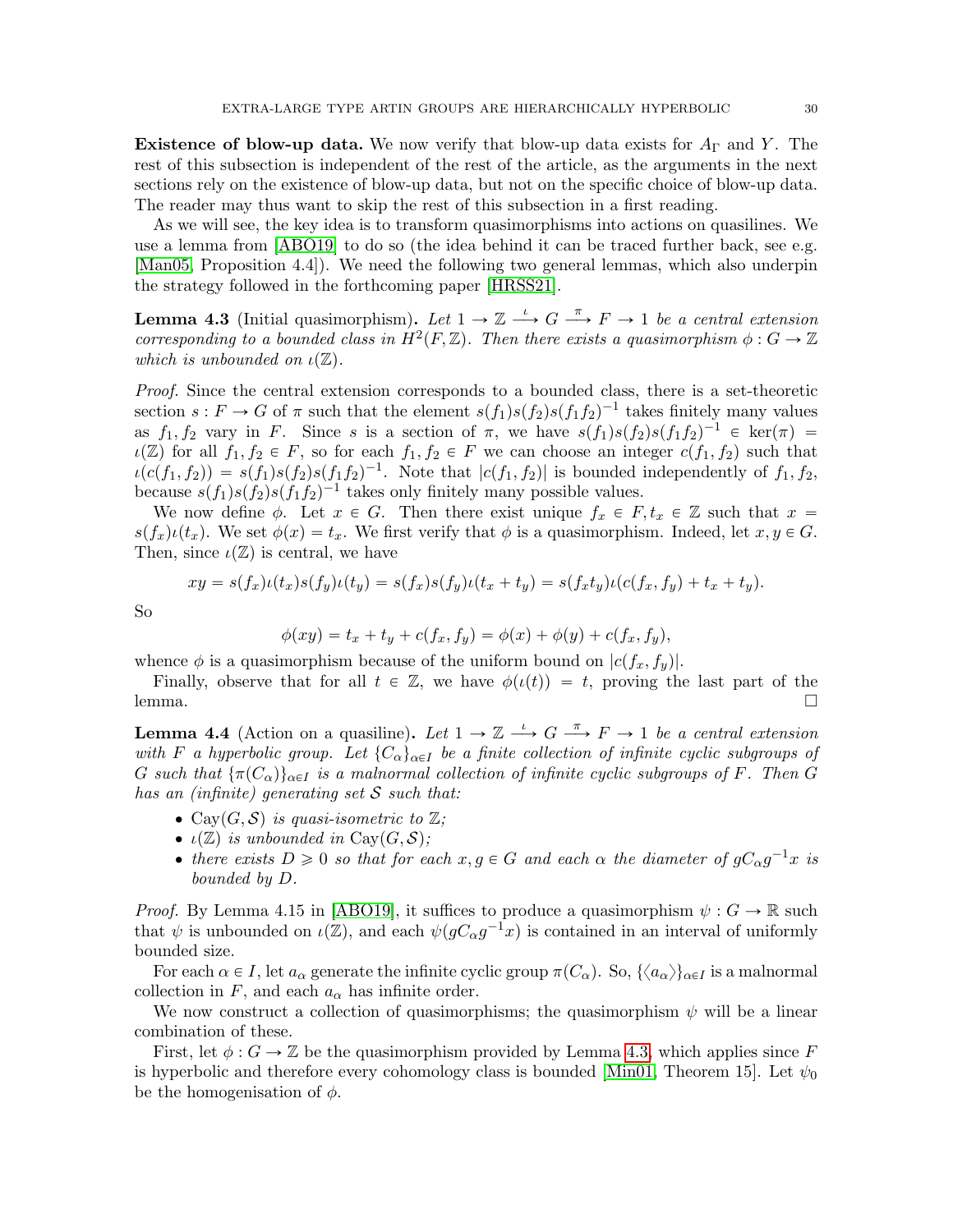Second, for each  $\alpha \in I$ , we can choose a homogeneous quasimorphism  $\psi_{\alpha}': F \to \mathbb{R}$  such that  $\psi'_\alpha(a_\alpha) = 1$  and  $\psi'_\alpha(a_{\alpha'}) = 0$  for  $\alpha' \in I - \{\alpha\}$ . This is possible because of malnormality of the collection  $\{\langle a_{\alpha}\rangle\}_{\alpha\in I}$  of infinite cyclic subgroups (using either the construction in [\[EF97\]](#page-60-20) or combining [\[HO13,](#page-61-23) Theorem 4.2] with [\[DGO17,](#page-60-21) Corollary 6.6, Theorem 6.8]). So,  $\psi_{\alpha} =$  $\psi'_\alpha \circ \pi : G \to \mathbb{R}$  is a quasimorphism for each  $\alpha$ .

Now let

$$
\psi = \psi_0 - \sum_{\alpha \in I} \psi_0(a_\alpha) \cdot \psi_\alpha.
$$

Then we claim that  $\psi$  is a quasimorphism on G with the required properties. Indeed,  $\psi|_{\iota(\mathbb{Z})} =$  $\psi_0|_{\iota(\mathbb{Z})}$ , so  $\psi$  is unbounded on  $\iota(\mathbb{Z})$ . Next, note that  $\psi(C_\alpha) = \{0\}$ , so that for any  $c \in C_\alpha$  and  $g, x \in G$  we have that  $|\psi(gcg^{-1}x) - \psi(x)|$  is bounded by 3 times the defect of  $\psi$ , showing that  $\psi(gC_{\alpha}g^{-1}x)$  is contained in an interval of uniformly bounded size.

We now use the two preceding lemmas to produce blow-up data.

<span id="page-30-1"></span>**Lemma 4.5** (Existence of blow-up data). There exists blow-up data for  $A_{\Gamma}$  and Y.

*Proof.* Fix  $H \in \mathcal{H}$ . We have a central extension  $H \xrightarrow{\iota} N(H) \xrightarrow{\pi} F$ , where  $H \cong \mathbb{Z}$  and F is virtually free (and in particular, hyperbolic). This follows from Definition [3.4](#page-16-1) and either Lemma [2.27](#page-13-1) or Lemma [2.3,](#page-7-1) according to whether  $H$  is generated by a standard generator or by an element of the form  $z_{ab}$ .

Choose one element of each  $N(H)$ –orbit in  $\mathcal{I}(N(H))$ ; there are finitely many by Lemma [3.26.](#page-26-3) Each of these is an orbit  $g_i H_i g_i^{-1} \cdot x_i$  in  $N(H)^{+r}$ .

Each  $g_i H_i g_i^{-1}$  is infinite cyclic. Moreover,  $g_i H_i g_i^{-1} \cap H = \{1\}$  by Lemma [3.21,](#page-24-2) so  $\pi(g_i H_i g_i^{-1})$ is again infinite cyclic.

Observe that  $\{\pi(g_iH_ig_i^{-1}) : \alpha \in I\}$  is a malnormal collection of subgroups of F. Indeed, suppose not, so that for distinct  $i, j$ , the following holds. Choose elements  $c, c_i, c_j$  (either standard generators or elements of the form  $z_{ab}$ ) generating  $H, H_i, H_j$  respectively. Then, for some  $k \in N(H)$ , there exist positive integers p, q and an integer r such that  $k c_j^p k^{-1} =$  $c_i^q$  $i<sup>q</sup>c<sup>r</sup>$ . Now,  $c<sub>i</sub><sup>q</sup>$  $i<sup>q</sup>c<sup>r</sup>$  centralises  $c_i$ , whence  $kc_j^p k^{-1}$  centralises  $c_i$ . So,  $c_i$  centralises  $kc_jk^{-1}$ , by Lemma [2.29.](#page-14-3) Hence  $c_i, kc_jk^{-1}$ , and c pairwise commute, contradicting Lemma [3.9.](#page-19-0)

So, Lemma [4.4](#page-29-1) yields a generating set S of  $N(H)$ . Recall that  $N(H)^{+r}$  is a finite disjoint union of right cosets  $N(H)c_i$  of  $N(H)$ . We can then consider the graph with vertex set  $N(H)^{+r}$  with vertices g, h connected by an edge if  $g^{-1}h$  or  $h^{-1}g$  belong to  $S \cup \{c_i\}$ . By [\[CC07,](#page-60-22) Theorem 5.1] (or a direct argument) the vertex set  $\Lambda_{N(H)}$  endowed with the induced metric is  $N(H)$ -equivariantly quasi-isometric to to the quasiline Cay $(G, S)$ .

We can define  $\phi_{N(H)}: N(H) \to \Lambda_{N(H)}$  to be the identity map, and we observe that  $\Lambda_{N(H)}$ and  $\phi_{N(H)}$  satisfies the conditions in Lemma [4.2.](#page-28-0)

Since there are finitely many subgroups  $H \in \mathcal{H}$ , we can choose constants  $B_0, L_0$  such that each  $\Lambda_{N(H)}$  is  $(B_0, B_0)$ -quasi-isometric to Z, the maps  $\Phi_{N(H)}$  are  $(L_0, L_0)$ -coarsely lipschitz (where  $N(H)$  carries the word metric from the fixed finite generating set of  $A_{\Gamma}$ ), and each element of  $\mathcal{I}(N(H))$  maps to a set in  $\Lambda_{N(H)}$  of diameter at most  $B_0$ , for all H. By construction, there are boundedly many  $N(H)$ –orbits in  $\Lambda_{N(H)}$ .

We thus have that  $\{(\Lambda_{N(H)}, \phi_{N(H)}\}$  satisfies conditions (B') and (C') from Lemma [4.2.](#page-28-0) By Lemma [4.2,](#page-28-0) it possible to extend the construction equivariantly to obtain condition [\(A\)](#page-27-2).  $\Box$ 

<span id="page-30-0"></span>4.2. The blown-up commutation graph. We now define the simplicial complex  $X$ . Fix a blow-up data as in Definition [4.1.](#page-26-4)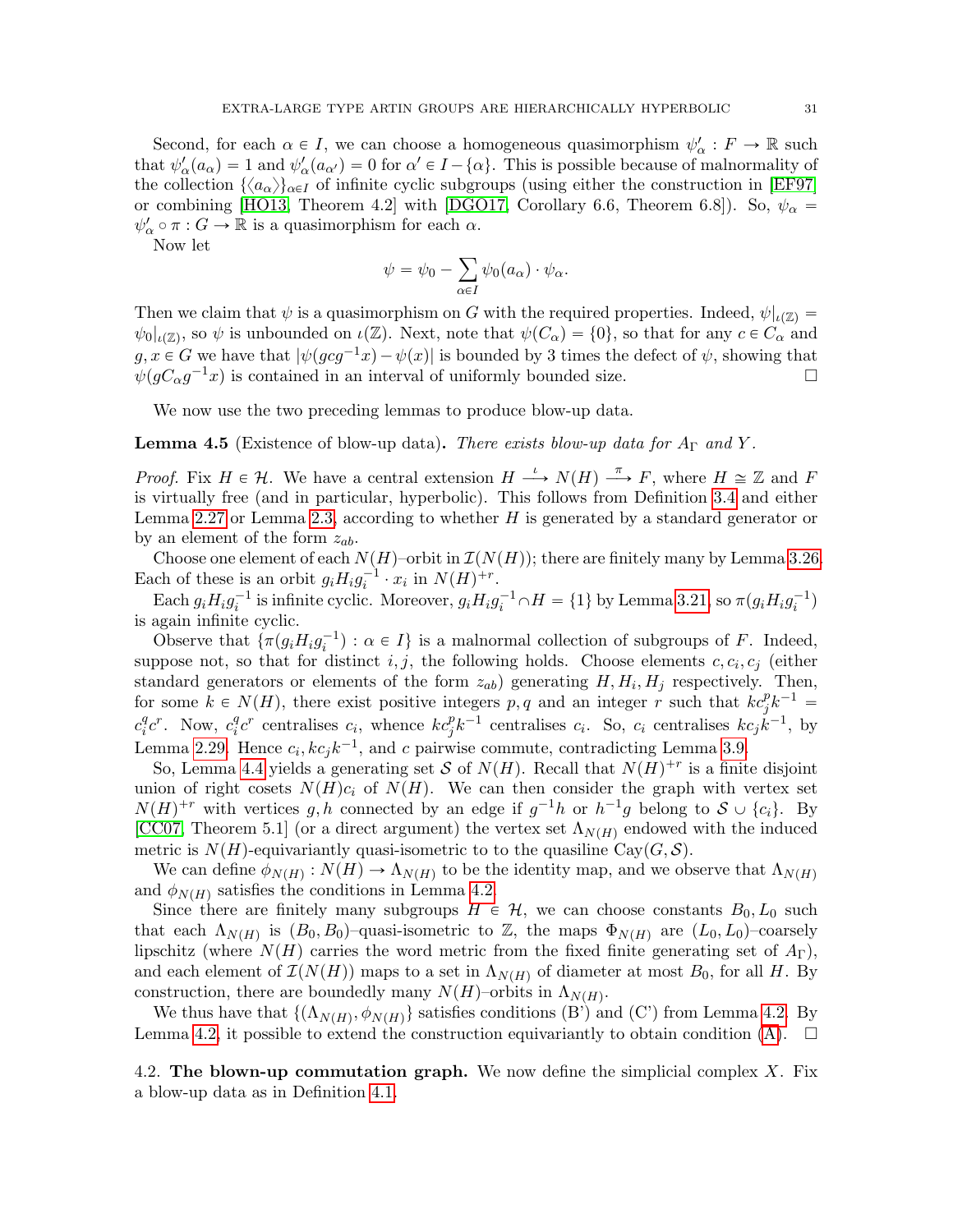<span id="page-31-2"></span>Definition 4.6 (Blown-up commutation graph). We define a simplicial graph, called the blown-up commutation graph, as follows:

• The graph has a vertex for each element of

$$
\bigsqcup_{H\in\mathcal{H}} G/N(H),
$$

and for each coset  $g(N(H))$  in the above set, we add  $\Lambda_{gN(H)}$  to the vertex set.

• For every  $g \in G$  and  $H \in \mathcal{H}$ , we put an edge between  $gN(H)$  and each vertex of  $\Lambda_{gN(H)}$ . Moreover, whenever  $g, h \in G$  and  $H, H' \in \mathcal{H}$  are such that  $gHg^{-1}$  and  $hH'h^{-1}$  are distinct and commute (i.e. when  $gN(H)$  and  $hN(H')$  are Y-adjacent), we join every vertex in  $\{gN(H)\}\cup \Lambda_{gN(H)}$  to every vertex of  $\{hN(H')\}\cup \Lambda_{hN(H')}$ .

We denote by  $X$  the flag completion of this graph.

Observe that  $A_{\Gamma}$  acts on X by simplicial automorphisms, because of Definition [4.1.](#page-26-4)[\(A\)](#page-27-2).

<span id="page-31-1"></span>**Definition 4.7** (Projection, fibre, roots and leaves). There is a natural  $A_{\Gamma}$ -equivariant simplicial projection  $p : X \to Y$  obtained as follows. At the level of vertices, for  $H \in \mathcal{H}$  and  $g \in G$ , we set

$$
p(gN(H)) = gN(H), p(\Lambda_{gN(H)}) = gN(H).
$$

Note that two adjacent vertices of X are either sent to the same vertex or to two adjacent vertices of Y. Thus, this definition extends to a map from X to Y. For a simplex  $\Delta$  of X, we denote by  $\overline{\Delta}$  the image simplex  $p(\Delta) \subset Y$ .

Note that for each vertex  $v := gN(H) \in Y$ , the preimage  $X_v := p^{-1}(v)$ , called the fibre of v, is a tree that is the simplicial cone over  $\Lambda_{gN(H)}$ :

$$
X_v = \{gN(H)\} * \Lambda_{gN(H)},
$$

where "\*" denotes the simplicial join between two sub-complexes. The root of  $X_v$  will be the vertex  $g(t)$ , while the other vertices of  $X_v$  will be called leaves.

<span id="page-31-0"></span>Thus, X can be thought of as being obtained from Y by blowing-up each vertex  $qN(H)$ of Y into a cone over a quasiline, in such a way that fibres  $X_v$  and  $X_{v'}$  over adjacent vertices  $v, v'$  of Y span a simplicial join  $X_v * X_{v'}$  in X.



**Figure 4.** A portion of the blow-up  $X$  over an edge of  $Y$ . The fibres  $X_v$  and  $X_{v'}$  span a simplicial join in X. The figure illustrates how an edge of  $X_v$  and an edge of  $X_{v'}$  span a tetrahedron of X.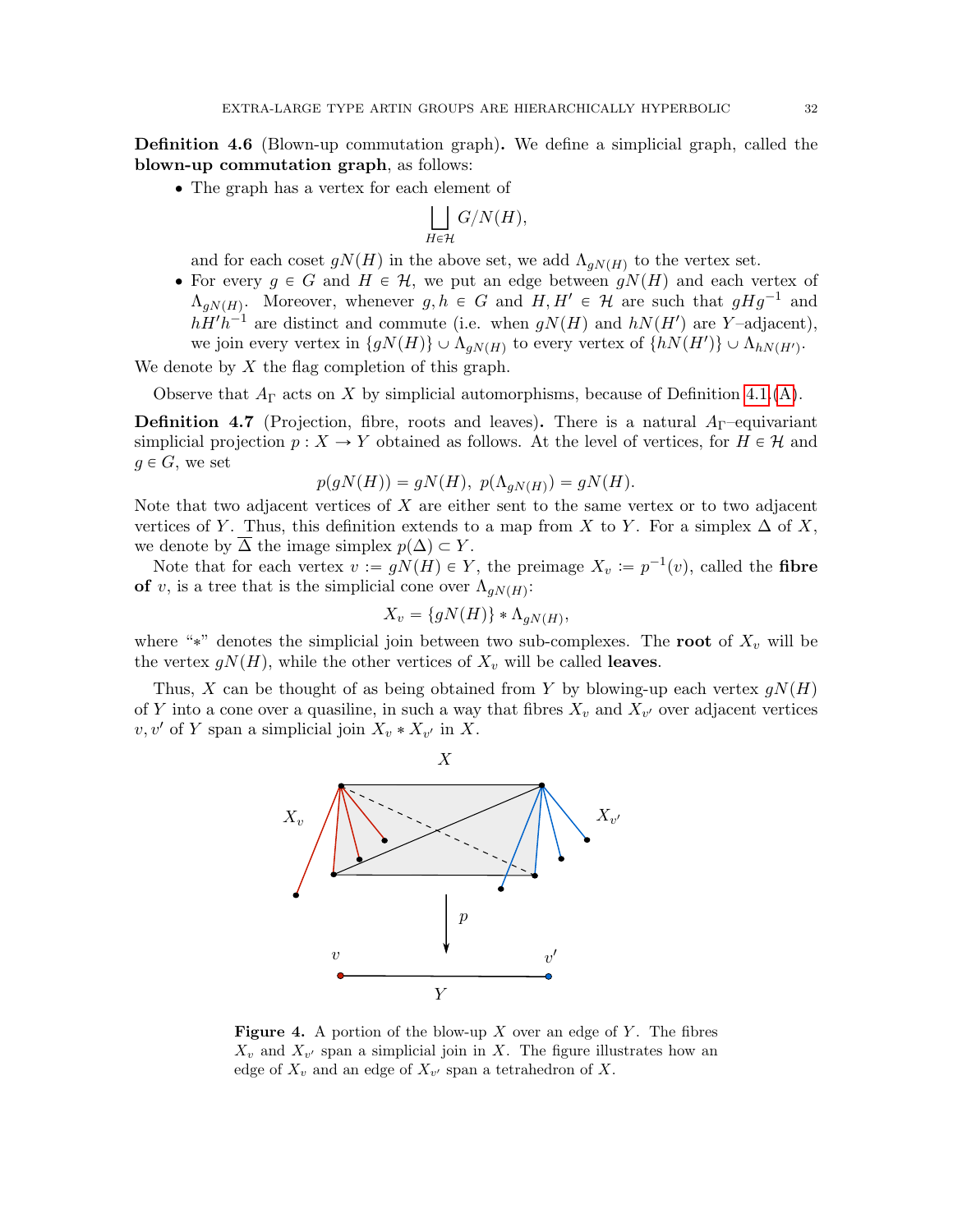**Definition 4.8.** We define the map  $q: X \to \hat{D}$  as  $q := \iota \circ p$ , where  $\iota: Y \to \hat{D}$  is the map to the coned-off Deligne complex defined in Lemma [3.7](#page-17-0) and Definition [3.12.](#page-20-3)

<span id="page-32-3"></span>**Lemma 4.9.** The map  $q: X \to \hat{D}$  is an A<sub>Γ</sub>–equivariant simplicial quasi-isometry.

*Proof.* The map  $q$  is simplicial, being a composition of simplicial maps, and is equivariant by construction. We have that  $p$  is a surjective simplicial whose fibres have uniformly bounded diameter (the bound being 2), so that p is a quasi-isometry. Also,  $\iota$  is a quasi-isometry by Lemma [3.13,](#page-20-1) and hence q is also a quasi-isometry.  $\Box$ 

<span id="page-32-0"></span>4.3. Simplices of the blow-up and their links. In this subsection, we describe the simplices of  $X$  and their links, and prove that  $X$  satisfies several of the properties from Definition [1.3](#page-5-2) and conditions from Theorem [1.4.](#page-6-2)

**Definition 4.10** (Join decomposition of simplices). A simplex  $\Delta$  of X naturally decomposes as a join as follows. For each vertex  $v \in \overline{\Delta}$ , we define the **fibre** of  $\Delta$  at v by  $\Delta_v := \Delta \cap X_v \subset \Delta$ , which is either a single vertex or a single edge of  $\Delta$ . Then  $\Delta$  is naturally the join of all its fibres:

$$
\Delta = \underset{v \in V(\overline{\Delta})}{\ast} \Delta_v.
$$

**Lemma 4.11.** Let  $\Delta$  be a simplex of X. Then its projection  $\overline{\Delta}$  is either a vertex or an edge. In particular, X is a 3-dimensional simplicial complex.  $\Box$ 

*Proof.* Note that the projection  $\overline{\Delta}$  is a simplex of Y. It thus follows from Lemma [3.9](#page-19-0) that  $\overline{\Delta}$ is either a vertex or an edge. Since the simplices of  $X<sub>v</sub>$  are either vertices or edges, the result follows.  $\Box$ 

<span id="page-32-2"></span>**Lemma 4.12.** Let  $\Delta$  be a simplex of X. The link  $Lk_X(\Delta)$  decomposes as the following simplicial join:

$$
\mathrm{Lk}_X(\Delta) = p^{-1}(\mathrm{Lk}_Y(\overline{\Delta})) * (\mathop{\ast}_{v \in V(\overline{\Delta})} \mathrm{Lk}_{X_v}(\Delta_v)).
$$

*Proof.* A vertex in  $Lk_X(\Delta)$  is adjacent to every vertex of  $\Delta$  by definition. Since edges of X either project to vertices or edges of Y, we have that  $p(\text{Lk}_X(\Delta)) \subset \text{St}_Y(\overline{\Delta})$ . For two adjacent vertices v, v' of Y, every vertex of  $X_v$  is adjacent to every vertex of  $X_{v'}$ . It follows that for  $v \in \text{St}_Y(\Delta)$ , a vertex  $w \in X_v$  is in  $Lk_X(\Delta)$  if and only if it is in  $Lk_{X_v}(\Delta \cap X_v)$ . The result follows.  $\Box$ 

Theorem [1.4](#page-6-2) requires that the action of  $A_{\Gamma}$  on X has finitely many orbits of links, which we now verify.

<span id="page-32-1"></span>**Lemma 4.13** (Finite index set). The action of  $A_{\Gamma}$  on X has finitely many orbits of subcomplexes of the form  $Lk_X(\Delta)$ , where  $\Delta$  is a simplex of X.

In the proof of the lemma we will give a classification of links which will also be useful later on.

*Proof.* Let  $\Delta$  be a non-maximal simplex of X and let  $\Delta$  be the simplex of Y to which  $\Delta$ projects. We divide into cases according to  $\Delta$  and the fibers in  $\Delta$  over the vertices of  $\Delta$ .

(1)  $\bar{\Delta}$  is a vertex  $g(N(H))$ , and  $\Delta$  is the single vertex  $g(N(H))$ . There are finitely many  $A_{\Gamma}$ orbits of such  $\Delta$ , since H is finite. Hence there are finitely many orbits of links of such  $\Delta$ .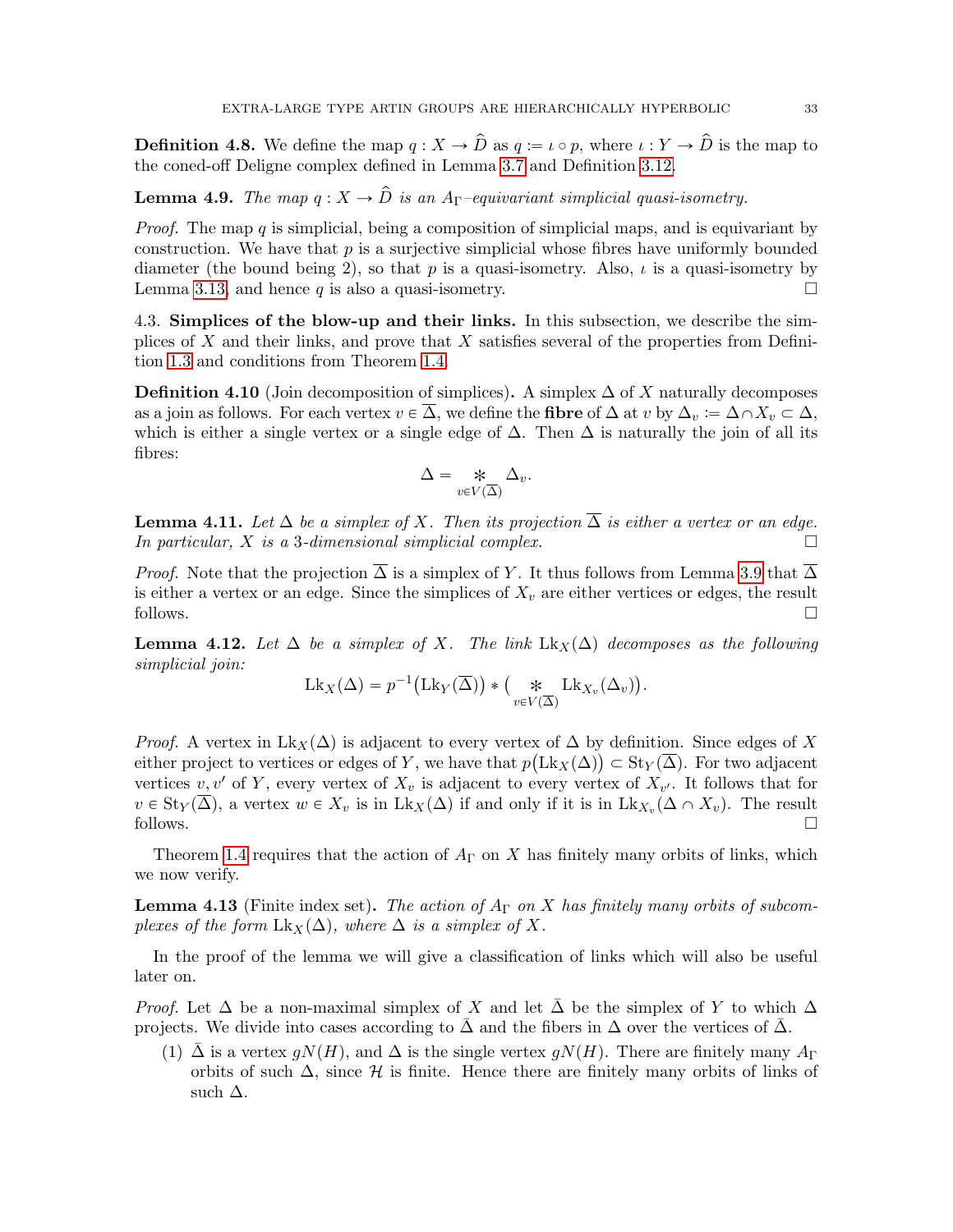- (2)  $\bar{\Delta}$  is a vertex  $gN(H)$ , and  $\Delta$  is a vertex  $\lambda \in \Lambda_{gN(H)}$ . There are boundedly many  $g(N(H)g^{-1}$  orbits of  $\lambda$  for the given  $g(N(H))$ , by Definition [4.1,](#page-26-4) so there are finitely many orbits of such  $\Delta$ .
- (3)  $\bar{\Delta}$  is a vertex  $gN(H)$ , and  $\Delta$  is spanned by  $\{gN(H), \lambda\}$  for some  $\lambda \in \Lambda_{gN(H)}$ . Since  $g(N(H)g^{-1}$  acts on  $\Lambda_{gN(H)}$  with boundedly many orbits, and there are finitely many orbits of vertices  $qN(H)$ , there are finitely many orbits of such simplices  $\Delta$ .
- (4)  $\bar{\Delta}$  is an edge joining  $gN(H)$  to  $hN(H')$ , and  $\Delta$  is the 1–simplex spanned by  $\{gN(H), hN(H')\}.$ By Corollary [3.27,](#page-26-5) there are finitely many orbits of such simplices.
- (5)  $\overline{\Delta}$  is an edge joining  $g(N(H)$  to  $h\dot{N}(H')$ , and  $\Delta$  joins  $gN(H)$  to some  $\mu \in \Lambda_{hN(H')}$ . Observe that all simplices that join  $g(t)$  to a point in  $\Lambda_{hN(H')}$  have the same link, so there are at most as many  $A_{\Gamma}$  orbits of links of such  $\Delta$  as there are orbits of edges in  $Y$ , i.e. finitely many by Corollary [3.27.](#page-26-5)
- (6)  $\bar{\Delta}$  is an edge joining  $gN(H)$  to  $hN(H')$ , and  $\Delta$  joins  $\lambda \in \Lambda_{gN(H)}$  to  $\mu \in \Lambda_{hN(H')}$ . Then Lk<sub>X</sub>( $\Delta$ ) is the edge joining  $gN(H)$ ,  $hN(H')$ ; there are finitely many orbits of these.
- (7)  $\bar{\Delta}$  is an edge joining  $gN(H)$ ,  $hN(H')$  and  $\Delta$  is spanned by  $\{gN(H), \lambda, hN(H')\}$ , where  $\lambda \in \Lambda_{gN(H)}$ . Then  $Lk_X(\Delta) = \Lambda_{hN(H')}$ , and there are finitely many orbits of such subcomplexes since there are finitely many orbits of vertices in Y .
- (8)  $\bar{\Delta}$  is an edge joining  $gN(H), hN(H')$ , and  $\Delta$  is spanned by  $\{gN(H), \lambda, \mu\}$ , where  $\lambda \in \Lambda_{gN(H)}$  and  $\mu \in \Lambda_{hN(H')}$ . Then  $Lk_X(\Delta) = hN(H')$ , and there are finitely many orbits of such links because  $Y$  has finitely many orbits of vertices.
- (9)  $\Delta = \emptyset$ , in which case  $\text{Lk}_X(\Delta) = X$ , and there is a single orbit.

This exhausts all the cases.  $\Box$ 

The list in the previous proof allows to prove that the blow-up  $X$  satisfies the finite complexity condition from Definition [1.3.](#page-5-2)

<span id="page-33-0"></span>**Proposition 4.14** (Finite complexity). There exists  $N$  such that the following holds. Let  $\Delta_1, \ldots, \Delta_n$  be non-maximal simplices of X such that  $Lk_X(\Delta_i) \subsetneq Lk_X(\Delta_{i+1})$  for  $1 \leq i \leq n-1$ . Then  $n \leq N$ .

*Proof.* Suppose that  $\Sigma, \Delta$  are non-maximal simplices with  $Lk_X(\Sigma) \subsetneq Lk_X(\Delta)$ . Considering the nine types of simplex explained in the proof of Lemma [4.13,](#page-32-1) we see that links of the same type cannot be properly contained in each other. Hence the length of a chain as in the statement is at most 9.

In the rest of this subsection is to prove the following:

<span id="page-33-1"></span>**Proposition 4.15** (Lattice-ness of links). The poset of links of simplices of X, ordered by inclusion, has finite height. Moreover, this poset satisfies the following.

For all simplices  $\Delta_1, \Delta_2$  of X such that there exists a simplex  $\Sigma$  of X with unbounded link and with the property that  $Lk_X(\Sigma) \subset Lk_X(\Delta_1) \cap Lk_X(\Delta_2)$  the following holds. There exists a simplex  $\Delta$  of X containing  $\Delta_1$ , and such that for every simplex  $\Sigma$  of X with unbounded link and such that  $\text{Lk}_X(\Sigma) \subset \text{Lk}_X(\Delta_1) \cap \text{Lk}_X(\Delta_2)$ , we have  $\text{Lk}_X(\Sigma) \subset \text{Lk}_X(\Delta)$ .

Proof. The finite height condition follows from Proposition [4.14.](#page-33-0)

Note that  $Lk(\Sigma)$  is unbounded if and only if  $\Sigma$  is either the empty simplex, an edge contained in a fibre of  $X$ , or a triangle of  $X$  containing exactly two roots, by the classification given in the proof of Lemma [4.13.](#page-32-1)

Let  $\Delta_1, \Delta_2, \Sigma$  be as in the statement.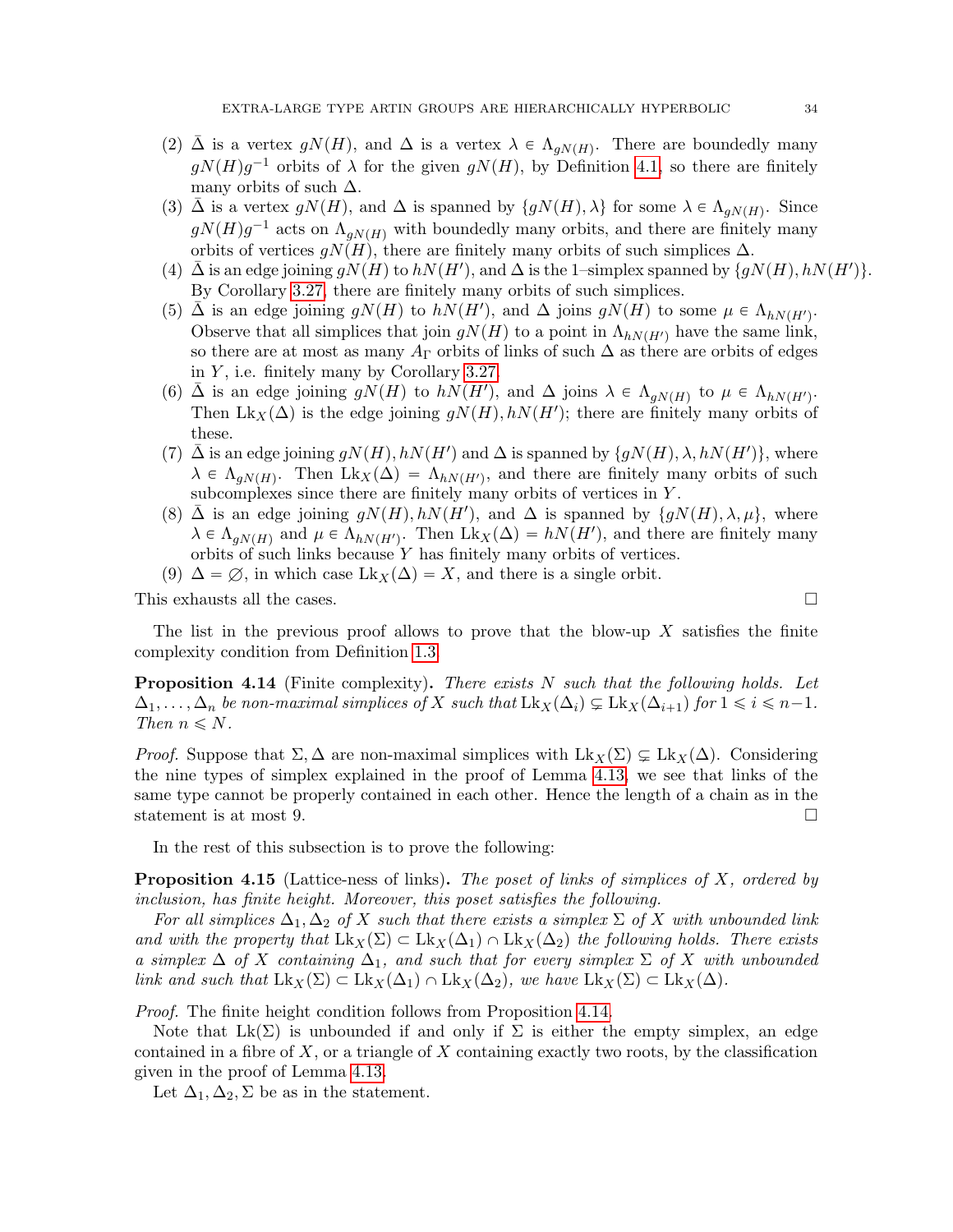The case  $\Sigma = \emptyset$  is immediate since in that case  $Lk_X(\Sigma) = Lk_X(\Delta_1) = Lk_X(\Delta_2) = X$ , and we can take  $\Delta = \emptyset$ . We thus focus on the other two cases.

Case 1: Suppose that there exists such a simplex  $\Sigma$  such that  $Lk_X(\Sigma) \subset Lk_X(\Delta_1) \cap$  $Lk_X(\Delta_2)$ , and such that  $\Sigma$  is an edge contained in a fibre of X. Then its projection is a single vertex  $v \in Y$ , and by Lemma [4.12](#page-32-2) we have  $Lk_X(\Sigma) = p^{-1}(Lk_Y(v))$ . Since  $Lk_X(\Sigma)$  is contained in Lk<sub>X</sub>( $\Delta_1$ )  $\cap$  Lk<sub>X</sub>( $\Delta_2$ ), it follows from Lemma [3.9](#page-19-0) that  $\Delta_1$ ,  $\Delta_2$  are also contained in  $X_v$ . Since  $\Delta_1$  is either a vertex or an edge of  $X_v$ , we can choose an edge  $\Delta$  contained in  $\text{St}_{X_v}(\Delta_1)$ . We thus have  $\text{Lk}_X(\Delta) = p^{-1}(\text{Lk}_Y(v))$  by Lemma [4.12,](#page-32-2) and  $\text{Lk}_X(\Delta)$  satisfies the required property. Indeed, any link contained in  $Lk_X(\Delta_1)\cap Lk_X(\Delta_2)$  and strictly larger than  $Lk_X(\Delta)$  must contain a vertex of  $X_v$ , and so this link is a simplicial join, hence bounded.

Case 2: Suppose that for every simplex  $\Sigma$  such that  $Lk_X(\Sigma) \subset Lk_X(\Delta_1) \cap Lk_X(\Delta_2)$ ,  $\Sigma$  is a triangle of X with exactly two roots. Choose such a simplex  $\Sigma$ . Then there exists a vertex  $v \in Y$  such that  $Lk_X(\Sigma)$  consists of all the leaves of  $X_v$ . Moreover, it follows from Lemma [3.9](#page-19-0) that for every other simplex  $\Sigma'$  with unbounded augmented link such that  $\text{Lk}_X(\Delta_1) \cap \text{Lk}_X(\Delta_2)$ , we have  $\text{Lk}_X(\Sigma') \subset X_v$ , and in particular  $\text{Lk}_X(\Sigma') = \text{Lk}_X(\Sigma)$ . Now since  $Lk_X(\Sigma) \subset Lk_X(\Delta_1)$ , then  $\Delta_1$  is either a vertex or an edge of  $St_Y(v)$ .

If  $\overline{\Delta_1} = \{v\}$ , then we choose a vertex u adjacent to v, an edge  $f_u$  of  $X_u$ , and we define  $\Delta$ as the triangle of X spanned by  $f_u$  and the root of  $X_v$ . We thus have  $\Delta \subset \text{St}_X(\Delta_1)$ , and  $\Delta$ satisfies the required conditions.

If  $\overline{\Delta_1}$  is an edge containing v, we denote by u the other vertex of  $\overline{\Delta_1}$ . We choose an edge  $f_u$  of  $X_u$  that belongs to  $\text{St}_{X_u}((\Delta_1)_u)$ , and we define  $\Delta$  as the triangle of X spanned by  $f_u$ and the root of  $X_v$ . We thus have  $\Delta \subset St_X(\Delta_1)$ , and  $\Delta$  satisfies the required conditions.  $\Box$ 

<span id="page-34-0"></span>4.4. From maximal simplices to elements of  $A_{\Gamma}$ . In this subsection, we associate to each maximal simplex of X a uniformly bounded subset of  $A<sub>\Gamma</sub>$ . We first describe the maximal simplices of  $X$ :

<span id="page-34-2"></span>**Remark 4.16** (Description of maximal simplices). Let  $\Delta$  be a maximal simplex of X. Then  $\Delta$  has the following form. First,  $\overline{\Delta}$  is an edge of Y joining a vertex  $gN(H)$  to a vertex hN(H'). Then, there are vertices  $\lambda \in \Lambda_{gN(H)}$  and  $\mu \in \Lambda_{hN(H')}$  such that  $\Delta$  is the join of the edges  $\{gN(H),\lambda\}$  and  $\{hN(H'),\mu\}.$ 

<span id="page-34-3"></span>**Definition 4.17.** For simplices  $\sigma_1$ ,  $\sigma_2$  of X projecting to vertices of Y and spanning a simplex of X, we denote that simplex by  $\Delta(\sigma_1, \sigma_2)$ .

Recall that one of our goals is to define an X–graph W quasi-isometric to  $A_{\Gamma}$ , and whose vertex set is the set of maximal simplices of  $X$ , see Definition [1.3.](#page-5-2) We start by defining the vertices of this graph and we construct a map to  $A_{\Gamma}$ . The edges of W and the quasi-isometry  $W \to A_{\Gamma}$  will be constructed in Section [5.](#page-37-0)

**Definition 4.18.** We denote by  $W^{(0)}$  the set of maximal simplices of X.

The blow-up data was constructed to obtain the following crucial lemma:

<span id="page-34-1"></span>**Lemma 4.19** (Bounded sets in  $A_{\Gamma}$ ). There exists  $B_1 \geq 0$  such that the following holds for all  $B \ge B_1$ . Let  $gN(H), hN(H')$  be Y-adjacent cosets. Let  $\lambda \in \Lambda_{gN(H)}, \mu \in \Lambda_{hN(H')}$ . Then the subset

$$
\phi_{gN(H)}^{-1}(N_B(\lambda)) \cap \phi_{hN(H')}^{-1}(N_B(\mu))
$$

of  $A_{\Gamma}$  is nonempty and has diameter bounded in terms of B. Moreover,  $\phi_{gN(H)}(gN(H)^{+r} \cap$  $hN(H')^{+r}$ ) is  $B_1$ -dense.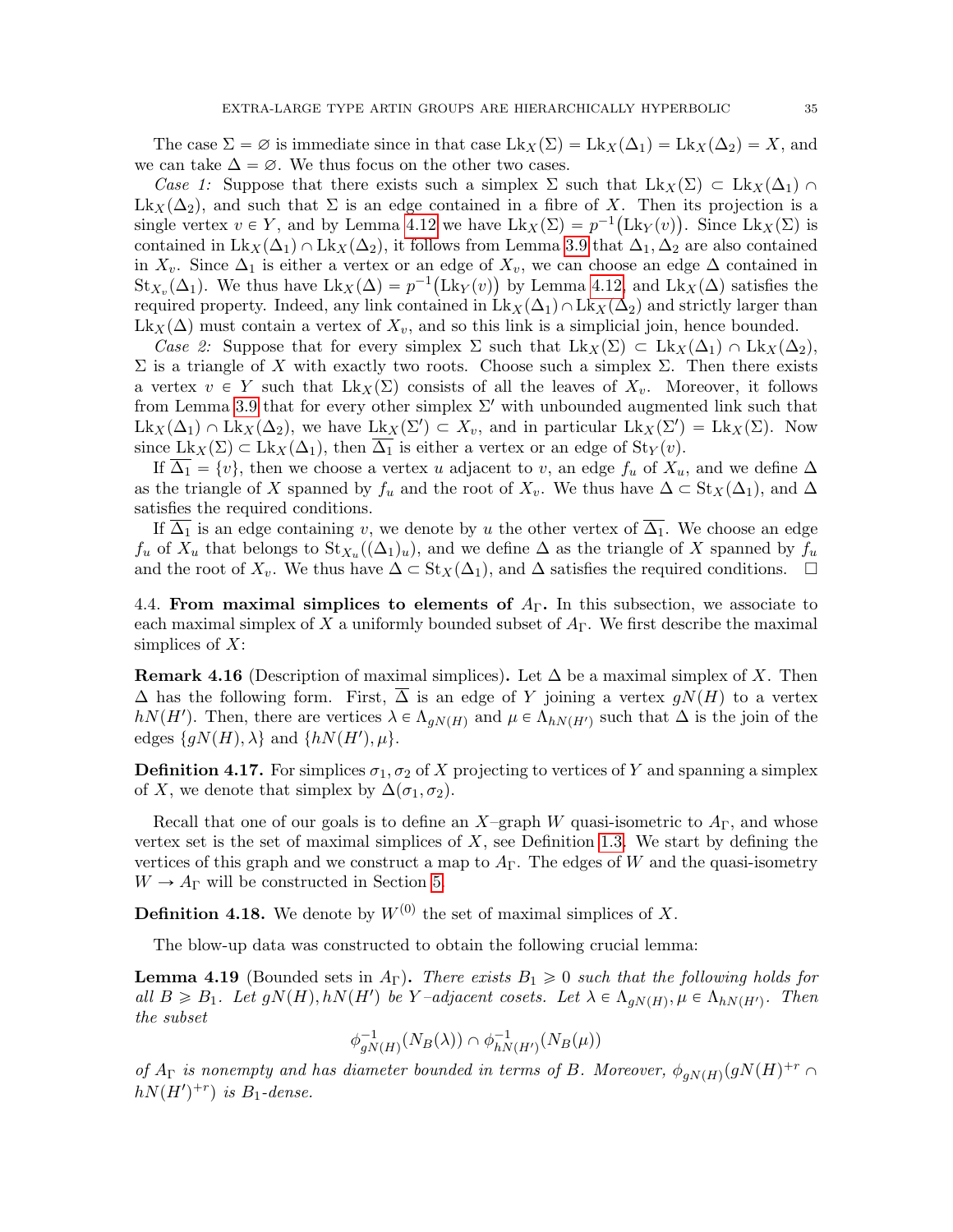We prove the lemma after the following two auxiliary lemmas (coboundedness in the first lemma will only be needed in the next section).

<span id="page-35-0"></span>**Lemma 4.20.** Suppose  $C_0$ ,  $C_1$  are infinite cyclic groups and  $\Lambda_0$  and  $\Lambda_1$  are quasilines. Suppose that  $C_0 \times C_1$  acts on both  $\Lambda_i$  with the property that  $C_i$  acts with unbounded orbits on  $\Lambda_i$ and with bounded orbits on  $\Lambda_{i+1}$  (where the action of  $C_i$  is the restriction of the action to the subgroup  $C_i$  of  $C_0 \times C_1$ ). Then the diagonal action of  $C_0 \times C_1$  on  $\Lambda_0 \times \Lambda_1$  is proper and cobounded (where the product is given the  $\ell^1$  metric).

Proof. Fix  $\mu_0 \in \Lambda_0, \mu_1 \in \Lambda_1$ . Let  $L \geq 0$  be given and suppose that  $(c_0, c_1), (d_0, d_1) \in C_0 \times C_1$ have the property that  $d_{\Lambda_0 \times \Lambda_1}((c_0, c_1) \cdot (\mu_0, \mu_1), (\mu_0, \mu_1)) \leq L$ , i.e.

$$
d_{\Lambda_0}((c_0,c_1)\cdot \mu_0,\mu_0)+d_{\Lambda_1}((c_0,c_1)\cdot \mu_1,\mu_1)\leq L.
$$

Let B be the bound on  $C_i$  orbits in  $\Lambda_{i+1}$ . Then  $d_{\Lambda_0}((c_0, c_1) \cdot \mu_0, (c_0, 1) \cdot \mu_0) \le B$  and  $d_{\Lambda_1}((c_0, c_1) \cdot \mu_1, (1, c_1) \cdot \mu_1) \le B$ . So

$$
d_{\Lambda_0}((c_0,1)\cdot\mu_0,\mu_0)\leqslant L+B
$$

and

 $d_{\Lambda_0}((1, c_1) \cdot \mu_1, \mu_1) \leq L + B.$ 

Since  $C_i$  has unbounded orbits on the quasiline  $\Lambda_i$ , there are finitely many such  $c_i$ , for  $i \in \{0, 1\}$ . So  $(c_0, c_1)$  is one of finitely many elements of  $C_0 \times C_1$ , as required.

Regarding coboundedness, the action of the cyclic group  $C_i$  on the quasiline  $\Lambda_i$  is, say,  $B_i$ cobounded, which easily implies that the action of  $C_0 \times C_1$  is  $(B_0 + B_1 + 2B)$ -cobounded.  $\square$ 

<span id="page-35-1"></span>**Lemma 4.21.** Let X and Y be metric spaces, and let  $f : X \rightarrow Y$  be a coarsely Lipschitz map. Suppose that a group  $G$  acts metrically properly on Y and coboundedly on X, and that f is  $G$ -equivariant. Then f is uniformly metrically proper, that is, for every L there exists D such that the preimage under f of any ball of radius  $L$  in  $Y$  has diameter at most  $D$ .

*Proof.* Let K be such that f is  $(K, K)$ –coarsely lipschitz. Fix  $x \in X$  and  $R \geq 0$  such that  $G \cdot B_R^X(x) = X$ . Let  $L \ge 0$ . By properness, there exists a finite set  $F_L \subset G$  such that  $d_Y(hf(x), f(x)) \le L + 2(KR + K)$  implies  $h \in F_L$ .

We will show that if two points of X map L-close in Y then they are  $D(L)$ -close in X; this is easily seen to imply the lemma (after increasing  $D$ ).

Suppose  $x_0, x_1 \in X$  satisfy  $d_Y(f(x_0), f(x_1)) \leq L$ . Choose  $g_0, g_1 \in G$  such that  $d_X(x_i, g_ix) \leq$ R for  $i \in \{0, 1\}$ . Then  $d_Y(g_0f(x), g_1f(x)) \leq L + 2(KR + K)$ , so  $d_Y(g_1^{-1}g_0f(x), f(x)) \leq$  $L + 2(KR + K)$ . Thus  $g_1^{-1}g_0 \in F_L$ , so

$$
d_X(x_0,x_1)\leqslant 2R+ d_X(g_0x,g_1x)\leqslant 2R+\max_{h\in F_L}d_X(x,hx),
$$
 as required.

*Proof of Lemma [4.19.](#page-34-1)* Fix Y-adjacent cosets  $gN(H)$ ,  $hN(H')$ . Recall from Lemma [3.21](#page-24-2) that  $\langle gHg^{-1}, hH'h^{-1}\rangle$  is naturally isomorphic to  $gHg^{-1} \times hH'h^{-1}$ . By definition of the blow-up data, we have a  $gHg^{-1} \times hH'h^{-1}$ -equivariant map

$$
\phi_{gN(H)} \times \phi_{hN(H')} : gN(H)^{+r} \cap hN(H')^{+r} \to \Lambda_{gN(H)} \times \Lambda_{hN(H')}.
$$

Equipping  $gN(H)^{+r} \cap hN(H')^{+r}$  with the word metric and  $\Lambda_{gN(H)} \times \Lambda_{hN(H)}$  with the  $\ell_1$ – metric, we see that  $\phi_{gN(H)} \times \phi_{hN(H')}$  is  $(2L_0, 2L_0)$ -coarsely lipschitz.

Since  $gHg^{-1}$  stabilises  $hN(H')^{+r}$  (because it is contained in  $hN(H')h^{-1}$  by definition of the edges of Y), we have that it also acts on  $gN(H)^{+r} \cap hN(H')^{+r}$ . Since  $gHg^{-1}$  has unbounded orbits in  $\Lambda_{gN(H)}$  by Condition [\(B\)](#page-27-3), we have that  $\phi_{gN(H)}$  restricts to a  $B_1$ –coarsely surjective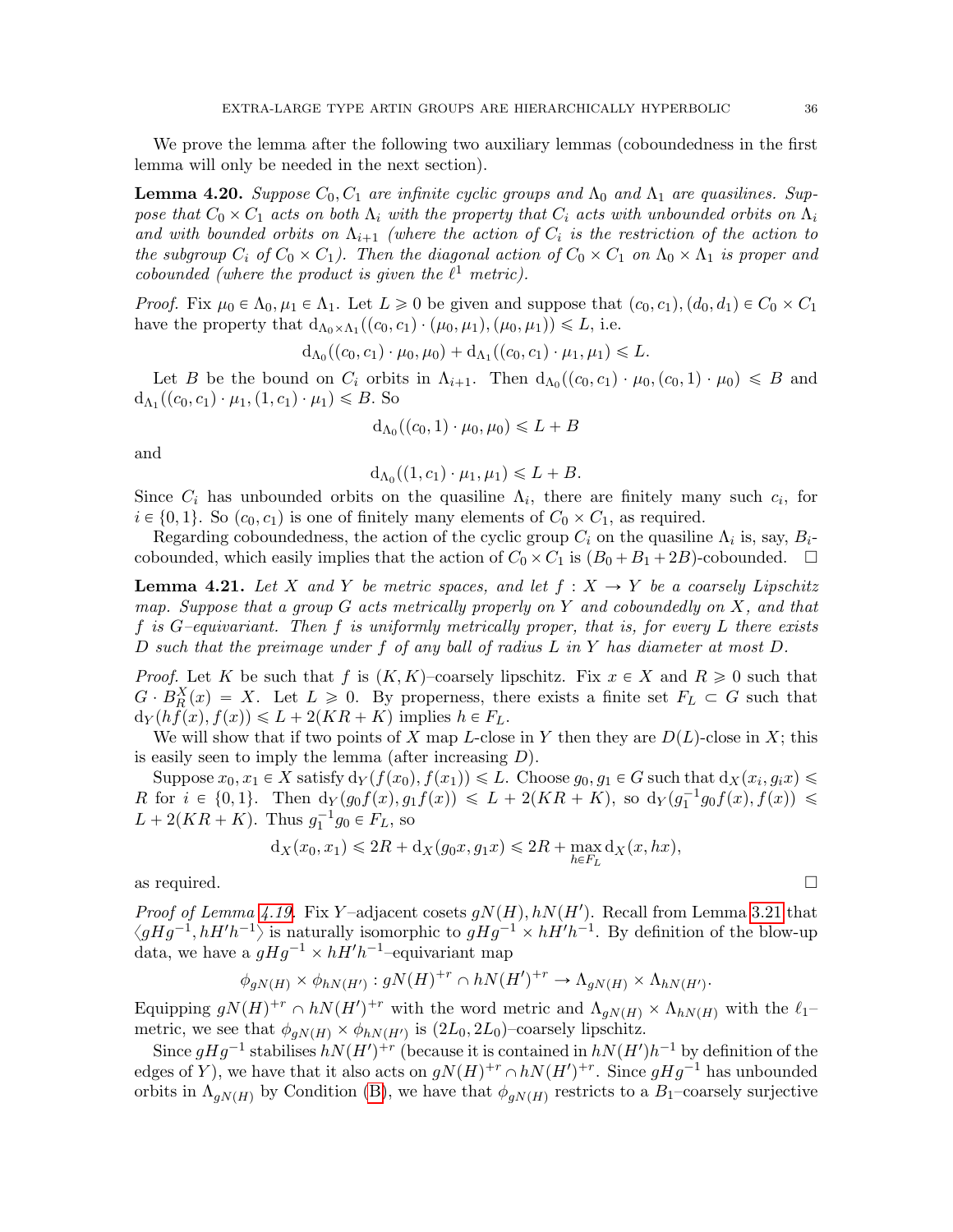map on  $gN(H)^{+r} \cap hN(H')^{+r}$  for some  $B_1$  (proving the moreover part). By equivariance (Condition [\(A\)](#page-27-2) ) and the fact that there are finitely many orbits of edges of Y (Corollary [3.27\)](#page-26-5), the constant  $B_1$  can be chosen independently of the cosets in question.

Let us prove the "nonempty" part. Fix  $\lambda \in \Lambda_{gN(H)}$  and  $\mu \in \Lambda_{hN(H')}$ . By coarse surjectivity, there exists  $x \in gN(H)^{+r} \cap hN(H')^{+r}$  such that  $d_{\Lambda_{gN(H)}}(\phi_{gN(H)}(x),\lambda) \leq B_1$ . In view of Condition [\(C\)](#page-27-1), the  $hH'h^{-1}$ -orbit of  $\phi_{gN(H)}(x)$  is contained in the  $(B_0 + B_1)$ -neighbourhood of  $\lambda$ . Since the action of  $hH'h^{-1}$  on  $\Lambda_{hN(H)}$  is cobounded (with uniform constant), up to enlarging  $B_1$  we can find an element in  $hH'h^{-1}$ -orbit of x in  $gN(H)^{+r} \cap hN(H')^{+r}$  that maps  $B_1$ –close to both  $\lambda$  and  $\mu$ , as required.

We now make the following claim, which will also be used later.

<span id="page-36-0"></span>Claim 4.22. Fix Y-adjacent cosets  $gN(H)$ ,  $hN(H')$ . Then the map

$$
\phi_{gN(H)} \times \phi_{hN(H')} : gN(H)^{+r} \cap hN(H')^{+r} \to \Lambda_{gN(H)} \times \Lambda_{hN(H')}
$$

is proper. More precisely, there exists  $f_0 : \mathbb{R}_{\geqslant 0} \to \mathbb{R}_{\geqslant 0}$  independent of  $gN(H), hN(H')$  such that, for all  $s \in \mathbb{R}_{\geqslant 0}$ , the preimage under  $\phi_{aN(H)} \times \phi_{hN(H')}$  of any s-ball in  $\Lambda_{aN(H)} \times \Lambda_{hN(H')}$ has diameter at most  $f_0(s)$ . Moreover, the action of  $\langle gHg^{-1}, hH'h^{-1} \rangle$  on  $\Lambda_{gN(H)} \times \Lambda_{hN(H')}$ is cobounded.

*Proof.* By Lemma [4.20](#page-35-0) and Conditions [\(B\)](#page-27-3) and [\(C\)](#page-27-1), the action of  $gHg^{-1} \times hH'h^{-1}$  on  $\Lambda_{gN(H)} \times \Lambda_{hN(H')}$  is proper and cobounded. Then, by Lemma [4.21](#page-35-1) (with  $f = \phi_{gN(H)} \times$  $\phi_{hN(H')}$  and Lemma [3.23](#page-24-1) we have there exists  $f_0 : \mathbb{R}_{\geqslant 0} \to \mathbb{R}_{\geqslant 0}$  such that, for all  $s \in \mathbb{R}_{\geqslant 0}$ , the preimage under  $\phi_{gN(H)} \times \phi_{hN(H')}$  of any s-ball in  $\Lambda_{gN(H)} \times \Lambda_{hN(H')}$  has diameter at most  $f_0(s)$ . Finiteness of H and condition [\(A\)](#page-27-2) imply that this  $f_0$  can be chosen independently of the cosets  $g(N(H), hN(H'))$ . ).  $\Box$ 

Now, if  $x, y \in gN(H)^{+r} \cap hN(H')^{+r}$  map B-close to the image of x under both  $\phi_{gN(H)}$ and  $\phi_{hN(H')}$ , then  $d_{A_{\Gamma}}(x,y) \leq f_0(2B)$ , yielding the required bound on the diameter of  $\phi_{aN}^{-1}$  $\frac{-1}{gN(H)}(N_B(\lambda)) \cap \phi_{hN}^{-1}$  $\frac{-1}{hN(H')}(N_B(\mu)).$ 

We are almost ready to fix constants for the rest of the paper, but we first need lemma about the geometry of quasilines.

<span id="page-36-1"></span>**Lemma 4.23.** Given a quasiline  $\Lambda$ , there exists a constant  $M_0$  such that for all  $M \geq M_0$ the following holds. There exists a partial order  $\prec$  on  $\Lambda$  with the following properties:

- whenever  $d_{\Lambda}(x, y) \geqslant M$  then x and y are  $\prec$ -comparable.
- for each z there exist  $z'_1$  and  $z'_2$  such that for all  $z_i$  with  $d_{\Lambda}(z'_i, z_i) \leq M/10$  we have  $z_1 \lt z \lt z_2$  and  $d_{\Lambda}(z, z_i) \in [M, 2M].$
- if  $x \lt y \lt z$  and  $d_{\Lambda}(x, y), d_{\Lambda}(y, z) \geq M$  then any geodesic from x to z passes within  $M/10$  of y.

*Proof.* Consider a quasi-isometry  $f : \Lambda \to \mathbb{R}$  and define  $x \lt y$  if  $f(x) \lt f(y)$ . The details are left to the reader.  $\Box$ 

<span id="page-36-2"></span>**Convention 4.24.** We fix  $B_0$  as in the definition of blow-up-data, then choose  $B_1$  as in Lemma [4.19,](#page-34-1) with the follwing additional properties:

- for each Y-adjacent pair  $gN(H)$ ,  $hN(H')$  the action of each  $gHg^{-1}$  on  $\Lambda_{gN(H)}$  is  $B_1$ -cobounded (see Claim [4.22\)](#page-36-0),
- $\phi_{gN(H)}(gN(H)^{+r} \cap hN(H')^{+r})$  is  $B_1/100$ -dense,
- $B_1 \geq 10M_0$ , where  $M_0$  satisfies Lemma [4.23](#page-36-1) for all quasilines  $\Lambda_{gN(H)}$ .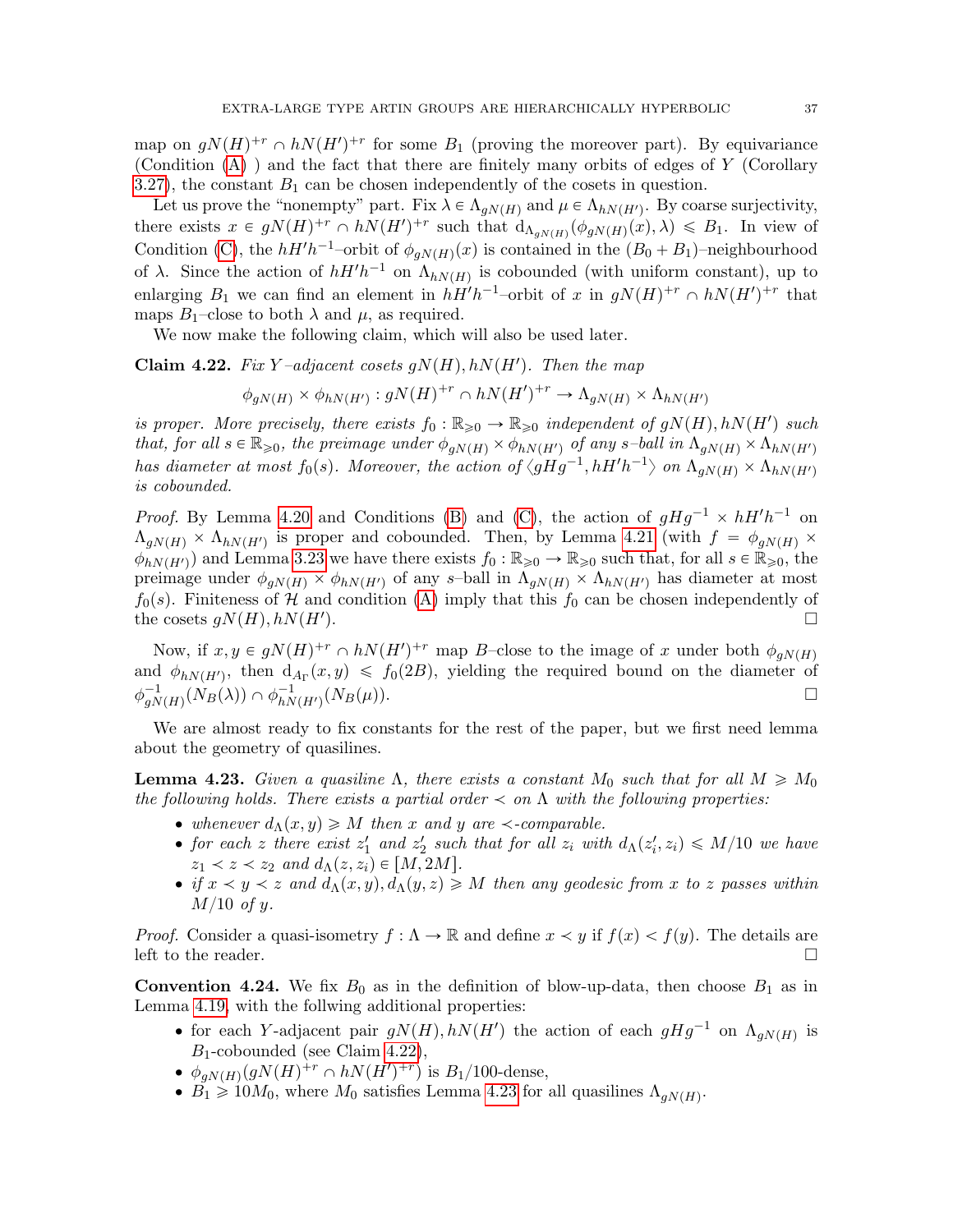When  $B = B_1$ , we denote by  $B_2$  the bound provided by Lemma [4.19.](#page-34-1)

Fix  $gN(H)$ . Recall that any  $kH'k^{-1} \cdot x \in \mathcal{I}(gN(H))$  has image in  $\Lambda_{gN(H)}$  of diameter bounded by  $B_0$  (and  $B_0$  does not depend on  $H, H', g, k, x$ ), by Definition [4.1.](#page-26-4)[\(C\)](#page-27-1).

Let  $\delta\in W^{(0)}$  be a maximal simplex spanned by vertices  $gN(H), hN(H')$  and  $\lambda\in \Lambda_{gN(H)}, \mu\in$  $\Lambda_{hN(H')}$ . Recall from Lemma [4.19](#page-34-1) that

$$
\phi_{gN(H)}^{-1}(N_{B_1}(\lambda)) \cap \phi_{hN(H')}^{-1}(N_{B_1}(\mu))
$$

is a nonempty subset of  $A_{\Gamma}$ , and the corresponding subset with  $B_1$  replaced by  $B_1 + B_0$  has diameter (in the word metric) at most  $B_2$ .

<span id="page-37-3"></span>**Definition 4.25.** Let  $\delta \in W^{(0)}$  be a maximal simplex spanned by vertices  $gN(H)$ ,  $hN(H')$ and  $\lambda \in \Lambda_{gN(H)}, \mu \in hN(H')$ . Let

$$
\sigma(\lambda) = \phi_{gN(H)}^{-1}(N_{B_1}(\lambda))
$$

and

$$
w(\delta) = \sigma(\lambda) \cap \sigma(\mu).
$$

This defines a coarse map  $w: W^{(0)} \to A_{\Gamma}$ .

<span id="page-37-5"></span>**Lemma 4.26** (Basic properties of w). The coarse map w is  $A_{\Gamma}$ -equivariant and sends each maximal simplex to a nonempty subset of  $A_{\Gamma}$  of diameter at most  $B_2$ . Moreover, if  $\delta \in W^{(0)}$ projects to the edge of Y joining cosets  $gN(H)$ ,  $hN(H')$ , then  $w(\delta) \subset gN(H)^{+r} \cap hN(H')^{+r}$ .

*Proof.* Let  $\delta$  be a maximal simplex, as above. By construction,  $w(\delta)$  is

$$
\phi_{gN(H)}^{-1}(N_{B_1}(\lambda)) \cap \phi_{hN(H')}^{-1}(N_{B_1}(\mu)),
$$

which is nonempty by our choice of  $B_1$  (which we made in Convention [4.24\)](#page-36-2).

Also, by the choice of  $B_2$ ,  $w(\delta)$  has diameter at most  $B_2$ .

The "moreover" assertion holds by construction, as does  $A_{\Gamma}$ -equivariance (see Condition  $\Box$ 

We also have:

<span id="page-37-4"></span>**Lemma 4.27** (Surjection  $W \to A_{\Gamma}$ ). Each  $x \in A_{\Gamma}$  satisfies  $x \in w(\delta)$  for some  $\delta \in W^{(0)}$ .

<span id="page-37-0"></span>*Proof.* This follows since w is  $A_{\Gamma}$ -equivariant and the action of  $A_{\Gamma}$  on itself has one orbit.  $\Box$ 

#### 5. The augmented complex

As per Convention [3.14,](#page-20-2) we are considering an Artin group of large and hyperbolic type  $A_{\Gamma}$ with  $\Gamma$  connected, and we work with the commutation graph Y and blow-up X constructed in the preceding sections. In this section we construct a combinatorial HHS with underlying simplicial complex X.

<span id="page-37-1"></span>5.1. Construction of the augmented complex. Let  $r_1, r_2 \geq 0$  be constants to be determined. The first step is to define a graph  $W_{r_1,r_2}$  whose vertex set is the set  $W^{(0)}$  of maximal simplices of  $X$ ; recall that Remark [4.16](#page-34-2) and Definition [4.17](#page-34-3) describe maximal simplices. The edges of  $W_{r_1,r_2}$  are as follows.

<span id="page-37-2"></span>**Definition 5.1** ( $W_{r_1,r_2}$ -edges). Let  $\delta_0, \delta_1$  be maximal simplices of X, where  $\delta_i = \Delta(\alpha_i, \beta_i)$ . Here,  $\alpha_i$  is an edge joining  $g_i N(H_i)$  to  $\lambda_i \in \Lambda_{g_i N(H_i)}$  and  $\beta_i$  is an edge joining  $h_i N(H_i')$  to  $\mu_i \in \Lambda_{h_i N(H_i')}.$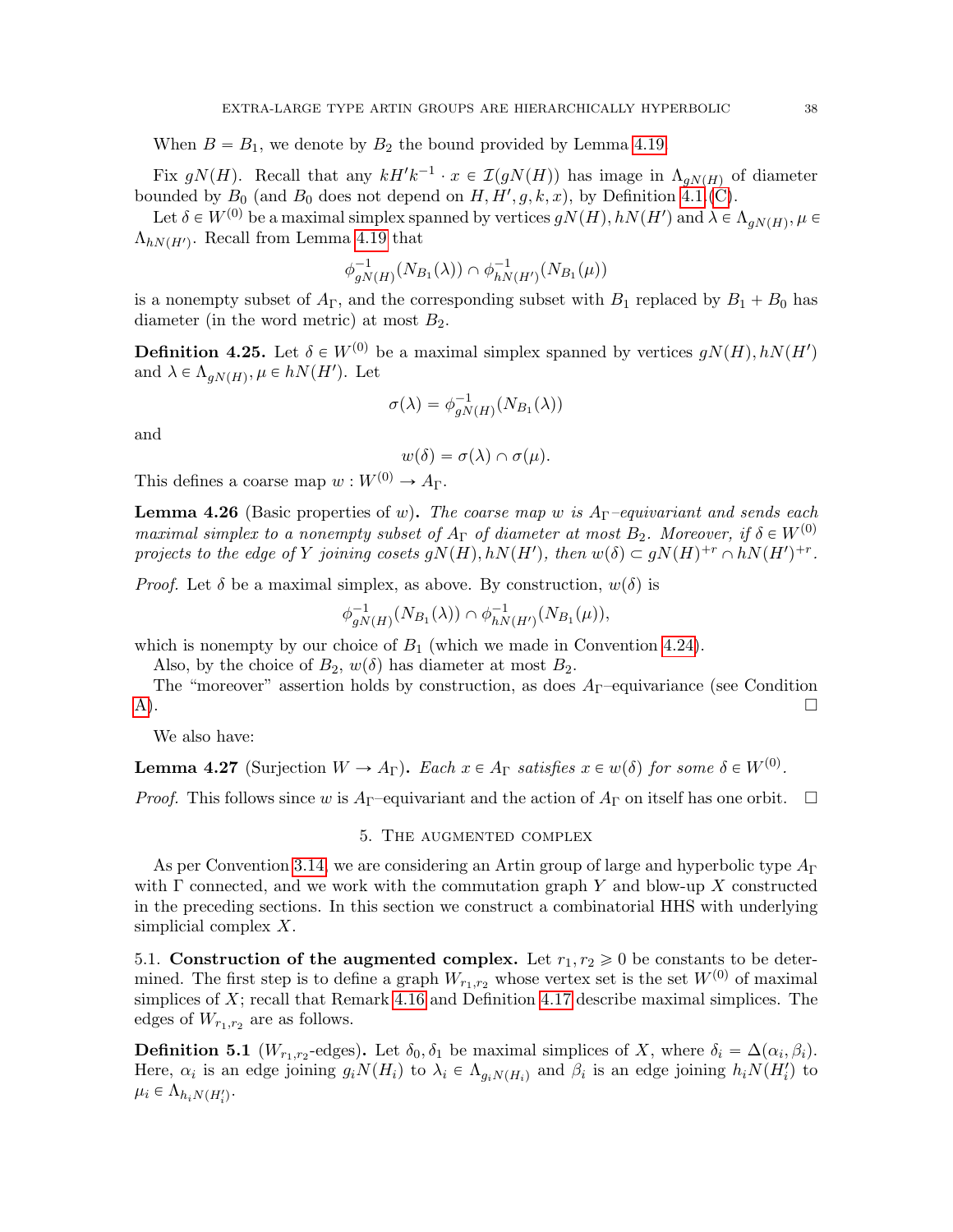• W-edges of type 1: Suppose  $g_0N(H_0) = g_1N(H_1)$  and  $h_0N(H_0') = h_1N(H_1')$ , and  $\mu_0 = \mu_1$ . We declare  $\delta_0$  to be  $W_{r_1,r_2}$ -adjacent to  $\delta_1$  if

$$
d_{\Lambda_{g_0N(H_0)}}(\lambda_0,\lambda_1) \leq r_1.
$$

Note that simplices joined by an edge of type 1 differ on a single vertex and project to the same edge of  $Y$ .

• W-edges of type 2: In this case,  $h_0 N(H'_0) = h_1 N(H'_1)$  and  $\mu_0 = \mu_1$ , while  $g_0N(H_0) \neq g_1N(H_1)$ . (So,  $p(\delta_0 \cup \delta_1)$  is the union of two distinct edges of Y that share a vertex.) In this case, we declare  $\delta_0$  and  $\delta_1$  to be  $W_{r_1,r_2}$ -adjacent if

$$
d_{A_{\Gamma}}(\sigma(\lambda_0), \sigma(\lambda_1)) \leq r_2.
$$

Note that simplices joined by an edge of type 2 intersect in an edge of the fibre over  $h_0 N(H'_0) = h_1 N(H'_1).$ 

The action of  $A_{\Gamma}$  on  $W^{(0)}$  extends to an action of  $A_{\Gamma}$  on W by graph automorphisms.

The (finitely many) conditions needed on  $r_1, r_2$  for our constructions to work appear in the proofs of the various results below.

Morally, the definition of W-edges of type 2 should be the inequality in the following lemma. However, we need the definition exactly as stated to show fullness of links (see Proposition [5.6\)](#page-41-1).

<span id="page-38-0"></span>**Lemma 5.2.** For every  $r_2$  there exists  $r_3$  with the following property. Fix the notation of the "W-edges of type 2" part of Definition [5.1.](#page-37-2) Then

$$
d_{A_{\Gamma}}(w(\delta_0), w(\delta_1)) \leq r_3.
$$

Proof. We first make two preliminary claims.

**Claim 5.3.** There exists a function s such that the following holds. Given cosets  $g_0N(H_0)$ ,  $h(N(H)$ , and  $g_1N(H_1)$  that, as vertices of Y, form a path, and  $x_i \in g_iN(H_i)^{+r}$  we have

$$
d_{A_{\Gamma}}(x_0, g_1 N(H_1)^{+r} \cap h N(H)^{+r}) \leq s\Big(d_{A_{\Gamma}}(x_0, x_1)\Big).
$$

*Proof.* Set  $d = d_{A_{\Gamma}}(x_0, x_1)$ . Up to multiplying all objects on the left by  $x_0^{-1}$ , we can assume that  $x_0$  is the identity. Note that there are  $N = N(d) < +\infty$  cosets  $gN(H')$  with  $H' \in \mathcal{H}$ within distance  $d + r$  of  $x_0$ . Therefore, it suffices to consider fixed cosets  $g_0N(H_0), g_1N(H_1)$ as in the statement, and prove the claimed inequality for  $x_i$  in those particular  $g_i N(H_i)^{+r}$ . Note that since Y does not contain triangles (Lemma [3.9\)](#page-19-0), for each pair  $g_0N(H_0), g_1N(H_1)$ there is at most one  $h(NH)$  at distance 1 in Y from both. In particular, there are at most finitely many  $h(NH)$  that can occur, so that once again we can fix one. But at this point, the left hand side is a number, so we are done.

**Claim 5.4.** There exists a function t such that the following holds. Suppose that  $gN(H')$ ,  $hN(H)$ are adjacent vertices of Y and  $\lambda \in \Lambda_{gN(H')}$ . Given  $x \in \sigma(\lambda)$  there exists  $y \in \sigma(\lambda) \cap hN(H)^{+r}$ such that  $d_{A_{\Gamma}}(x, y) \leq t(d_{A_{\Gamma}}(x, gN(\tilde{H}')^{+r} \cap hN(H)^{+r})).$ 

*Proof.* Similarly to the proof of the previous claim, we can assume that  $x$  is the identity and that  $gN(H')$ ,  $hN(H)$  are fixed. However,  $\lambda$  is not; there are infinitely many possible ones. To overcome this, we will find two candidates for y, and we will see that at least one of them is in  $\sigma(\lambda) \cap hN(H)^{+r}$ , which suffices.

Towards this, recall the order  $\prec$  from Lemma [4.23.](#page-36-1) From Convention [4.24](#page-36-2) we know that the lemma applies with  $M = B_1/10$ , and that  $\phi_{gN(H')}(gN(H')^{+r} \cap hN(H)^{+r})$  is  $B_1/100$ -dense.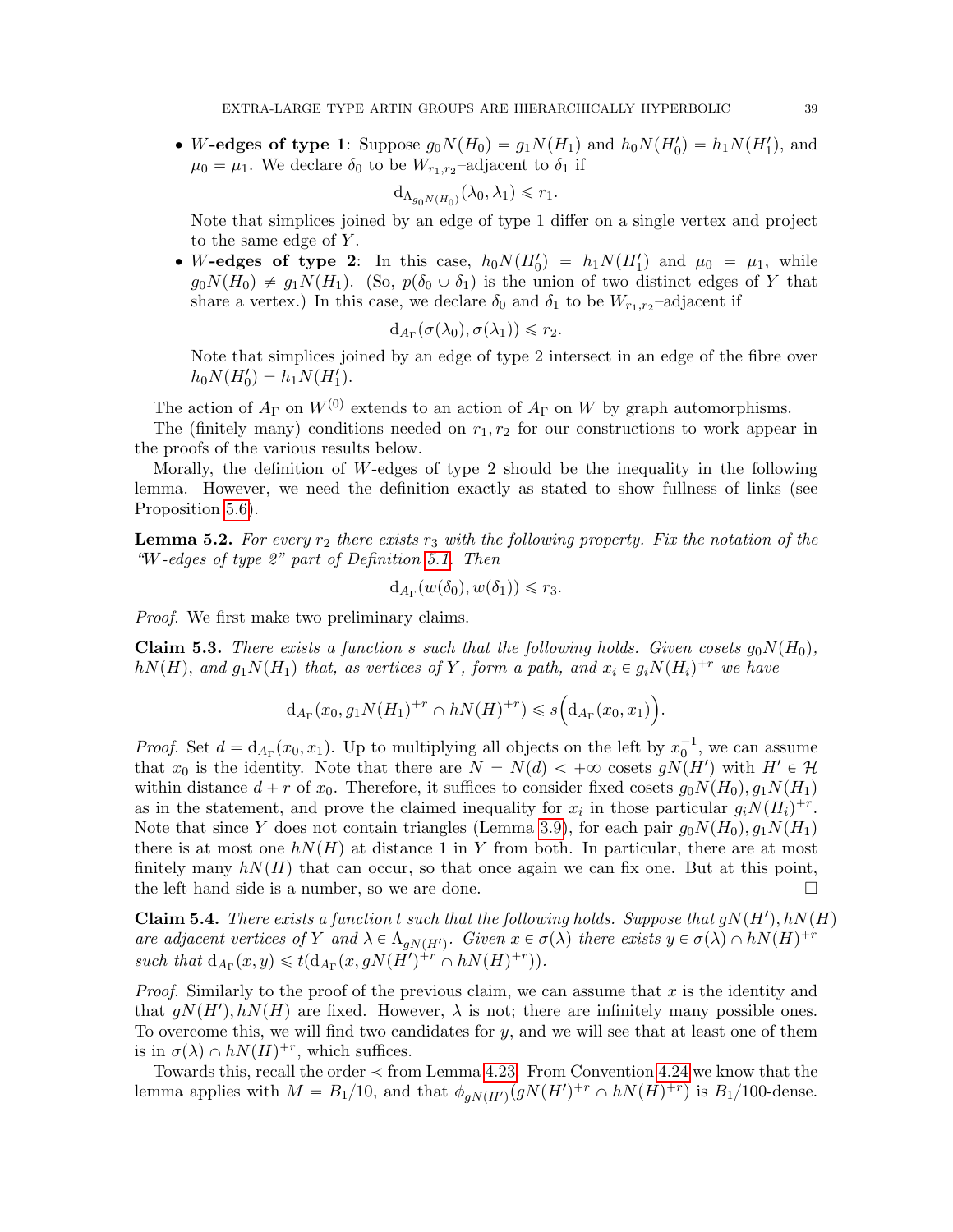Hence, we can find  $y_1, y_2 \in gN(H')^{+r} \cap hN(H)^{+r}$  such that  $z_i = \phi_{gN(H')}(y_i) \in \Lambda_{gN(H')}$  satisfy the following:

•  $d_{\Lambda_{gN(H')}}(z, z_i) \in [B_1/10, B_1/5]$  where  $z = \phi_{gN(H')}(x)$ ,  $\bullet$   $z_1 \prec z \prec z_2$ .

There are now two cases. If  $d_{\Lambda_{gN(H')}}(z,\lambda) \leq B_1/2$ , then either  $z_i$  lies in  $N_{B_1}(\lambda)$ , that is, either  $y_i$  lies in  $\sigma(\lambda)$ , and we are done. If not, any two points  $\lambda, z, z_1, z_2$  are either  $\prec$ comparable by construction, or at distance at least  $B<sub>1</sub>/10$ , whence, again,  $\prec$ -comparable. If  $\lambda \leq z_1$ , then it is readily seen from the last item of Lemma [4.23](#page-36-1) that  $z_1 \in N_{B_1}(\lambda)$ , since z lies in said ball and a geodesic from  $\lambda$  to z passes within distance  $B_1/100$  of  $z_1$ , so that

$$
d_{\Lambda_{gN(H')}}(\lambda, z_1) \le d_{\Lambda_{gN(H')}}(\lambda, z) - d_{\Lambda_{gN(H')}}(z, z_1) + 2B_1/100 \le B_1 - B_1/10 + B_1/50 \le B_1.
$$

Similarly, if  $z_2 \lt \lambda$  then  $z_2 \in N_{B_1}(\lambda)$ . On the other hand, we cannot have  $z_1 \lt \lambda \lt z$  or  $z \prec \lambda \prec z_2$ , for otherwise we would have  $d_{\Lambda_{gN(H')}}(z,\lambda) < B_1/2$ . We now covered all cases.  $\Box$ 

We now argue that for every  $r_2$  there exists  $r_{2.5}$  so that if  $d_{A_{\Gamma}}(\sigma(\lambda_0), \sigma(\lambda_1)) \leq r_2$  then

$$
d_{A_{\Gamma}}(\sigma(\lambda_0) \cap h_0 N(H'_0)^{+r}, \sigma(\lambda_1) \cap h_0 N(H'_0)^{+r}) \le r_{2.5}
$$

(That is, if the  $\sigma$  come close, then they come close in the subspace of  $A_{\Gamma}$  corresponding to the middle vertex  $h_0 N(H'_0) = p(\delta_0) \cap p(\delta_1)$ .

Indeed, for  $x_i \in \sigma(\lambda_i)$  such that  $d_{A_{\Gamma}}(x_0, x_1) \leq r_2$ , we can find  $y_i$  as in the second claim above, and in view of both claims we have  $d_{A_{\Gamma}}(y_1, y_2) \leq 2t(s(r_2)) + r_2$ .

Pick  $p \in \sigma(\lambda_0) \cap h_0 N(H_0')^{+r}$  and  $q \in \sigma(\lambda_1) \cap h_0 N(H_0')^{+r}$  with  $d_{A_{\Gamma}}(p,q) \le r_{2.5}$ . By translating the pair  $p, q$  by an element  $h_0 H_0 h^{-1}$ , we find points  $p', q'$  so that

- $d_{A_{\Gamma}}(p', q') \le r_{2.5}$  (since we multiplied by an element of  $A_{\Gamma}$ ,
- $d_{\Lambda_{g_0N(H_0)}}(\phi_{g_0N(H_0)}(p), \phi_{g_0N(H_0)}(p')) \leq B_0$  and  $d_{\Lambda_{g_1N(H_1)}}(\phi_{g_1N(H_1)}(q), \phi_{g_1N(H_1)}(q')) \leq$  $B_0$  (Condition [C\)](#page-27-1),
- $d_{\Lambda_{h_0N(H_0')}}(\mu_0, \phi_{h_0N(H_0')}(p')) \leq B_1$  (Convention [4.24,](#page-36-2) coboundedness property of  $B_1$ ). Furthermore, by Definition [4.1](#page-26-4) (blow-up data), the first and third items yield  $d_{\Lambda_{h_0N(H_0')}}(\mu_0, \phi_{h_0N(H_0')}(q)) \leq L_0r_{2.5} + L_0 + B_1.$

Pick  $p'' \in w(\delta_0)$  and  $q'' \in w(\delta_1)$ . The we see that  $p'$  and  $p''$  are both points in  $g_0 N(H_0)^{+r} \cap$  $h_0N(H'_0)^{+r}$  that map within bounded distance of  $(\lambda_0, \mu_0) \in \Lambda_{g_0N(H_0)} \times \Lambda_{h_0N(H'_0)}$  under  $\phi_{g_0N(H_0)} \times \phi_{h_0N(H_0')}$ . By the properness part of Claim [4.22,](#page-36-0) there is a bound on  $d_{A_{\Gamma}}(p'',p')$ . A similar argument applies to  $q''$ , and therefore we get a bound on  $d_{A_{\Gamma}}(p'', q'')$ , as required.  $\Box$ 

To use Theorem [1.4,](#page-6-2) we will need the following:

<span id="page-39-0"></span>**Proposition 5.5.** There exist  $R_1, R_2 \geq 0$  such that the following holds for all  $r_1 \geq R_1, r_2 \geq 0$  $R_2$ . Let  $W = W_{r_1,r_2}$ . Then W is connected and the action of  $A_{\Gamma}$  on W is proper and cobounded. In particular, any orbit map  $A_{\Gamma} \to W$  is a quasi-isometry.

*Proof.* The action is proper. Recall the A<sub>Γ</sub>-equivariant coarse map  $w: W^{(0)} \to A_{\Gamma}$  from Definition [4.25.](#page-37-3) Using Lemma [4.27,](#page-37-4) choose  $\delta_0 \in W^{(0)}$  such that  $1 \in w(\delta_0)$ . We show that w is coarsely Lipschitz, for any  $r_1, r_2$ , which proves properness of the action since it provides a bound on  $d_{A_{\Gamma}}(w(\gamma_1\delta_0), w(\gamma_2\delta_0)) \ge d_{A_{\Gamma}}(\gamma_1, \gamma_2) - 2B_2$  when  $d_W(\gamma_1\delta_0, \gamma_2\delta_0)$  is bounded.

Let  $r_1, r_2 \geq 0$ . Let  $\delta_0, \delta_1$  be W–adjacent maximal simplices of X, where  $\delta_i = \Delta(\alpha_i, \beta_i)$  and  $\alpha_i, \beta_i$  are as in Definition [5.1.](#page-37-2)

First suppose that  $\delta_0$ ,  $\delta_1$  are joined by a W–edge of type 2. Then, by Lemma [5.2,](#page-38-0) we have  $d_{A_{\Gamma}}(w(\delta_0), w(\delta_1)) \leq r_3.$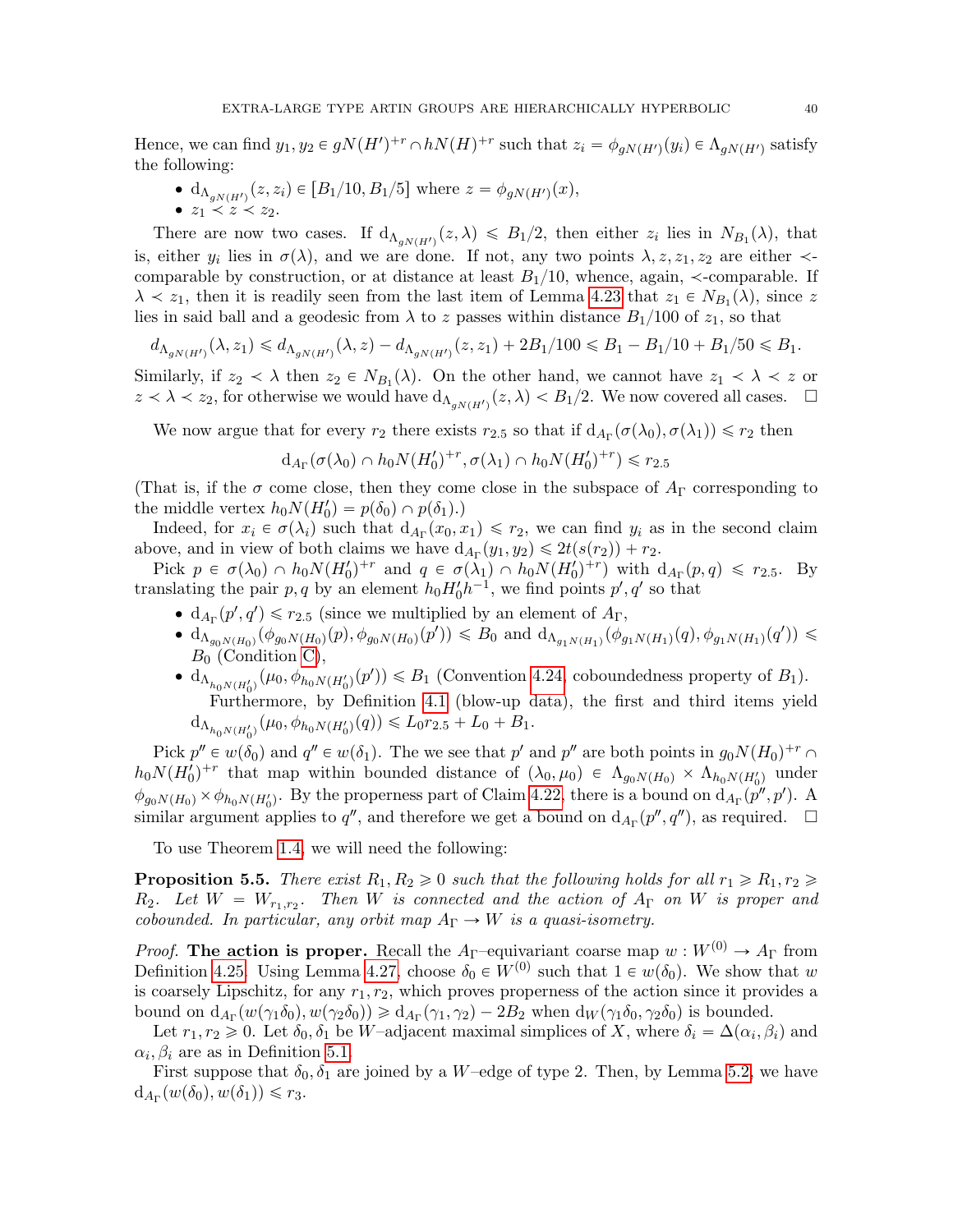Second, suppose that  $\delta_0$ ,  $\delta_1$  are joined by a W–edge of type 1. Then, by definition, we have the following: associated to the coset  $h_0 N(H'_0) = h_1 N(H'_1)$ , we have  $\mu_0 = \mu_1$ , and associated to the coset  $g_0N(H_0) = g_1N(H_1)$ , we have  $\lambda_0, \lambda_1 \in \Lambda_{g_nN(H_0)}$  with  $d_{\Lambda_{g_0N(H_0)}}(\lambda_0, \lambda_1) \leq r_1$ .

Consider the map  $\phi_{g_0N(H_0)} \times \phi_{h_0N(H_0')} : g_0N(H_0) \cap h_0N(H_0') \to \Lambda_{g_0N(H_0)} \times \Lambda_{h_0N(H_0')}$ and let  $f_0 : \mathbb{R}_{\geqslant 0} \to \mathbb{R}_{\geqslant 0}$  be the (properness) function as in Claim [4.22](#page-36-0) (which says that  $\phi_{g_0N(H_0)} \times \phi_{h_0N(H_0')}$  is proper).

Letting  $x \in w(\delta_0)$  and  $y \in w(\delta_1)$ , we have by Lemma [4.26:](#page-37-5)

$$
d_{\Lambda_{g_0 N(H_0)}}(\phi_{g_0 N(H_0)}(x), \lambda_0) \leq B_1 + B_0
$$

and

$$
d_{\Lambda_{g_0 N(H_0)}}(\phi_{g_0 N(H_0)}(y), \lambda_1) \leq B_1 + B_0.
$$

In  $\Lambda_{h_0N(H_0')}$ , the images of x, y are both  $(B_1 + B_0)$ -close to  $\mu_0 = \mu_1$ . So,

$$
d_{A_{\Gamma}}(x, y) \le f_0(4B_1 + 4B_0 + r_1).
$$

This completes the proof that  $w$  is coarsely lipschitz. As a side remark, the constants depend on  $A_{\Gamma}$ , the blow-up data, and the choice of  $r_1, r_2$ , but we have not yet needed to impose any restriction on  $r_1, r_2$ .

Connectedness and coboundedness. We will show at the same time that, for sufficiently large  $r_1, r_2, W_{r_1,r_2}$  is connected and the action of  $A_{\Gamma}$  is cobounded. Note that a set of representatives for the A<sub>Γ</sub>-orbits can be taken to be  $\{\delta'_i = \Delta(\alpha_i, \beta_i)\}\$  where

- the set  $\{p(\delta_i')\}$  of edges of Y is finite (we can arrange this since there are finitely many orbits of edges of Y by Corollary [3.27\)](#page-26-5), and
- there exists a constant C so that if  $p(\delta_i') = p(\delta_j')$  then the following holds. Suppose that the endpoints of  $p(\delta_i')$  are  $gN(H)$  and  $hN(H')$  then  $d_{\Lambda_{gN(H)}}(\lambda_i, \lambda_j) \leq C$ , where  $\alpha_k = \{gN(H), \lambda_k\},\$  and similarly in  $\Lambda_{hN(H')}$ .

The second item can be arranged because the action of  $\langle gHg^{-1}, hH'h^{-1}\rangle$  on  $\Lambda_{gN(H)} \times$  $\Lambda_{h'N(H')}$  is cobounded by Claim [4.22](#page-36-0) ("moreover" part).

Since Y is connected by Lemma [3.10](#page-19-1) (recalling that we are assuming that  $\Gamma$  is connected throughout), to show connectedness and coboundedness it suffices to show that there is a path in  $W_{r_1,r_2}$  connecting  $\delta_0$  to  $\delta_1$  when either

(1)  $\delta_0$ ,  $\delta_1$  are maximal simplices with  $p(\delta_0) = p(\delta_1)$ , or

(2)  $\delta_0$ ,  $\delta_1$  are maximal simplices such that  $p(\delta_0)$  intersects  $p(\delta_1)$  at a vertex  $gN(H)$ ,

and that moreover in the first case the length of the path is bounded if we are in the situation of the second bullet point above.

In the first case, it is easily seen that we can in fact connect the maximal simplices only using edges of type 1 (roughly, changing one vertex at a time moving a bounded amount in one of the relevant quasilines). This requires  $r_1$  to be sufficiently large to move in the quasilines.

Since there are only finitely many  $gN(H)g^{-1}$ -orbits of edges of Y emanating from  $gN(H)$ and  $N(H)$  is finitely generated, there is a sequence of edges  $p(\delta_0) = e_0, \ldots, e_n = p(\delta_n)$ emanating from  $g(N(H))$  so that the possible pairs  $(e_i, e_{i+1})$  belong to a fixed set of  $A_{\Gamma}$ -orbits of pairs of edges of Y . From here, we see that we can change the orders of quantifiers, meaning that it suffices to show that given maximal simplices  $\delta_0, \delta_1$  of X as in case 2, there exist  $r_1$ and  $r_2$  such that  $\delta_0$  and  $\delta_1$  are  $W_{r_1,r_2}$ -adjacent.

To show that this holds, denote  $h_i N(H_i')$  the other endpoint of  $p(\delta_i)$ , and observe that since the distance between the sets  $gN(H)^{+r} \cap h_i N(H_i')^{+r}$  is at most some  $R_2$ , for any  $r_2 \ge R_2$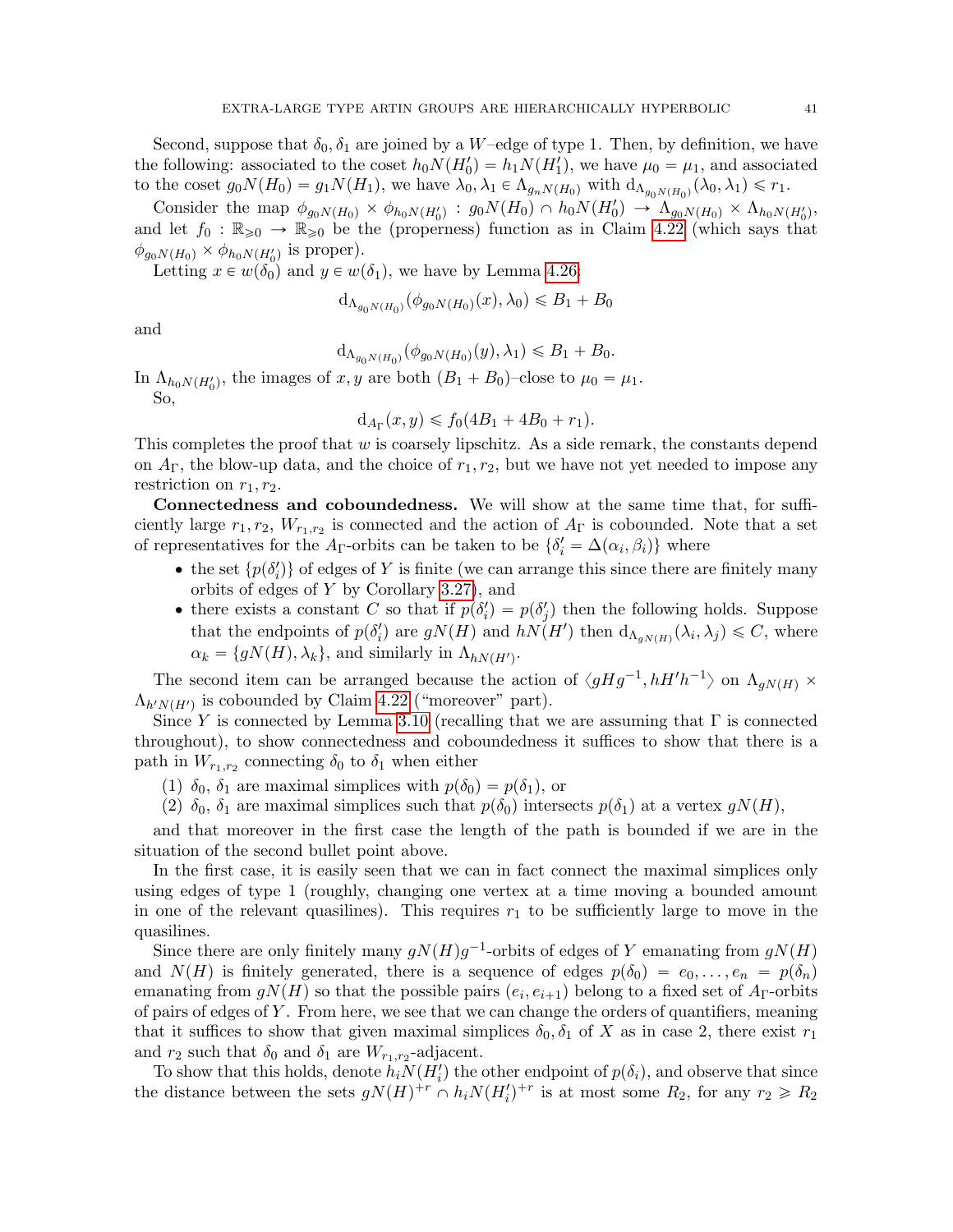there is a W-edge of type 2 connecting maximal simplices  $\delta'_0, \delta'_1$  with  $p(\delta_i) = \delta'_i$ . We know already that  $\delta_i$  can be connected to  $\delta'_i$ , so we are done.

To save notation, we often denote  $W_{r_1,r_2}$  by W, even though we will not fix  $r_1, r_2$  until later.

<span id="page-41-0"></span>5.2. Fullness of links. On our way to proving that  $(X, W)$  is a combinatorial HHS, so as to apply Theorem [1.4,](#page-6-2) we need to verify condition [\(III\)](#page-5-4) from Definition [1.3,](#page-5-2) which we do in the following proposition.

<span id="page-41-1"></span>**Proposition 5.6** (W-fullness of links). Let  $\Delta$  be a non-maximal simplex of X, and let  $v_1, v_2$ be two distinct non-adjacent vertices of Lk<sub>X</sub>( $\Delta$ ) that are contained in W-adjacent maximal simplices. Then  $v_1, v_2$  are contained in W-adjacent maximal simplices of  $St_{X}(\Delta)$ .

Since W-edges come in two types, we split Proposition [5.6](#page-41-1) in two.

<span id="page-41-2"></span>**Lemma 5.7** (Type 1 fullness). Let  $\Delta$  be a non-maximal simplex of X, and let  $v_1, v_2$  be two distinct non-adjacent vertices of Lk<sub>X</sub>( $\Delta$ ). Suppose that there exist maximal simplices  $\Delta_1, \Delta_2$ of X such that  $v_1 \in \Delta_1, v_2 \in \Delta_2$ , and  $\Delta_1, \Delta_2$  are connected by a W-edge of type 1. Then  $v_1, v_2$  are contained in W-adjacent maximal simplices of St<sub>X</sub>( $\Delta$ ).

Proof. Recall that W-edges of type 1 connect maximal simplices with the same projection in Y. Let  $e = \bar{\Delta}_1 = \bar{\Delta}_2$  be the edge of Y to which  $\Delta_1, \Delta_2$  project, and denote the endpoints of e by u and v. Then  $\Delta_i = \Delta(f_u^i, f_v^i)$ , where  $f_u^i$  is an edge with an endpoint  $\lambda_u^1 \in \Lambda_u$ , and similarly for v. Also, we have say,  $f_u^1 = f_u^2$  and  $d_{\Lambda_v}(\lambda_v^1, \lambda_v^2) \le r_1$ .

Since  $v_1, v_2$  are not adjacent in X, we have  $v_1 = \lambda_v^1$  and  $v_2 = \lambda_v^2$ , since those are the only non-common vertices of  $\Delta_1$  and  $\Delta_2$ . Since  $v_1, v_2 \in Lk_X(\Delta)$ , Lemma [4.12](#page-32-2) implies that there exist a vertex u' of Y adjacent to v and an edge  $f_{u'}$  of  $X_{u'}$  such that  $f_{u'}$  is contained in St<sub>X</sub>( $\Delta$ ). By Definition [5.1,](#page-37-2) the maximal simplices  $\Delta(f_v^1, f_{u'})$  and  $\Delta(f_v^2, f_{u'})$  are joined by a type 1 edge in W. These simplices respectively contain  $v_1, v_2$  and lie in the star of  $\Delta$ , as required.

<span id="page-41-3"></span>**Lemma 5.8** (Type 2 fullness). Let  $\Delta$  be a non-maximal simplex of X, and let  $v_1, v_2$  be two distinct non-adjacent vertices of Lk<sub>X</sub>( $\Delta$ ). Suppose that there exist maximal simplices  $\Delta_1, \Delta_2$ of X such that  $v_1 \in \Delta_1, v_2 \in \Delta_2$ , and  $\Delta_1, \Delta_2$  are connected by a W-edge of type 2. Then  $v_1, v_2$  are contained in W-adjacent maximal simplices of  $\text{St}_X(\Delta)$ .

*Proof.* Since  $\Delta_1$  and  $\Delta_2$  are connected by a W-edge of type 2, the edges  $\overline{\Delta_1}$  and  $\overline{\Delta_2}$  share exactly one vertex u of Y. Let us denote by  $u_1, u_2$  the vertices of  $\overline{\Delta_1}, \overline{\Delta_2}$ , respectively, that differ from  $u$ .

By the definition of W-edges of type 2, there is an edge  $f_u$  of  $X_u$  and edges  $f_{u_1}, f_{u_2}$  of  $X_{u_1}, X_{u_2}$  such that  $\Delta_i = \Delta(f_{u_i}, f_u)$ , for  $i = 1, 2$ . Letting  $\lambda_i$  be the endpoint of  $f_{u_i}$  which is not  $u_i$ , we also have  $d_{A_{\Gamma}}(\sigma(\lambda_1), \sigma(\lambda_2)) \leq r_2$ .

**Candidate simplices:** Now, since  $v_1, v_2$  are not adjacent in X, we have  $v_i \in f_{u_i}$  for  $i = 1, 2$ . Since Y does not contain triangles, by Lemma [3.9,](#page-19-0) the vertices  $u_1, u_2$  are at distance 2 in Y. Since  $v_1, v_2 \in Lk_X(\Delta)$ , we therefore have by Lemma [4.12](#page-32-2) that  $\overline{\Delta}$  is a vertex. Since, by Lemma [3.9,](#page-19-0) Y does not contain squares, it follows that  $\overline{\Delta} = u$ .

Let  $f'_u$  be an edge of  $X_u$  containing  $\Delta$ . Let  $\delta_i = \Delta(f'_u, f_{u_i})$  for  $i = 1, 2$ . So,  $\delta_1, \delta_2$  are maximal simplices that share the edge  $f'_u$  of  $X_u$  and project to  $\bar{\Delta}_1, \bar{\Delta}_2$  respectively. Note that  $\delta_1$  and  $\delta_2$  contain  $f'_u$  and hence contain  $\Delta$ . Thus  $\delta_1, \delta_2 \subset \text{St}_X(\Delta)$ .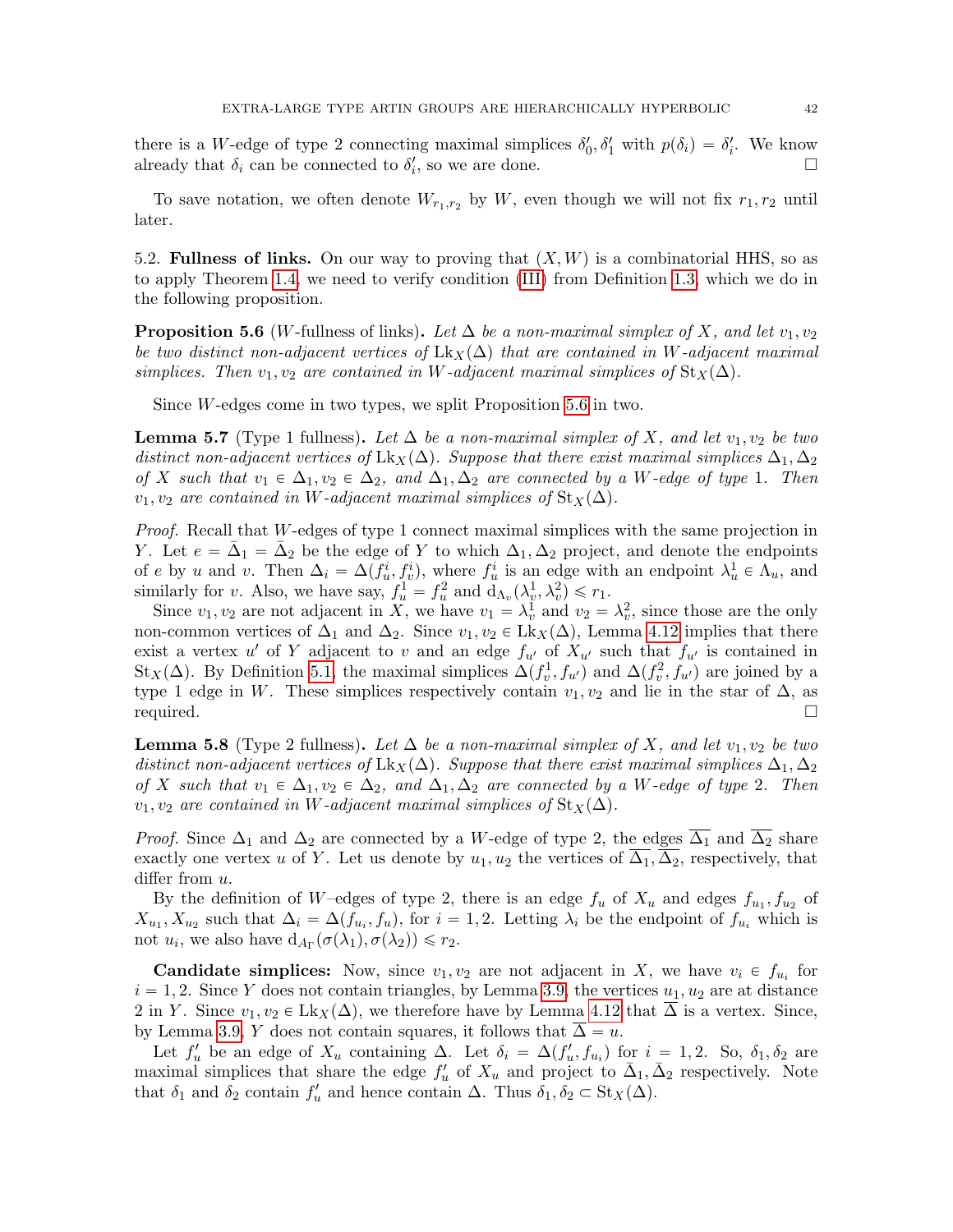W–adjacency: We are only left to observe that there is a W-edge of type 2 connecting  $\delta_1$ and  $\delta_2$ , since the  $\sigma$  sets associated to  $\delta_i$  and  $\Delta_i$  coincide. (That is, roughly, in the definition of edges of type 2 the "middle" edge does not play a role.)

Now the proposition is immediate:

*Proof of Proposition [5.6.](#page-41-1)* Combine Lemma [5.7](#page-41-2) and Lemma [5.8.](#page-41-3)  $\Box$ 

<span id="page-42-0"></span>5.3. Maps between augmented complexes. Recall that the augmented complex  $X^{+W}$ was defined in Definition [1.1.](#page-5-3) We will also use a corresponding construction in  $Y$ :

**Definition 5.9.** We define the **augmented graph**  $Y^{+W}$  which is obtained from Y by adding a W-edge between two vertices  $v, v'$  of Y whenever their fibres  $X_v, X_{v'}$  contain vertices that are connected by a W-edge. In that case, we say that  $v, v'$  are **connected by a** W-edge. Similarly, for a full subgraph  $Y_0$  of Y, we denote by  $Y_0^{+W}$  the full subgraph of  $Y^{+W}$  induced by  $Y_0$ .

<span id="page-42-1"></span>Remark 5.10. Note that vertices of Y connected by a W-edge lie at distance at most 2 from each other, by definition of the W-edges.

The simplicial map p mentioned below is defined in Definition [4.7,](#page-31-1) while  $\iota$  is defined in Lemma [3.7](#page-17-0) and Definition [3.12.](#page-20-3) Recall from Lemma [3.13](#page-20-1) that  $\iota$  is a simplicial quasi-isometry, and recall also that q is just the composition of p and  $\iota$ .

<span id="page-42-3"></span>Definition 5.11. The simplicial maps

$$
p:X\to Y,\; q:X\to \hat{D},\; \iota:Y\to \hat{D}
$$

extend to maps that we still denote by

 $p: X^{+W} \to Y^{+W}, q: X^{+W} \to \hat{D}, \iota: Y^{+W} \to \hat{D}.$ 

The extended map  $p: X^{+W} \to Y^{+W}$  is still simplicial, while the other two can be taken to 2-Lipschitz by Remark [5.10](#page-42-1)

Again by Remark [5.10](#page-42-1) the inclusion  $Y \hookrightarrow Y^{+W}$  is an A<sub>Γ</sub>-equivariant quasi-isometry, so  $\iota : Y^{+W} \to \hat{D}$  is an A<sub>Γ</sub>-equivariant quasi-isometry. Similarly,  $p : X^{+W} \to Y^{+W}$  is an A<sub>Γ</sub>–equivariant quasi-isometry. Hence, so is  $q: X^{+W} \to \hat{D}$ .

We will need the following preliminary lemma, in a similar spirit to Proposition [5.5.](#page-39-0)

<span id="page-42-2"></span>**Lemma 5.12.** For any sufficiently large  $r_2$  the following holds. Let v be a vertex of Y and let  $\Delta$  be an edge of X contained in a fibre  $X_v$ . Then the augmented links  $Lk_Y(v)^{+W}$  and  $\mathrm{Lk}_X(\Delta)^{+W}$  are connected, and p restricts to a quasi-isometry of said augmented links.

*Proof.* Connectedness: We start by showing that  $Lk_Y(v)^{+W}$  is connected.

Set  $v' := \iota(v)$ . By Lemmas [2.30](#page-14-2) and [2.31](#page-14-1), the action of  $\text{Stab}(v')$  on  $\text{Lk}_{\hat{D}}(v')$  is cocompact. We choose a finite connected subcomplex K of  $Lk_{\hat{D}}(v')$  such that its  $\text{Stab}(v')$ -orbits cover  $\text{Lk}_{\hat{D}}(v')$ . We can further assume that K satisfies the following additional property: Whenever K contains a vertex  $w$  that is not of tree or dihedral type, then it also contains every vertex of tree or dihedral type adjacent to it. Indeed, vertices of  $\ddot{D}$  that are not of dihedral or tree type are cosets of the form  $q\{1\}$  or  $q\langle a \rangle$ , and they have only finitely many neighbours in D that are vertices of dihedral type by construction of the modified Deligne complex. Moreover, the cone-off procedure adds no additional neighbour for vertices of the form  $g\{1\}$  and add only one additional neighbour for vertices of the form  $g\langle a \rangle$  (namely, the apex of the standard tree  $gT_a$ ). Without loss of generality, we can thus assume that K contains all such neighbours.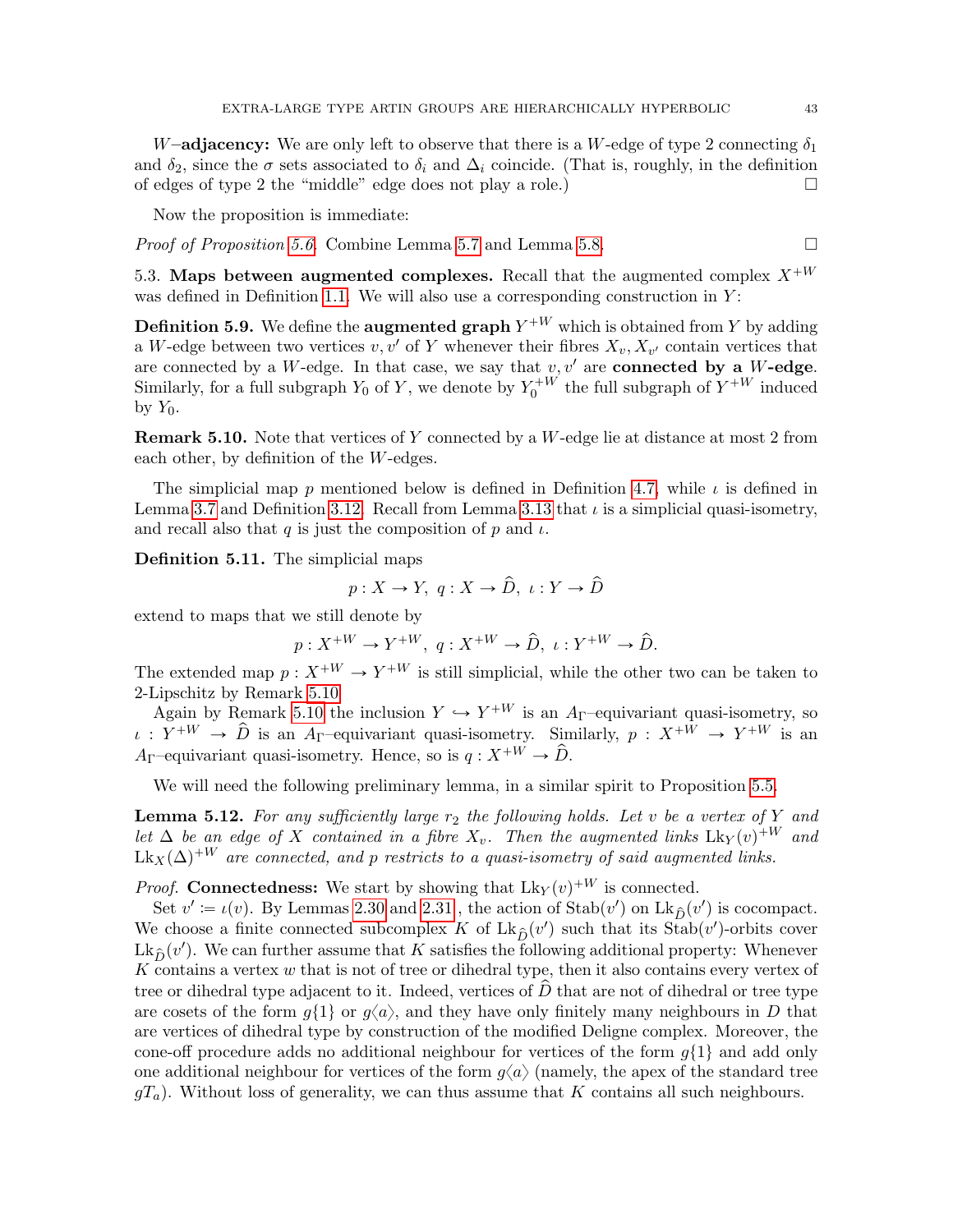Let S be the set of vertices of K that are of dihedral or tree type. The set  $\iota^{-1}(S)$  forms a finite set of vertices of Y that are adjacent to v by Lemma [3.8.](#page-18-0) Let us choose an edge  $e$  of  $X_v$ . For each  $w \in \iota^{-1}(S)$ , we choose a maximal simplex  $\Delta_w$  of X above the edge vw of Y and whose fibre over v is the edge e. Since the action of  $A_{\Gamma}$  on Y is cocompact by Lemma [3.11,](#page-19-2) we can now require the constant  $r_2$  in the definition of W-edges (see Definition [5.1\)](#page-37-2) to be large enough so that for every distinct w, w' in  $\iota^{-1}(S)$ , we have that  $\Delta_w$  and  $\Delta_{w'}$  are connected by a W-edge of type 2. In particular, all pairs of vertices of  $\iota^{-1}(S)$  are connected by an edge of  $Y^{+W}$ .

Let us now show that  $Lk_Y(v)^{+W}$  is connected. Indeed, if  $x, x'$  are two vertices of  $Lk_Y(v)^{+W}$ , then by definition of the subcomplex K we can find a finite sequence of elements  $g_1, \ldots, g_n \in$  $A_{\Gamma}$  such that  $\iota(x) \in g_1K$ ,  $\iota(x') \in g_nK$  and for every  $1 \leq i \leq n$ ,  $g_iK \cap g_{i+1}K \neq \emptyset$ . By the additional property imposed on K, it follows that each such  $g_iK \cap g_{i+1}K$  contains a vertex  $v'_i$  of  $\hat{D}$  that is either of tree or dihedral type. By Lemma [3.8,](#page-18-0) we can define  $v_i := \iota^{-1}(v'_i)$ . We thus have a sequence of vertices  $v_0 := x, v_1, \ldots, v_{n-1}, v_n := x'$  and by construction, for every  $0 \leq i < n$  we have that  $g_{i+1}^{-1}v_i$  and  $g_{i+1}^{-1}v_{i+1}$  are in  $\iota^{-1}(S)$ , hence  $v_i$  and  $v_{i+1}$  are either equal or connected by an edge of  $Y^{+W}$ . This show that  $Lk_Y(v)^{+W}$  is connected.

Let us now show that  $Lk_X(\Delta)^{+W}$  is connected. Since  $\Delta$  is an edge contained in the fibre  $X_v$ , it follows from Lemma [4.12](#page-32-2) that  $Lk_X(\Delta)$  is the disjoint union of all the fibres  $X_w$  for  $w \in Lk_Y(v)$ . For every vertex w of  $Lk_Y(v)$ , the fibre  $X_w$  is connected by construction. Since in addition  $Lk_Y(v)^{+W}$  is connected by the above, it is now straightforward to check that  $Lk_X(\Delta)^{+W}$  is also connected.

**Quasi-isometry:** By construction of  $Y^{+W}$ , for every e edge of  $Lk_Y(v)^{+W}$ , there exists an edge e' in  $Lk_X(\Delta)^{+W}$  such that  $p(e') = e$ . Thus, we can construct a set-theoretic section  $\overline{p}: Lk_Y(v)^{+W} \to Lk_X(\Delta)^{+W}$  by choosing for every point  $x \in Lk_Y(v)^{+W}$  a point in  $p^{-1}(x)$ . Let us show that  $\bar{p}$  is a quasi-inverse of  $p$ .

We have  $p \circ \overline{p} = Id$  by construction. Since all fibres of the form  $X_w$  are connected of diameter 2 by construction, it follows that for every vertex  $w \in Lk_Y(v)$  and every point  $x \in X_w$ , we have  $d(x, \overline{p} \circ p(x)) \leq 2$ . Moreover, for every other point  $x \in Lk_X(\Delta)^{+W}$ , x is thus contained in an edge with endpoints in two distinct fibres  $X_w$  and  $X_{w'}$ , so we have that  $\bar{p} \circ p(x)$  is contained in a possibly different edge between  $X_w$  and  $X_{w'}$ . It follows that

$$
d(x, \overline{p} \circ p(x)) \leq 2 + diam(X_w) \leq 4.
$$

Moreover, both p and  $\bar{p}$  are coarsely Lipschitz. That p is coarsely Lipschitz follows from the fact that it sends an edge of  $Lk_X(\Delta)^{+W}$  to an edge or a vertex of  $Lk_Y(v)^{+W}$ . A similar argument as above shows that if  $x, y$  are two points belonging to some edge of Y, then  $d(\overline{p}(x), \overline{p}(y)) \leq 4$ . Thus,  $\overline{p}$  is coarsely Lipschitz, and it then follows that p is a quasi-isometry. П

The following lemma is crucial as it allows us to compare links in  $X$  (which are the ones we are interested in) to links in  $\hat{D}$  (which are the ones we understand).

<span id="page-43-0"></span>**Lemma 5.13.** For any sufficiently large  $r_1, r_2$  the following holds for  $W = W_{r_1,r_2}$ : Let v be a vertex of  $Y$ . Then the quasi-isometry

$$
\iota: Y^{+W} \to \hat D
$$

induces a quasi-isometry between  $Lk_Y(v)^{+W}$  and  $Lk_{\hat{D}}(\iota(v))$ .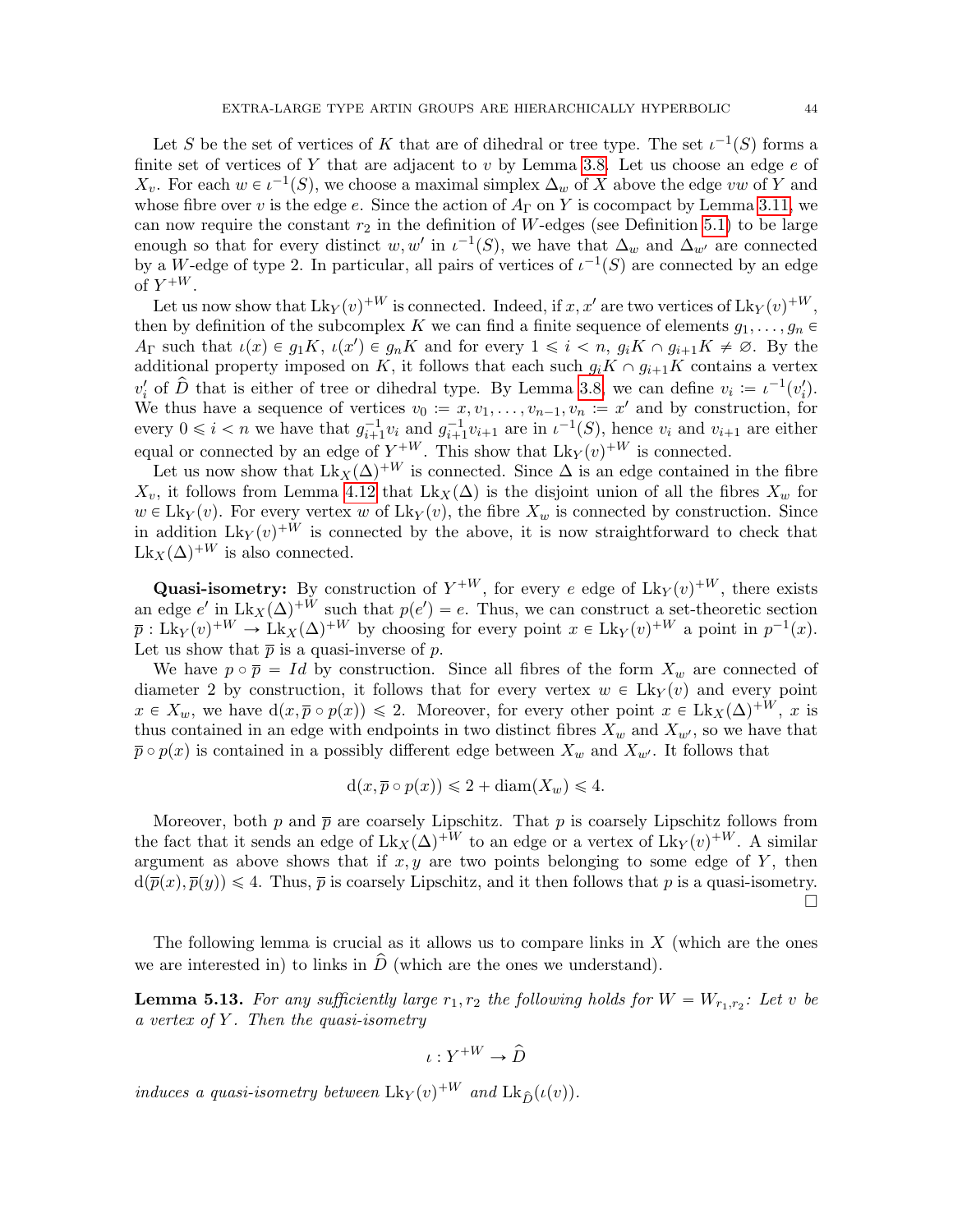Moreover, let  $\Delta$  be an edge of X contained in a fibre  $X_v$ , for some vertex v of Y. Then the quasi-isometry

$$
q:X^{+W}\to \hat D
$$

restricts to a quasi-isometry  $q: (\text{Lk}_X(\Delta)^{+W})^{(0)} \to \text{Lk}_{\hat{D}}(\iota(v)).$ 

*Proof.* Using the actions of  $A_{\Gamma}$ , we can and will assume that  $v = N(H)$  for some  $H \in \mathcal{H}$ . We first notice that the map  $\iota$  induces a Stab $(v)$ –equivariant bijection between the vertices of  $Lk_Y(v)^{+W}$  and the vertices of  $Lk_{\hat{D}}(\iota(v))$  of tree or dihedral type. Indeed, this follows from Lemma [3.8,](#page-18-0) the fact that the bijection between tree-type/dihedral-type sets of vertices of Y and  $\overline{D}$  stated in Lemma [3.8](#page-18-0) passes to links is a direct consequence of the characterisation of edges of Y therein.

We remark that  $Lk_{\hat{D}}(\iota(v))$  is connected, since it is either a tree when v is of tree type or we can use Remark [2.33](#page-15-4) and Corollary [2.36.](#page-15-3) We can thus extend the restriction  $\iota : Lk_Y(v) \rightarrow$  $Lk_{\hat{D}}(\iota(v))$  into a map  $\iota : Lk_Y(v)^{+W} \to Lk_{\hat{D}}(\iota(v))$  by sending a W-edge between two distinct vertices  $w, w' \in Lk_Y(v)$  to a geodesic path between  $\iota(w)$  and  $\iota(w')$ . Let us show that this extension is coarsely Lipschitz.

Since  $\iota$  is Stab $(v)$ -equivariant, it suffices to show that there are finitely many Stab $(v)$ -orbits of W-edges in  $Lk_Y(v)^{+W}$  (note that a G-equivariant map between graphs  $\Gamma_1 \to \Gamma_2$  is coarsely Lipschitz provided that  $\Gamma_2$  is connected and there are finitely many G-orbits of edges in  $\Gamma_1$ ). Since there are finitely many Stab $(v)$ -orbits of vertices in Lk<sub>Y</sub> $(v)$  (Lemma [3.26\)](#page-26-3), it suffices to fix a vertex  $z = h_1 N(H_1) \in Lk_Y(v)$  and show that there are finitely many  $(\text{Stab}(v) \cap \text{Stab}(z))$ orbits of W-edges in  $Lk_Y(v)^{+W}$  containing z. Consider some vertex  $z' = h_2N(H_2) \in Lk_Y(v)$ connected by a W-edge to z, and notice that the W-edge needs to be of type 2 (since W-edges of type 1 connect maximal simplices that project to the same edge in  $Y$ ). By definition of W-edges, we must have

$$
d_{A_{\Gamma}}(N(H)^{+r} \cap h_1 N(H_1)^{+r}, N(H)^{+r} \cap h_2 N(H_2)^{+r}) \leq r_2. \quad (*)
$$

Since  $K = \text{Stab}(v) \cap \text{Stab}(z) = N(H) \cap h_1N(H_1)h_1^{-1}$  acts coboundedly on  $N(H)^{+r} \cap$  $h_1N(H_1)^{+r}$  (Lemma [3.23\)](#page-24-1) and H is finite, there are finitely many K-orbits of cosets  $h_2N(H_2)$ satisfying  $(*)$ , there must be finitely many K-orbits of vertices  $z'$  as required.

Let us now construct a coarsely Lipschitz quasi-inverse. By Lemma [2.31](#page-14-1) or Lemma [2.30,](#page-14-2) the action of Stab $(\iota(v))$  on Lk $\hat{\rho}(\iota(v))$  has finitely many orbits of edges and Lk<sub>Y</sub> $(v)$  is connected by Lemma [5.12,](#page-42-2) and as above this suffices.

It thus follows that  $\iota : Lk_Y(v)^{+W} \to Lk_{\hat{D}}(\iota(v))$  is a quasi-isometry.

Regarding the moreover clause, in view of Lemma [5.12,](#page-42-2)  $q = \iota \circ p$  restricts to a composition of quasi-isometries of the relevant links.

In this section we will often make the following abuse of notation:

**Convention 5.14.** Let A be a subcomplex of a simplicial complex B. Then by  $B - A$  we mean the full subcomplex of B with vertex set  $B^{(0)} - A^{(0)}_{\mu\nu}$ . Note for example that with this mean the full subcomplex of B with vertex set  $B^{(0)} - A^{(0)}$ .<br>abuse we have  $(X - \text{Sat}_X(\Delta))^{+W} = (X^{(0)} - \text{Sat}_X(\Delta))^{+W}$ .

We also mention the following related result that will be needed in the Section [6.2:](#page-48-0)

<span id="page-44-0"></span>**Lemma 5.15.** For any sufficiently large  $r_1, r_2$  the following holds. Let  $\Delta$  be an edge of X contained in a fibre  $X_v$ , for some vertex v of Y. If the presentation graph  $\Gamma$  is a single edge, we have  $X - \text{Sat}_X(\Delta) = \text{Lk}_X(\Delta)$ . Otherwise,  $X - \text{Sat}_X(\Delta)$  is the full subcomplex of X spanned by  $X - X_v$ , and the restriction

$$
q: X - \text{Sat}_X(\Delta) \to \hat{D} - \iota(v)
$$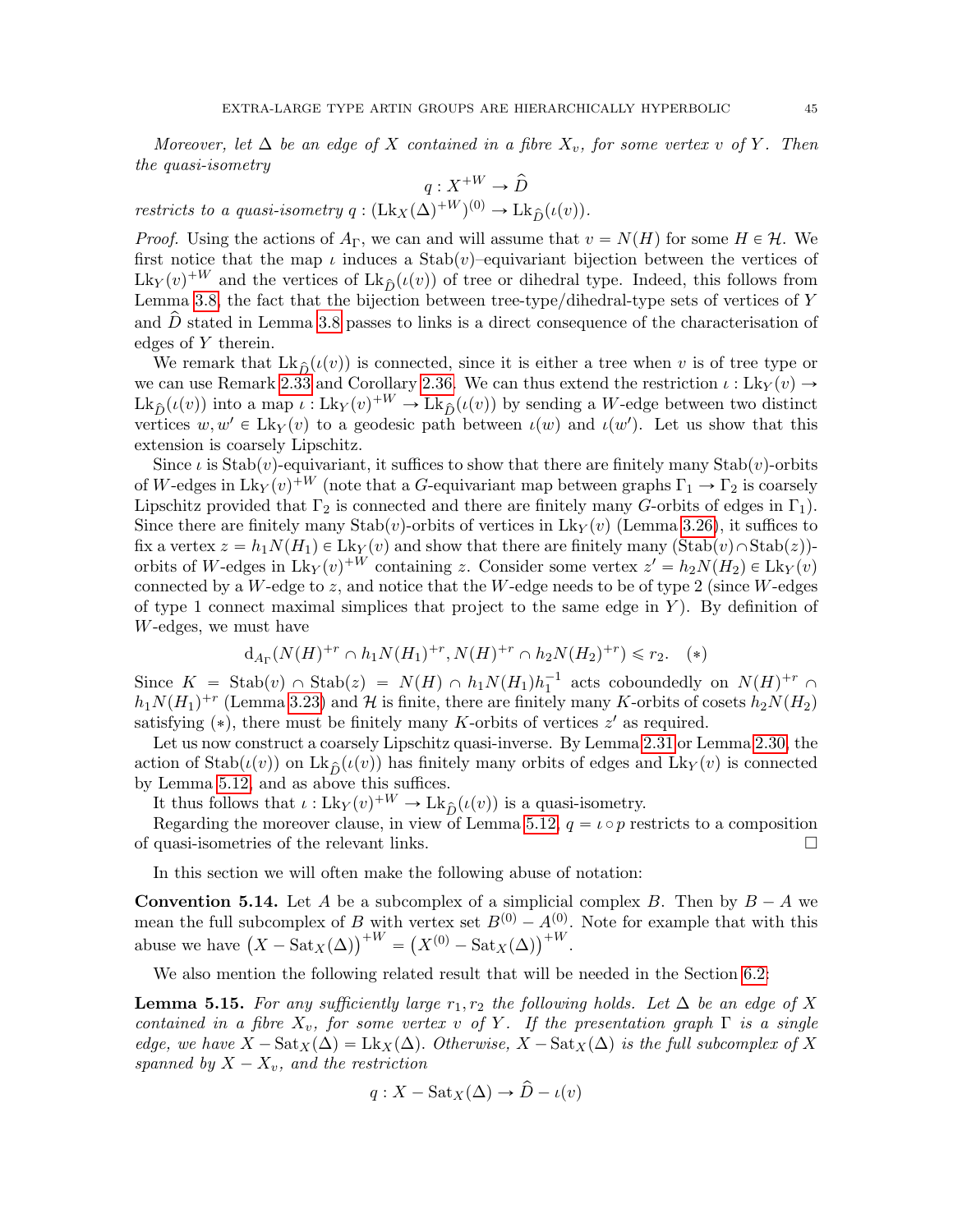is well-defined and extends to a coarsely Lipschitz map

$$
\overline{q}:(X-\text{Sat}_X(\Delta))^{+W}\to \widehat{D}-\iota(v).
$$

*Proof.* Case where  $\Gamma$  is a single edge: Let us first consider the case where  $\Gamma$  is a single edge between the two standard generators  $a, b$ . Then by construction, Y contains a unique vertex of dihedral type, namely  $u_{ab}$ .

Let us first assume that  $\Delta$  is contained in the fibre of a vertex of tree type. Since Y is bipartite with respect to the vertex type (tree or dihedral) by Lemma [3.8,](#page-18-0) it follows that for every vertex u of Y of tree type, its link consists of the single vertex  $u_{ab}$ . It now follows from Lemma [4.12](#page-32-2) that the link of any edge contained in the fibre of a vertex of tree type is equal to the fibre  $X_{u_{ab}}$ . Moreover, no vertex of  $X_{u_{ab}}$  has  $X_{u_{ab}}$  in its link, so we get that

$$
X - \text{Sat}_X(\Delta) = X_{u_{ab}} = \text{Lk}_X(\Delta).
$$

Let us now assume that  $\Delta$  is contained in the fibre  $X_{u_{ab}}$ . It follows from Lemma [4.12](#page-32-2) that the link of any edge of  $X_{u_{ab}}$  is exactly  $X - X_{u_{ab}}$ . It also follows from the above discussion that no other simplex of X has link  $X - X_{u_{ab}}$ , hence

$$
X - \text{Sat}_X(\Delta) = X - X_{u_{ab}} = \text{Lk}_X(\Delta).
$$

**General case:** Let us now consider the case where  $\Gamma$  is not a single edge. Let us first show that no other vertex of Y has the same link as  $v$ . Assume by contradiction that there exists another such vertex  $v'$ . Since Y does not contain squares by Lemma [3.9,](#page-19-0) we have that  $Lk_Y(v) = Lk_Y(v')$  is a single vertex. Since a vertex of Y of dihedral type  $gv_{ab}$  contains at least two vertices in its link, namely  $gv_a$  and  $gv_b$  by Lemma [3.8,](#page-18-0) it follows that v and v' are of tree type, say  $v = gv_a$  and  $v' = hv_b$ . This now forces a and b to be leaves of Γ: Indeed, if a had at least two neighbours c, d in Γ, then  $Lk_Y(gv_a)$  would contain the two distinct vertices  $gv_{ac}$  and  $gv_{ad}$ . Thus, a and b are leaves of Γ. Moreover, since  $gv_a$  and  $hv_b$  have a common neighbour that is of dihedral type, this implies that this common neighbour is of the form  $kv_{ab}$ , and in particular a and b are adjacent in Γ. Since Γ is connected and a and b are two adjacent leaves of Γ, it follows that Γ is a single edge, a contradiction. Thus, no other vertex of  $Y$  has the same link as  $v$ .

By Lemma [4.12,](#page-32-2) the link of  $\Delta$  is the disjoint union of all the fibres of the form  $X_w$  for w a vertex of  $Lk_Y(v)$ . Moreover, since distinct vertices of Y do not have the same link by the above, a simplex of X has the same link as  $\Delta$  if and only if it is an edge of  $X_v$ . Thus,  $X - \text{Sat}_X(\Delta)$  is the full subcomplex of X obtained by removing the fibre  $X_v$ .

It follows from the above description of  $X - \text{Sat}_X(\Delta)$  that the restriction map

$$
q: X - \text{Sat}_X(\Delta) \to \hat{D} - \iota(v)
$$

is well-defined (recall that  $q$  is simplicial on  $X$ , so it is enough to check that the restriction is well-defined on the 0-skeleton).

Since  $\overline{D}-\iota(v)$  is connected (since the link of  $\iota(v)$  is connected as explained in the proof of Lemma [5.13\)](#page-43-0), we extend this map to a map

$$
\overline{q}:(X-\text{Sat}_X(\Delta))^{+W}\to \hat{D}-\iota(v)
$$

by sending edges to geodesics in  $\hat{D} - \iota(v)$ .

To show that this map is coarsely Lipschitz, it is enough to find a uniform constant C such that for two distinct vertices  $w, w'$  of  $Y - v$  connected by a W-edge, we have  $d_{\hat{D}-\iota(v)}(\iota(w),\iota(w')) \leq C$ . Note that since w and w' are distinct, this W-edge must be of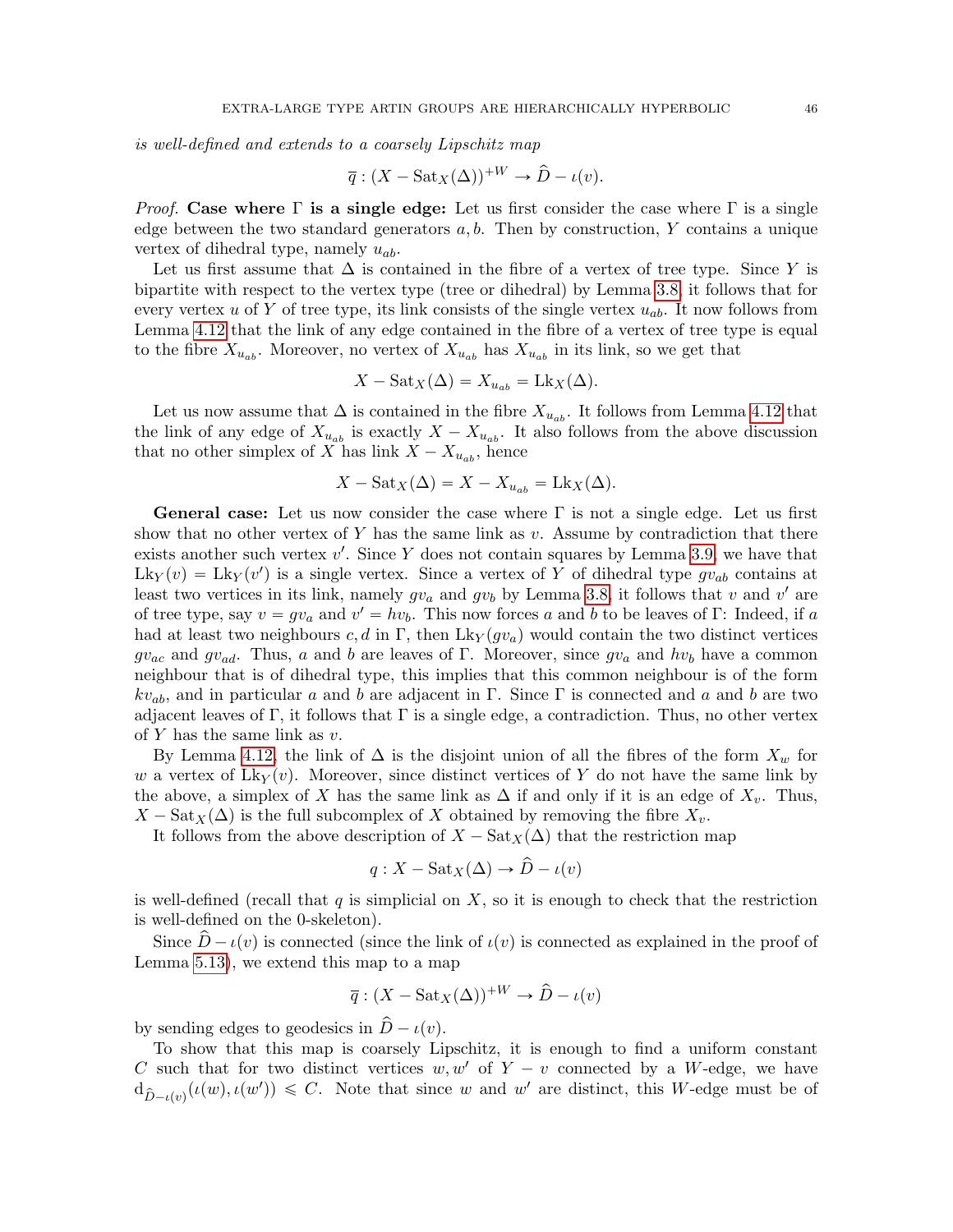type 2, and in particular  $w$  and  $w'$  are at distance at most 2 in Y. Since Y does not contain triangles and squares by Lemma [3.9,](#page-19-0) this distance is exactly 2 and we can consider the midpoint  $w''$ .

If  $w'' \in Y - v$ , then  $\iota(w'') \in \hat{D} - \iota(v)$  since  $\iota$  is injective by Lemma [3.8,](#page-18-0) and we thus have  $d_{\hat{D}-\iota(v)}(\iota(w),\iota(w')) \leq 2.$ 

Otherwise,  $w'' = v$  and so  $w, w'$  are adjacent vertices of  $Lk_Y(v)^{+W}$ . It follows from Lemma [5.13](#page-43-0) that the maps  $p: Lk_X(\Delta)^{+W} \to Lk_Y(v)^{+W}$  and  $q: Lk_X(\Delta)^{+W} \to Lk_{\hat{D}}(\iota(v))$ are quasi-isometries. Since  $w, w'$  are adjacent vertices of  $Lk_Y(v)^{+W}$ , it follows that there exists a constant C (depending only on  $A_{\Gamma}$ ) such that  $d_{Lk_{\widehat{D}}(\iota(v))}(\iota(w), \iota(w')) \leq C$ , and hence  $d_{\hat{D}-\iota(v)}(\iota(w), \iota(w')) \leqslant C$ . This shows that the map  $\bar{q}: (X-\text{Sat}_X(\Delta))^{+W} \to \hat{D}-\iota(v)$  is  $\Box$ coarsely Lipschitz.

We will later prove a similar statement for simplices  $\Delta$  that are triangles of X, see Lemma [6.11.](#page-50-0)

### 6. The geometry of the augmented complex

<span id="page-46-0"></span>In this section we finish the proof of Theorem [A,](#page-2-3) by verifying that all conditions of Theorem [1.4](#page-6-2) apply to the pair  $(X, W)$  where X is the blown-up commutation graph (Definition [4.6\)](#page-31-2) and  $W = W_{r_1,r_2}$  is described in Subsection [5.1.](#page-37-1) Up until Subsection [6.3](#page-56-0) (the final argument) we work under Convention [3.14,](#page-20-2) that is, we work with an Artin group of large and hyperbolic type  $A_{\Gamma}$  with  $\Gamma$  connected and not a single vertex.

<span id="page-46-1"></span>6.1. Hyperbolicity of the augmented links. The goal of this section is to prove the following proposition, verifying part of condition [\(II\)](#page-5-5) from Definition [1.3](#page-5-2) for the candidate combinatorial HHS  $(X, W)$ :

<span id="page-46-2"></span>**Proposition 6.1.** For all sufficiently large  $r_1, r_2$  the following holds. The augmented links  $\text{Lk}_X(\Delta)^{+W}$  of all non-maximal simplices  $\Delta$  of X are connected and hyperbolic.

Before the proof, we assemble the ingredients.

Let  $\Delta$  be a simplex of  $\Delta$ . If Lk<sub>X</sub>( $\Delta$ ) is connected and of bounded diameter, so is its augmented link and there is nothing to prove. Thus, we only need focus on unbounded links.

**Lemma 6.2.** Let  $\Delta$  be a non-maximal simplex of X. Then its link (and hence its augmented link) is connected and of bounded diameter, except possibly when  $\Delta$  is one of the following:

- $\bullet$  the empty simplex,
- $\bullet$  an edge of X contained in a fibre,
- ' a triangle of X containing exactly two roots.

*Proof.* Let  $\Delta$  be a non-empty simplex of X. Note that if a link decomposes as a non-trivial join, it is automatically connected and bounded. In view of Lemma [4.12,](#page-32-2) Lk<sub>X</sub> $(\Delta)$  is connected and bounded, by virtue of decomposing non-trivially as a join, except possibly in one of the following two situations.

**Case 1:** Lky  $(\overline{\Delta}) \neq \emptyset$  and all the links of fibres are empty. In that case,  $\overline{\Delta}$  is a single vertex v of Y, and its associated fibre  $\Delta_v = \Delta$  is an edge (and this case is listed in the statement).

**Case 2:** Lky( $\Delta$ ) =  $\varnothing$  and exactly one of the fibres of  $\Delta$  has an empty link. In that case,  $\overline{\Delta}$  is an edge, and  $\Delta$  is a triangle (since it is non-maximal). If  $\Delta$  contains only one root, then  $Lk_X(\Delta)$  is a single vertex, so it is bounded. (The remaining case of two root is listed in the statement.)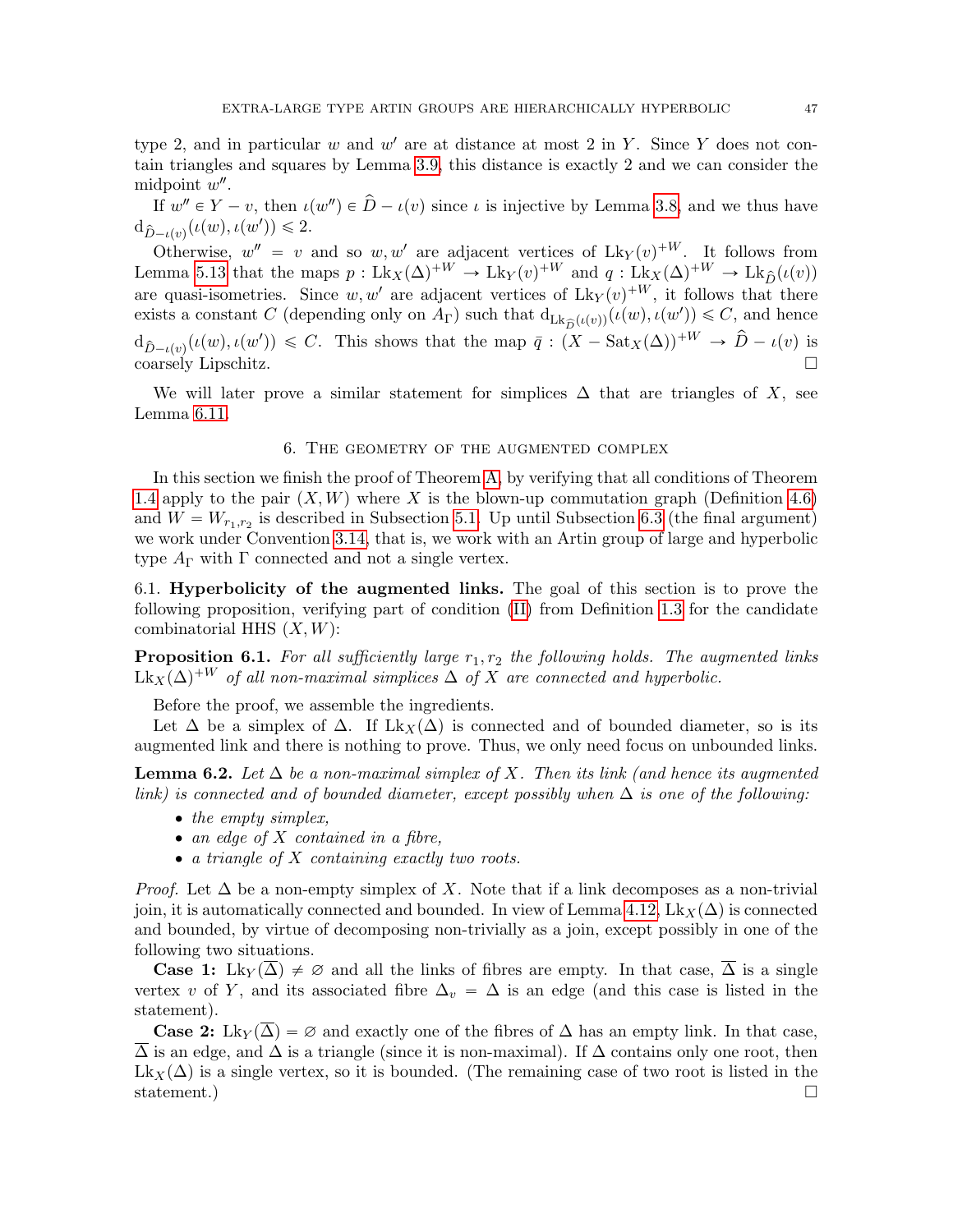We now treat the remaining cases separately.

<span id="page-47-1"></span>**Lemma 6.3.** The augmented link of the empty simplex of  $X$  is equivariantly quasi-isometric to  $D$ , and in particular is hyperbolic.

*Proof.* By definition, the link of the empty simplex of  $X$  is  $X$  itself, which is quasi-isometric to  $\hat{D}$  by Lemma [4.9.](#page-32-3) Note that  $X^{+W}$  is quasi-isometric to X since W-edges connect vertices at distance at most 2 in X by Definition [5.1.](#page-37-2)  $\Box$ 

<span id="page-47-0"></span>**Lemma 6.4.** Suppose  $r_1 \geq 1$ . Let  $\Delta$  be a triangle of X containing exactly two roots. Then its augmented link  $Lk_X(\Delta)^{+W}$  is hyperbolic, and in fact quasi-isometric to Z.

*Proof.* Let v be the vertex of Y such that  $\Delta_v$  is a single root. By Lemma [4.12,](#page-32-2) the link of  $\Delta$  is the disjoint union of the leaves of  $X_v$ . By Proposition [5.6,](#page-41-1) the augmented link Lk<sub>X</sub>( $\Delta$ )<sup>+W</sup> is obtained from Lk<sub>X</sub> $(\Delta)$  by adding an edge between all vertices of Lk<sub>X</sub> $(\Delta)$  that are connected by a W-edge coming from maximal simplices of  $St<sub>X</sub>(\Delta)$ . By construction of W-edges of type 1, this graph is connected and quasi-isometric to  $\mathbb{Z}$ , provided  $r_1 \geq 1$ . Indeed, given a graph and  $C \geq 1$ , the graph with the same vertex set and edges connecting pairs of vertices within distance C of each other in the original graph is quasi-isometric to the original graph.  $\square$ 

<span id="page-47-2"></span>**Lemma 6.5.** Let  $\Delta$  be an edge of X contained in a fibre  $X_v$  for some vertex v of Y. Then its augmented link  $Lk_X(\Delta)^{+W}$  is a connected quasi-tree. Moreover, it is unbounded except when v corresponds to a standard generator of  $A_{\Gamma}$  that comes from a leaf of  $\Gamma$  contained in an edge of  $\Gamma$  with even label.

*Proof.* By Lemma [5.13](#page-43-0) we have that  $Lk_X(\Delta)^{+W}$  is quasi-isometric to  $Lk_{\hat{D}}(\iota(v))$  where  $v := \overline{\Delta}$ . Therefore, we have to prove that  $Lk_{\hat{D}}(\iota(v))$  is a quasi-tree. There are two cases.

**Tree type:** Suppose that v is a vertex of Y of tree type. By construction of  $\hat{D}$  (or Lemma [2.30\)](#page-14-2) we have that  $Lk_{\hat{D}}(\iota(v))$  is a standard tree of D, and the characterisation of when standard trees are unbounded follows directly from the graph of groups structure given in [\[MP21,](#page-61-6) Remark 4.6. In particular, it follows from that description that when  $v$  corresponds to a standard generator of  $A_{\Gamma}$  that comes from a leaf of  $\Gamma$  contained in an edge of  $\Gamma$  with even label, then the corresponding standard tree has diameter 2.

**Dihedral type:** Suppose that v is the vertex  $v_{ab}$  of Y of dihedral type for some  $a, b \in \Gamma$ .

By Corollary [2.36,](#page-15-3) the action of  $\text{Stab}(v) = A_{ab}$  on  $\text{Lk}_{\hat{D}}(\iota(v))$  is cocompact. Let us describe the maximal stabilisers for this action. Since the action is without inversion, it is enough to describe vertex stabilisers. By Lemma [2.31,](#page-14-1) the stabiliser of a vertex of  $\text{Lk}_D(\iota(v))$  is either trivial or conjugate to  $\langle a \rangle$  or  $\langle b \rangle$ . Moreover, it follows from Lemma [2.27](#page-13-1) that the stabiliser of the vertex of tree type corresponding to the standard tree  $T_a$  is equal to  $A_{ab} \cap C(a)$ , i.e. equal to the centraliser of a in  $A_{ab}$ . By [\[Cri05,](#page-60-17) Lemma 7], this subgroup is equal to  $\langle a, z_{ab} \rangle$ . Thus, the stabilisers of vertices of tree type in Lk<sub>p</sub> $(\iota(v))$  are conjugate (again in  $A_{ab}$ ) to  $\langle a, z_{ab} \rangle$  or  $\langle b, z_{ab} \rangle$ .

It follows from the above that the maximal stabilisers for the cocompact action of  $A_{ab}$  on  $Lk_{\hat{D}}(\iota(v))$  are the conjugates of  $\langle a, z_{ab}\rangle$  and  $\langle b, z_{ab}\rangle$ . It now follows from [\[CC07,](#page-60-22) Thm 5.1] that  $Lk_{\hat{D}}(\iota(v))$  is quasi-isometric to the Cayley graph Cayley $(A_{ab}; \langle a, z_{ab}\rangle, \langle b, z_{ab}\rangle)$ . Note that this Cayley graph is quasi-isometric to Cayley $(A_{ab}/\langle z_{ab}\rangle;\langle a\rangle,\langle b\rangle)$ . Moreover, since  $A_{ab}$  contains a finite-index subgroup isomorphic to  $\langle z_{ab} \rangle \times F$  with F a finitely-generated free group by Lemma [2.3,](#page-7-1) the central quotient  $A_{ab}/\langle z_{ab}\rangle$  is virtually free. By [\[Bal17,](#page-59-5) Theorem 2.19] (which applies since  $\langle a \rangle$  and  $\langle b \rangle$  are quasiconvex in the Cayley graph of  $A_{ab}/\langle z_{ab} \rangle$ , the Cayley graph Cayley $(A_{ab}\langle z_{ab}\rangle;\langle a\rangle,\langle b\rangle)$  is a quasitree, hence so are  $\mathrm{Lk}_{\hat{D}}(\iota(v))$  and  $\mathrm{Lk}_X(\Delta)^{+W}$ .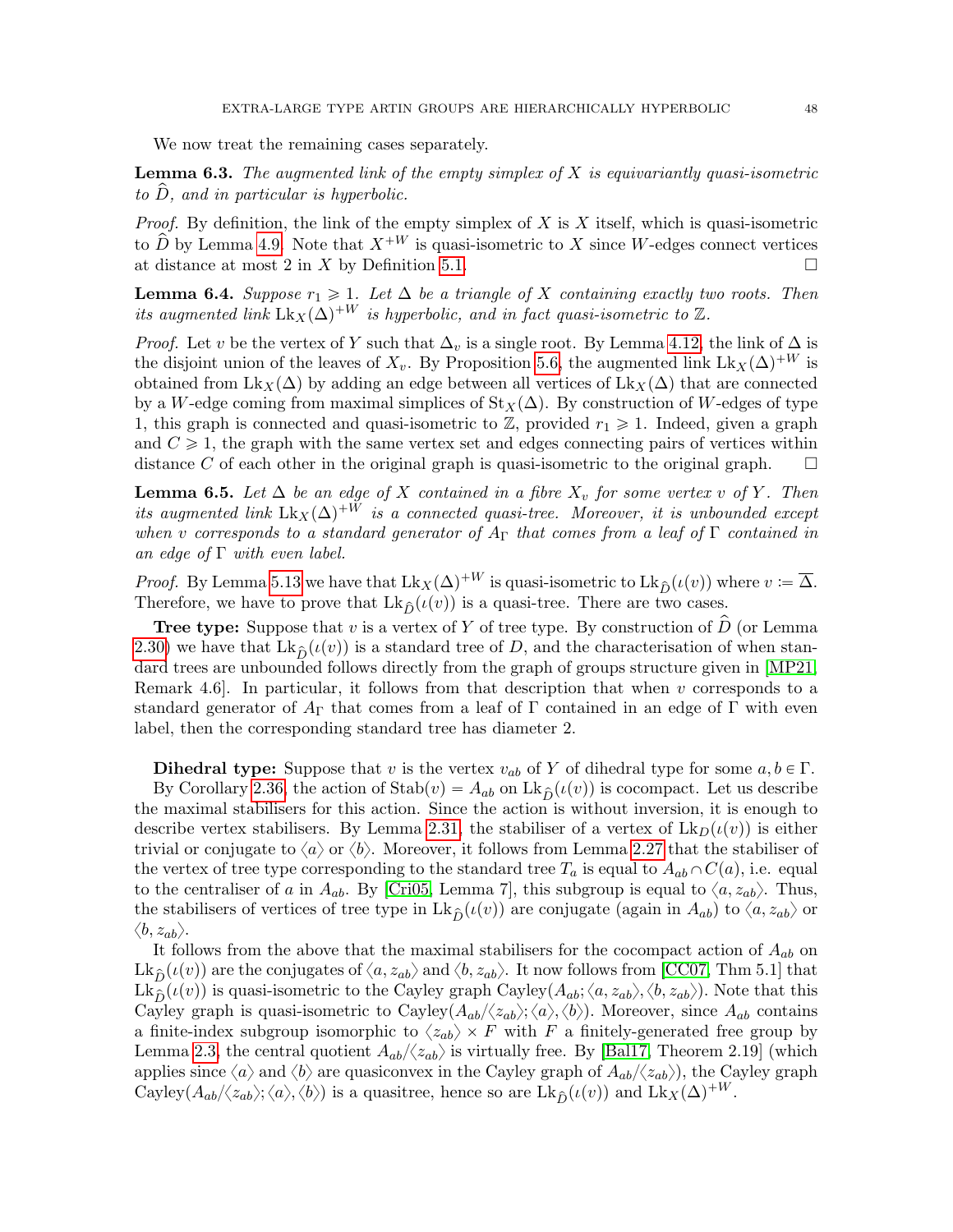Unboundedness follows from [\[Osi16,](#page-61-0) Lemma 5.12] and results in [\[DGO17\]](#page-60-21) using the same argument as in [\[Bal17,](#page-59-5) Corollary 3.22].

<span id="page-48-1"></span>**Corollary 6.6.** The simplices of  $X$  that have an unbounded augmented link are exactly:

- $\bullet$  the empty simplex of X,
- $\bullet$  the triangles of X containing exactly two roots.
- the edges contained in a fibre  $X_v$  of X, except when v corresponds to a standard generator of  $A_{\Gamma}$  that comes from a leaf of  $\Gamma$  contained in an edge of  $\Gamma$  with even label.

All other simplices of X have an augmented link of diameter at most 3.

<span id="page-48-0"></span>6.2. Quasi-isometric embeddings of augmented links. It remains to verify that  $(X, W)$ satisfies the quasi-isometric embedding part of condition [\(II\)](#page-5-5) from Definition [1.3.](#page-5-2) This is achieved by the following proposition:

<span id="page-48-2"></span>**Proposition 6.7.** For every non-maximal simplex  $\Delta$  of X, the augmented link  $Lk_X(\Delta)^{+W}$  is quasi-isometrically embedded in the augmented complex  $(X^{(0)} - Sat_X(\Delta))^{+W}$ .

The proposition is clear when the augmented link is bounded. We treat the remaining cases, listed in Corollary [6.6,](#page-48-1) separately. Note that there is nothing to do in the case of the empty simplex, as the inclusion  $Lk_X(\emptyset)^{+W} \hookrightarrow$ at there is nothing to do in the case of the  $(X - \text{Sat}_X(\emptyset))^{+W}$  is the identity map of  $X^{+W}$ .

Overview. Let us give an overview of the general strategy. We will use the quasiisometries between  $X^{+W}$ ,  $Y^{+W}$  and  $\hat{D}$  (see Lemma [3.13](#page-20-1) and Definition [5.11\)](#page-42-3) to construct isometries between  $X^{(W)}, Y^{(W)}$  and  $D$  (see Lemma 3.13 and Definition 5.11) to construct models for  $Lk_X(\Delta)^{+W}$  and  $(X - \text{Sat}_X(\Delta))^{+W}$  that are easier to work with. More precisely, we will construct a diagram of the form



where

- the complexes  $U_{\Delta}$ ,  $V_{\Delta}$  are built out of subcomplexes of  $\hat{D}$ ,
- $\bullet$  the top horizontal map is a quasi-isometry (in the spirit of Lemma [5.13\)](#page-43-0),
- ' the bottom horizontal map is coarsely lipschitz (in the spirit of Lemma [5.15\)](#page-44-0).
- $\bullet$  both horizontal maps coincide with the map q when restricted to vertex sets,
- ' the diagram commutes up to bounded error. This is due to some bounded choices appearing when constructing the various horizontal arrows (and more precisely ex-tending the map q to W-edges), see the proof of Lemma [5.13,](#page-43-0) [5.15,](#page-44-0) and [6.11.](#page-50-0)

Then, it will be enough to show that  $U_{\Delta} \hookrightarrow V_{\Delta}$  is a quasi-isometric embedding. This in turn will be done using either the  $CAT(0)$  geometry of D to construct a coarsely Lipschitz retraction  $V_{\Delta} \rightarrow U_{\Delta}$  (in Lemma [6.10\)](#page-49-0), or by using additional properties of dihedral Artin groups when the complexes  $U_{\Delta}$ ,  $V_{\Delta}$  are defined using neighbourhoods of vertices of dihedral type (in Lemma [6.12](#page-52-0) and [6.13\)](#page-53-0).

We start by introducing the main tool for constructing coarsely Lipschitz retractions in  $D$ , and more generally in CAT(0) complexes: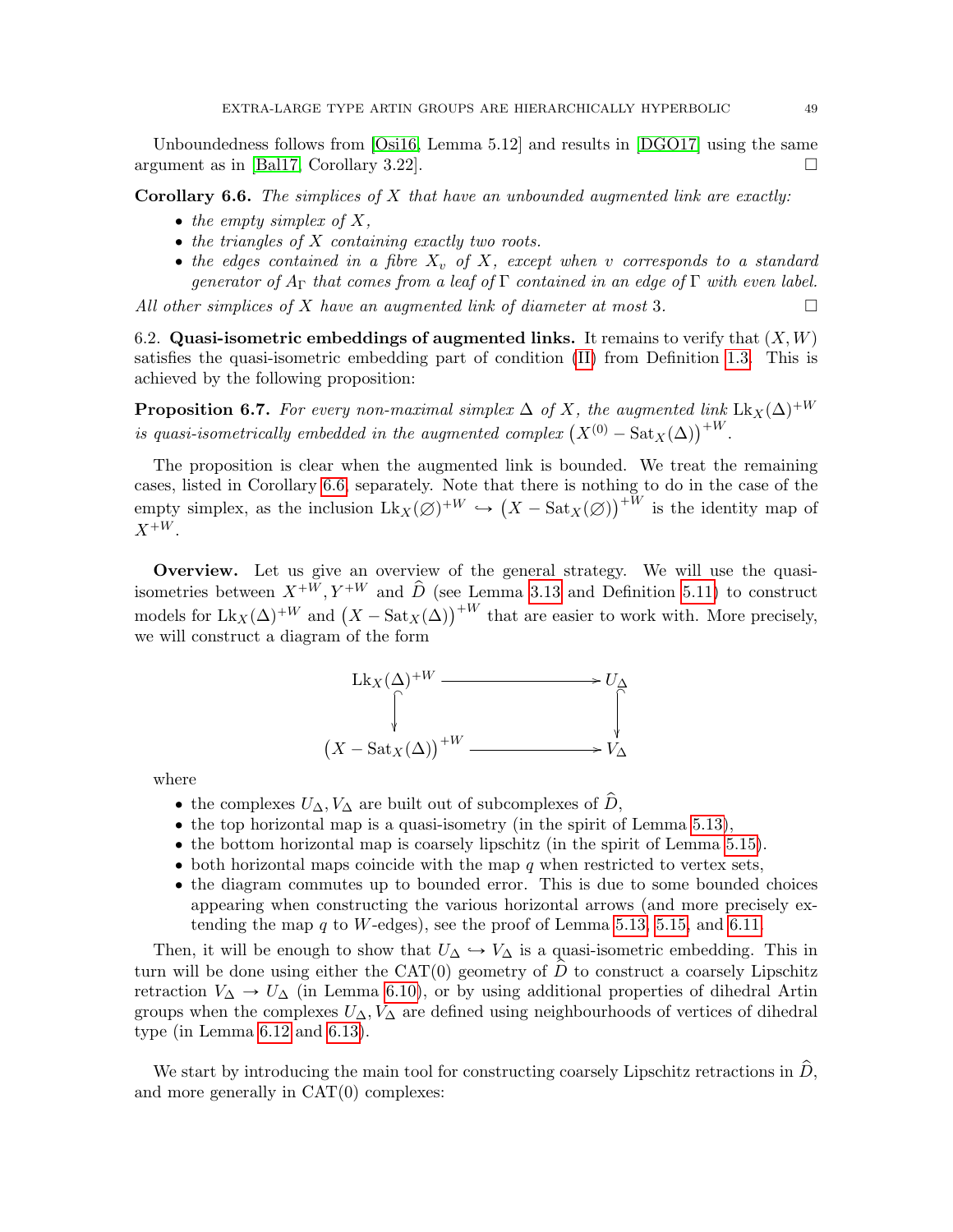**Definition 6.8** (Combinatorial neighbourhood). Let C be a subcomplex of a complex  $\mathcal{X}$ . The **combinatorial neighbourhood** of C, denoted  $N(C)$ , is the subcomplex consisting of the union of all the simplices of  $\mathcal X$  intersecting C. The **combinatorial sphere** around C, denoted  $\partial N(C)$ , is the full subcomplex with vertex set  $N(C)^{(0)} - C^{(0)}$ . Finally, we let  $\tilde{N}(C) = N(C) - \partial N(C).$ 

For C a subcomplex of a metric complex X, note that  $\mathcal{X} - N(C)$  is the full subcomplex spanned by  $\mathcal{X} - C$ , meaning the full subcomplex with vertex set the vertices of  $\mathcal{X}$  that are not contained in C.

In the statement below we regard  $\mathcal{X} - N(C)$  as endowed with its intrinsic path metric, and similarly for  $\partial N(C)$ .

<span id="page-49-1"></span>**Lemma 6.9.** Let  $X$  be a  $CAT(0)$  simplicial complex with finitely many isometry types of simplices, and let C be a convex subcomplex of  $\mathcal{X}$ . Then there exists a coarsely Lipschitz retraction from  $\mathcal{X} - N(C)$  to  $\partial N(C)$ . In particular,  $\partial N(C)$  is quasi-isometrically embedded in  $\mathcal{X} - N(C)$ .

*Proof.* We construct a projection from  $\mathcal{X} - \mathcal{N}(C)$  to  $\partial N(C)$  as follows. Since the CAT(0) space X has finitely many isometry types of simplices, we can choose a number  $\varepsilon > 0$ such that the closed metric neighbourhood  $\mathcal{N}(C, \varepsilon)$  (for the CAT(0) metric) is contained in  $N(C)$ . Since C, whence  $\mathcal{N}(C, \varepsilon)$ , is convex for the CAT(0) metric, the closest-point projection  $\pi : \mathcal{X} - \mathring{N}(C) \to \mathcal{N}(C, \varepsilon)$  is well-defined and 1-Lipschitz. Given a point  $x \in \mathcal{X} - \mathring{N}(C)$ , we first compute the projection  $\pi(x)$ , we choose a simplex  $\Delta$  of  $N(C)$  containing  $\pi(x)$  (such a simplex cannot be contained in C), and we define  $\pi'(x)$  to be any vertex of  $\Delta$  not in C. This defines the map  $\pi': \mathcal{X} - \overset{\circ}{N}(C) \to \partial N(C)$ .

Let  $x, y \in \mathcal{X} - \tilde{N}(C)$  be two points at distance at most  $\varepsilon/3$  in  $\mathcal{X} - \tilde{N}(C)$ , and therefore in X. Their closest-point projections  $\pi(x)$ ,  $\pi(y)$  are also at distance at most  $\varepsilon/3$ . Thus, the CAT(0) geodesic  $\gamma$  between  $\pi(x)$  and  $\pi(y)$  is of length at most  $\varepsilon/3$ , and in particular  $\gamma$  does not intersect C since its endpoints are at distance  $\varepsilon$  from C. Also,  $\gamma$  is contained in the combinatorial neighbourhood  $N(C)$  since it is even contained in the convex subspace  $\mathcal{N}(C, \varepsilon)$ . By [\[BH99,](#page-60-23) Corollary 7.30], there is a uniform bound k depending only on X and  $\varepsilon$ but not on x, y such that  $\gamma$  intersects at most k simplices of  $N(C)$  (none of them contained in C). This now implies that there is a path in  $\partial N(C)$  connecting  $\pi'(x)$  and  $\pi'(y)$  consisting of a concatenation of at most k paths each contained in a simplex of  $\partial N(C)$  (indeed, note that simplices  $\Delta_1, \Delta_2$  of  $N(C)$  that intersect outside of C also satisfy  $\Delta_1 \cap \Delta_2 \cap \partial N(C) \neq \emptyset$ . Since  $\mathcal X$  has finitely many isometry types of simplices, the k paths can be taken to have uniformly bounded length, and this implies that the map  $\pi': \mathcal{X} - \mathring{N}(C) \to \partial N(C)$  is coarsely Lipschitz.

Moreover, again since  $\mathcal X$  has finitely many isometry types of simplices, a similar reasoning implies that there exists a constant k' such that for any vertex v of  $\partial N(C)$ , the CAT(0) geodesic between v and  $\pi(v)$  meets at most k' simplices, which implies that v and  $\pi'(v)$  lie within bounded distance in  $\mathcal{X} - \mathring{N}(C)$ . Thus,  $\pi'$  is a coarse retraction.

<span id="page-49-0"></span>**Lemma 6.10.** Let  $\Delta$  be an edge of X contained in the fibre of a vertex of Y. Then the **Lemma 6.10.** Let  $\Delta$  be an edge of X contained in the fibre of a vertex of Y.<br>augmented link  $\text{Lk}_X(\Delta)^{+W}$  is quasi-isometrically embedded in  $(X - \text{Sat}_X(\Delta))^{+W}$ .

*Proof.* If  $\Gamma$  is a single edge, then we have  $Lk_X(\Delta) = X - \text{Sat}_X(\Delta)$  by Lemma [5.15,](#page-44-0) hence *Proof.* If I is a single edge, then we have  $LK_X(\Delta) = \Lambda - \text{sat}_X(\Delta)$  by Lemma 5.13<br> $Lk_X(\Delta)^{+W} = (X - \text{Sat}_X(\Delta))^{+W}$ , and the inclusion is a quasi-isometric embedding.

Let us now consider the case where  $\Gamma$  is not reduced to a single edge. The edge  $\Delta$  is contained in the fibre over a vertex that we call  $u \in Y$ , and we set  $v := \iota(u) \in \hat{D}$ . It follows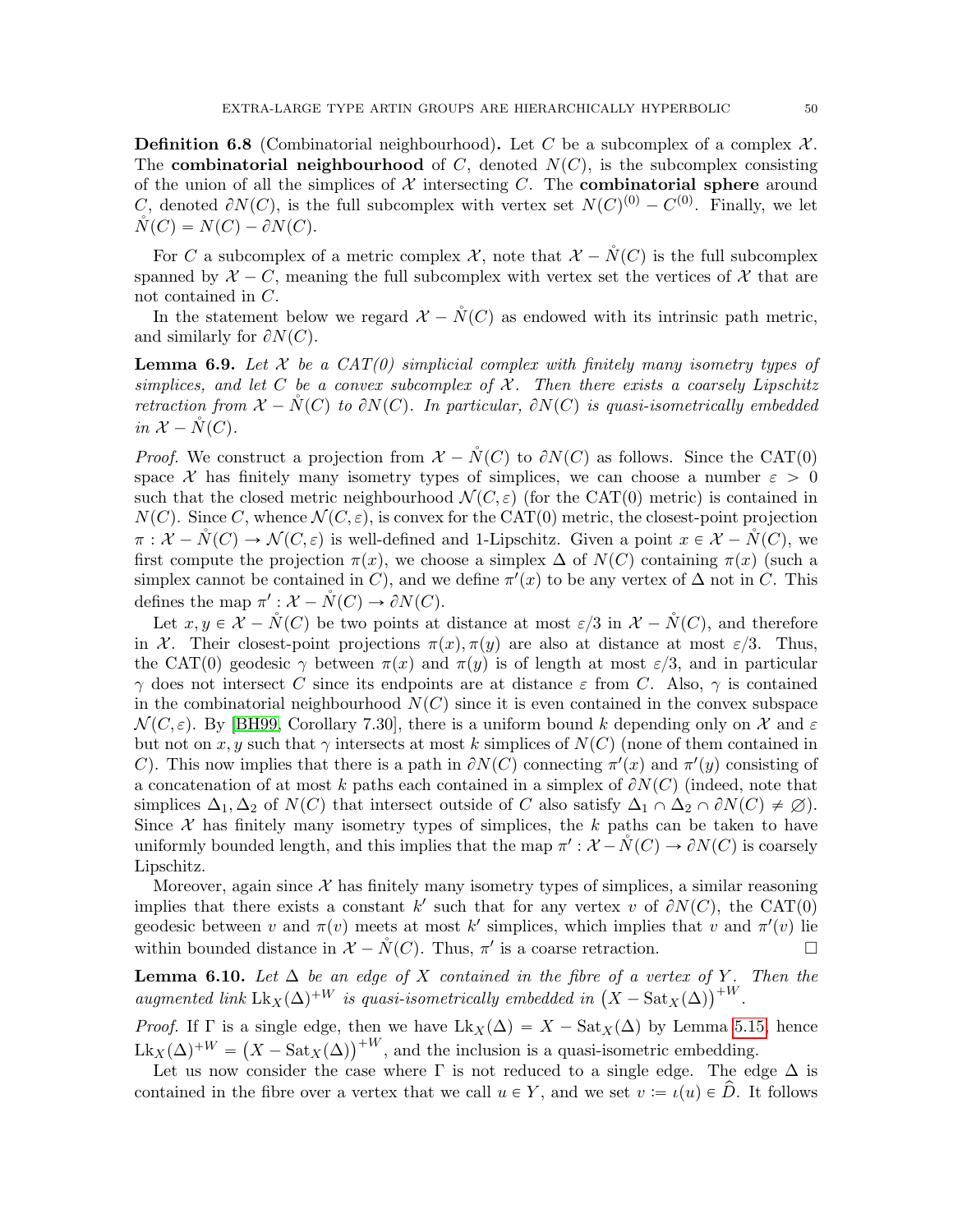from Lemma [5.15](#page-44-0) that  $X - \text{Sat}_X(\Delta)$  is the full subcomplex of X obtained by removing the fibre  $X_u$ . Recall also from the same lemma the map  $\bar{q} : (X - \text{Sat}(\Delta))^{+W} \to \hat{D} - \{v\}$ . Also, Lemma [5.13](#page-43-0) gives us a quasi-isometry  $q': Lk_X(\Delta)^{+W} \to Lk_{\hat{D}}(v)$  (note that, in the statement of the lemma, the map q is restricted to the 0-skeleton of  $Lk_X(\Delta)^{+W}$ , and q' here is an extension of  $q$  across all edges).

Consider now the following diagram:

$$
\operatorname{Lk}_X(\Delta)^{+W} \xrightarrow{q'} \partial N(v)
$$

$$
\left(\bigvee_{X \text{ - Sat}_X(\Delta)\right)^{+W} \xrightarrow{\bar{q}} \hat{D} - \{v\}}
$$

Note that the diagram commutes at the level of vertices, so that it commutes up to bounded arrow since all maps are coarsely Lipschitz.

By Lemma [6.9,](#page-49-1) there exists a coarsely Lipschitz retraction  $\pi : \hat{D} - \{v\} \to \partial N(v)$ . Thus, the inclusion  $\partial N(v) \hookrightarrow \hat{D} - \{v\}$  is a quasi-isometric embedding. Since the top and right arrows are quasi-isometric embeddings, so is their composition. Since the left arrow is coarsely Lipschitz, and so is the bottom arrow, the left arrow is a quasi-isometric embedding because the diagram and so is the bottom arrow, the left arrow is a quasi-isometric embedding because the diagram<br>commutes up to bounded error. In other words,  $Lk_X(\Delta)^{+W} \hookrightarrow (X - \text{Sat}_X(\Delta))^{+W}$  is also a quasi-isometric embedding.

Before considering the final two cases where  $\Delta$  is a triangle of X, we prove the following result that will allow us to show that the bottom map of our (almost) commutative diagram is coarsely Lipschitz. Recall that we have simplicial maps  $p : X \to Y$ , and  $\iota : Y \to \widehat{D}$ , and we set  $q = \iota \circ p$ .

<span id="page-50-0"></span>**Lemma 6.11.** Let  $\Delta$  be a triangle of X that contains an edge in the fibre of a vertex of Y and an additional root u. Then we have

$$
X - \text{Sat}_X(\Delta) = p^{-1}(Y - \text{St}_Y(u)) \sqcup \Lambda_u.
$$

Moreover, let  $Z = Z_u$  be the graph obtained from the disjoint union

$$
(\hat{D} - \text{St}_{\hat{D}}(\iota(u))) \sqcup \Lambda_u^{+W}
$$

as follows: We add an edge between a vertex  $\lambda \in \Lambda_u$  and a vertex  $v \in \hat{D} - \text{St}_{\hat{D}}(\iota(u))$  if there exists a W-edge of  $X^{+W}$  between  $\lambda$  and a vertex of  $X_v$ .

Then the restriction

$$
q: X - \text{Sat}_X(\Delta) \to Z
$$

is well-defined and extends to a coarsely Lipschitz map

$$
q': (X - \text{Sat}_X(\Delta))^{+W} \to Z.
$$

*Proof.* It follows from Lemma [4.12](#page-32-2) that  $\text{Sat}_X(\Delta)$  consists of all the triangles  $\Delta'$  of X such that  $(\Delta')_u = \Delta_u$  (that is,  $\Delta'$  is the join of the root u and some edge). The structure of  $X - \text{Sat}_X(\Delta)$  follows immediately. Since *ι* is injective by Lemma [3.8,](#page-18-0) as well as simplicial, we have  $\iota^{-1}(\operatorname{St}_{\hat{D}}(\iota(u)) \subseteq \operatorname{St}_Y(u)$ , and therefore  $q^{-1}(\operatorname{St}_{\hat{D}}(\iota(u)) \subseteq p^{-1}(\operatorname{St}_Y(u))$ . Therefore, the restriction of  $q$  as in the statement is well-defined.

The required coarsely Lipschitz extension exists provided that any two distinct vertices  $v, v' \in X - \text{Sat}_X(\Delta)$  joined by an edge get mapped to vertices of Z that lie within uniformly bounded (in particular, finite) distance.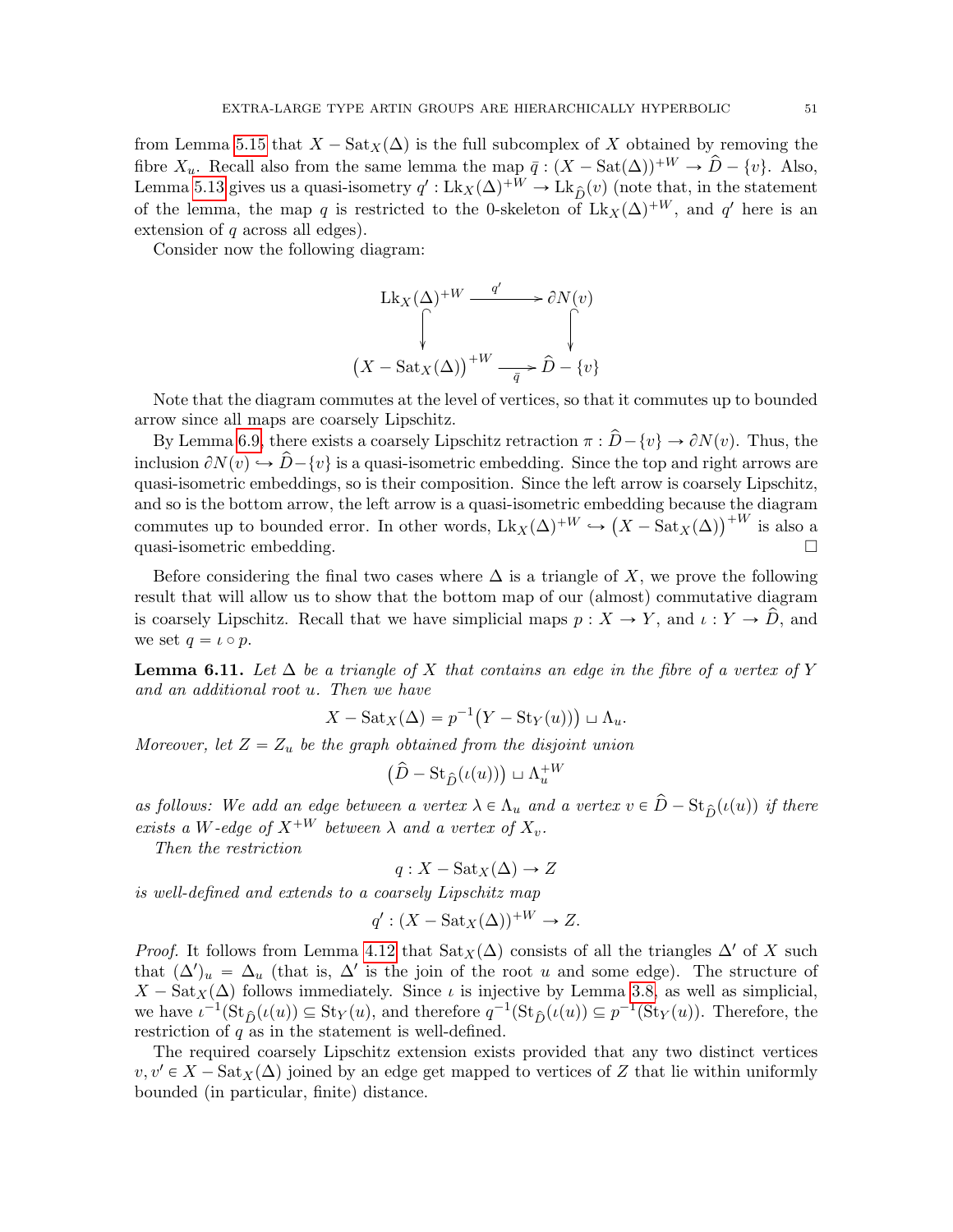First notice that, by construction, edges that are not  $W$ -edges between two distinct vertices of  $X - \text{Sat}_X(\Delta)$  are either mapped to an edge of Z or collapsed to a point. Moreover, if  $v \in X - \text{Sat}_X(\Delta) - \Lambda_u$  and a point  $\lambda \in \Lambda_u$  are joined by a W-edge, then their images under q are joined by an edge in  $Z$  by definition of  $Z$ . Thus, it is enough to show that there exists a uniform constant C such that if  $v, v' \in (X - \text{Sat}_X(\Delta)) - \Lambda_u$  are distinct vertices joined by a W-edge, then  $d_Z(q(v), q(v')) \leq C$ .

Let  $v, v' \in (X - \text{Sat}_X(\Delta)) - \Lambda_u$  be two distinct vertices joined by a W-edge. First notice that  $p(v), p(v')$  belong to  $Y - St_Y(u)$  by the first part of the statement. It is enough to consider the case where  $p(v)$  and  $p(v')$  are not connected by an edge in Y. Since  $p(v)$  and  $p(v')$  are connected by a W-edge, they are either equal (for W-edges of type 1) or at distance 2 in Y (for W-edges of type 2). It is enough to consider the second case, so let  $\delta$ ,  $\delta'$  be maximal simplices of X, containing  $v, v'$  respectively, that are connected by a W-edge of type 2.

Let u' be the midpoint between  $p(v)$  and  $p(v')$ . If  $u' \in Y - \text{St}_Y(u)$ , then  $q(v)$ ,  $\iota(u')$ ,  $q(v')$  is a combinatorial path of length 2 in Z, so  $d_Z(q(v), q(v')) \leq 2$ .

Otherwise, u' must be a vertex of  $Lk_Y(u)$  (since  $u' \neq u$  for otherwise v and v' would lie in Sat $(\Delta)$ ). Up to the action of  $A_{\Gamma}$ , we can assume that  $u, u'$  are of the form  $u_a, u_{ab}$  (up to permutation) and in particular there are finitely many possible pairs to consider. Hence, it suffices to fix  $u, u'$  and produce a constant for those. By construction, we have that  $w(\delta), w(\delta')$ are contained in the "thickened" coset  $N(z_{u'})^{+r}$ . Moreover, since  $\delta$  and  $\delta'$  are connected by a W-edge, it follows from Lemma [5.2](#page-38-0) that  $d_{A_{\Gamma}}(w(\delta), w(\delta')) \leq r_3$ .

To show that  $q(v)$ ,  $q(v')$  are at uniformly bounded distance in Z, it will be enough to show that they are at uniformly bounded distance in the full subgraph  $Z'$  of  $Z$  spanned by  $(\mathrm{Lk}_{\widehat{D}}(\iota(u')) - \mathrm{St}_{\widehat{D}}(\iota(u))) \cup \Lambda_u.$ 

We modify the complex Z' in an equivariant way to obtain a graph on which  $N(z_{u'})$  acts naturally. Let  $Z''$  be the full subcomplex of  $X^{+W}$  spanned by the quasi-lines  $\Lambda_{w}^{+W}$  for  $w \in$ Lk<sub>Y</sub>(u'). By construction of the augmented link Lk<sub>Y</sub>(u')<sup>+W</sup>, the projection  $p: X^{+W} \to Y^{+W}$ induces a surjective simplical map  $p: Z'' \to Lk_Y(u')^{+W}$ . Moreover, since the link  $Lk_Y(u')^{+W}$ is connected by Lemma [5.12](#page-42-2) and the quasi-lines  $\Lambda_w^{+W}$  (that is, the fibers of p over the vertices) are connected by Lemma [6.4,](#page-47-0) it follows that  $Z''$  is connected. Since  $\text{Stab}_Y(u') = N(z_{u'})$ stabilises  $Lk_Y(u')^{+W}$  and preserves the family of quasi-lines  $\Lambda_w$  by construction of the action  $A_{\Gamma} \sim X^{+W}$ , it follows that there is an induced action of  $N(z_{u'})$  on the connected graph  $Z''$ .

In particular, for  $x \in Z''$ , the orbit map

$$
\omega_x: N(z_{u'}) \to Z'', g \mapsto g \cdot x
$$

is coarsely Lipschitz (with respect to any given word metric on  $N(z_{u'})$ ), and the Lipschitz constant does not depend on  $x \in \mathbb{Z}^n$  since the action is cobounded, see Lemmas [3.26](#page-26-3) and [4.5.](#page-30-1)

We can extend  $\omega_x$  to a map  $\hat{\omega}_x : N(z_{u'})^{+2r} \to Z''$  which is still  $N(z_{u'})$ -equivariant and coarsely Lipschitz when  $N(z_{u'})^{+2r}$  is endowed with the metric inherited from  $A_{\Gamma}$ .

Moreover, by construction of Z, the projection  $q: X^{+W} \to \hat{D}^{+W}$  induces a Lipschitz map  $q: Z'' \to Z'$  obtained by collapsing each quasi-line  $\Lambda_w^{+W}$  other than  $\Lambda_u$  to the corresponding vertex  $\iota(w)$ . Thus, the composition map  $N(z_{u'}) \xrightarrow{\omega_x} Z'' \xrightarrow{q} Z'$  is coarsely Lipschitz, where the coarse Lipschitz constant can be chosen to be uniform.

Let us now bound above the distance  $d_{Z}(q(v), q(v'))$ . After perturbing  $w(\delta)$  up to distance r, we can assume that it is contained in  $yN(z) \cap N(z_{u'})^{+2r}$ , where  $yN(z) = q(v)$  for some element z belonging to the finite set of elements of the form a or  $z_{ab}$  (for some  $a, b \in \Gamma$ ). Similarly, we perturb  $w(\delta')$  and define  $y', z'$  analogously for  $\delta'$ . We pick as basepoint for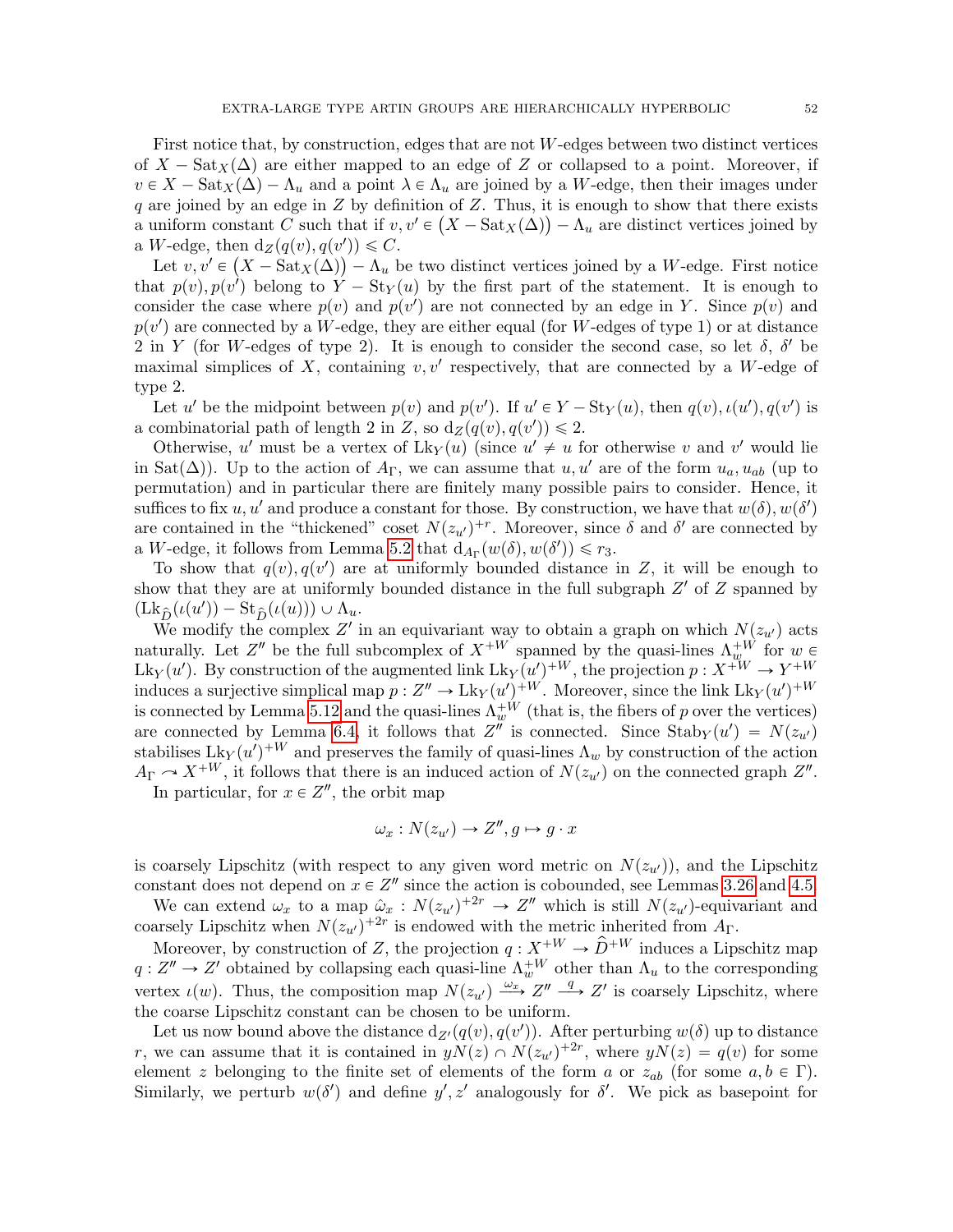the orbit map the point  $x := N(z)$ . The coarsely Lipschitz map  $q \circ \hat{\omega}_x$  sends  $w(\delta)$  to a set (uniformly bounded by [4.26\)](#page-37-5) containing  $yN(z) = q(v)$ . Moreover, if we denote by k a uniform upper bound on the distance in  $Lk_Y(u')$  between vertices of the form  $N(z_1)$  and  $N(z_2)$ , for  $z_1, z_2$  of the form a or  $z_{ab}$   $(a, b \in \Gamma)$ , then the map  $q \circ \hat{\omega}_x$  sends  $w(\delta')$  to a set (again uniformly bounded by [4.26\)](#page-37-5) containing  $y'N(z)$ , which is at distance at most k from  $y'N(z') = q(v')$ . Moreover, since  $q \circ \hat{\omega}_x$  is coarsely Lipschitz and  $d_{A_{\Gamma}}(w(\delta), w(\delta')) \leq r_3 + 4r$  (recall the rperturbation), it follows that there exists a constant C' such that  $d_{Z}(q(v), q(v')) \leq C'$ , hence  $d_Z(q(v), q(v')) \leq C'$ . This constant C' depends on k, r, r<sub>3</sub> and the coarse Lipschitz constant for  $\hat{\omega}_x$  (in particular, it is independent of  $v, v', u'$ ).

We thus have that  $d_Z(q(v), q(v'))$  is uniformly bounded above, and it follows that the map  $q'$  is coarsely Lipschitz.

<span id="page-52-0"></span>**Lemma 6.12.** Let  $\Delta$  be a triangle of X that contains two roots, and an edge in the fibre of a vertex of tree type of Y. Then the augmented link  $Lk_X(\Delta)^{+W}$  is quasi-isometrically embedded vertex of tree type of Y . Then the augmented in the augmented complex  $\left(X-\text{Sat}_X(\Delta)\right)^{+W}$ .

*Proof.* Up to the action of  $A_{\Gamma}$ , we can assume that there exist adjacent generators  $a, b \in \Gamma$ such that  $\Delta$  is the edge between  $u_a$  and  $u_{ab}$ . It follows from Lemma [4.12](#page-32-2) that  $\text{Sat}_X(\Delta)$ consists of all the triangles  $\Delta'$  of X such that  $(\Delta')_{u_{ab}} = \Delta_{u_{ab}}$  (that is,  $\Delta'$  is a join of  $u_{ab}$  and some edge). Moreover, by Proposition [5.6,](#page-41-1) the augmented link  $Lk_X(\Delta)^{+W}$  consists of the quasi-line  $\Lambda_{u_{ab}}$ , equipped with its W–edges (this augmented link is still quasi-isometric to Z by Lemma [6.4\)](#page-47-0).

Let  $q' : (X - \text{Sat}_X(\Delta))^{+W} \to Z$  be the coarsely Lipschitz map constructed in Lemma [6.11.](#page-50-0)

We have the following diagram that commutes up to bounded error (as it commutes exactly on vertices and all maps are coarsely Lipschitz):



In particular, to show that  $Lk_X(\Delta)^{+W} \hookrightarrow$  $X - \text{Sat}_X(\Delta)\big)^{+W}$  is a quasi-isometric embedding, it is enough to show that the inclusion  $\Lambda_{u_{ab}} \hookrightarrow Z$  is a quasi-isometric embedding. By construction of the W-edges, the inclusion  $\Lambda_{u_{ab}} \hookrightarrow Z$  is a quasi-isometric embedding provided the  $\langle z_{ab}\rangle$ -orbits are quasi-isometrically embedded in Z.

Let Z' be the full subcomplex of  $\hat{D}$  generated by  $Z \cup \{v_{ab}\}$ . By construction of Z (see Lemma [6.11\)](#page-50-0), the subcomplex Z' is obtained from  $\hat{D}$  by removing the apices of all the standard trees containing  $v_{ab}$ . Since Z' is obtained from  $\hat{\hat{D}}$  by removing a family of open cones, it is still  $CAT(0)$  for the induced metric by Lemma [2.24.](#page-12-2) In particular, it follows from Lemma [6.9](#page-49-1) that there is a coarsely Lipschitz retraction

$$
Z = Z' - \{v_{ab}\} \to \mathrm{Lk}_{Z'}(v_{ab}).
$$

Thus, it is enough to show that the  $\langle z_{ab}\rangle$ -orbits are quasi-isometrically embedded in Lk<sub>Z'</sub> $(v_{ab})$ . But by construction of Z',  $Lk_{Z}(v_{ab})$  is  $A_{ab}$ -equivariantly isomorphic to  $Lk_D(v_{ab})$ . Thus, it is enough to show that the  $\langle z_{ab}\rangle$ -orbits are quasi-isometrically embedded in  $Lk_D(v_{ab})$ , where D is the original Deligne complex. Since  $A_{ab}$  is of large type, this now follows from Lemma [2.34](#page-15-5) applied to  $g = z_{ab}$ .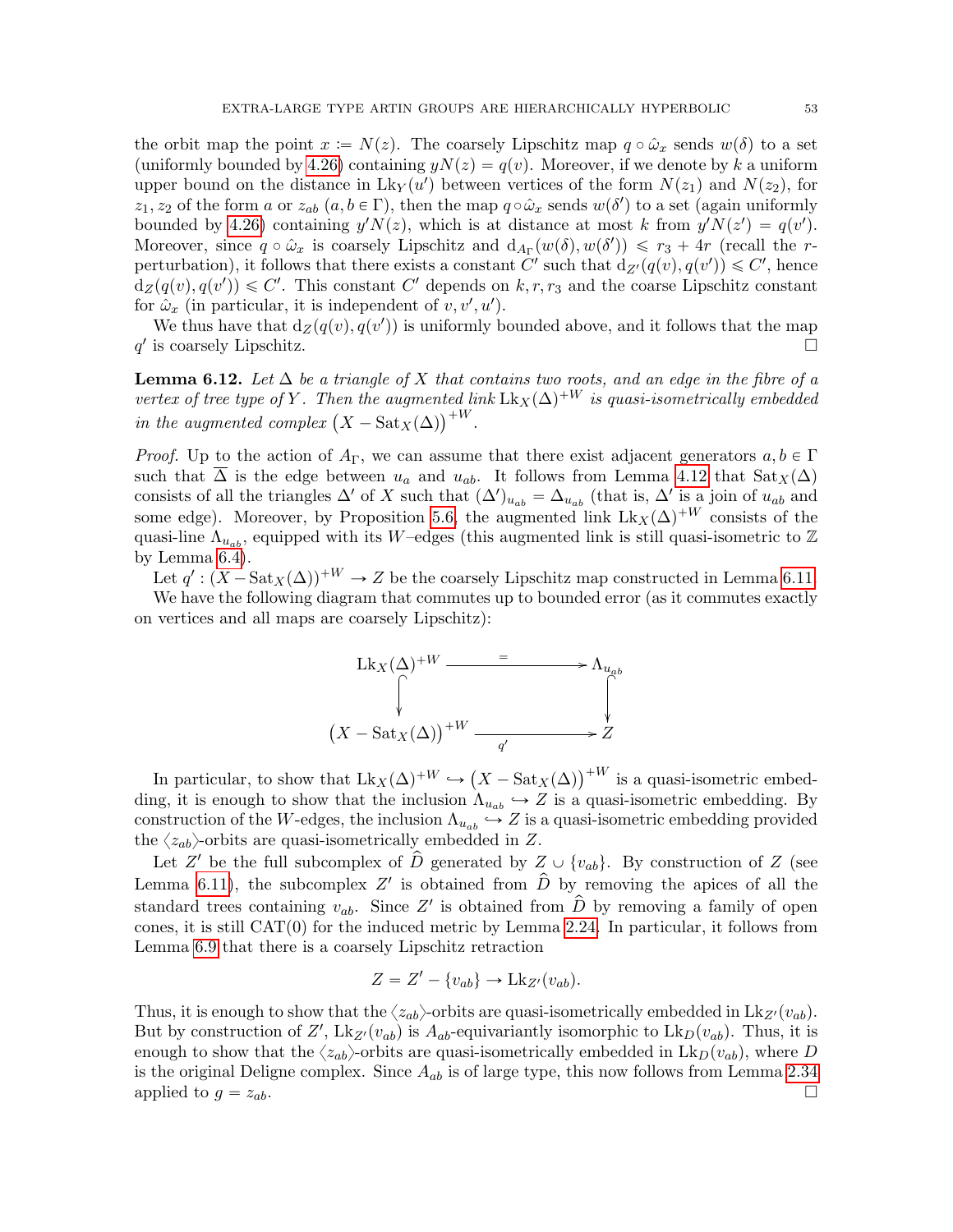<span id="page-53-0"></span>**Lemma 6.13.** Let  $\Delta$  be a triangle of X that contains two roots, and an edge in the fibre of a dihedral vertex of Y. Then the augmented link  $Lk_X(\Delta)^{+W}$  is quasi-isometrically embedded  $a$  annearal vertex of  $Y$ . Then the augmented in  $\text{in the augmented complex } (X - \text{Sat}_X(\Delta)) +^W$ .

The proof of this lemma is rather long, but follows a similar strategy of reduction. The rest of this section will be devoted to it.

Up to the action of the group, we can assume that the projection  $\overline{\Delta}$  is an edge of Y between the vertices  $u_a$  and  $u_{ab}$ . Since the fibre of  $\Delta_{u_a}$  is the apex of  $X_{u_a}$ , the saturation Sat<sub>X</sub>( $\Delta$ ) consists of the union of all the triangles of X that have the same fibre at  $u_a$  as  $\Delta$ . In particular, we have

$$
X - \text{Sat}(\Delta) = \Lambda_{u_a} \sqcup q^{-1}(\widehat{D} - \widehat{T}_a),
$$

and  $(X - \text{Sat}(\Delta))^{+W}$  is obtained from the previous graph by adding all the W-edges whose endpoints are in  $X - \text{Sat}(\Delta)$ . `

**Step 1:** Let  $q' = \pi_1$  :  $X - \text{Sat}_X(\Delta)\right)^{+W} \to Z$  be the coarsely Lipschitz map constructed in Lemma [6.11.](#page-50-0) The the following diagram commutes up to bounded error:

$$
\operatorname{Lk}_X(\Delta)^{+W} \xrightarrow{=} \Lambda_a
$$
\n
$$
\begin{array}{c}\n\uparrow \\
\downarrow \\
\downarrow \\
\downarrow \\
\left(X - \operatorname{Sat}_X(\Delta)\right)^{+W} \xrightarrow{\pi_1} \longrightarrow Z\n\end{array}
$$

In particular, to show that the inclusion

$$
Lk_X(\Delta)^{+W} \hookrightarrow (X - \text{Sat}_X(\Delta))^{+W}
$$

is a quasi-isometric embedding, it is enough to show that the inclusion

$$
\Lambda_a \hookrightarrow Z
$$

is a quasi-isometric embedding.

We reduce the problem further, by using the CAT(0) geometry of  $\hat{D}$  to show that Z coarsely retracts onto a neighbourhood of  $T_a$ . Consider the combinatorial neighbourhood  $\partial N(\hat{T}_a) = N(T_a) - v_a$ . We define the complex  $Z_a$  as the full subcomplex of Z spanned by  $\Lambda_a \sqcup \partial N(\widehat{T}_a).$ 

**Step 2:** There exists a coarsely Lipschitz retraction  $\pi_2 : Z \to Z_a$  such that the following diagram commutes:



In particular, to show that the inclusion  $\Lambda_a \hookrightarrow Z$  is a quasi-isometric embedding, it is enough to show that the inclusion  $\Lambda_a \hookrightarrow Z_a$  is a quasi-isometric embedding.

*Proof of Step 2:* Since  $T_a$  is convex in  $\hat{D}-v_a$  by Lemma [2.25,](#page-12-0) there exists a coarse retraction of  $\hat{D}-\hat{T}_a$  on  $\partial N(\hat{T}_a)$  by Lemma [6.9.](#page-49-1) We define the map  $\pi_2 : Z \to Z_a$  as follows:  $\pi_2$  is the identity on  $Z_a$  and is the coarse retraction  $\hat{D}-\hat{T}_a \to \partial N(\hat{T}_a)$  on  $Z-\Lambda_a$ . This definition makes sense as  $Z_a \cap (Z - \Lambda_a) = \partial N(\hat{T}_a)$  and  $\pi_2$  is defined as the identity on  $\partial N(\hat{T}_a)$  in both cases. To conclude that this defines a coarse retraction  $Z \to Z_a$ , let us check that an edge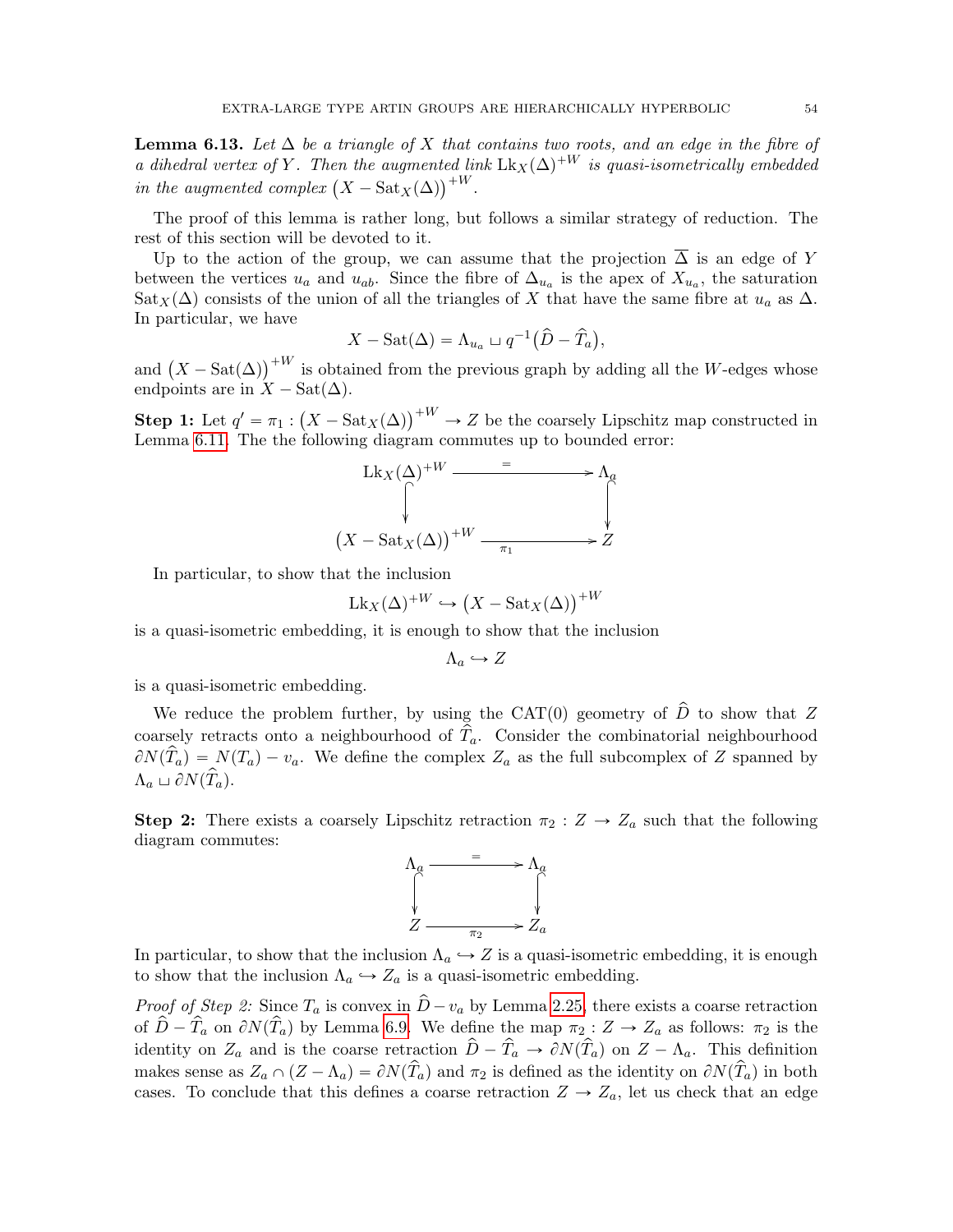between a vertex x of  $Z - \Lambda_a$  and a vertex y of  $Z_a$  is either contained in  $Z - \Lambda_a$  or in  $Z_a$ . If  $y \notin \Lambda_a$ , then  $x, y$  belong to  $Z - \Lambda_a$ , and so does the edge between them. If  $y \in \Lambda_a$ , then by construction the edge e between x and y comes from a W-edge of type 2 of  $X^{+\mathcal{W}}$ . But by construction of W-edges of type 2, this forces x to belong to  $\partial N(T_a)$ , and thus x, y, and e belong to  $Z_a$ .

We now want to show that the inclusion  $\Lambda_a \hookrightarrow Z_a$  is a quasi-isometric embedding. For a vertex v of  $T_a$ , we denote by  $Z_v$  the subgraph of  $Z_a$  spanned by  $\Lambda_a$  and  $\partial N(\hat{T}_a) \cap N(v)$ . In particular,  $Z_a$  is the union of all the  $Z_v$ , where v runs among the vertices of  $T_a$ . For a generator  $b \in \Gamma$  adjacent to a, we simply denote by  $Z_{ab}$  the graph  $Z_{v_{ab}}$ . To show that the inclusion  $\Lambda_a \hookrightarrow Z_a$  is a quasi-isometric embedding, we will first show that each inclusion  $\Lambda_a \hookrightarrow Z_v$  is a quasi-isometric embedding (Steps 3 and 4) and then combine these quasiisometric embeddings to show that  $\Lambda_a \hookrightarrow Z_a$  is a quasi-isometric embedding (Step 5).

Before reducing the situation further, we need further information about the graph of orbits introduced in Definition [2.32](#page-14-4) and some variants. As the graphs we are looking at have been obtained from  $\mathrm{Lk}_D(v_{ab})$  by removing the vertices corresponding to the tree  $T_a$ , we introduce a variant of the graph of orbits:

**Definition 6.14.** Let G be either Cayley<sub>a,b</sub> $(A_{a,b})$  or Cayley<sub>a,b</sub> $(A_{a,b})/\langle\Delta_{ab}\rangle$  (where as usual,  $\langle \Delta_{ab} \rangle$  acts by multiplication on the right). We define a new graph, called the **blown-up**  $\langle \Delta_{ab} \rangle$  acts by multiplication on the right). We defing a praph of orbits and denoted Orbit<sub> $\alpha,b$ </sub> $(\mathcal{G})$  as follows.

We denote by  $L_a$  the simplicial line in  $\mathcal G$  spanned by the  $\langle a \rangle$ -orbit of the identity element. We put a vertex for every  $\langle a \rangle$ -orbit of G except the one corresponding to  $L_a$ , one vertex for every  $\langle b \rangle$ -orbit in G, and one vertex for each vertex of  $L_a$ . If two such subsets of G have a non-empty intersection, we put an edge between them. Moreover, for every vertex  $v$  of  $L_a$ , we also put an edge between  $v$  and  $av$ .

This construction can be thought of as obtained from the original graph of orbits  $\mathrm{Orbit}^*_{a,b}(\mathcal{G})$ by blowing up the vertex corresponding to the coset  $\langle a \rangle$ , and replacing it with a copy of  $L_a$ .

**Step 3:** There exists a coarsely Lipschitz map<br>  $\pi_3: Z_{ab} \to \text{Orbit}^*_{a,b}(\text{Ca})$ 

$$
\pi_3: Z_{ab} \to \mathrm{Orbit}^*_{a,b}(\mathrm{Cayley}_{a,b}(A_{a,b})) / \langle \Delta_{ab} \rangle
$$

and a quasi-isometry  $\Lambda_a \to L_a$  such that the following diagram commutes up to bounded error and the inclusion  $\Lambda_a \hookrightarrow Z_{ab}$  coarsely Lipschitz:



In particular, to show that the inclusion  $\Lambda_a \hookrightarrow Z_{ab}$  is a quasi-isometric embedding, it is enough to show that the inclusion

 $L_a \hookrightarrow \mathrm{Orbit}^*_{a,b}(\mathrm{Cayley}_{a,b}(A_{a,b}))$  $/\langle\Delta_{ab}\rangle$ 

is a quasi-isometric embedding.

*Proof of Step 3.* First notice that one can identify the subgraph  $Z_{ab} - \Lambda_a$  with the subgraph  $Lk_{\hat{D}}(v_{ab}) - Lk_{\hat{D}\cap T_a}(v_{ab}).$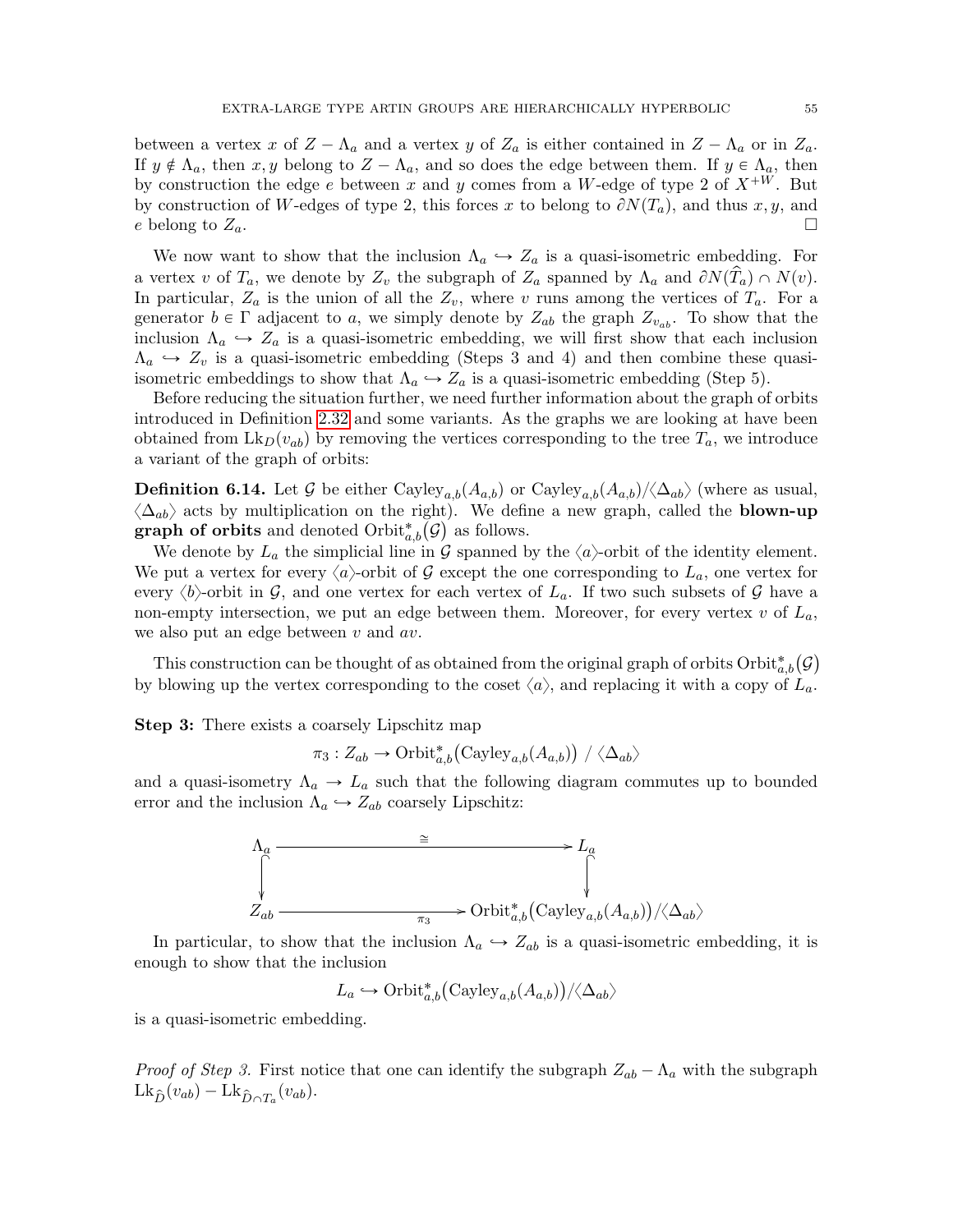Now consider the (coarsely Lipschitz) quotient map  $Z_{ab} \to Z_{ab}/\langle \Delta_{ab} \rangle$  for the action of  $\langle \Delta_{ab} \rangle$  on the right. The image in that quotient of the apex of a standard tree is a vertex of valence 1. The graph  $Z_{ab}/\langle\Delta_{ab}\rangle$  thus retracts via a Lipschitz map onto the subgraph obtained by removing all these valence 1 vertices. Using the identification of  $\mathrm{Lk}_D(v_{ab})$  with the graph by removing all these valence 1 vertices. Using the identification of  $Lk_D(v_{ab})$  with the graph of orbits  $Orbit_{a,b}(Cayley(A_{ab}))$ , one sees that the graph obtained is the blown-up graph of or orbits  $\text{Orbit}_{a,b}(\text{Cayley}(A_{ab}))$ , one sees that the graph orbits  $\text{Orbit}_{a,b}^*(\text{Cayley}_{a,b}(A_{a,b}))/\langle \Delta_{ab} \rangle$ . The composition

$$
\pi_3: Z_{ab} \to Z_{ab}/\langle \Delta_{ab} \rangle \to \text{Orbit}^*_{a,b}(\text{Cayley}_{a,b}(A_{a,b}))/\langle \Delta_{ab} \rangle
$$

satisfies the required property. Moreover,  $\pi_3$  is  $\langle a \rangle$ -equivariant.

Pick a bounded set B whose  $\langle a \rangle$ -translates cover  $\Lambda_a$  containing exactly one element of each orbit. There is a unique  $\langle a \rangle$ -equivariant map  $\Lambda_a \to L_a$  that sends B to the identity element. This is a quasi-isometry since  $\langle a \rangle$  acts coboundedly on both  $\Lambda_a$  and  $L_a$ . We use this as the top arrow in the diagram. Since the other three maps are also  $\langle a \rangle$ -equivariant, the diagram commutes up to bounded error.

Note that the map  $\Lambda_a \hookrightarrow Z_{ab}$  is simplicial, hence coarsely Lipschitz.

Step 4: The inclusion

$$
L_a \hookrightarrow \mathrm{Orbit}_{a,b}^* \big( \mathrm{Cayley}_{a,b}(A_{a,b}) \big) / \langle \Delta_{ab} \rangle
$$

is a quasi-isometric embedding.

Proof of Step 4. Let us start with a preliminary remark. Starting from the Cayley graph of  $A_{ab}$ , there are two operations one can perform: We can mod out by the right-action of  $\langle \Delta_{ab} \rangle$ ,  $A_{ab}$ , there are two operations one can perform: We can mod out by the right-action of  $\langle \Delta_{ab} \rangle$ , or we can construct the aforementioned blown-up graph of orbits  $\text{Orbit}^*_{a,b}(\text{Cayley}_{a,b}(A_{a,b}))$ . These two constructions commute. More precisely, there exists an isomorphism (in dotted lines below) that makes the following diagram commute:



Thus, it is enough to show that the inclusion

 $L_a \hookrightarrow \operatorname{Orbit}^*_{a,b}\bigl(\operatorname{Cayley}_{a,b}(A_{a,b})/\langle \Delta_{ab}\rangle \bigr)$ 

is a quasi-isometric embedding. The graph Cayley<sub>a,b</sub> $(A_{a,b})/\langle\Delta_{ab}\rangle$  (for the action of  $\langle\Delta_{ab}\rangle$ ) on the right) is a tree, as it is obtained from the quasi-tree  $\mathcal{T}_{ab}$  defined in Section [2.2](#page-7-0) by removing the edges of  $\mathcal{T}_{ab}$  labelled by an atom on more than one generator. Moreover, the various  $gL_a$  and  $gL_b$  are quasi-lines in the tree Cayley<sub>a,b</sub> $(A_{a,b})/\langle\Delta_{ab}\rangle$  that are  $g\langle a\rangle g^{-1}$ invariant and  $g\langle b\rangle g^{-1}$ -invariant respectively. Moreover, for any  $r \geq 0$  there is a constant  $f(r)$  such that the intersection of the r-neighbourhoods of any two such distinct quasi-lines  $f(r)$  such that the intersection of the r-neighbourhoods of any two such distinct quasi-lines<br>has diameter at most  $f(r)$ . The fact that  $L_a \hookrightarrow \text{Orbit}^*_{a,b}(\text{Cayley}_{a,b}(A_{a,b})/\langle \Delta_{ab}\rangle)$  is a quasiisometric embedding is now a consequence of Step 3 and the following Claim, applied to the case  $Z = \text{Cayley}_{a,b}(A_{a,b})/\langle \Delta_{ab} \rangle$ ,  $L_{i_0} = L_a$ , and the  $L_i$  are the  $gL_b$  and the  $gL_a$  other than  $L_a$ .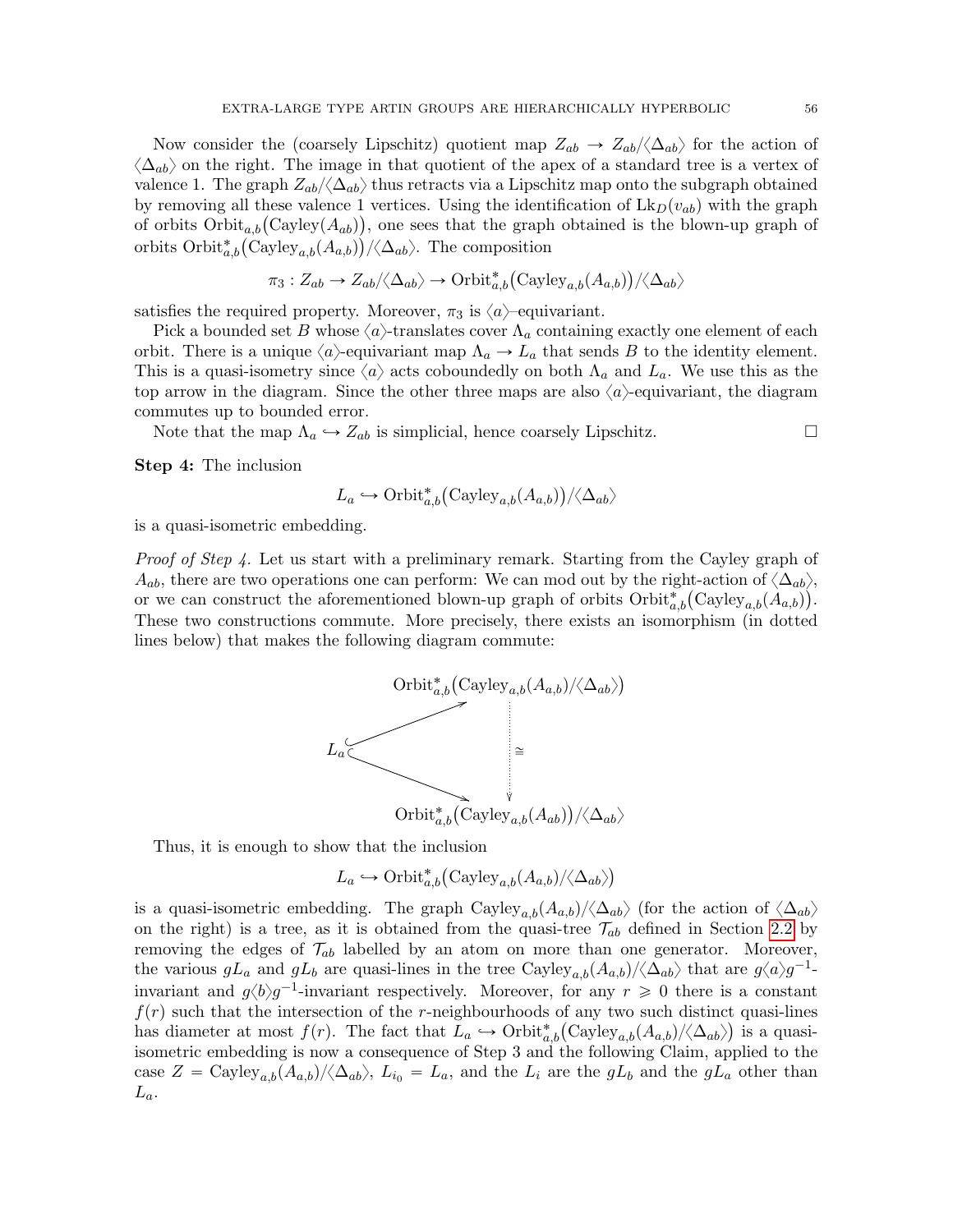**Claim.** For all  $\delta, \kappa$  and functions  $f : \mathbb{R}_+ \to \mathbb{R}_+$ , there exists  $D \geq 0$  such that the following holds. Let Z be a  $\delta$ -hyperbolic space and let  $\{L_i\}$  be a family of  $(\kappa, \kappa)$ -quasilines in Z such that for all distinct i, j and all r, the intersection of the r–neighbourhoods of  $L_i$  and  $L_j$ has diameter at most  $f(r)$ . Then the following holds for all  $L_{i_0}$ . Let  $\hat{Z}$  be obtained from Z by coning off each  $L_i, i \neq i_0$ . Then the image of  $L_{i_0}$  under the inclusion  $Z \to \hat{Z}$  is a  $(D, D)$ –quasi-line.

*Proof of Claim.* The closest-point projection  $proj: Z \to L_{i_0}$  has the property that the image of all  $L_i, i \neq i_0$  is uniformly bounded. Therefore, *proj* gives a coarsely Lipschitz coarse retraction of  $\hat{Z}$  onto the image of  $L_{i_0}$  in  $\hat{Z}$ . The existence of a coarse retraction implies that  $L_{i_0}$  is quasi-isometrically embedded in  $\hat{Z}$ , as required.

This concludes the proof of Step 4.  $\Box$ 

It follows from Steps 3 and 4 that the various inclusions  $\Lambda_a \hookrightarrow Z_v$  are quasi-isometric embeddings, for vertices v of  $T_a$ . Note that because the action of  $\text{Stab}(T_a)$  on  $T_a$  is cocompact by Lemma [2.30,](#page-14-2) we can choose a constant  $K \geq 0$  such that all such inclusions  $\Lambda_a \hookrightarrow Z_v$  are  $(K, K)$ -quasi-isometric embeddings. We now want to combine these various quasi-isometric embeddings into a global quasi-isometric embedding  $\Lambda_a \hookrightarrow Z_a$ .

**Step 5:** The inclusion  $\Lambda_a \hookrightarrow Z_a$  is a quasi-isometric embedding.

*Proof of Step 5.* For every distinct vertices v, w of  $T_a$ , notice that vertices in  $Z_v \cap Z_w$  are at (combinatorial) distance at most 1 from  $\Lambda_a$ . In particular, given a finite combinatorial geodesic  $\gamma$  in  $Z_a$  between two points  $x, x'$  of  $\Lambda_a$ , there exist points  $x_0 := x, x_1, \ldots, x_n := x'$  of  $\Lambda_a$ , and distinct points  $y_0 := x, y_1, \ldots, y_n := x'$  of  $\gamma \subset Z_a$  such that the portion of  $\gamma$  between  $y_i$  and  $y_{i+1}$  is contained in some  $Z_v$ , and each  $y_i$  is either equal or adjacent to  $x_i$ . From Steps 3 and 4 and the definition of the  $x_i$  and  $y_i$ , it follows that for each i, we get the following inequality between combinatorial length:

$$
d_{\Lambda_a}(x_i, x_{i+1}) \leq K d_{Z_v}(y_i, y_{i+1}) + K + 2 \leq (2K + 2)d_{Z_v}(y_i, y_{i+1}),
$$

the last inequality following from the fact that  $d_{Z_v}(y_i, y_{i+1}) \geq 1$ . We thus have

$$
d_{\Lambda_a}(x, x') \leq \sum_i d_{\Lambda_a}(x_i, x_{i+1}) \leq (2K + 2) \sum_i d_{Z_v}(y_i, y_{i+1}) = (2K + 2) d_{Z_a}(x, x').
$$

This shows that the inclusion  $\Lambda_a \hookrightarrow Z_a$  is a quasi-isometric embedding.

Combining all the previous steps, it follows that the inclusion  $Lk_X(\Delta)^{+W} \hookrightarrow$  $X -$ Combining an the previous steps, it follows that the inclusion  $Lk_X(\Delta)$   $\rightarrow$   $\text{Sat}(\Delta)$ <sup>+W</sup> is a quasi-isometric embedding, which concludes the proof of Lemma [6.13.](#page-53-0)

*Proof of Proposition [6.7.](#page-48-2)* The preceding sequence of Lemmas [6.10,](#page-49-0) [6.12,](#page-52-0) [6.13,](#page-53-0) together with Corollary [6.6,](#page-48-1) imply the proposition.  $\square$ 

<span id="page-56-0"></span>6.3. Obtaining hierarchical hyperbolicity. We are now ready to prove the main theorem of this article, Theorem [A,](#page-2-3) which says that Artin groups of large and hyperbolic type are hierarchically hyperbolic. First, we just prove that a structure exists, and later on we give a more detailed description for the interested reader.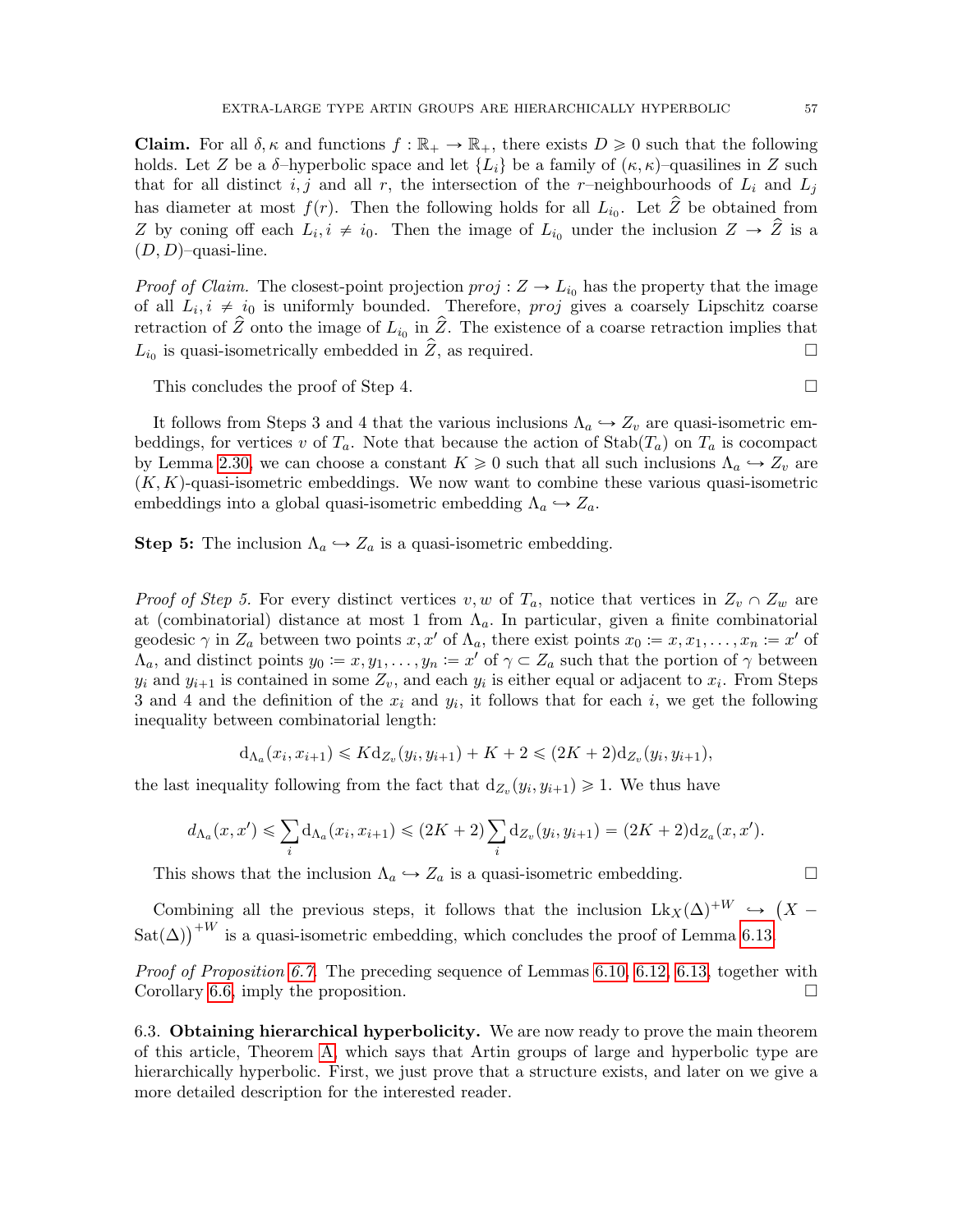Proof of Theorem [A.](#page-2-3) There are three cases to consider.

**Single vertex:** If  $\Gamma$  is a single vertex, then  $A_{\Gamma}$  is isomorphic to  $\mathbb{Z}$ , which is an HHG.

Connected case: We consider the case where  $\Gamma$  is connected and contains at least two vertices, so that we are in the case covered by Convention [3.14.](#page-20-2) Let us first check that  $(X, W)$  satisfy the conditions of Definition [1.3:](#page-5-2) It satisfies (I) by Proposition [4.14,](#page-33-0) condition (II) by Propositions [6.1](#page-46-2) and [6.7,](#page-48-2) condition (III) by Proposition [5.6,](#page-41-1) and condition (IV) by Proposition [4.15](#page-33-1) and Corollary [6.6.](#page-48-1) Moreover, the action of  $A_{\Gamma}$  is proper and cobounded by Proposition [5.5](#page-39-0) and there are finitely many orbits of links by Proposition [4.13.](#page-32-1) It thus follows from Theorem [1.4](#page-6-2) that  $A_{\Gamma}$  is hierarchically hyperbolic.

**General case:** In general,  $A_{\Gamma}$  is the free product of Artin groups on connected graphs, which are hierarchically hyperbolic by the above. Taking free products preserves the property of being a hierarchically hyperbolic group, by [\[BHS19,](#page-60-4) Corollary 8.24] or [\[BHS19,](#page-60-4) Theorem  $9.1$ ].

Description of the HHG structure. We will now describe the HHG structure, and we introduce some notation to this end; we will use standard HHS terminology from [\[BHS19,](#page-60-4) Definition 1.1].

Given an HHS  $(X, \mathfrak{S})$ , we can write  $\mathfrak{S} = \mathfrak{S}_{fin} \sqcup \mathfrak{S}_{\infty}$ , where  $\mathfrak{S}_{\infty}$  is the set of indices for which the corresponding hyperbolic space is unbounded. We typically have various bounded hyperbolic spaces in an HHS structure which need to be there because of the orthogonality axiom, but do not otherwise play a major role. The interesting part of the structure is  $\mathfrak{S}_{\infty}$ .

Recall from Definition [3.4](#page-16-1) that given an Artin group  $A_{\Gamma}$  we denote

 $\mathcal{H} \coloneqq \{ \langle a \rangle \mid a \text{ a standard generator of } A_{\Gamma} \} \cup \{ \langle z_{ab} \rangle \mid a,b \text{ span an edge of } \Gamma \text{ with } m_{ab} \geqslant 3$ .

We denote two distinct copies of  $\bigsqcup_{H \in \mathcal{H}} G/N(H)$  by  $\mathfrak{S}^{line}$  and  $\mathfrak{S}^{tree}$ . We denote the copy of  $gN(H)$  in  $\mathfrak{S}^{line}$  by  $gN(H)^{line}$ , and similarly for  $\mathfrak{S}^{tree}$ .

Finally, we denote by  $\mathfrak{S}^{leaf}$  the subset of  $\mathfrak{S}^{tree}$  consisting of all cosets of the form  $gN(\langle a \rangle)^{tree},$ where a is a standard generator corresponding to a valence-1 vertex of  $\Gamma$  whose incident edge has even label.

<span id="page-57-0"></span>**Theorem 6.15.** Let  $A_{\Gamma}$  be an Artin group of large and hyperbolic type, with  $\Gamma$  connected and not a single vertex. Then there is an HHG structure  $\mathfrak{S}$  on  $A_{\Gamma}$  with the following properties. not a single vertex. Then there is an HHG structure  $\mathfrak S$  on  $A_\Gamma$  with the following  $W$ e have  $\mathfrak S_\infty = \{S\} \sqcup \mathfrak S^{line} \sqcup (\mathfrak S^{tree} - \mathfrak S^{leaf}),$  and all of the following hold:

- (1) S is the  $\sqsubseteq$ -maximal element of  $\mathfrak S$  and  $\mathcal C(S)$  can be taken to be either the coned-off Deligne complex or the complex of irreducible parabolics of finite type.
- (2) For each  $gN(H) \in \mathfrak{S}^{line}$ ,  $\mathcal{C}(gN(H))$  is a quasiline on which  $gN(H)g^{-1}$  acts, with  $qHq^{-1}$  having unbounded orbits.
- (3) For each  $gN(H) \in \mathfrak{S}^{tree} \mathfrak{S}^{leaf}$ , the space  $\mathcal{C}(gN(H))$  is an unbounded quasitree.
- (4) For each  $gN(H)$ , we have  $gN(H)^{line} \perp gN(H)^{tree}$ .
- (5)  $gN(H)$ <sup>line</sup> is nested in  $hN(H')$ <sup>tree</sup> if and only if  $gHg^{-1}$  and  $hH'h^{-1}$  are distinct and commute.
- (6)  $gN(H)$ <sup>line</sup> is orthogonal to  $hN(H')$ <sup>line</sup> if and only if  $gHg^{-1}$  and  $hH'h^{-1}$  are distinct and commute.
- $(7)$  The items above completely determine the nesting and orthogonality relation within  $\mathfrak{S}_{\infty}$ .
- (8) No element of  $\mathfrak S$  is orthogonal to any of its A<sub>Γ</sub>-translates.

Proof. The HHG structure can be obtained from the description of the HHS structure for a combinatorial HHS [\[BHMS20,](#page-60-13) Theorem 1.18, Remark 1.19]. The index set of the HHS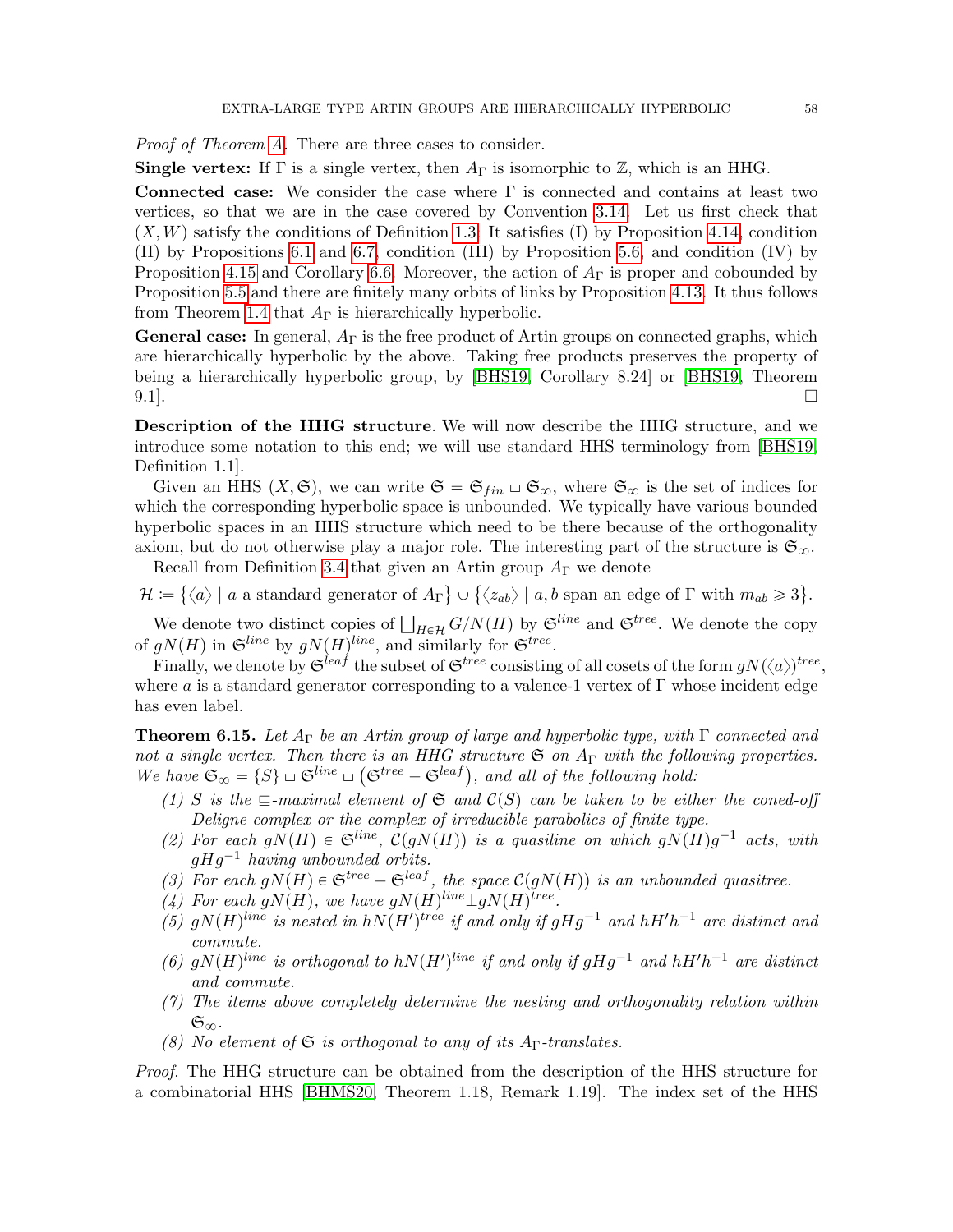structure is in bijection with the set of links of simplices, and the hyperbolic spaces in the HHS structure are the augmented links. The identification of the unbounded augmented links is done in Corollary [6.6,](#page-48-1) with the (equivariant quasi-isometry types of the) augmented links being described in Lemma [6.3](#page-47-1) (see also Proposition [3.16\)](#page-21-0), [6.4,](#page-47-0) and Lemma [6.5.](#page-47-2)

Orthogonality and nesting of a combinatorial HHS are described in [\[BHMS20,](#page-60-13) Definition 1.11], and they correspond to links that form joins and links that are nested into each other. The link of the empty simplex will be the  $\equiv$ -maximal element, and a straightforward caseby-case analysis with the other two types of links yields the relations are in our case (in view of how adjacency in the commutation graph is defined).

Finally, let us prove the last item; for this we argue with the HHS structure of the combinatorial HHS  $(X, W)$  that we used throughout the section. Consider by contradiction non-maximal simplices  $\Delta$ ,  $h\Delta$  such that their links form a join. Consider any  $x \in Lk(\Delta)$ ; in particular, x and hx are adjacent in X. There are two cases. If  $x = gN(H)$  for some  $H \in \mathcal{H}$  and  $g \in A_{\Gamma}$ , then x and hx are also adjacent vertices of the commutation graph Y. However, Y is bipartite (with respect to dihedral and tree type vertices, see Lemma [3.8\)](#page-18-0) and no adjacent vertices are in the same orbit. On the other hand, if  $x \in \Lambda_{gN(H)}$ , then we can repeat the same argument with  $qN(H)$ .

**Remark 6.16.** The last item of Theorem [6.15](#page-57-0) implies that the HHG structure is  $A_{\Gamma}$ colourable in the sense of [\[DMS20,](#page-60-10) Definition 2.8].

**Remark 6.17.** In the dihedral case, it does not suffice to simply observe that  $A_{\Gamma}$  is virtually free-times-Z to show that it is a hierarchically hyperbolic group. Indeed, while the property of being a hierarchically hyperbolic space is preserved by quasi-isometries, the extra equivariance properties needed to be a hierarchically hyperbolic group fail badly to be preserved even by commensurability. Indeed, while  $\mathbb{Z}^2$  is a hierarchically hyperbolic group, there are virtually  $\mathbb{Z}^2$  groups, like the  $(3, 3, 3)$  triangle group, that are not [\[PS20,](#page-61-14) Corollary 4.5].

We now turn to the consequence of hierarchical hyperbolicity stated in Corollary [B.](#page-2-4)

Proof of Corollary [B.](#page-2-4) Assertion [1](#page-2-5) follows directly from [\[BHS17a,](#page-60-9) Thm. A].

All of the assertions follow from Theorem [A](#page-2-3) and general results about hierarchically hyperbolic groups, as mentioned in the statement, except (uniform exponential growth) and [\(3\)](#page-2-2) (on stable subgroups).

We now handle assertion [\(2\)](#page-2-1) (uniform exponential growth). In the case where  $A_{\Gamma}$  is not dihedral, we have that  $A_{\Gamma}$  is torsion-free by [\[CD95\]](#page-60-19) and acylindrically hyperbolic by [\[MP21\]](#page-61-6), so by Corollary 1.3 of [\[ANS19\]](#page-59-1),  $A_{\Gamma}$  has uniform exponential growth. The remaining case is where  $A_{\Gamma}$  is dihedral, i.e.  $\Gamma$  is a single edge (and we are assuming that the label is not 2). In this case, Lemma [2.3](#page-7-1) implies that  $A_{\Gamma}$  fits into an exact sequence  $1 \to \mathbb{Z} \to A_{\Gamma} \to F \to 1$ , where F is virtually a finite-rank non-abelian free group. Hence  $A_{\Gamma}$  has uniform exponential growth by [\[dlH02,](#page-60-24) Proposition 2.3]. This proves assertion [\(2\)](#page-2-1).

Next, we deal with assertion [\(3\)](#page-2-2) (stable subgroups). Here, we use two additional facts about the hierarchically hyperbolic structure  $\mathfrak{S}$ . The first one is that the hyperbolic space associated to the  $\equiv$ -maximal element is A<sub>Γ</sub>-equivariantly quasi-isometric to the coned-off Deligne complex  $\hat{D}$ , as stated in Theorem [6.15.](#page-57-0) Also, we will use the fact that for each non- $\subseteq$ -maximal  $V \in \mathfrak{S}$  with unbounded CV there exists  $U \in \mathfrak{S}$  with  $U \perp V$  and unbounded  $CU$ . This readily follows from Theorem [6.15.](#page-57-0)

According to [\[ABD21,](#page-59-2) Theorem B], there is an HHS structure on  $A_{\Gamma}$  such that a subgroup  $H \leq A_{\Gamma}$  is stable if and only if H–orbit maps to the  $\Gamma$ -maximal hyperbolic space are quasiisometric embeddings. We observe below (Lemma [6.18\)](#page-59-6) that under our assumptions the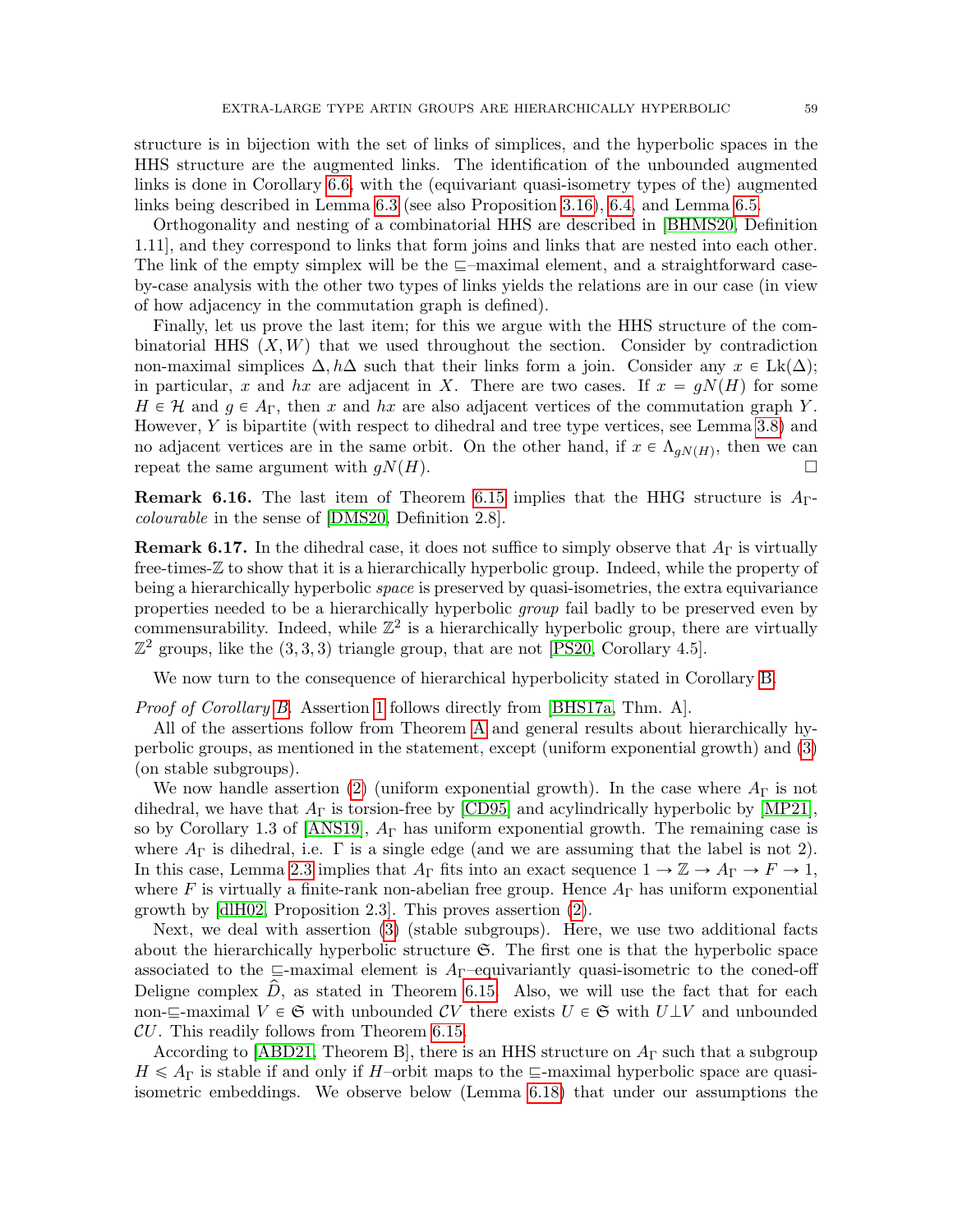$\subseteq$ -maximal hyperbolic space constructed in [\[ABD21\]](#page-59-2) is A<sub>Γ</sub>-equivariantly quasi-isometric to  $\overline{D}$ , which proves the assertion.

In [\[ABD21\]](#page-59-2), Theorem B follows combining [\[ABD21,](#page-59-2) Corollary 6.2], which characterises stability for any HHS satisfying an additional condition (having unbounded products), and [\[ABD21,](#page-59-2) Theorem 3.7], which says that says that one can change an HHG structure into one satisfying the additional condition.

What we used in the proof of Corollary [B](#page-2-4) is that this change does not affect the equivariant quasi-isometry type of the  $\sqsubseteq$ -maximal hyperbolic space, as we now justify.

<span id="page-59-6"></span>**Lemma 6.18.** Let  $(G, \mathfrak{S})$  be an HHG with the property that for each non- $\equiv$ -maximal  $V \in \mathfrak{S}$ with unbounded CV there exists  $U \in \mathfrak{S}$  with  $U \perp V$  and unbounded CU. Then G admits an HHG structure  $(G, \mathfrak{T})$  with unbounded products where the  $\sqsubseteq$ -maximal hyperbolic space is Gequivariantly quasi-isometric to that of  $(G, \mathfrak{S})$ .

*Proof.* We claim that the HHG structure  $(G, \mathfrak{T})$  constructed in the second paragraph of the proof of [\[ABD21,](#page-59-2) Theorem 3.7] has  $\equiv$ -maximal hyperbolic space  $\mathcal{T}_S$  with the required property; we now recall the construction. First, for a constant M let  $\mathfrak{S}^M$  be the set of all  $U \in \mathfrak{S}$  for which there exist  $U \subseteq V$  and  $V \perp W$  with diam  $CV > M$  and diam  $CW > M$ . We can choose M such that diam  $CV > M$  is equivalent to diam  $CV = \infty$  (because the G-action on  $\mathfrak S$  is cofinite by definition of HHG). Then  $\mathcal T_S$  is defined as the factored space  $\hat G_{\mathfrak S^M}$ . As a set, this is  $G$ , however it is endowed with a different metric. Roughly, we start with  $G$  and cone-off certain product regions corresponding to the elements of  $\mathfrak{S}^M$ , but we will not need the exact definition here.

By [\[BHS17a,](#page-60-9) Proposition 2.4],  $\hat{G}_{\mathfrak{S}^M}$  is an HHS with index set  $\mathfrak{S}-\mathfrak{S}^M$ , and with the same associated hyperbolic spaces and projections as in  $(G, \mathfrak{S})$ . By the distance formula for HHS [\[BHS19,](#page-60-4) Theorem 4.5], for any suitably large constant L there are constants  $K, C$  so that for all  $x, y \in \hat{G}_{\mathfrak{S}^M}$  we have.

$$
d_{\hat{G}_{\mathfrak{S}^M}}(x,y) \approx_{K,C} \sum_{Y \in \mathfrak{S} - \mathfrak{S}^M} \left[ \mathrm{d}_{CY}(\pi_Y(x), \pi_Y(y)) \right]_L,
$$

where  $\approx_{K,C}$  denotes quantities that differ by multiplicative constant at most K and additive constant at most C, and  $[A]_L$  denotes A if  $A \ge L$  and 0 otherwise.

Now it is time to use our hypothesis. In our case  $\mathfrak{S}^M$  contains all  $U \in \mathfrak{S}$  with diam $CU > M$ except the  $\sqsubseteq$ -maximal element S. If we take the threshold L to be larger than M, the distance formula states that  $\pi_S$  is a quasi-isometry from  $\mathcal{T}_S = \hat{G}_{\mathfrak{S}^M}$  to CS. Since  $\pi_S$  is G-equivariant by definition of HHG, we are done.

#### <span id="page-59-0"></span>**REFERENCES**

- <span id="page-59-3"></span>[AB95] Juan M Alonso and Martin R Bridson. Semihyperbolic groups. Proceedings of the London Mathematical Society, 3(1):56–114, 1995.
- <span id="page-59-2"></span>[ABD21] Carolyn Abbott, Jason Behrstock, and Matthew Gentry Durham. Largest acylindrical actions and Stability in hierarchically hyperbolic groups. Trans. Amer. Math. Soc. Ser. B, 8:66–104, 2021.

<span id="page-59-4"></span>[ABO19] Carolyn Abbott, Sahana H. Balasubramanya, and Denis Osin. Hyperbolic structures on groups. Algebr. Geom. Topol., 19(4):1747–1835, 2019.

- <span id="page-59-1"></span>[ANS19] Carolyn Abbott, Thomas Ng, and Davide Spriano. Hierarchically hyperbolic groups and uniform exponential growth.  $arXiv$  preprint  $arXiv:1909.00439, 2019$ .
- <span id="page-59-5"></span>[Bal17] Sahana Balasubramanya. Acylindrical group actions on quasi-trees. Algebraic & Geometric Topology, 17(4):2145–2176, 2017.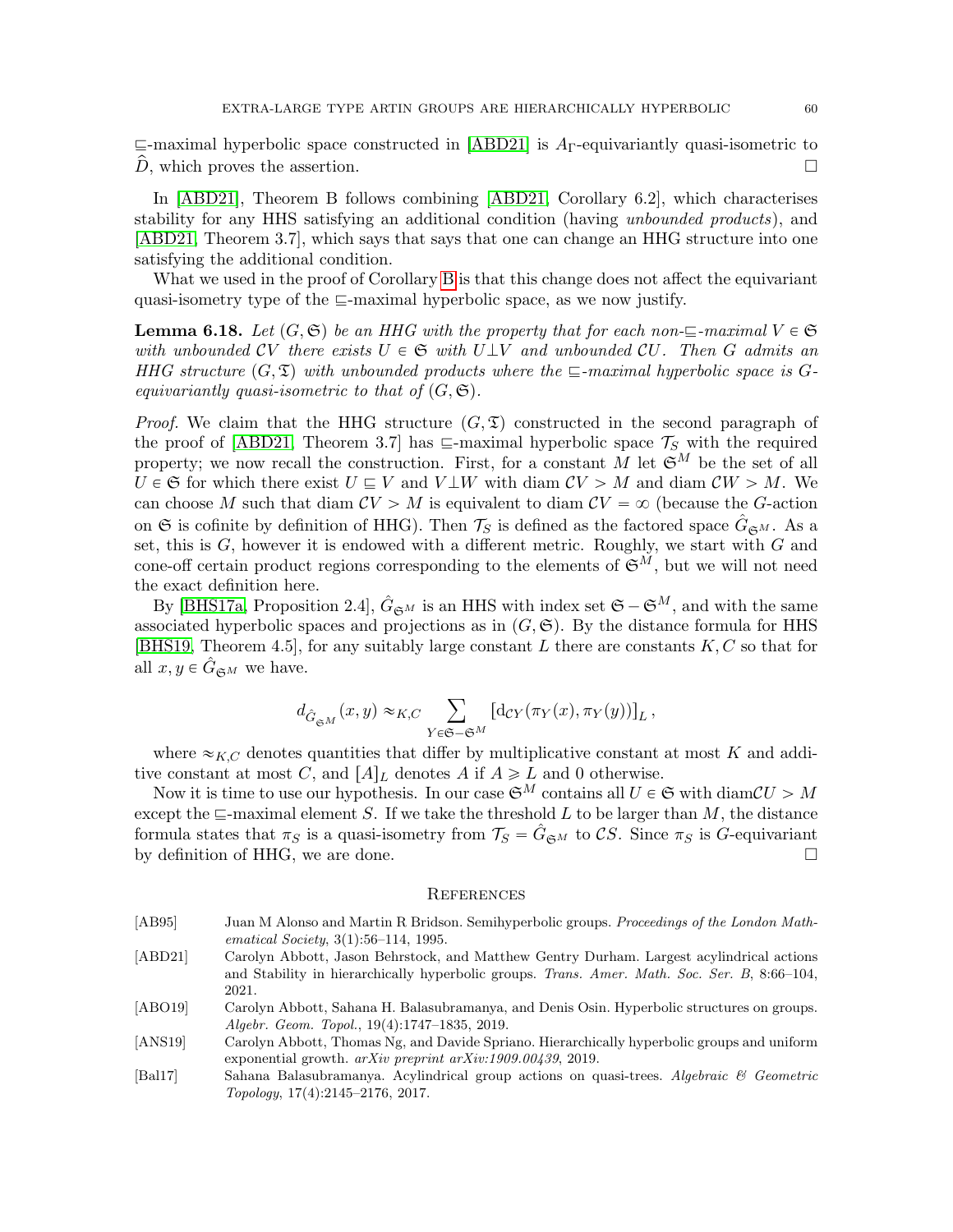EXTRA-LARGE TYPE ARTIN GROUPS ARE HIERARCHICALLY HYPERBOLIC 61

- <span id="page-60-18"></span>[Bes99] Mladen Bestvina. Non-positively curved aspects of Artin groups of finite type. Geom. & Topol., 3(1):269–302, 1999.
- <span id="page-60-23"></span>[BH99] Martin R. Bridson and André Haefliger. *Metric spaces of non-positive curvature*, volume 319 of Grundlehren der Mathematischen Wissenschaften [Fundamental Principles of Mathematical Sciences]. Springer-Verlag, Berlin, 1999.
- <span id="page-60-13"></span>[BHMS20] Jason Behrstock, Mark Hagen, Alexandre Martin, and Alessandro Sisto. A combinatorial take on hierarchical hyperbolicity and applications to quotients of mapping class groups. arXiv preprint arXiv:2005.00567, 2020.
- <span id="page-60-9"></span>[BHS17a] Jason Behrstock, Mark F. Hagen, and Alessandro Sisto. Asymptotic dimension and smallcancellation for hierarchically hyperbolic spaces and groups. Proc. Lond. Math. Soc. (3), 114(5):890–926, 2017.
- <span id="page-60-3"></span>[BHS17b] Jason Behrstock, Mark F. Hagen, and Alessandro Sisto. Hierarchically hyperbolic spaces, I: Curve complexes for cubical groups. Geom. Topol., 21(3):1731–1804, 2017.
- <span id="page-60-4"></span>[BHS19] Jason Behrstock, Mark Hagen, and Alessandro Sisto. Hierarchically hyperbolic spaces II: Combination theorems and the distance formula. Pacific J. Math., 299(2):257–338, 2019.
- <span id="page-60-14"></span>[BHS21] Jason Behrstock, Mark F. Hagen, and Alessandro Sisto. Quasiflats in hierarchically hyperbolic spaces. Duke Math. J., 170(5):909–996, 2021.
- <span id="page-60-5"></span>[Bow13] Brian H. Bowditch. Coarse median spaces and groups. Pacific J. Math., 261(1):53–93, 2013.
- <span id="page-60-12"></span>[BR20] Federico Berlai and Bruno Robbio. A refined combination theorem for hierarchically hyperbolic groups. Groups Geom. Dyn., 14(4):1127–1203, 2020.
- <span id="page-60-16"></span>[BS72] E. Brieskorn and K. Saito. Artin-Gruppen und Coxeter-gruppen. Invent. Math., 17(4):245–271, 1972.
- <span id="page-60-2"></span>[Cal20] Matthieu Calvez. Euclidean Artin-Tits groups are acylindrically hyperbolic. arXiv preprint arXiv:2010.13145, 2020.
- <span id="page-60-22"></span>[CC07] Ruth Charney and John Crisp. Relative hyperbolicity and Artin groups. Geom. Dedicata, 129:1– 13, 2007.
- <span id="page-60-19"></span>[CD95] R. Charney and M. W. Davis. The  $k(\pi, 1)$ -problem for hyperplane complements associated to infinite reflection groups. J. Amer. Math. Soc., 8(3):597–627, 1995.
- <span id="page-60-15"></span>[CGGMW19] María Cumplido, Volker Gebhardt, Juan González-Meneses, and Bert Wiest. On parabolic subgroups of Artin–Tits groups of spherical type. Advances in Mathematics, 352:572–610, 2019.
- <span id="page-60-17"></span>[Cri05] John Crisp. Automorphisms and abstract commensurators of 2–dimensional Artin groups. Geom. & Topol., 9(3):1381–1441, 2005.
- <span id="page-60-0"></span>[CS11] Pierre-Emmanuel Caprace and Michah Sageev. Rank rigidity for CAT (0) cube complexes. Geometric and functional analysis, 21(4):851, 2011.
- <span id="page-60-1"></span>[CW:] Acylindrical hyperbolicity and Artin-T]its groups of spherical type, author=Calvez, Matthieu and Wiest, Bert, journal=Geometriae Dedicata, volume=191, number=1, pages=199–215, year=2017, publisher=Springer.
- <span id="page-60-11"></span>[CW19] Matthieu Calvez and Bert Wiest. Hyperbolic structures for Artin-Tits groups of spherical type. arXiv preprint arXiv:1904.02234, 2019.
- <span id="page-60-21"></span>[DGO17] F. Dahmani, V. Guirardel, and D. Osin. Hyperbolically embedded subgroups and rotating families in groups acting on hyperbolic spaces. Mem. Amer. Math. Soc., 245(1156):v+152, 2017.
- <span id="page-60-7"></span>[DHS17] Matthew Durham, Mark Hagen, and Alessandro Sisto. Boundaries and automorphisms of hierarchically hyperbolic spaces. Geometry & Topology,  $21(6):3659-3758$ , 2017.
- <span id="page-60-8"></span>[DHS20] Matthew Gentry Durham, Mark F. Hagen, and Alessandro Sisto. Correction to the article Boundaries and automorphisms of hierarchically hyperbolic spaces. Geom. Topol., 24(2):1051– 1073, 2020.
- <span id="page-60-24"></span>[dlH02] Pierre de la Harpe. Uniform growth in groups of exponential growth. In Proceedings of the Conference on Geometric and Combinatorial Group Theory, Part II (Haifa, 2000), volume 95, pages 1–17, 2002.
- <span id="page-60-10"></span>[DMS20] Matthew G Durham, Yair N Minsky, and Alessandro Sisto. Stable cubulations, bicombings, and barycenters. arXiv preprint arXiv:2009.13647, 2020.
- <span id="page-60-20"></span>[EF97] David B. A. Epstein and Koji Fujiwara. The second bounded cohomology of word-hyperbolic groups. Topology, 36(6):1275–1289, 1997.
- <span id="page-60-6"></span>[HHP20] Thomas Haettel, Nima Hoda, and Harry Petyt. The coarse helly property, hierarchical hyperbolicity, and semihyperbolicity. arXiv preprint arXiv:2009.14053, 2020.